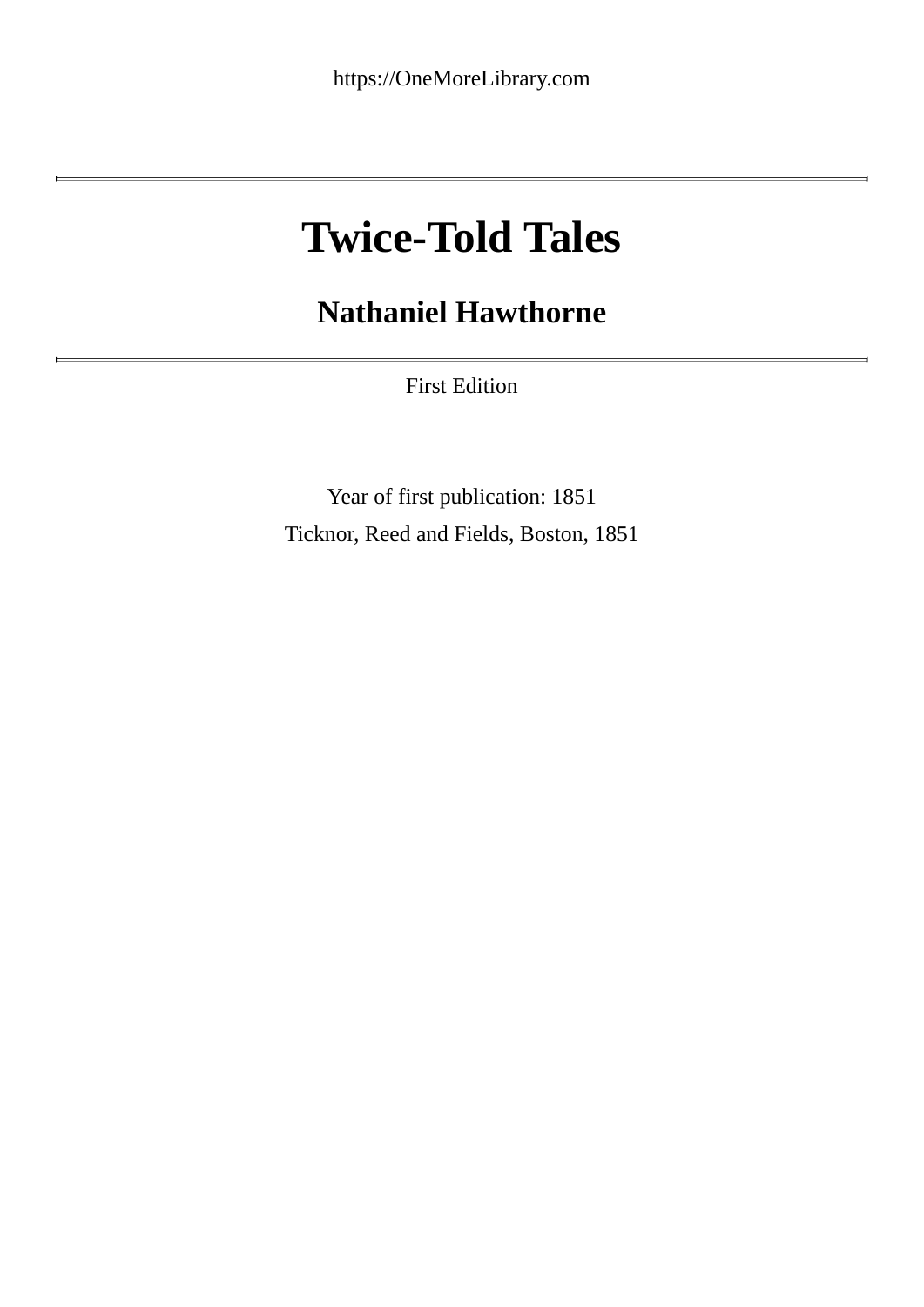## **CONTENTS.**

|                                       | PAGE |
|---------------------------------------|------|
| <b>THE GRAY CHAMPION</b>              | 11   |
| <b>SUNDAY AT HOME</b>                 | 25   |
| <b>THE WEDDING-KNELL</b>              | 37   |
| THE MINISTER'S BLACK VEIL             | 53   |
| THE MAYPOLE OF MERRY MOUNT            | 78   |
| THE GENTLE BOY                        | 97   |
| <b>MR. HIGGINBOTHAM'S CATASTROPHE</b> | 149  |
| <b>LITTLE ANNIE'S RAMBLE</b>          | 171  |
| <b>WAKEFIELD</b>                      | 185  |
| A RILL FROM THE TOWN PUMP             | 201  |
| <b>THE GREAT CARBUNCLE</b>            | 213  |
| THE PROPHETIC PICTURES                | 237  |
| <b>DAVID SWAN</b>                     | 261  |
| <b>SIGHTS FROM A STEEPLE</b>          | 273  |
| THE HOLLOW OF THE THREE HILLS         | 285  |
| THE VISION OF THE FOUNTAIN            | 295  |
| <b>FANCY'S SHOW-BOX</b>               | 307  |
| DR. HEIDEGGER'S EXPERIMENT            | 319  |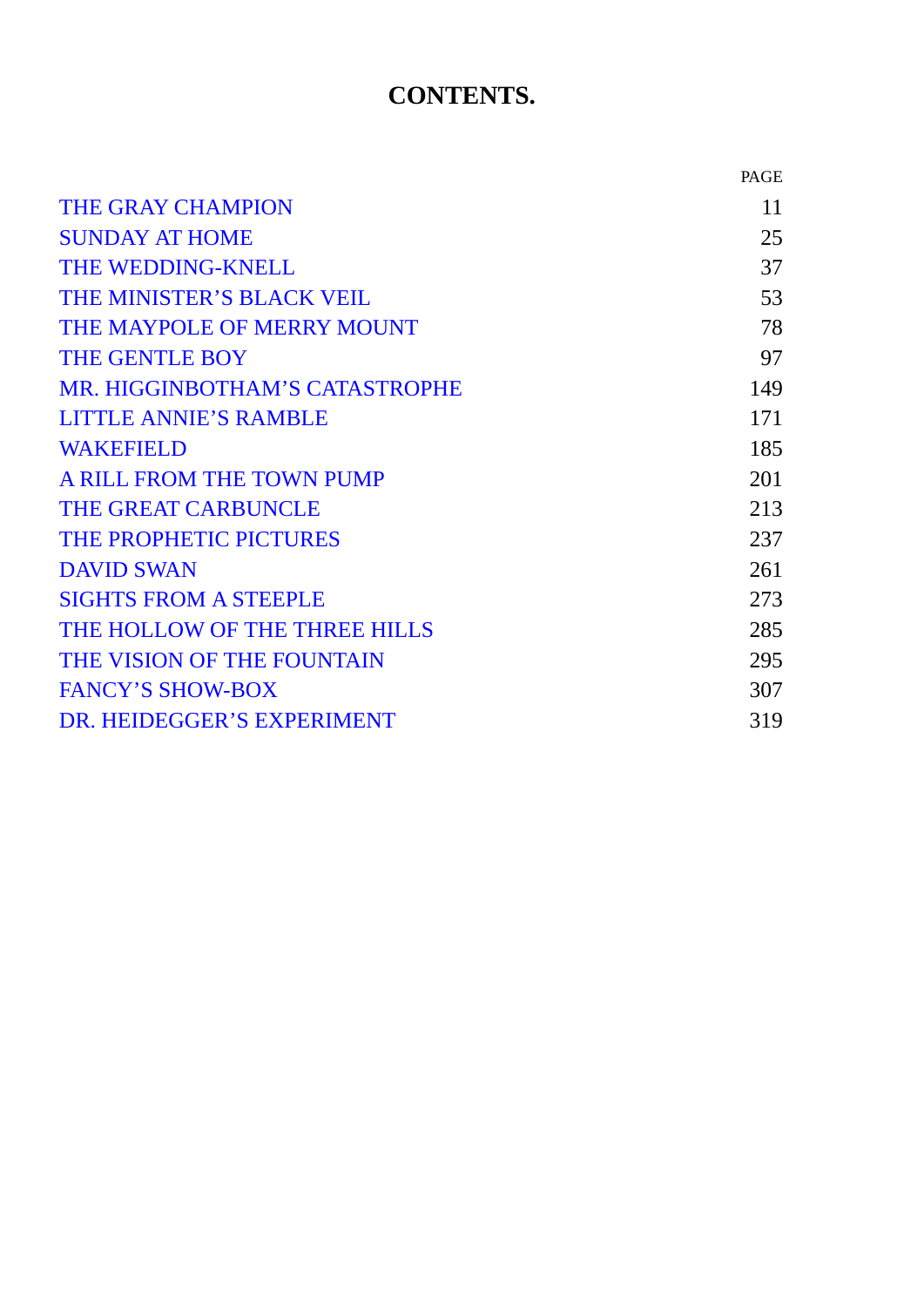### TWICE-TOLD TALES.

#### **THE GRAY CHAMPION.**

<span id="page-2-0"></span>There was once a time when New England groaned under the actual pressure of heavier wrongs than those threatened ones which brought on the Revolution. James II., the bigoted successor of Charles the Voluptuous, had annulled the charters of all the colonies and sent a harsh and unprincipled soldier to take away our liberties and endanger our religion. The administration of Sir Edmund Andros lacked scarcely a single characteristic of tyranny—a governor and council holding office from the king and wholly independent of the country; laws made and taxes levied without concurrence of the people, immediate or by their representatives; the rights of private citizens violated and the titles of all landed property declared void; the voice of complaint stifled by restrictions on the press; and finally, disaffection overawed by the first band of mercenary troops that ever marched on our free soil. For two years our ancestors were kept in sullen submission by that filial love which had invariably secured their allegiance to the mother-country, whether its head chanced to be a Parliament, Protector or popish monarch. Till these evil times, however, such allegiance had been merely nominal, and the colonists had ruled themselves, enjoying far more freedom than is even yet the privilege of the native subjects of Great Britain.

At length a rumor reached our shores that the prince of Orange had ventured on an enterprise the success of which would be the triumph of civil and religious rights and the salvation of New England. It was but a doubtful whisper; it might be false or the attempt might fail, and in either case the man that stirred against King James would lose his head. Still, the intelligence produced a marked effect. The people smiled mysteriously in the streets and threw bold glances at their oppressors, while far and wide there was a subdued and silent agitation, as if the slightest signal would rouse the whole land from its sluggish despondency. Aware of their danger, the rulers resolved to avert it by an imposing display of strength, and perhaps to confirm their despotism by yet harsher measures.

One afternoon in April, 1689, Sir Edmund Andros and his favorite councillors, being warm with wine, assembled the red-coats of the governor's guard and made their appearance in the streets of Boston. The sun was near setting when the march commenced. The roll of the drum at that unquiet crisis seemed to go through the streets less as the martial music of the soldiers than as a muster-call to the inhabitants themselves. A multitude by various avenues assembled in King street, which was destined to be the scene, nearly a century afterward, of another encounter between the troops of Britain and a people struggling against her tyranny.

Though more than sixty years had elapsed since the Pilgrims came, this crowd of their descendants still showed the strong and sombre features of their character perhaps more strikingly in such a stern emergency than on happier occasions. There was the sober garb, the general severity of mien, the gloomy but undismayed expression, the scriptural forms of speech and the confidence in Heaven's blessing on a righteous cause which would have marked a band of the original Puritans when threatened by some peril of the wilderness. Indeed, it was not yet time for the old spirit to be extinct, since there were men in the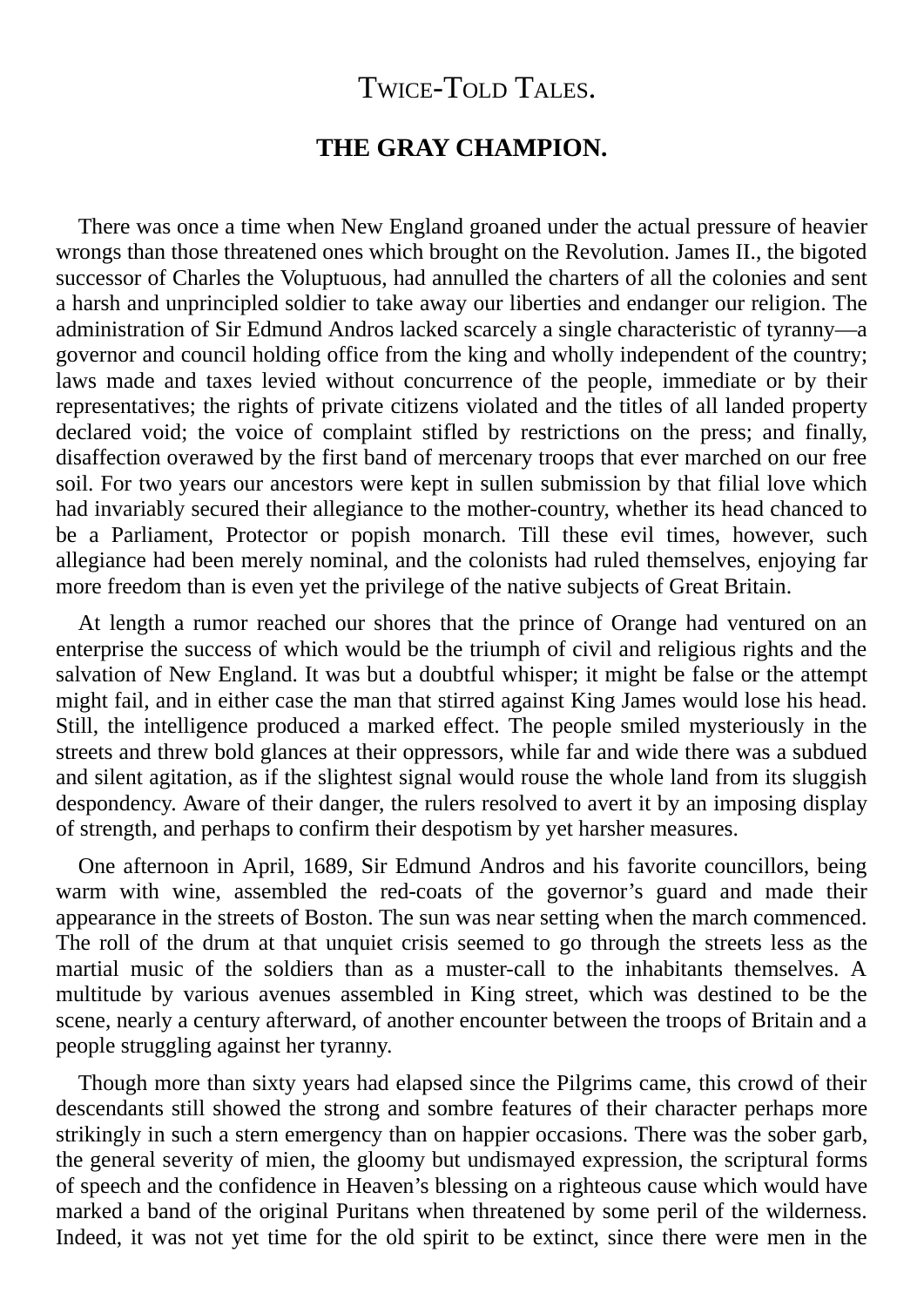street that day who had worshipped there beneath the trees before a house was reared to the God for whom they had become exiles. Old soldiers of the Parliament were here, too, smiling grimly at the thought that their aged arms might strike another blow against the house of Stuart. Here, also, were the veterans of King Philip's war, who had burned villages and slaughtered young and old with pious fierceness while the godly souls throughout the land were helping them with prayer. Several ministers were scattered among the crowd, which, unlike all other mobs, regarded them with such reverence as if there were sanctity in their very garments. These holy men exerted their influence to quiet the people, but not to disperse them.

Meantime, the purpose of the governor in disturbing the peace of the town at a period when the slightest commotion might throw the country into a ferment was almost the Universal subject of inquiry, and variously explained.

"Satan will strike his master-stroke presently," cried some, "because he knoweth that his time is short. All our godly pastors are to be dragged to prison. We shall see them at a Smithfield fire in King street."

Hereupon the people of each parish gathered closer round their minister, who looked calmly upward and assumed a more apostolic dignity, as well befitted a candidate for the highest honor of his profession—a crown of martyrdom. It was actually fancied at that period that New England might have a John Rogers of her own to take the place of that worthy in the *Primer*.

"The pope of Rome has given orders for a new St. Bartholomew," cried others. "We are to be massacred, man and male-child."

Neither was this rumor wholly discredited; although the wiser class believed the governor's object somewhat less atrocious. His predecessor under the old charter, Bradstreet, a venerable companion of the first settlers, was known to be in town. There were grounds for conjecturing that Sir Edmund Andros intended at once to strike terror by a parade of military force and to confound the opposite faction by possessing himself of their chief.

"Stand firm for the old charter-governor!" shouted the crowd, seizing upon the idea —"the good old Governor Bradstreet!"

While this cry was at the loudest the people were surprised by the well-known figure of Governor Bradstreet himself, a patriarch of nearly ninety, who appeared on the elevated steps of a door and with characteristic mildness besought them to submit to the constituted authorities.

"My children," concluded this venerable person, "do nothing rashly. Cry not aloud, but pray for the welfare of New England and expect patiently what the Lord will do in this matter."

The event was soon to be decided. All this time the roll of the drum had been approaching through Cornhill, louder and deeper, till with reverberations from house to house and the regular tramp of martial footsteps it burst into the street. A double rank of soldiers made their appearance, occupying the whole breadth of the passage, with shouldered matchlocks and matches burning, so as to present a row of fires in the dusk.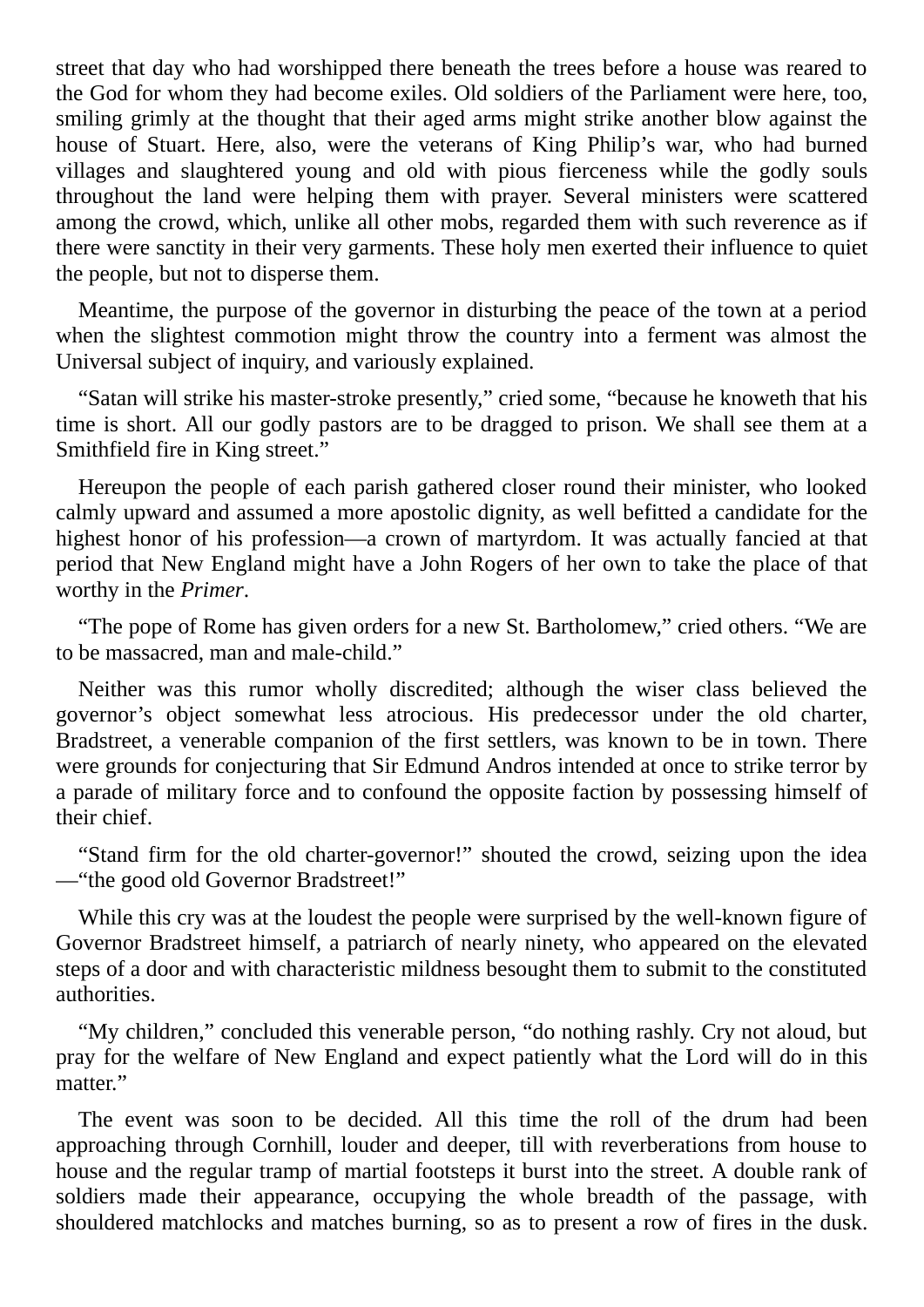Their steady march was like the progress of a machine that would roll irresistibly over everything in its way. Next, moving slowly, with a confused clatter of hoofs on the pavement, rode a party of mounted gentlemen, the central figure being Sir Edmund Andros, elderly, but erect and soldier-like. Those around him were his favorite councillors and the bitterest foes of New England. At his right hand rode Edward Randolph, our archenemy, that "blasted wretch," as Cotton Mather calls him, who achieved the downfall of our ancient government and was followed with a sensible curse-through life and to his grave. On the other side was Bullivant, scattering jests and mockery as he rode along. Dudley came behind with a downcast look, dreading, as well he might, to meet the indignant gaze of the people, who beheld him, their only countryman by birth, among the oppressors of his native land. The captain of a frigate in the harbor and two or three civil officers under the Crown were also there. But the figure which most attracted the public eye and stirred up the deepest feeling was the Episcopal clergyman of King's Chapel riding haughtily among the magistrates in his priestly vestments, the fitting representative of prelacy and persecution, the union of Church and State, and all those abominations which had driven the Puritans to the wilderness. Another guard of soldiers, in double rank, brought up the rear.

The whole scene was a picture of the condition of New England, and its moral, the deformity of any government that does not grow out of the nature of things and the character of the people—on one side the religious multitude with their sad visages and dark attire, and on the other the group of despotic rulers with the high churchman in the midst and here and there a crucifix at their bosoms, all magnificently clad, flushed with wine, proud of unjust authority and scoffing at the universal groan. And the mercenary soldiers, waiting but the word to deluge the street with blood, showed the only means by which obedience could be secured.

"O Lord of hosts," cried a voice among the crowd, "provide a champion for thy people!"

This ejaculation was loudly uttered, and served as a herald's cry to introduce a remarkable personage. The crowd had rolled back, and were now huddled together nearly at the extremity of the street, while the soldiers had advanced no more than a third of its length. The intervening space was empty—a paved solitude between lofty edifices which threw almost a twilight shadow over it. Suddenly there was seen the figure of an ancient man who seemed to have emerged from among the people and was walking by himself along the centre of the street to confront the armed band. He wore the old Puritan dress—a dark cloak and a steeple-crowned hat in the fashion of at least fifty years before, with a heavy sword upon his thigh, but a staff in his hand to assist the tremulous gait of age.

When at some distance from the multitude, the old man turned slowly round, displaying a face of antique majesty rendered doubly venerable by the hoary beard that descended on his breast. He made a gesture at once of encouragement and warning, then turned again and resumed his way.

"Who is this gray patriarch?" asked the young men of their sires.

"Who is this venerable brother?" asked the old men among themselves.

But none could make reply. The fathers of the people, those of fourscore years and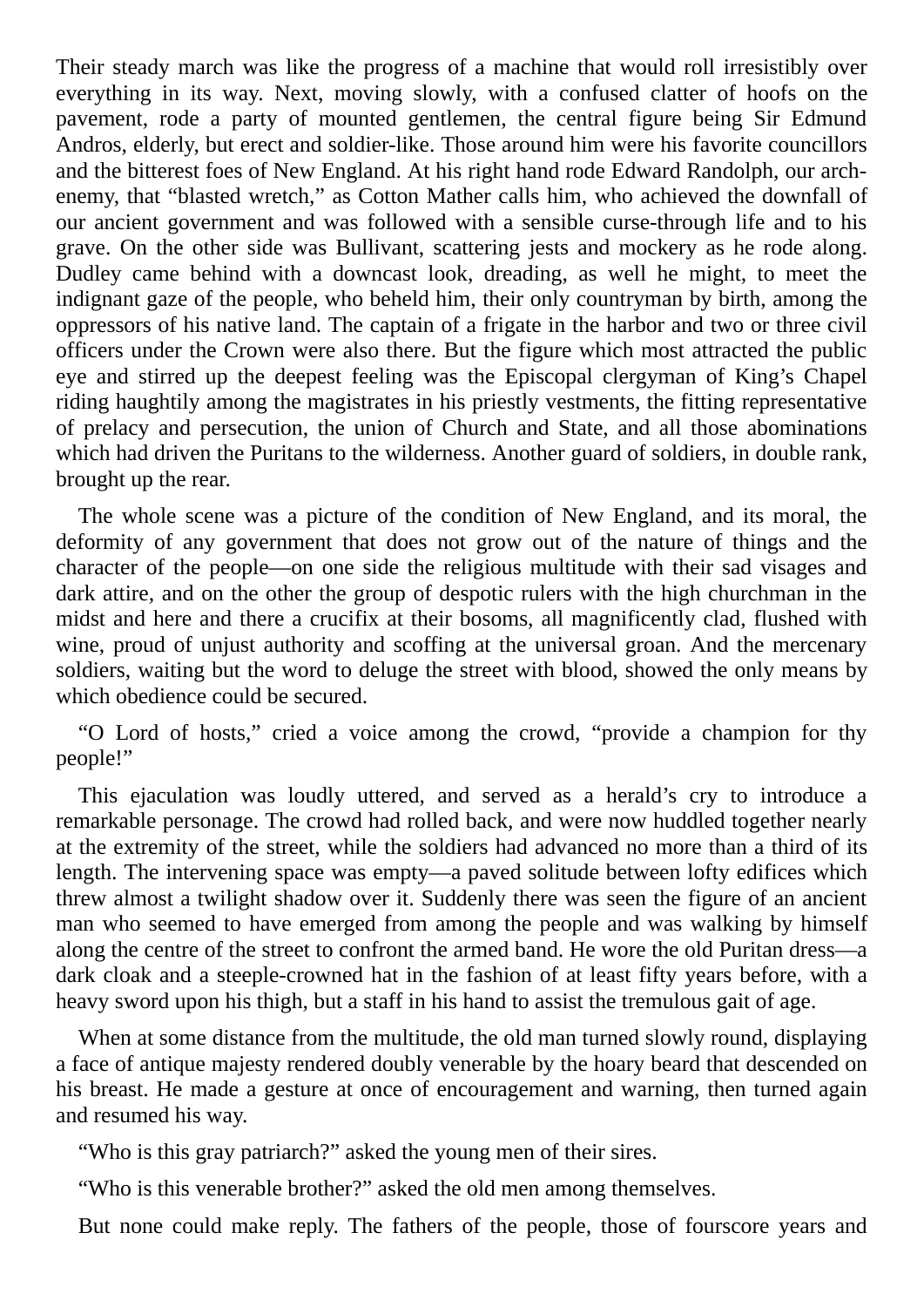upward, were disturbed, deeming it strange that they should forget one of such evident authority whom they must have known in their early days, the associate of Winthrop and all the old councillors, giving laws and making prayers and leading them against the savage. The elderly men ought to have remembered him, too, with locks as gray in their youth as their own were now. And the young! How could he have passed so utterly from their memories—that hoary sire, the relic of long-departed times, whose awful benediction had surely been bestowed on their uncovered heads in childhood?

"Whence did he come? What is his purpose? Who can this old man be?" whispered the wondering crowd.

Meanwhile, the venerable stranger, staff in hand, was pursuing his solitary walk along the centre of the street. As he drew near the advancing soldiers, and as the roll of their drum came full upon his ear, the old man raised himself to a loftier mien, while the decrepitude of age seemed to fall from his shoulders, leaving him in gray but unbroken dignity. Now he marched onward with a warrior's step, keeping time to the military music. Thus the aged form advanced on one side and the whole parade of soldiers and magistrates on the other, till, when scarcely twenty yards remained between, the old man grasped his staff by the middle and held it before him like a leader's truncheon.

"Stand!" cried he.

The eye, the face and attitude of command, the solemn yet warlike peal of that voice fit either to rule a host in the battle-field or be raised to God in prayer—were irresistible. At the old man's word and outstretched arm the roll of the drum was hushed at once and the advancing line stood still. A tremulous enthusiasm seized upon the multitude. That stately form, combining the leader and the saint, so gray, so dimly seen, in such an ancient garb, could only belong to some old champion of the righteous cause whom the oppressor's drum had summoned from his grave. They raised a shout of awe and exultation, and looked for the deliverance of New England.

The governor and the gentlemen of his party, perceiving themselves brought to an unexpected stand, rode hastily forward, as if they would have pressed their snorting and affrighted horses right against the hoary apparition. He, however, blenched not a step, but, glancing his severe eye round the group, which half encompassed him, at last bent it sternly on Sir Edmund Andros. One would have thought that the dark old man was chief ruler there, and that the governor and council with soldiers at their back, representing the whole power and authority of the Crown, had no alternative but obedience.

"What does this old fellow here?" cried Edward Randolph, fiercely.—"On, Sir Edmund! Bid the soldiers forward, and give the dotard the same choice that you give all his countrymen—to stand aside or be trampled on."

"Nay, nay! Let us show respect to the good grandsire," said Bullivant, laughing. "See you not he is some old round-headed dignitary who hath lain asleep these thirty years and knows nothing of the change of times? Doubtless he thinks to put us down with a proclamation in Old Noll's name."

"Are you mad, old man?" demanded Sir Edmund Andros, in loud and harsh tones. "How dare you stay the march of King James's governor?"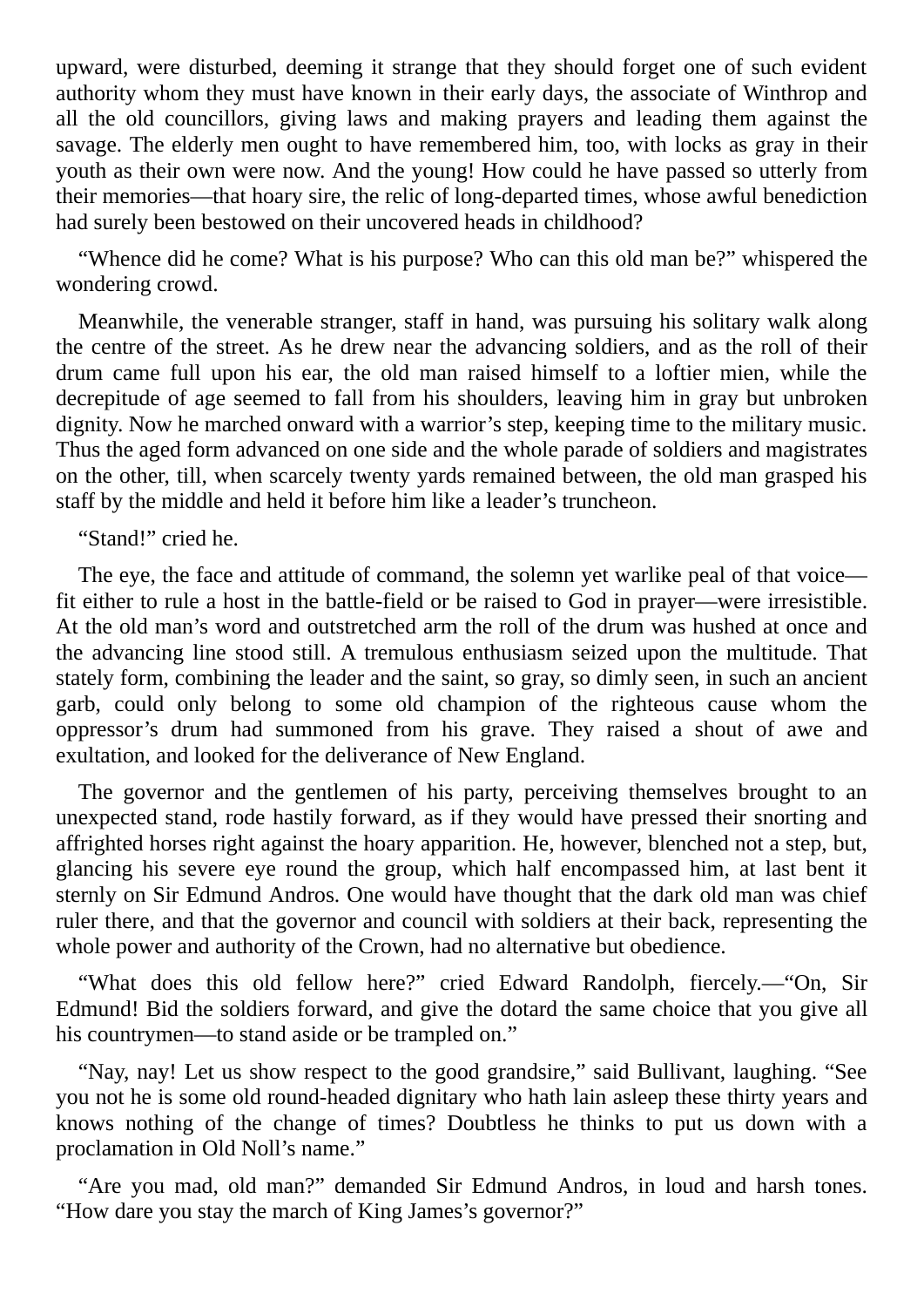"I have stayed the march of a king himself ere now," replied the gray figure, with stern composure. "I am here, Sir Governor, because the cry of an oppressed people hath disturbed me in my secret place, and, beseeching this favor earnestly of the Lord, it was vouchsafed me to appear once again on earth in the good old cause of his saints. And what speak ye of James? There is no longer a popish tyrant on the throne of England, and by tomorrow noon his name shall be a by-word in this very street, where ye would make it a word of terror. Back, thou that wast a governor, back! With this night thy power is ended. To-morrow, the prison! Back, lest I foretell the scaffold!"

The people had been drawing nearer and nearer and drinking in the words of their champion, who spoke in accents long disused, like one unaccustomed to converse except with the dead of many years ago. But his voice stirred their souls. They confronted the soldiers, not wholly without arms and ready to convert the very stones of the street into deadly weapons. Sir Edmund Andros looked at the old man; then he cast his hard and cruel eye over the multitude and beheld them burning with that lurid wrath so difficult to kindle or to quench, and again he fixed his gaze on the aged form which stood obscurely in an open space where neither friend nor foe had thrust himself. What were his thoughts he uttered no word which might discover, but, whether the oppressor were overawed by the Gray Champion's look or perceived his peril in the threatening attitude of the people, it is certain that he gave back and ordered his soldiers to commence a slow and guarded retreat. Before another sunset the governor and all that rode so proudly with him were prisoners, and long ere it was known that James had abdicated King William was proclaimed throughout New England.

But where was the Gray Champion? Some reported that when the troops had gone from King street and the people were thronging tumultuously in their rear, Bradstreet, the aged governor, was seen to embrace a form more aged than his own. Others soberly affirmed that while they marvelled at the venerable grandeur of his aspect the old man had faded from their eyes, melting slowly into the hues of twilight, till where he stood there was an empty space. But all agreed that the hoary shape was gone. The men of that generation watched for his reappearance in sunshine and in twilight, but never saw him more, nor knew when his funeral passed nor where his gravestone was.

And who was the Gray Champion? Perhaps his name might be found in the records of that stern court of justice which passed a sentence too mighty for the age, but glorious in all after-times for its humbling lesson to the monarch and its high example to the subject. I have heard that whenever the descendants of the Puritans are to show the spirit of their sires the old man appears again. When eighty years had passed, he walked once more in King street. Five years later, in the twilight of an April morning, he stood on the green beside the meeting-house at Lexington where now the obelisk of granite with a slab of slate inlaid commemorates the first-fallen of the Revolution. And when our fathers were toiling at the breastwork on Bunker's Hill, all through that night the old warrior walked his rounds. Long, long may it be ere he comes again! His hour is one of darkness and adversity and peril. But should domestic tyranny oppress us or the invader's step pollute our soil, still may the Gray Champion come! for he is the type of New England's hereditary spirit, and his shadowy march on the eve of danger must ever be the pledge that New England's sons will vindicate their ancestry.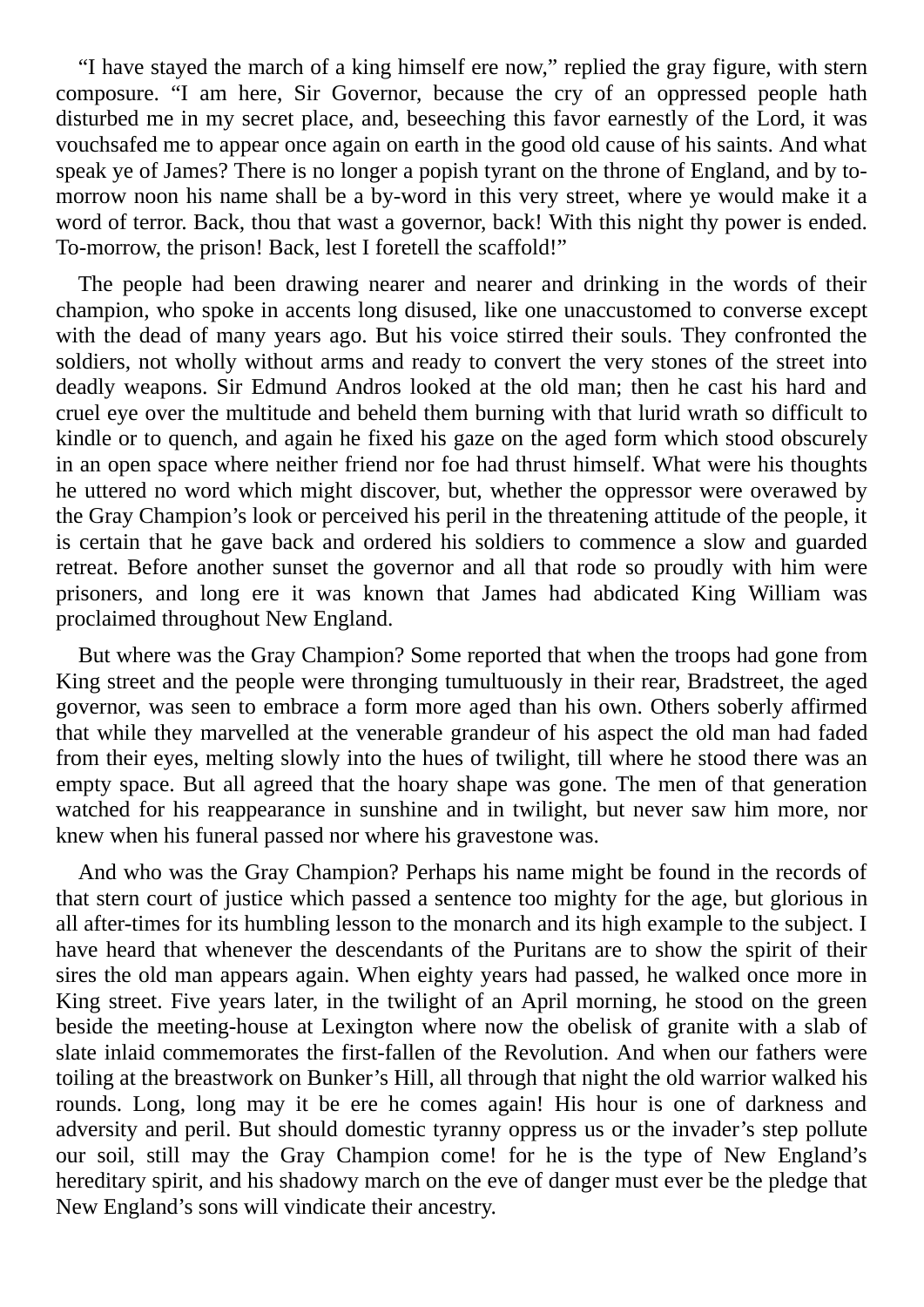#### **SUNDAY AT HOME.**

<span id="page-7-0"></span>Every Sabbath morning in the summer-time I thrust back the curtain to watch the sunrise stealing down a steeple which stands opposite my chamber window. First the weathercock begins to flash; then a fainter lustre gives the spire an airy aspect; next it encroaches on the tower and causes the index of the dial to glisten like gold as it points to the gilded figure of the hour. Now the loftiest window gleams, and now the lower. The carved framework of the portal is marked strongly out. At length the morning glory in its descent from heaven comes down the stone steps one by one, and there stands the steeple glowing with fresh radiance, while the shades of twilight still hide themselves among the nooks of the adjacent buildings. Methinks though the same sun brightens it every fair morning, yet the steeple has a peculiar robe of brightness for the Sabbath.

By dwelling near a church a person soon contracts an attachment for the edifice. We naturally personify it, and conceive its massy walls and its dim emptiness to be instinct with a calm and meditative and somewhat melancholy spirit. But the steeple stands foremost in our thoughts, as well as locally. It impresses us as a giant with a mind comprehensive and discriminating enough to care for the great and small concerns of all the town. Hourly, while it speaks a moral to the few that think, it reminds thousands of busy individuals of their separate and most secret affairs. It is the steeple, too, that flings abroad the hurried and irregular accents of general alarm; neither have gladness and festivity found a better utterance than by its tongue; and when the dead are slowly passing to their home, the steeple has a melancholy voice to bid them welcome. Yet, in spite of this connection with human interests, what a moral loneliness on week-days broods round about its stately height! It has no kindred with the houses above which it towers; it looks down into the narrow thoroughfare—the lonelier because the crowd are elbowing their passage at its base. A glance at the body of the church deepens this impression. Within, by the light of distant windows, amid refracted shadows we discern the vacant pews and empty galleries, the silent organ, the voiceless pulpit and the clock which tells to solitude how time is passing. Time—where man lives not—what is it but eternity? And in the church, we might suppose, are garnered up throughout the week all thoughts and feelings that have reference to eternity, until the holy day comes round again to let them forth. Might not, then, its more appropriate site be in the outskirts of the town, with space for old trees to wave around it and throw their solemn shadows over a quiet green? We will say more of this hereafter.

But on the Sabbath I watch the earliest sunshine and fancy that a holier brightness marks the day when there shall be no buzz of voices on the Exchange nor traffic in the shops, nor crowd nor business anywhere but at church. Many have fancied so. For my own part, whether I see it scattered down among tangled woods, or beaming broad across the fields, or hemmed in between brick buildings, or tracing out the figure of the casement on my chamber floor, still I recognize the Sabbath sunshine. And ever let me recognize it! Some illusions—and this among them—are the shadows of great truths. Doubts may flit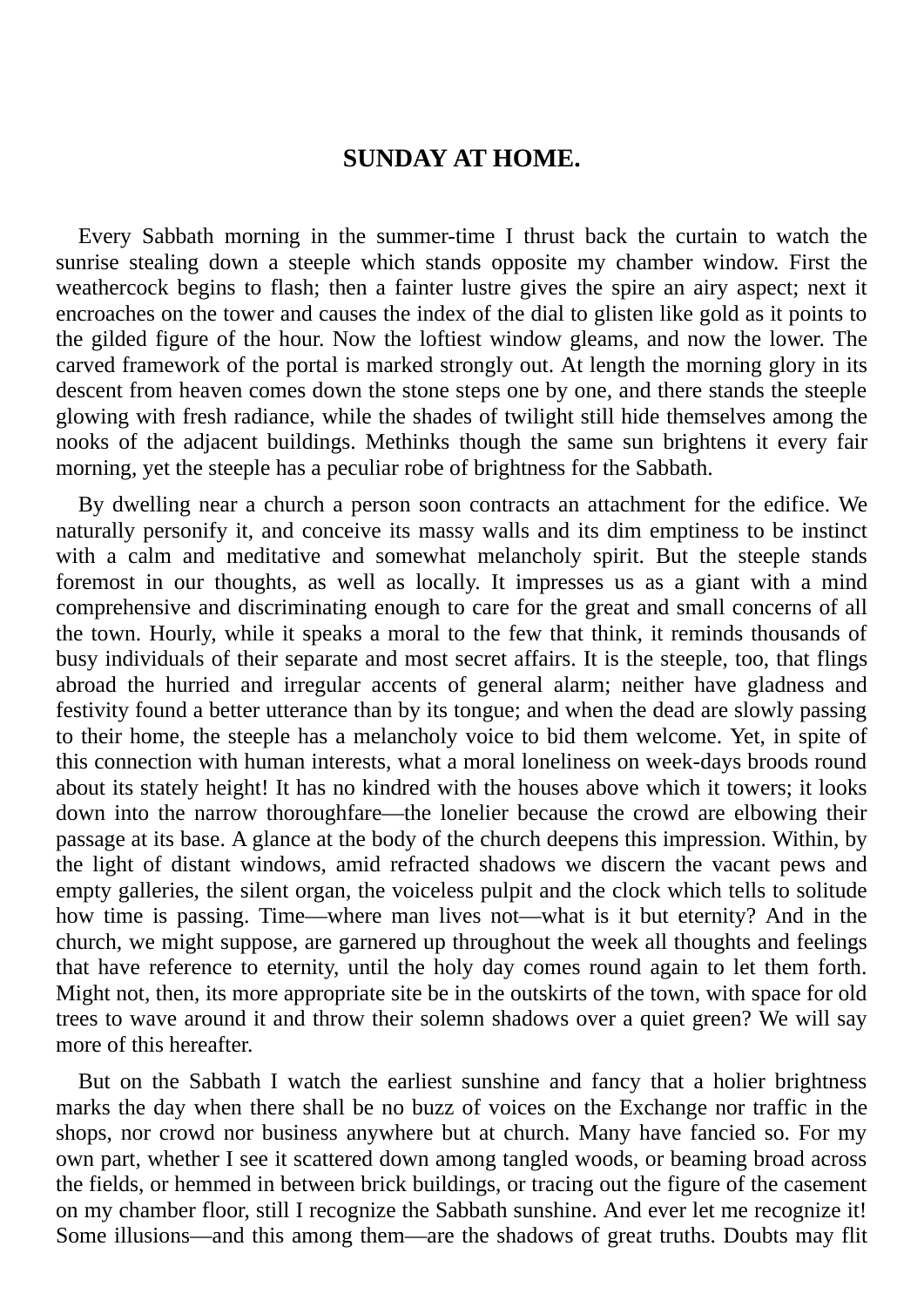around me or seem to close their evil wings and settle down, but so long as I imagine that the earth is hallowed and the light of heaven retains its sanctity on the Sabbath—while that blessed sunshine lives within me—never can my soul have lost the instinct of its faith. If it have gone astray, it will return again.

I love to spend such pleasant Sabbaths from morning till night behind the curtain of my open window. Are they spent amiss? Every spot so near the church as to be visited by the circling shadow of the steeple should be deemed consecrated ground to-day. With stronger truth be it said that a devout heart may consecrate a den of thieves, as an evil one may convert a temple to the same. My heart, perhaps, has no such holy, nor, I would fain trust, such impious, potency. It must suffice that, though my form be absent, my inner man goes constantly to church, while many whose bodily presence fills the accustomed seats have left their souls at home. But I am there even before my friend the sexton. At length he comes—a man of kindly but sombre aspect, in dark gray clothes, and hair of the same mixture. He comes and applies his key to the wide portal. Now my thoughts may go in among the dusty pews or ascend the pulpit without sacrilege, but soon come forth again to enjoy the music of the bell. How glad, yet solemn too! All the steeples in town are talking together aloft in the sunny air and rejoicing among themselves while their spires point heavenward. Meantime, here are the children assembling to the Sabbath-school, which is kept somewhere within the church. Often, while looking at the arched portal, I have been gladdened by the sight of a score of these little girls and boys in pink, blue, yellow and crimson frocks bursting suddenly forth into the sunshine like a swarm of gay butterflies that had been shut up in the solemn gloom. Or I might compare them to cherubs haunting that holy place.

About a quarter of an hour before the second ringing of the bell individuals of the congregation begin to appear. The earliest is invariably an old woman in black whose bent frame and rounded shoulders are evidently laden with some heavy affliction which she is eager to rest upon the altar. Would that the Sabbath came twice as often, for the sake of that sorrowful old soul! There is an elderly man, also, who arrives in good season and leans against the corner of the tower, just within the line of its shadow, looking downward with a darksome brow. I sometimes fancy that the old woman is the happier of the two. After these, others drop in singly and by twos and threes, either disappearing through the doorway or taking their stand in its vicinity. At last, and always with an unexpected sensation, the bell turns in the steeple overhead and throws out an irregular clangor, jarring the tower to its foundation. As if there were magic in the sound, the sidewalks of the street, both up and down along, are immediately thronged with two long lines of people, all converging hitherward and streaming into the church. Perhaps the far-off roar of a coach draws nearer—a deeper thunder by its contrast with the surrounding stillness—until it sets down the wealthy worshippers at the portal among their humblest brethren. Beyond that entrance—in theory, at least—there are no distinctions of earthly rank; nor, indeed, by the goodly apparel which is flaunting in the sun would there seem to be such on the hither side. Those pretty girls! Why will they disturb my pious meditations? Of all days in the week, they should strive to look least fascinating on the Sabbath, instead of heightening their mortal loveliness, as if to rival the blessed angels and keep our thoughts from heaven. Were I the minister himself, I must needs look. One girl is white muslin from the waist upward and black silk downward to her slippers; a second blushes from top-knot to shoe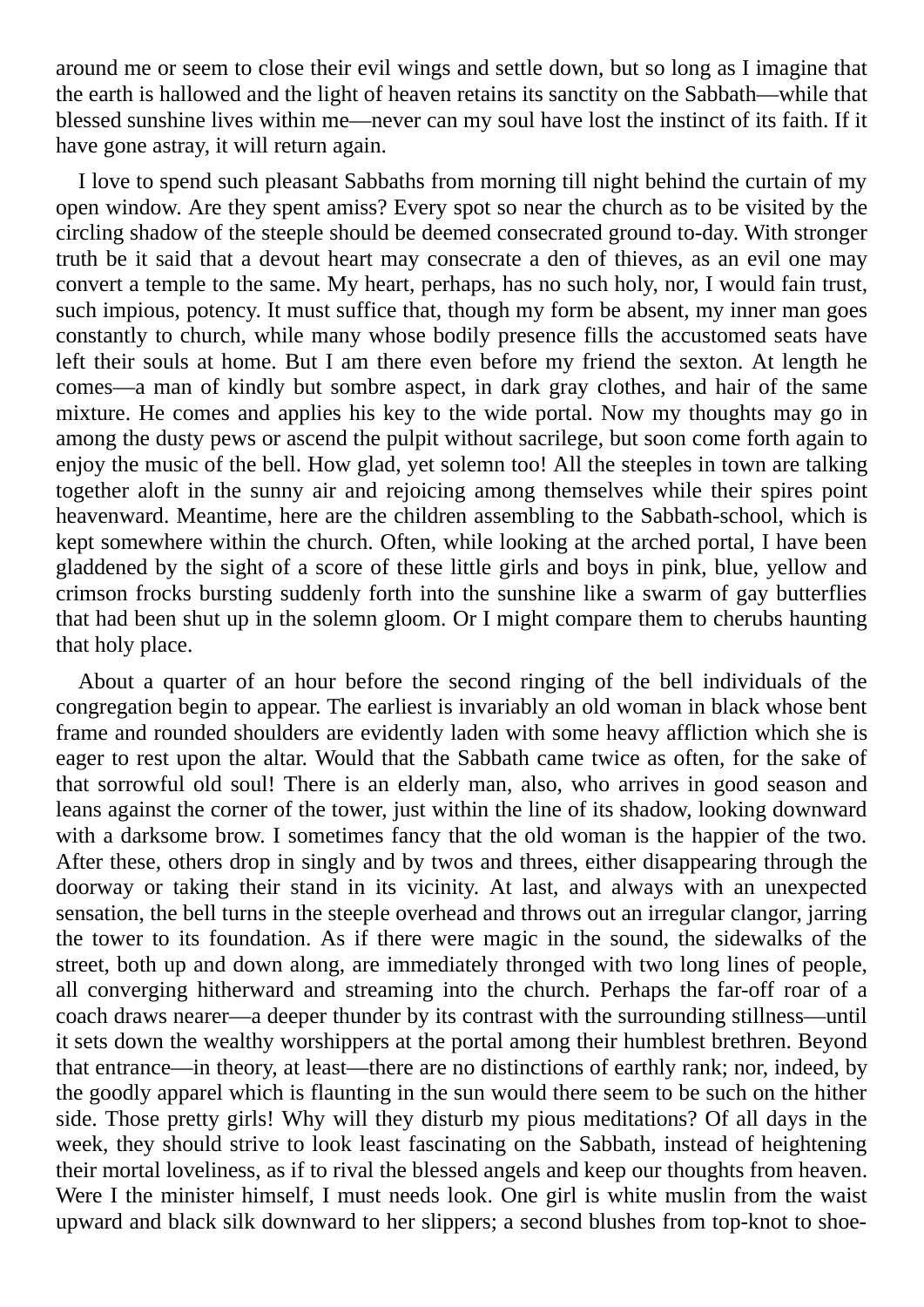tie, one universal scarlet; another shines of a pervading yellow, as if she had made a garment of the sunshine. The greater part, however, have adopted a milder cheerfulness of hue. Their veils, especially when the wind raises them, give a lightness to the general effect and make them appear like airy phantoms as they flit up the steps and vanish into the sombre doorway. Nearly all—though it is very strange that I should know it—wear white stockings, white as snow, and neat slippers laced crosswise with black ribbon pretty high above the ankles. A white stocking is infinitely more effective than a black one.

Here comes the clergyman, slow and solemn, in severe simplicity, needing no black silk gown to denote his office. His aspect claims my reverence, but cannot win my love. Were I to picture Saint Peter keeping fast the gate of Heaven and frowning, more stern than pitiful, on the wretched applicants, that face should be my study. By middle age, or sooner, the creed has generally wrought upon the heart or been attempered by it. As the minister passes into the church the bell holds its iron tongue and all the low murmur of the congregation dies away. The gray sexton looks up and down the street and then at my window-curtain, where through the small peephole I half fancy that he has caught my eye. Now every loiterer has gone in and the street lies asleep in the quiet sun, while a feeling of loneliness comes over me, and brings also an uneasy sense of neglected privileges and duties. Oh, I ought to have gone to church! The bustle of the rising congregation reaches my ears. They are standing up to pray. Could I bring my heart into unison with those who are praying in yonder church and lift it heavenward with a fervor of supplication, but no distinct request, would not that be the safest kind of prayer?—"Lord, look down upon me in mercy!" With that sentiment gushing from my soul, might I not leave all the rest to him?

Hark! the hymn! This, at least, is a portion of the service which I can enjoy better than if I sat within the walls, where the full choir and the massive melody of the organ would fall with a weight upon me. At this distance it thrills through my frame and plays upon my heart-strings with a pleasure both of the sense and spirit. Heaven be praised! I know nothing of music as a science, and the most elaborate harmonies, if they please me, please as simply as a nurse's lullaby. The strain has ceased, but prolongs itself in my mind with fanciful echoes till I start from my reverie and find that the sermon has commenced. It is my misfortune seldom to fructify in a regular way by any but printed sermons. The first strong idea which the preacher utters gives birth to a train of thought and leads me onward step by step quite out of hearing of the good man's voice unless he be indeed a son of thunder. At my open window, catching now and then a sentence of the "parson's saw," I am as well situated as at the foot of the pulpit stairs. The broken and scattered fragments of this one discourse will be the texts of many sermons preached by those colleague pastors—colleagues, but often disputants—my Mind and Heart. The former pretends to be a scholar and perplexes me with doctrinal points; the latter takes me on the score of feeling; and both, like several other preachers, spend their strength to very little purpose. I, their sole auditor, cannot always understand them.

Suppose that a few hours have passed, and behold me still behind my curtain just before the close of the afternoon service. The hour-hand on the dial has passed beyond four o'clock. The declining sun is hidden behind the steeple and throws its shadow straight across the street; so that my chamber is darkened as with a cloud. Around the church door all is solitude, and an impenetrable obscurity beyond the threshold. A commotion is heard.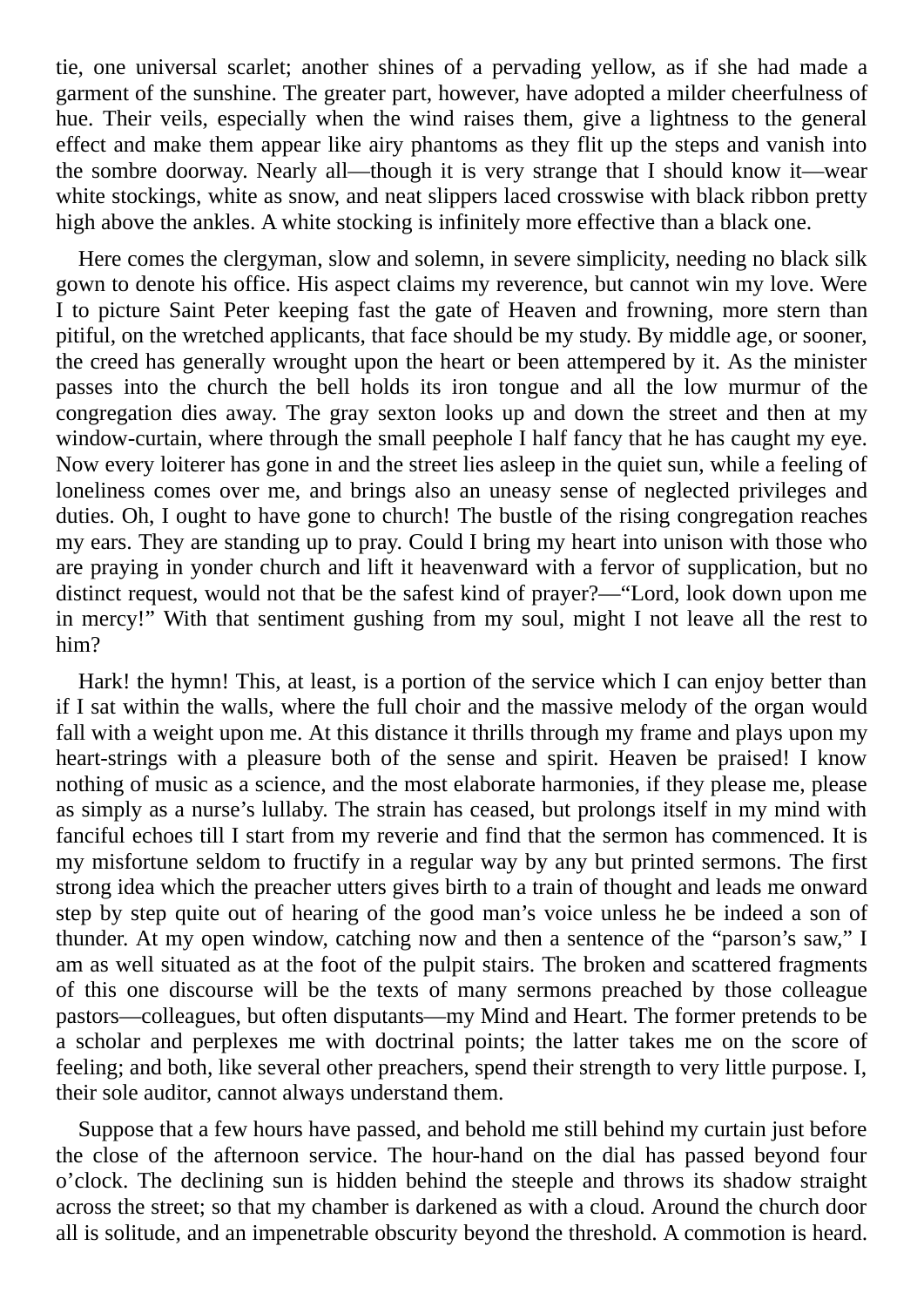The seats are slammed down and the pew doors thrown back; a multitude of feet are trampling along the unseen aisles, and the congregation bursts suddenly through the portal. Foremost scampers a rabble of boys, behind whom moves a dense and dark phalanx of grown men, and lastly a crowd of females with young children and a few scattered husbands. This instantaneous outbreak of life into loneliness is one of the pleasantest scenes of the day. Some of the good people are rubbing their eyes, thereby intimating that they have been wrapped, as it were, in a sort of holy trance by the fervor of their devotion. There is a young man, a third-rate coxcomb, whose first care is always to flourish a white handkerchief and brush the seat of a tight pair of black silk pantaloons which shine as if varnished. They must have been made of the stuff called "everlasting," or perhaps of the same piece as Christian's garments in the *Pilgrim's Progress*, for he put them on two summers ago and has not yet worn the gloss off. I have taken a great liking to those black silk pantaloons. But now, with nods and greetings among friends, each matron takes her husband's arm and paces gravely homeward, while the girls also flutter away after arranging sunset walks with their favored bachelors. The Sabbath eve is the eve of love. At length the whole congregation is dispersed. No; here, with faces as glossy as black satin, come two sable ladies and a sable gentleman, and close in their rear the minister, who softens his severe visage and bestows a kind word on each. Poor souls! To them the most captivating picture of bliss in heaven is "There we shall be white!"

All is solitude again. But hark! A broken warbling of voices, and now, attuning its grandeur to their sweetness, a stately peal of the organ. Who are the choristers? Let me dream that the angels who came down from heaven this blessed morn to blend themselves with the worship of the truly good are playing and singing their farewell to the earth. On the wings of that rich melody they were borne upward.

This, gentle reader, is merely a flight of poetry. A few of the singing-men and singingwomen had lingered behind their fellows and raised their voices fitfully and blew a careless note upon the organ. Yet it lifted my soul higher than all their former strains. They are gone—the sons and daughters of Music—and the gray sexton is just closing the portal. For six days more there will be no face of man in the pews and aisles and galleries, nor a voice in the pulpit, nor music in the choir. Was it worth while to rear this massive edifice to be a desert in the heart of the town and populous only for a few hours of each seventh day? Oh, but the church is a symbol of religion. May its site, which was consecrated on the day when the first tree was felled, be kept holy for ever, a spot of solitude and peace amid the trouble and vanity of our week-day world! There is a moral, and a religion too, even in the silent walls. And may the steeple still point heavenward and be decked with the hallowed sunshine of the Sabbath morn!

#### **THE WEDDING-KNELL.**

<span id="page-10-0"></span>There is a certain church, in the city of New York which I have always regarded with peculiar interest on account of a marriage there solemnized under very singular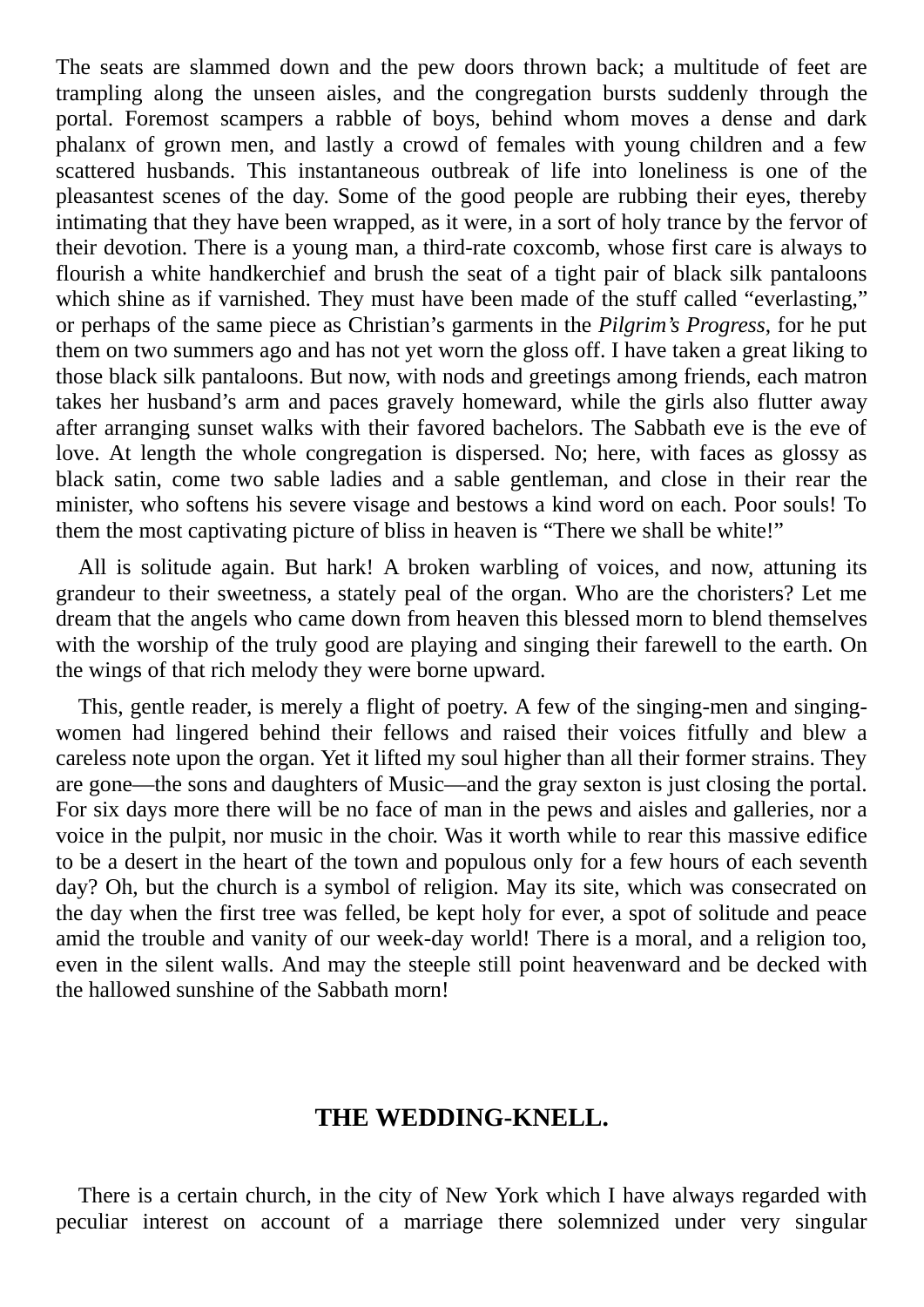circumstances in my grandmother's girlhood. That venerable lady chanced to be a spectator of the scene, and ever after made it her favorite narrative. Whether the edifice now standing on the same site be the identical one to which she referred I am not antiquarian enough to know, nor would it be worth while to correct myself, perhaps, of an agreeable error by reading the date of its erection on the tablet over the door. It is a stately church surrounded by an enclosure of the loveliest green, within which appear urns, pillars, obelisks, and other forms of monumental marble, the tributes of private affection or more splendid memorials of historic dust. With such a place, though the tumult of the city rolls beneath its tower, one would be willing to connect some legendary interest.

The marriage might be considered as the result of an early engagement, though there had been two intermediate weddings on the lady's part and forty years of celibacy on that of the gentleman. At sixty-five Mr. Ellenwood was a shy but not quite a secluded man; selfish, like all men who brood over their own hearts, yet manifesting on rare occasions a vein of generous sentiment; a scholar throughout life, though always an indolent one, because his studies had no definite object either of public advantage or personal ambition; a gentleman, high-bred and fastidiously delicate, yet sometimes requiring a considerable relaxation in his behalf of the common rules of society. In truth, there were so many anomalies in his character, and, though shrinking with diseased sensibility from public notice, it had been his fatality so often to become the topic of the day by some wild eccentricity of conduct, that people searched his lineage for a hereditary taint of insanity. But there was no need of this. His caprices had their origin in a mind that lacked the support of an engrossing purpose, and in feelings that preyed upon themselves for want of other food. If he were mad, it was the consequence, and not the cause, of an aimless and abortive life.

The widow was as complete a contrast to her third bridegroom in everything but age as can well be conceived. Compelled to relinquish her first engagement, she had been united to a man of twice her own years, to whom she became an exemplary wife, and by whose death she was left in possession of a splendid fortune. A Southern gentleman considerably younger than herself succeeded to her hand and carried her to Charleston, where after many uncomfortable years she found herself again a widow. It would have been singular if any uncommon delicacy of feeling had survived through such a life as Mrs. Dabney's; it could not but be crushed and killed by her early disappointment, the cold duty of her first marriage, the dislocation of the heart's principles consequent on a second union, and the unkindness of her Southern husband, which had inevitably driven her to connect the idea of his death with that of her comfort. To be brief, she was that wisest but unloveliest variety of woman, a philosopher, bearing troubles of the heart with equanimity, dispensing with all that should have been her happiness and making the best of what remained. Sage in most matters, the widow was perhaps the more amiable for the one frailty that made her ridiculous. Being childless, she could not remain beautiful by proxy in the person of a daughter; she therefore refused to grow old and ugly on any consideration; she struggled with Time, and held fast her roses in spite of him, till the venerable thief appeared to have relinquished the spoil as not worth the trouble of acquiring it.

The approaching marriage of this woman of the world with such an unworldly man as Mr. Ellenwood was announced soon after Mrs. Dabney's return to her native city. Superficial observers, and deeper ones, seemed to concur in supposing that the lady must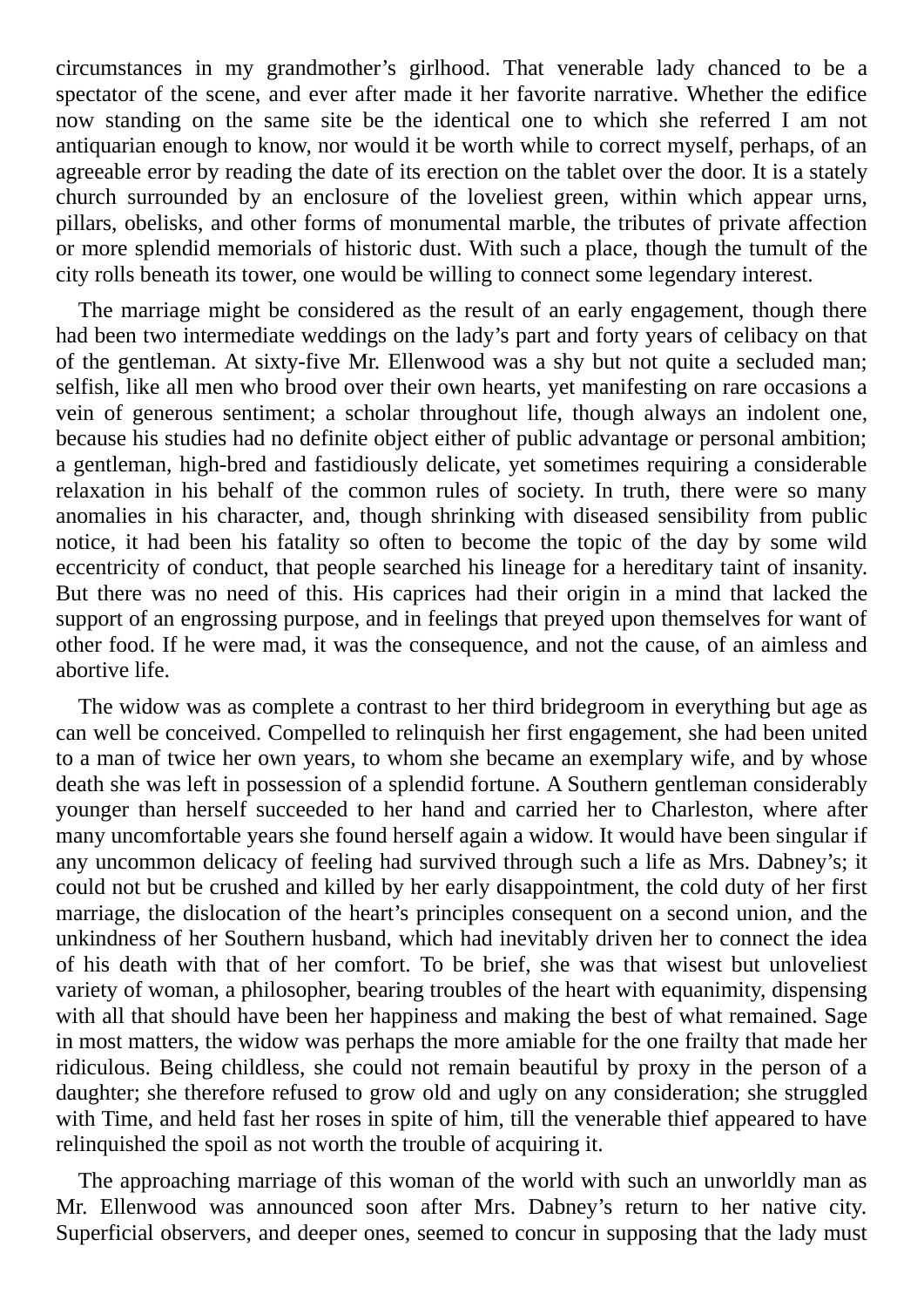have borne no inactive part in arranging the affair; there were considerations of expediency which she would be far more likely to appreciate than Mr. Ellenwood, and there was just the specious phantom of sentiment and romance in this late union of two early lovers which sometimes makes a fool of a woman who has lost her true feelings among the accidents of life. All the wonder was how the gentleman, with his lack of worldly wisdom and agonizing consciousness of ridicule, could have been induced to take a measure at once so prudent and so laughable. But while people talked the wedding-day arrived. The ceremony was to be solemnized according to the Episcopalian forms and in open church, with a degree of publicity that attracted many spectators, who occupied the front seats of the galleries and the pews near the altar and along the broad aisle. It had been arranged, or possibly it was the custom of the day, that the parties should proceed separately to church. By some accident the bridegroom was a little less punctual than the widow and her bridal attendants, with whose arrival, after this tedious but necessary preface, the action of our tale may be said to commence.

The clumsy wheels of several old-fashioned coaches were heard, and the gentlemen and ladies composing the bridal-party came through the church door with the sudden and gladsome effect of a burst of sunshine. The whole group, except the principal figure, was made up of youth and gayety. As they streamed up the broad aisle, while the pews and pillars seemed to brighten on either side, their steps were as buoyant as if they mistook the church for a ball-room and were ready to dance hand in hand to the altar. So brilliant was the spectacle that few took notice of a singular phenomenon that had marked its entrance. At the moment when the bride's foot touched the threshold the bell swung heavily in the tower above her and sent forth its deepest knell. The vibrations died away, and returned with prolonged solemnity as she entered the body of the church.

"Good heavens! What an omen!" whispered a young lady to her lover.

"On my honor," replied the gentleman, "I believe the bell has the good taste to toll of its own accord. What has she to do with weddings? If you, dearest Julia, were approaching the altar, the bell would ring out its merriest peal. It has only a funeral-knell for her."

The bride and most of her company had been too much occupied with the bustle of entrance to hear the first boding stroke of the bell—or, at least, to reflect on the singularity of such a welcome to the altar. They therefore continued to advance with undiminished gayety. The gorgeous dresses of the time—the crimson velvet coats, the gold-laced hats, the hoop-petticoats, the silk, satin, brocade and embroidery, the buckles, canes and swords, all displayed to the best advantage on persons suited to such finery—made the group appear more like a bright-colored picture than anything real. But by what perversity of taste had the artist represented his principal figure as so wrinkled and decayed, while yet he had decked her out in the brightest splendor of attire, as if the loveliest maiden had suddenly withered into age and become a moral to the beautiful around her? On they went, however, and had glittered along about a third of the aisle, when another stroke of the bell seemed to fill the church with a visible gloom, dimming and obscuring the bright-pageant till it shone forth again as from a mist.

This time the party wavered, stopped and huddled closer together, while a slight scream was heard from some of the ladies and a confused whispering among the gentlemen. Thus tossing to and fro, they might have been fancifully compared to a splendid bunch of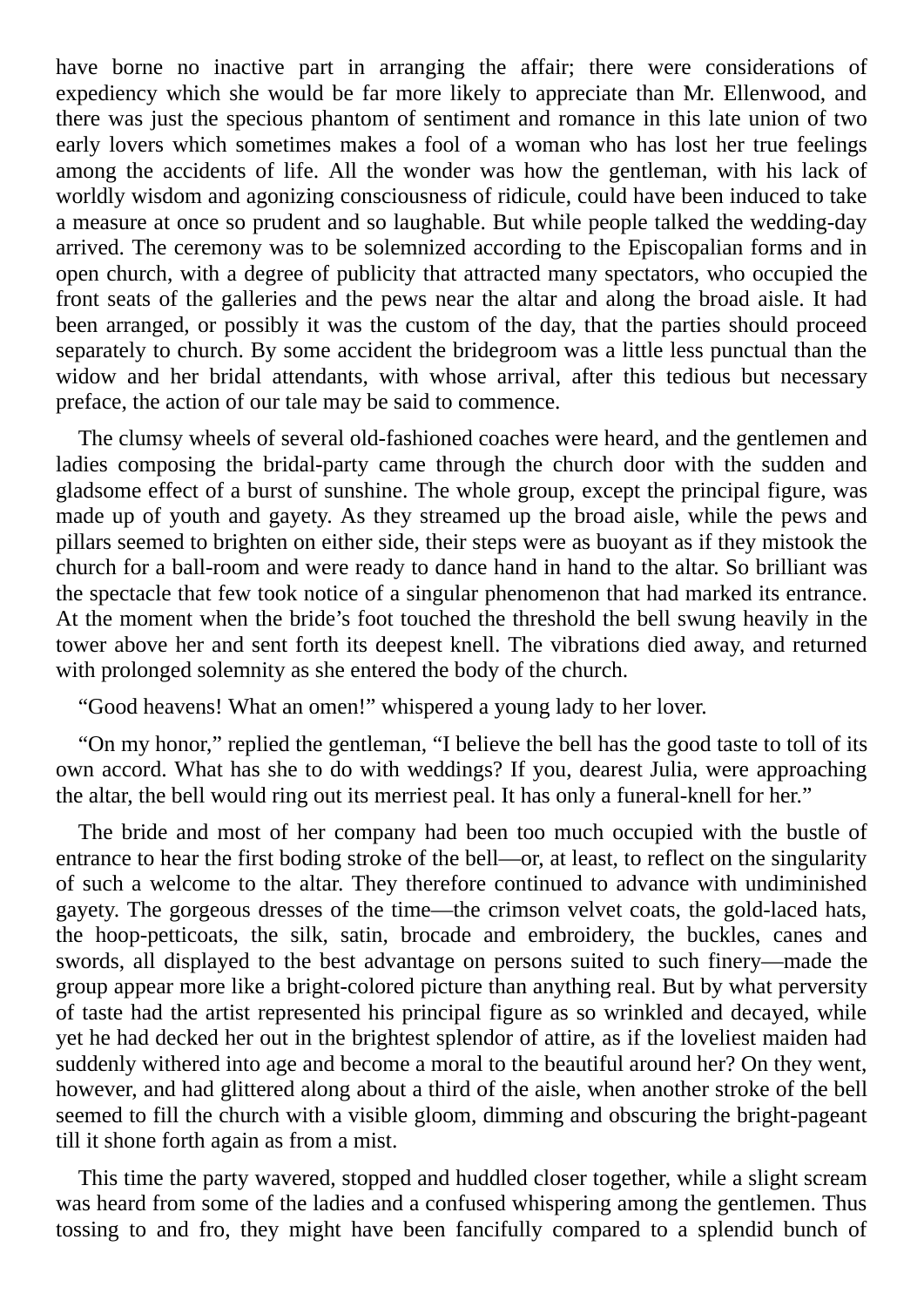flowers suddenly shaken by a puff of wind which threatened to scatter the leaves of an old brown, withered rose on the same stalk with two dewy buds, such being the emblem of the widow between her fair young bridemaids. But her heroism was admirable. She had started with an irrepressible shudder, as if the stroke of the bell had fallen directly on her heart; then, recovering herself, while her attendants were yet in dismay, she took the lead and paced calmly up the aisle. The bell continued to swing, strike and vibrate with the same doleful regularity as when a corpse is on its way to the tomb.

"My young friends here have their nerves a little shaken," said the widow, with a smile, to the clergyman at the altar. "But so many weddings have been ushered in with the merriest peal of the bells, and yet turned out unhappily, that I shall hope for better fortune under such different auspices."

"Madam," answered the rector, in great perplexity, "this strange occurrence brings to my mind a marriage-sermon of the famous Bishop Taylor wherein he mingles so many thoughts of mortality and future woe that, to speak somewhat after his own rich style, he seems to hang the bridal-chamber in black and cut the wedding-garment out of a coffinpall. And it has been the custom of divers nations to infuse something of sadness into their marriage ceremonies, so to keep death in mind while contracting that engagement which is life's chiefest business. Thus we may draw a sad but profitable moral from this funeralknell."

But, though the clergyman might have given his moral even a keener point, he did not fail to despatch an attendant to inquire into the mystery and stop those sounds so dismally appropriate to such a marriage. A brief space elapsed, during which the silence was broken only by whispers and a few suppressed titterings among the wedding-party and the spectators, who after the first shock were disposed to draw an ill-natured merriment from the affair. The young have less charity for aged follies than the old for those of youth. The widow's glance was observed to wander for an instant toward a window of the church, as if searching for the time-worn marble that she had dedicated to her first husband; then her eyelids dropped over their faded orbs and her thoughts were drawn irresistibly to another grave. Two buried men with a voice at her ear and a cry afar off were calling her to lie down beside them. Perhaps, with momentary truth of feeling, she thought how much happier had been her fate if, after years of bliss, the bell were now tolling for her funeral and she were followed to the grave by the old affection of her earliest lover, long her husband. But why had she returned to him when their cold hearts shrank from each other's embrace?

Still the death-bell tolled so mournfully that the sunshine seemed to fade in the air. A whisper, communicated from those who stood nearest the windows, now spread through the church: a hearse with a train of several coaches was creeping along the street, conveying some dead man to the churchyard, while the bride awaited a living one at the altar. Immediately after, the footsteps of the bridegroom and his friends were heard at the door. The widow looked down the aisle and clenched the arm of one of her bridemaids in her bony hand with such unconscious violence that the fair girl trembled.

"You frighten me, my dear madam," cried she. "For heaven's sake, what is the matter?"

"Nothing, my dear—nothing," said the widow; then, whispering close to her ear, "There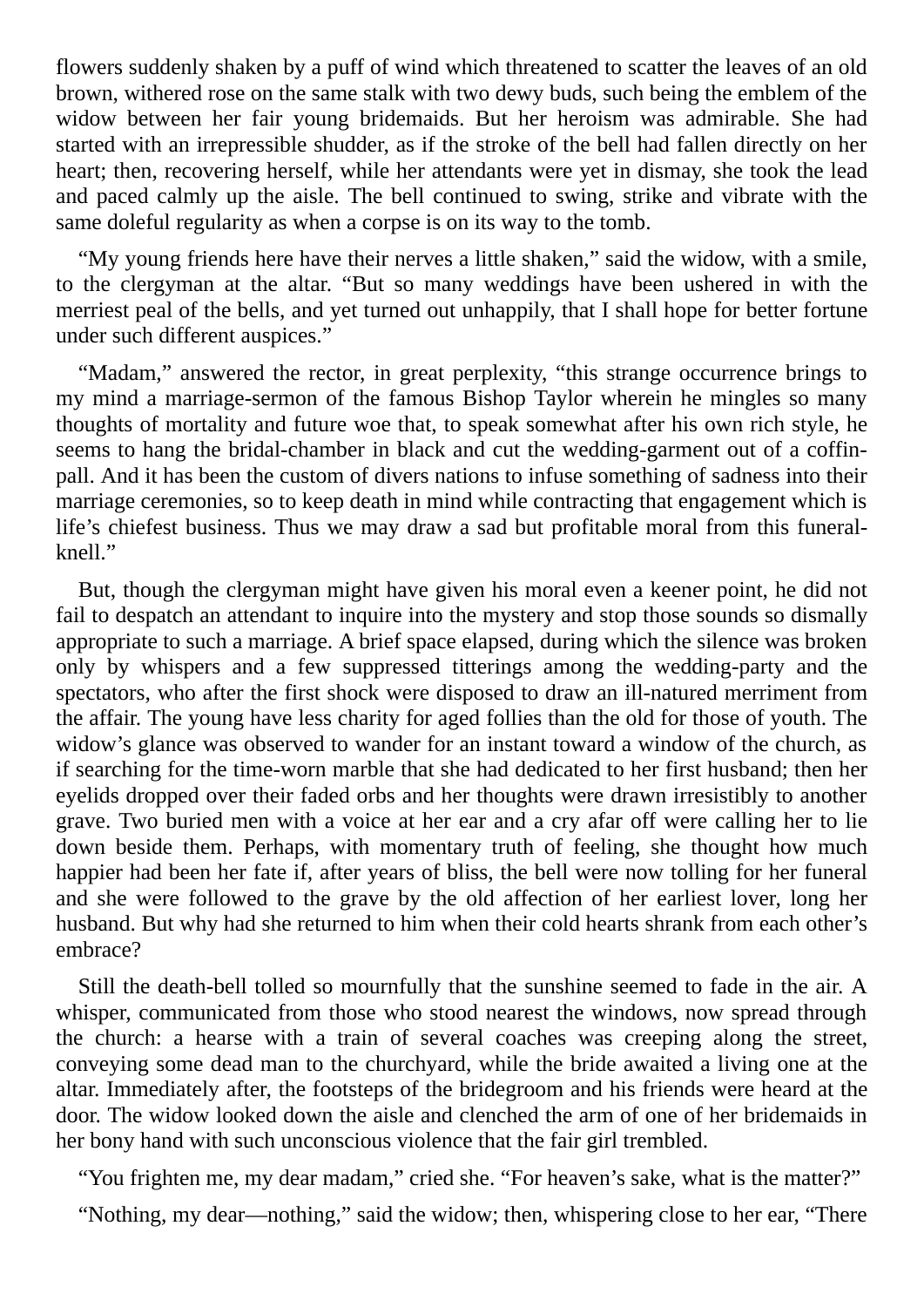is a foolish fancy that I cannot get rid of. I am expecting my bridegroom to come into the church with my two first husbands for groomsmen."

"Look! look!" screamed the bridemaid. "What is here? The funeral!"

As she spoke a dark procession paced into the church. First came an old man and woman, like chief mourners at a funeral, attired from head to foot in the deepest black, all but their pale features and hoary hair, he leaning on a staff and supporting her decrepit form with his nerveless arm. Behind appeared another and another pair, as aged, as black and mournful as the first. As they drew near the widow recognized in every face some trait of former friends long forgotten, but now returning as if from their old graves to warn her to prepare a shroud, or, with purpose almost as unwelcome, to exhibit their wrinkles and infirmity and claim her as their companion by the tokens of her own decay. Many a merry night had she danced with them in youth, and now in joyless age she felt that some withered partner should request her hand and all unite in a dance of death to the music of the funeral-bell.

While these aged mourners were passing up the aisle it was observed that from pew to pew the spectators shuddered with irrepressible awe as some object hitherto concealed by the intervening figures came full in sight. Many turned away their faces; others kept a fixed and rigid stare, and a young girl giggled hysterically and fainted with the laughter on her lips. When the spectral procession approached the altar, each couple separated and slowly diverged, till in the centre appeared a form that had been worthily ushered in with all this gloomy pomp, the death-knell and the funeral. It was the bridegroom in his shroud.

No garb but that of the grave could have befitted such a death-like aspect. The eyes, indeed, had the wild gleam of a sepulchral lamp; all else was fixed in the stern calmness which old men wear in the coffin. The corpse stood motionless, but addressed the widow in accents that seemed to melt into the clang of the bell, which fell heavily on the air while he spoke.

"Come, my bride!" said those pale lips. "The hearse is ready; the sexton stands waiting for us at the door of the tomb. Let us be married, and then to our coffins!"

How shall the widow's horror be represented? It gave her the ghastliness of a dead man's bride. Her youthful friends stood apart, shuddering at the mourners, the shrouded bridegroom and herself; the whole scene expressed by the strongest imagery the vain struggle of the gilded vanities of this world when opposed to age, infirmity, sorrow and death.

The awestruck silence was first broken by the clergyman.

"Mr. Ellenwood," said he, soothingly, yet with somewhat of authority, "you are not well. Your mind has been agitated by the unusual circumstances in which you are placed. The ceremony must be deferred. As an old friend, let me entreat you to return home."

"Home—yes; but not without my bride," answered he, in the same hollow accents. "You deem this mockery—perhaps madness. Had I bedizened my aged and broken frame with scarlet and embroidery, had I forced my withered lips to smile at my dead heart, that might have been mockery or madness; but now let young and old declare which of us has come hither without a wedding-garment—the bridegroom or the bride."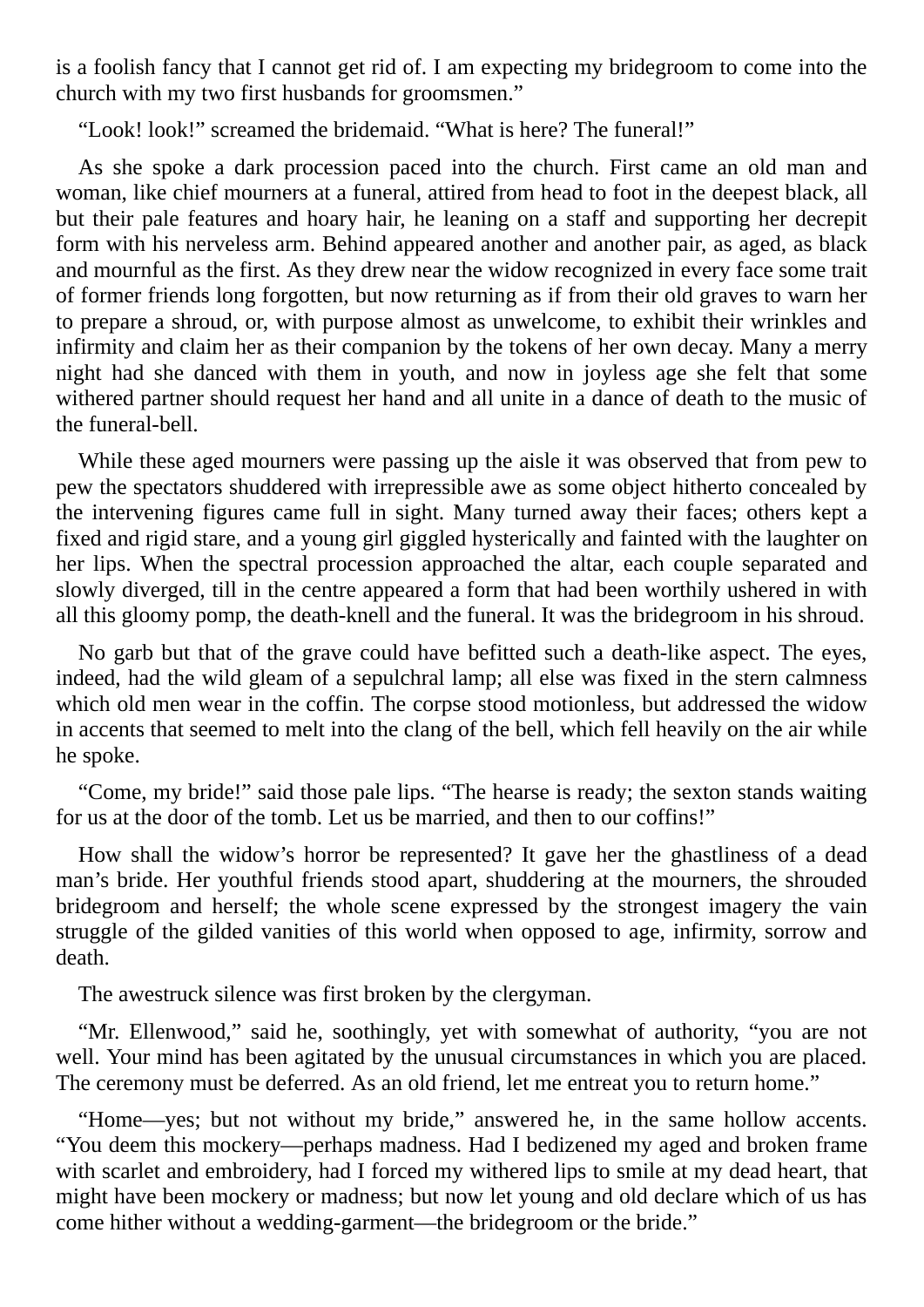He stepped forward at a ghostly pace and stood beside the widow, contrasting the awful simplicity of his shroud with the glare and glitter in which she had arrayed herself for this unhappy scene. None that beheld them could deny the terrible strength of the moral which his disordered intellect had contrived to draw.

"Cruel! cruel!" groaned the heartstricken bride.

"Cruel?" repeated he; then, losing his deathlike composure in a wild bitterness, "Heaven judge which of us has been cruel to the other! In youth you deprived me of my happiness, my hopes, my aims; you took away all the substance of my life and made it a dream without reality enough even to grieve at—with only a pervading gloom, through which I walked wearily and cared not whither. But after forty years, when I have built my tomb and would not give up the thought of resting there—no, not for such a life as we once pictured—you call me to the altar. At your summons I am here. But other husbands have enjoyed your youth, your beauty, your warmth of heart and all that could be termed your life. What is there for me but your decay and death? And therefore I have bidden these funeral-friends, and bespoken the sexton's deepest knell, and am come in my shroud to wed you as with a burial-service, that we may join our hands at the door of the sepulchre and enter it together."

It was not frenzy, it was not merely the drunkenness of strong emotion in a heart unused to it, that now wrought upon the bride. The stern lesson of the day had done its work; her worldliness was gone. She seized the bridegroom's hand.

"Yes!" cried she; "let us wed even at the door of the sepulchre. My life is gone in vanity and emptiness, but at its close there is one true feeling. It has made me what I was in youth: it makes me worthy of you. Time is no more for both of us. Let us wed for eternity."

With a long and deep regard the bridegroom looked into her eyes, while a tear was gathering in his own. How strange that gush of human feeling from the frozen bosom of a corpse! He wiped away the tear, even with his shroud.

"Beloved of my youth," said he, "I have been wild. The despair of my whole lifetime had returned at once and maddened me. Forgive and be forgiven. Yes; it is evening with us now, and we have realized none of our morning dreams of happiness. But let us join our hands before the altar as lovers whom adverse circumstances have separated through life, yet who meet again as they are leaving it and find their earthly affection changed into something holy as religion. And what is time to the married of eternity?"

Amid the tears of many and a swell of exalted sentiment in those who felt aright was solemnized the union of two immortal souls. The train of withered mourners, the hoary bridegroom in his shroud, the pale features of the aged bride and the death-bell tolling through the whole till its deep voice overpowered the marriage-words,—all marked the funeral of earthly hopes. But as the ceremony proceeded, the organ, as if stirred by the sympathies of this impressive scene, poured forth an anthem, first mingling with the dismal knell, then rising to a loftier strain, till the soul looked down upon its woe. And when the awful rite was finished and with cold hand in cold hand the married of eternity withdrew, the organ's peal of solemn triumph drowned the wedding-knell.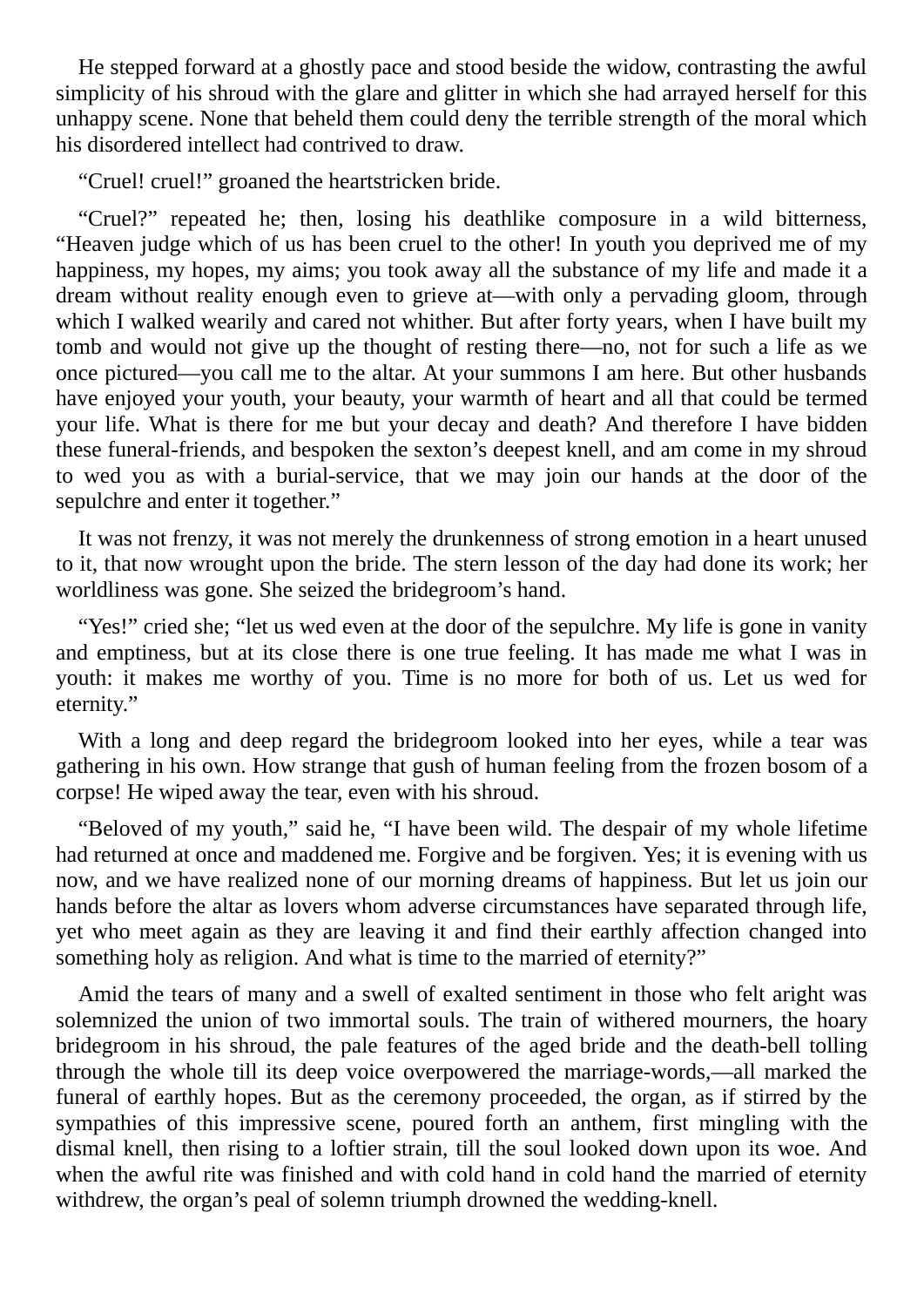#### **THE MINISTER'S BLACK VEIL.**

#### **A PARABLE. [1]**

<span id="page-16-0"></span>The sexton stood in the porch of Milford meeting-house pulling lustily at the bell-rope. The old people of the village came stooping along the street. Children with bright faces tripped merrily beside their parents or mimicked a graver gait in the conscious dignity of their Sunday clothes. Spruce bachelors looked sidelong at the pretty maidens, and fancied that the Sabbath sunshine made them prettier than on week-days. When the throng had mostly streamed into the porch, the sexton began to toll the bell, keeping his eye on the Reverend Mr. Hooper's door. The first glimpse of the clergyman's figure was the signal for the bell to cease its summons.

"But what has good Parson Hooper got upon his face?" cried the sexton, in astonishment.

All within hearing immediately turned about and beheld the semblance of Mr. Hooper pacing slowly his meditative way toward the meeting-house. With one accord they started, expressing more wonder than if some strange minister were coming to dust the cushions of Mr. Hooper's pulpit.

"Are you sure it is our parson?" inquired Goodman Gray of the sexton.

"Of a certainty it is good Mr. Hooper," replied the sexton. "He was to have exchanged pulpits with Parson Shute of Westbury, but Parson Shute sent to excuse himself yesterday, being to preach a funeral sermon."

The cause of so much amazement may appear sufficiently slight. Mr. Hooper, a gentlemanly person of about thirty, though still a bachelor, was dressed with due clerical neatness, as if a careful wife had starched his band and brushed the weekly dust from his Sunday's garb. There was but one thing remarkable in his appearance. Swathed about his forehead and hanging down over his face, so low as to be shaken by his breath, Mr. Hooper had on a black veil. On a nearer view it seemed to consist of two folds of crape, which entirely concealed his features except the mouth and chin, but probably did not intercept his sight further than to give a darkened aspect to all living and inanimate things. With this gloomy shade before him good Mr. Hooper walked onward at a slow and quiet pace, stooping somewhat and looking on the ground, as is customary with abstracted men, yet nodding kindly to those of his parishioners who still waited on the meeting-house steps. But so wonder-struck were they that his greeting hardly met with a return.

"I can't really feel as if good Mr. Hooper's face was behind that piece of crape," said the sexton.

"I don't like it," muttered an old woman as she hobbled into the meeting-house. "He has changed himself into something awful only by hiding his face."

"Our parson has gone mad!" cried Goodman Gray, following him across the threshold.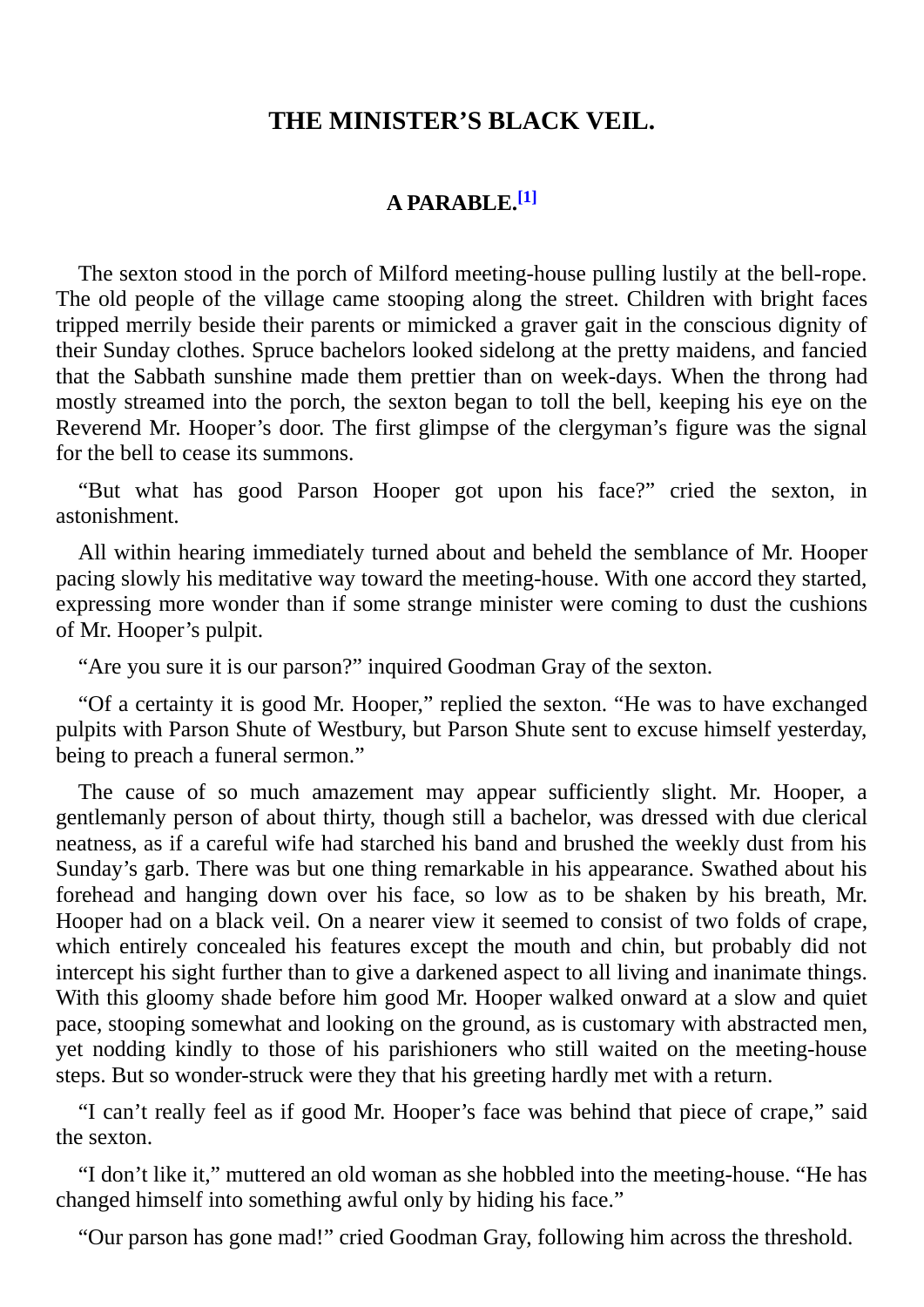A rumor of some unaccountable phenomenon had preceded Mr. Hooper into the meeting-house and set all the congregation astir. Few could refrain from twisting their heads toward the door; many stood upright and turned directly about; while several little boys clambered upon the seats, and came down again with a terrible racket. There was a general bustle, a rustling of the women's gowns and shuffling of the men's feet, greatly at variance with that hushed repose which should attend the entrance of the minister. But Mr. Hooper appeared not to notice the perturbation of his people. He entered with an almost noiseless step, bent his head mildly to the pews on each side and bowed as he passed his oldest parishioner, a white-haired great-grandsire, who occupied an arm-chair in the centre of the aisle. It was strange to observe how slowly this venerable man became conscious of something singular in the appearance of his pastor. He seemed not fully to partake of the prevailing wonder till Mr. Hooper had ascended the stairs and showed himself in the pulpit, face to face with his congregation except for the black veil. That mysterious emblem was never once withdrawn. It shook with his measured breath as he gave out the psalm, it threw its obscurity between him and the holy page as he read the Scriptures, and while he prayed the veil lay heavily on his uplifted countenance. Did he seek to hide it from the dread Being whom he was addressing?

Such was the effect of this simple piece of crape that more than one woman of delicate nerves was forced to leave the meeting-house. Yet perhaps the pale-faced congregation was almost as fearful a sight to the minister as his black veil to them.

Mr. Hooper had the reputation of a good preacher, but not an energetic one: he strove to win his people heavenward by mild, persuasive influences rather than to drive them thither by the thunders of the word. The sermon which he now delivered was marked by the same characteristics of style and manner as the general series of his pulpit oratory, but there was something either in the sentiment of the discourse itself or in the imagination of the auditors which made it greatly the most powerful effort that they had ever heard from their pastor's lips. It was tinged rather more darkly than usual with the gentle gloom of Mr. Hooper's temperament. The subject had reference to secret sin and those sad mysteries which we hide from our nearest and dearest, and would fain conceal from our own consciousness, even forgetting that the Omniscient can detect them. A subtle power was breathed into his words. Each member of the congregation, the most innocent girl and the man of hardened breast, felt as if the preacher had crept upon them behind his awful veil and discovered their hoarded iniquity of deed or thought. Many spread their clasped hands on their bosoms. There was nothing terrible in what Mr. Hooper said—at least, no violence; and yet with every tremor of his melancholy voice the hearers quaked. An unsought pathos came hand in hand with awe. So sensible were the audience of some unwonted attribute in their minister that they longed for a breath of wind to blow aside the veil, almost believing that a stranger's visage would be discovered, though the form, gesture and voice were those of Mr. Hooper.

At the close of the services the people hurried out with indecorous confusion, eager to communicate their pent-up amazement, and conscious of lighter spirits the moment they lost sight of the black veil. Some gathered in little circles, huddled closely together, with their mouths all whispering in the centre; some went homeward alone, wrapped in silent meditation; some talked loudly and profaned the Sabbath-day with ostentatious laughter. A few shook their sagacious heads, intimating that they could penetrate the mystery, while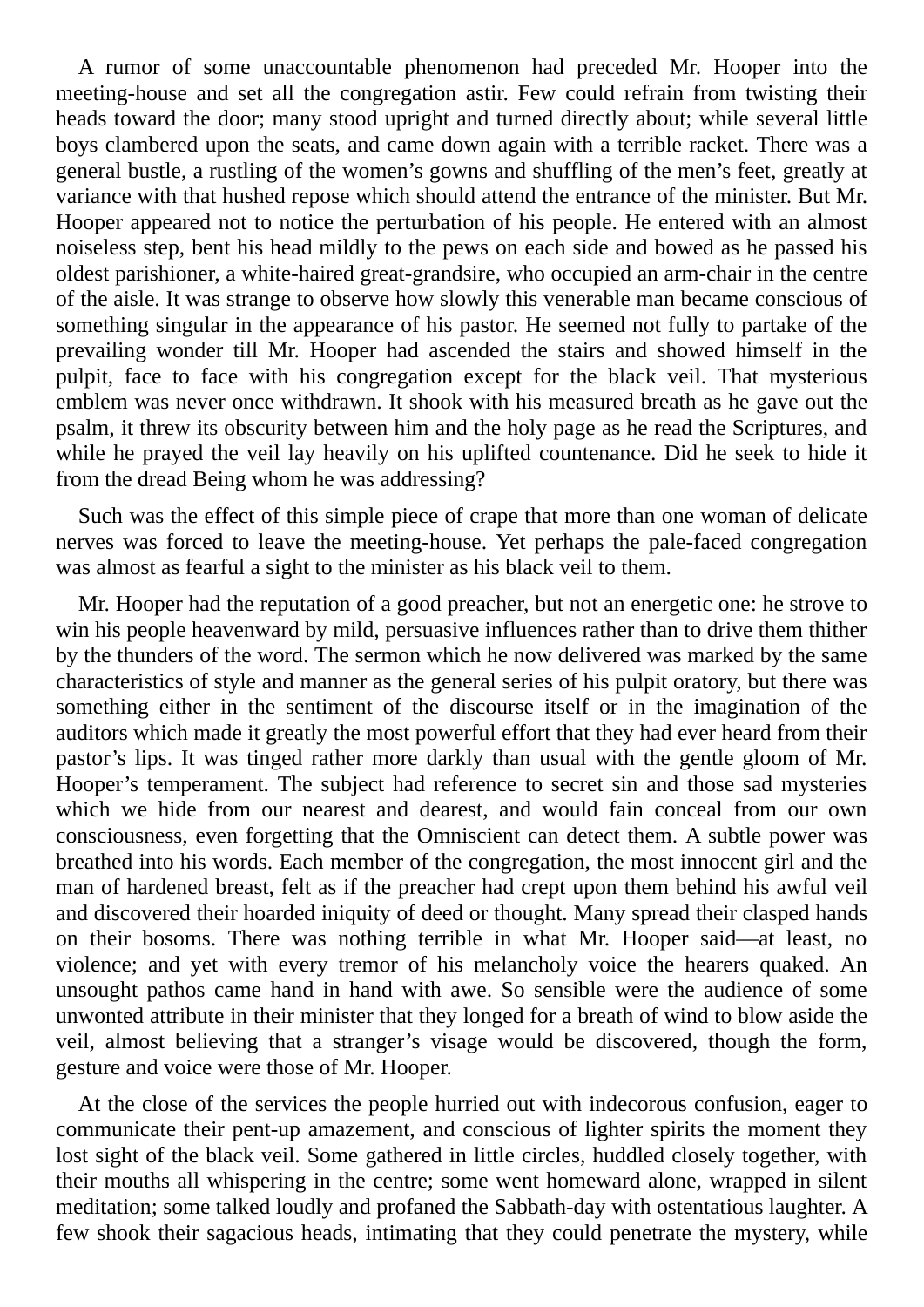one or two affirmed that there was no mystery at all, but only that Mr. Hooper's eyes were so weakened by the midnight lamp as to require a shade.

After a brief interval forth came good Mr. Hooper also, in the rear of his flock. Turning his veiled face from one group to another, he paid due reverence to the hoary heads, saluted the middle-aged with kind dignity as their friend and spiritual guide, greeted the young with mingled authority and love, and laid his hands on the little children's heads to bless them. Such was always his custom on the Sabbath-day. Strange and bewildered looks repaid him for his courtesy. None, as on former occasions, aspired to the honor of walking by their pastor's side. Old Squire Saunders—doubtless by an accidental lapse of memory—neglected to invite Mr. Hooper to his table, where the good clergyman had been wont to bless the food almost every Sunday since his settlement. He returned, therefore, to the parsonage, and at the moment of closing the door was observed to look back upon the people, all of whom had their eyes fixed upon the minister. A sad smile gleamed faintly from beneath the black veil and flickered about his mouth, glimmering as he disappeared.

"How strange," said a lady, "that a simple black veil, such as any woman might wear on her bonnet, should become such a terrible thing on Mr. Hooper's face!"

"Something must surely be amiss with Mr. Hooper's intellects," observed her husband, the physician of the village. "But the strangest part of the affair is the effect of this vagary even on a sober-minded man like myself. The black veil, though it covers only our pastor's face, throws its influence over his whole person and makes him ghost-like from head to foot. Do you not feel it so?"

"Truly do I," replied the lady; "and I would not be alone with him for the world. I wonder he is not afraid to be alone with himself."

"Men sometimes are so," said her husband.

The afternoon service was attended with similar circumstances. At its conclusion the bell tolled for the funeral of a young lady. The relatives and friends were assembled in the house and the more distant acquaintances stood about the door, speaking of the good qualities of the deceased, when their talk was interrupted by the appearance of Mr. Hooper, still covered with his black veil. It was now an appropriate emblem. The clergyman stepped into the room where the corpse was laid, and bent over the coffin to take a last farewell of his deceased parishioner. As he stooped the veil hung straight down from his forehead, so that, if her eye-lids had not been closed for ever, the dead maiden might have seen his face. Could Mr. Hooper be fearful of her glance, that he so hastily caught back the black veil? A person who watched the interview between the dead and living scrupled not to affirm that at the instant when the clergyman's features were disclosed the corpse had slightly shuddered, rustling the shroud and muslin cap, though the countenance retained the composure of death. A superstitious old woman was the only witness of this prodigy.

From the coffin Mr. Hooper passed into the chamber of the mourners, and thence to the head of the staircase, to make the funeral prayer. It was a tender and heart-dissolving prayer, full of sorrow, yet so imbued with celestial hopes that the music of a heavenly harp swept by the fingers of the dead seemed faintly to be heard among the saddest accents of the minister. The people trembled, though they but darkly understood him, when he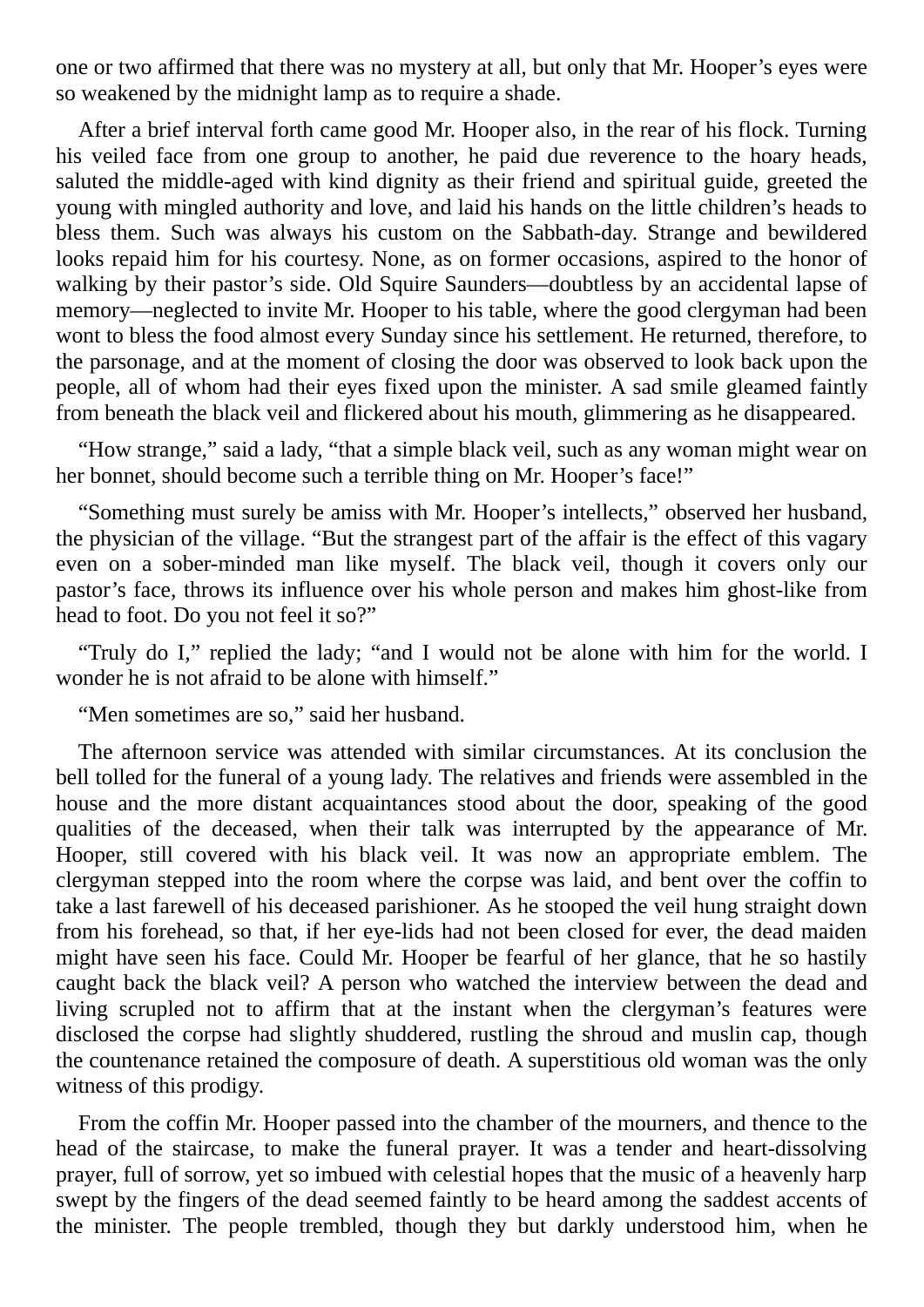prayed that they and himself, and all of mortal race, might be ready, as he trusted this young maiden had been, for the dreadful hour that should snatch the veil from their faces. The bearers went heavily forth and the mourners followed, saddening all the street, with the dead before them and Mr. Hooper in his black veil behind.

"Why do you look back?" said one in the procession to his partner.

"I had a fancy," replied she, "that the minister and the maiden's spirit were walking hand in hand."

"And so had I at the same moment," said the other.

That night the handsomest couple in Milford village were to be joined in wedlock. Though reckoned a melancholy man, Mr. Hooper had a placid cheerfulness for such occasions which often excited a sympathetic smile where livelier merriment would have been thrown away. There was no quality of his disposition which made him more beloved than this. The company at the wedding awaited his arrival with impatience, trusting that the strange awe which had gathered over him throughout the day would now be dispelled. But such was not the result. When Mr. Hooper came, the first thing that their eyes rested on was the same horrible black veil which had added deeper gloom to the funeral and could portend nothing but evil to the wedding. Such was its immediate effect on the guests that a cloud seemed to have rolled duskily from beneath the black crape and dimmed the light of the candles. The bridal pair stood up before the minister, but the bride's cold fingers quivered in the tremulous hand of the bridegroom, and her death-like paleness caused a whisper that the maiden who had been buried a few hours before was come from her grave to be married. If ever another wedding were so dismal, it was that famous one where they tolled the wedding-knell.

After performing the ceremony Mr. Hooper raised a glass of wine to his lips, wishing happiness to the new-married couple in a strain of mild pleasantry that ought to have brightened the features of the guests like a cheerful gleam from the hearth. At that instant, catching a glimpse of his figure in the looking-glass, the black veil involved his own spirit in the horror with which it overwhelmed all others. His frame shuddered, his lips grew white, he spilt the untasted wine upon the carpet and rushed forth into the darkness, for the Earth too had on her black veil.

The next day the whole village of Milford talked of little else than Parson Hooper's black veil. That, and the mystery concealed behind it, supplied a topic for discussion between acquaintances meeting in the street and good women gossipping at their open windows. It was the first item of news that the tavernkeeper told to his guests. The children babbled of it on their way to school. One imitative little imp covered his face with an old black handkerchief, thereby so affrighting his playmates that the panic seized himself and he wellnigh lost his wits by his own waggery.

It was remarkable that, of all the busybodies and impertinent people in the parish, not one ventured to put the plain question to Mr. Hooper wherefore he did this thing. Hitherto, whenever there appeared the slightest call for such interference, he had never lacked advisers nor shown himself averse to be guided by their judgment. If he erred at all, it was by so painful a degree of self-distrust that even the mildest censure would lead him to consider an indifferent action as a crime. Yet, though so well acquainted with this amiable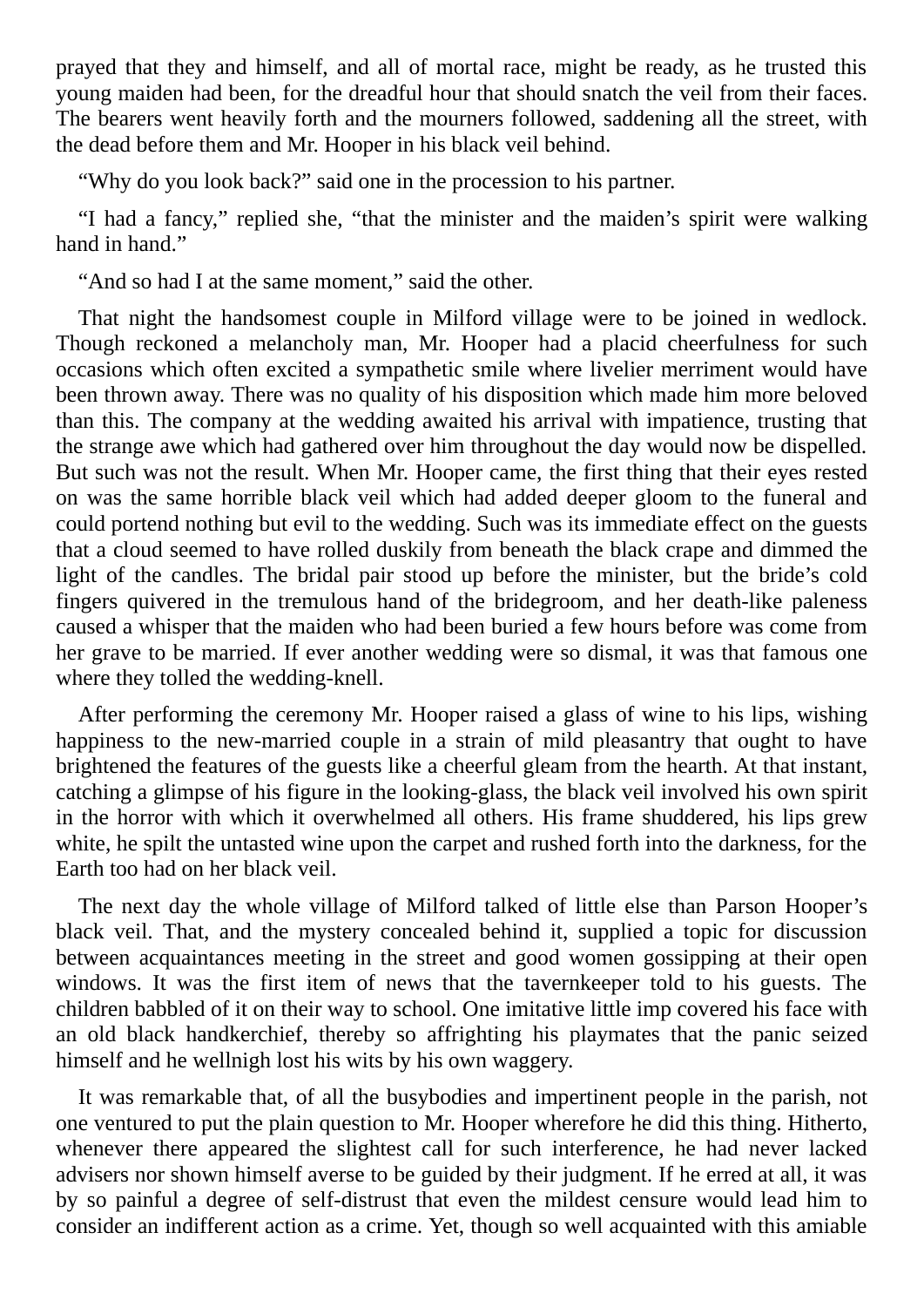weakness, no individual among his parishioners chose to make the black veil a subject of friendly remonstrance. There was a feeling of dread, neither plainly confessed nor carefully concealed, which caused each to shift the responsibility upon another, till at length it was found expedient to send a deputation of the church, in order to deal with Mr. Hooper about the mystery before it should grow into a scandal. Never did an embassy so ill discharge its duties. The minister received them with friendly courtesy, but became silent after they were seated, leaving to his visitors the whole burden of introducing their important business. The topic, it might be supposed, was obvious enough. There was the black veil swathed round Mr. Hooper's forehead and concealing every feature above his placid mouth, on which, at times, they could perceive the glimmering of a melancholy smile. But that piece of crape, to their imagination, seemed to hang down before his heart, the symbol of a fearful secret between him and them. Were the veil but cast aside, they might speak freely of it, but not till then. Thus they sat a considerable time, speechless, confused and shrinking uneasily from Mr. Hooper's eye, which they felt to be fixed upon them with an invisible glance. Finally, the deputies returned abashed to their constituents, pronouncing the matter too weighty to be handled except by a council of the churches, if, indeed, it might not require a General Synod.

But there was one person in the village unappalled by the awe with which the black veil had impressed all besides herself. When the deputies returned without an explanation, or even venturing to demand one, she with the calm energy of her character determined to chase away the strange cloud that appeared to be settling round Mr. Hooper every moment more darkly than before. As his plighted wife it should be her privilege to know what the black veil concealed. At the minister's first visit, therefore, she entered upon the subject with a direct simplicity which made the task easier both for him and her. After he had seated himself she fixed her eyes steadfastly upon the veil, but could discern nothing of the dreadful gloom that had so overawed the multitude; it was but a double fold of crape hanging down from his forehead to his mouth and slightly stirring with his breath.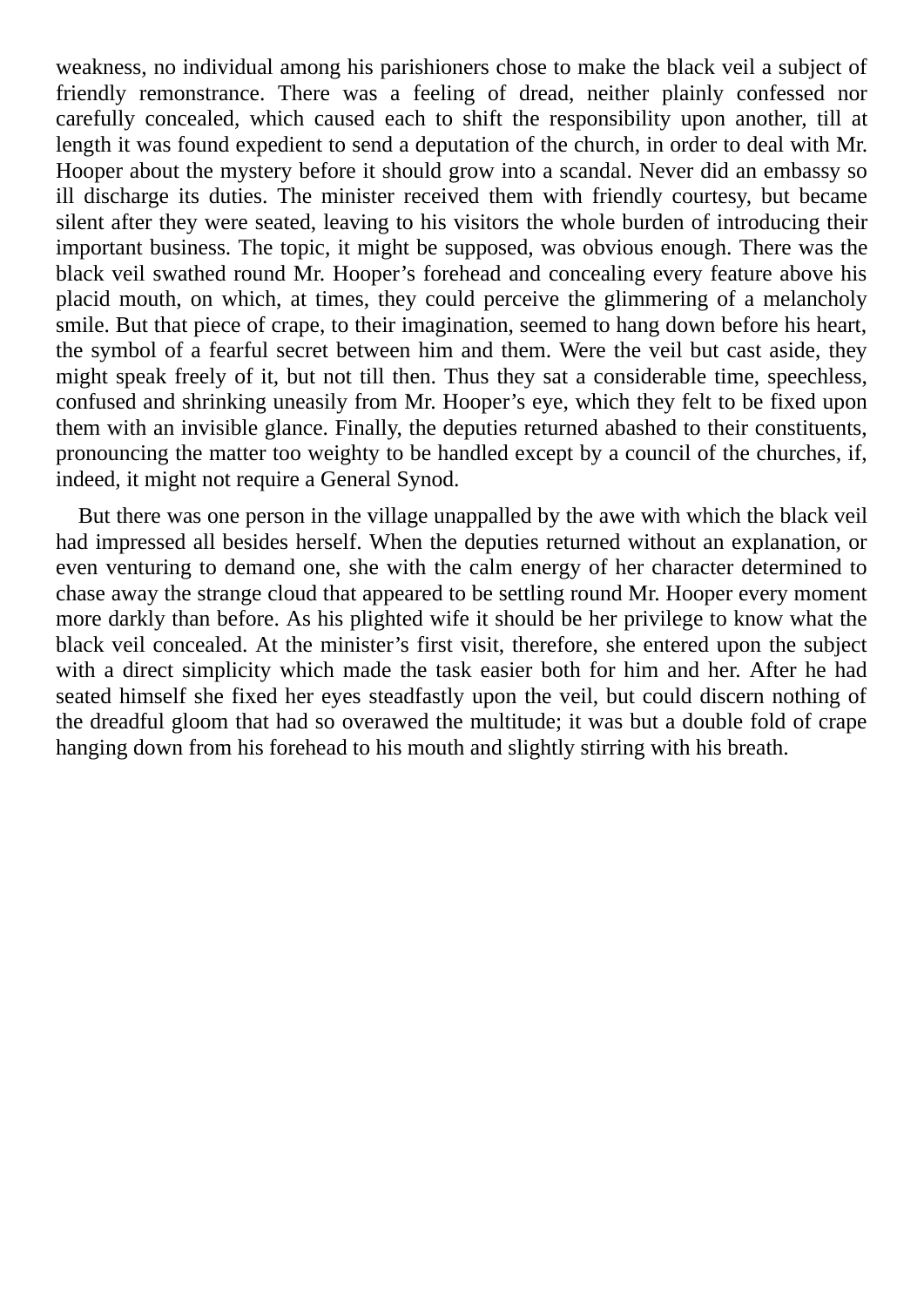"No," said she, aloud, and smiling, "there is nothing terrible in this piece of crape, except that it hides a face which I am always glad to look upon. Come, good sir; let the sun shine from behind the cloud. First lay aside your black veil, then tell me why you put it on."

Mr. Hooper's smile glimmered faintly.

"There is an hour to come," said he, "when all of us shall cast aside our veils. Take it not amiss, beloved friend, if I wear this piece of crape till then."

"Your words are a mystery too," returned the young lady. "Take away the veil from them, at least."

"Elizabeth, I will," said he, "so far as my vow may suffer me. Know, then, this veil is a type and a symbol, and I am bound to wear it ever, both in light and darkness, in solitude and before the gaze of multitudes, and as with strangers, so with my familiar friends. No mortal eye will see it withdrawn. This dismal shade must separate me from the world; even you, Elizabeth, can never come behind it."

"What grievous affliction hath befallen you," she earnestly inquired, "that you should thus darken your eyes for ever?"

"If it be a sign of mourning," replied Mr. Hooper, "I, perhaps, like most other mortals, have sorrows dark enough to be typified by a black veil."

"But what if the world will not believe that it is the type of an innocent sorrow?" urged Elizabeth. "Beloved and respected as you are, there may be whispers that you hide your face under the consciousness of secret sin. For the sake of your holy office do away this scandal."

The color rose into her cheeks as she intimated the nature of the rumors that were already abroad in the village. But Mr. Hooper's mildness did not forsake him. He even smiled again—that same sad smile which always appeared like a faint glimmering of light proceeding from the obscurity beneath the veil.

"If I hide my face for sorrow, there is cause enough," he merely replied; "and if I cover it for secret sin, what mortal might not do the same?" And with this gentle but unconquerable obstinacy did he resist all her entreaties.

At length Elizabeth sat silent. For a few moments she appeared lost in thought, considering, probably, what new methods might be tried to withdraw her lover from so dark a fantasy, which, if it had no other meaning, was perhaps a symptom of mental disease. Though of a firmer character than his own, the tears rolled down her cheeks. But in an instant, as it were, a new feeling took the place of sorrow: her eyes were fixed insensibly on the black veil, when like a sudden twilight in the air its terrors fell around her. She arose and stood trembling before him.

"And do you feel it, then, at last?" said he, mournfully.

She made no reply, but covered her eyes with her hand and turned to leave the room. He rushed forward and caught her arm.

"Have patience with me, Elizabeth!" cried he, passionately. "Do not desert me though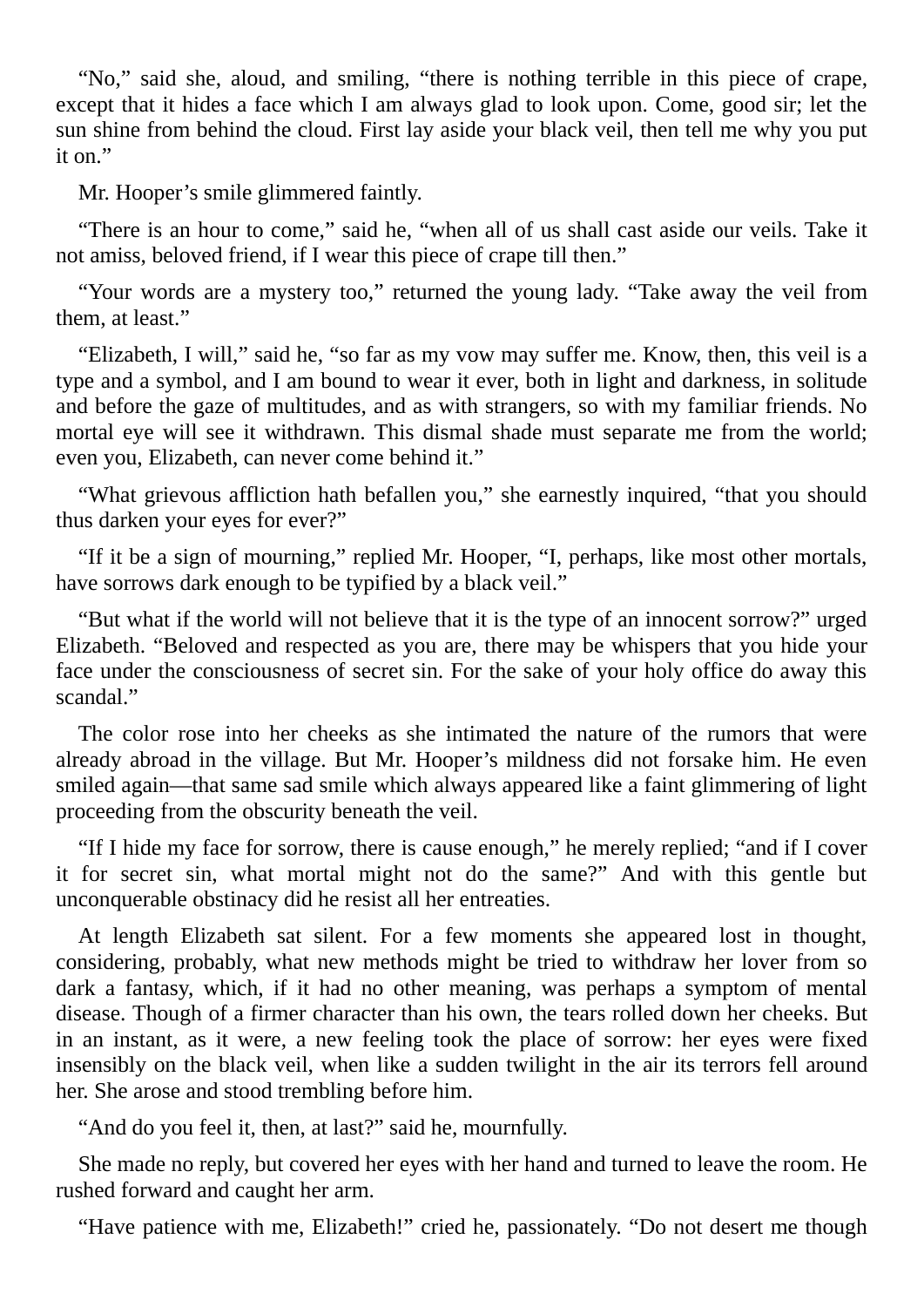this veil must be between us here on earth. Be mine, and hereafter there shall be no veil over my face, no darkness between our souls. It is but a mortal veil; it is not for eternity. Oh, you know not how lonely I am, and how frightened to be alone behind my black veil! Do not leave me in this miserable obscurity for ever."

"Lift the veil but once and look me in the face," said she.

"Never! It cannot be!" replied Mr. Hooper.

"Then farewell!" said Elizabeth.

She withdrew her arm from his grasp and slowly departed, pausing at the door to give one long, shuddering gaze that seemed almost to penetrate the mystery of the black veil. But even amid his grief Mr. Hooper smiled to think that only a material emblem had separated him from happiness, though the horrors which it shadowed forth must be drawn darkly between the fondest of lovers.

From that time no attempts were made to remove Mr. Hooper's black veil or by a direct appeal to discover the secret which it was supposed to hide. By persons who claimed a superiority to popular prejudice it was reckoned merely an eccentric whim, such as often mingles with the sober actions of men otherwise rational and tinges them all with its own semblance of insanity. But with the multitude good Mr. Hooper was irreparably a bugbear. He could not walk the street with any peace of mind, so conscious was he that the gentle and timid would turn aside to avoid him, and that others would make it a point of hardihood to throw themselves in his way. The impertinence of the latter class compelled him to give up his customary walk at sunset to the burial-ground; for when he leaned pensively over the gate, there would always be faces behind the gravestones peeping at his black veil. A fable went the rounds that the stare of the dead people drove him thence. It grieved him to the very depth of his kind heart to observe how the children fled from his approach, breaking up their merriest sports while his melancholy figure was yet afar off. Their instinctive dread caused him to feel more strongly than aught else that a preternatural horror was interwoven with the threads of the black crape. In truth, his own antipathy to the veil was known to be so great that he never willingly passed before a mirror nor stooped to drink at a still fountain lest in its peaceful bosom he should be affrighted by himself. This was what gave plausibility to the whispers that Mr. Hooper's conscience tortured him for some great crime too horrible to be entirely concealed or otherwise than so obscurely intimated. Thus from beneath the black veil there rolled a cloud into the sunshine, an ambiguity of sin or sorrow, which enveloped the poor minister, so that love or sympathy could never reach him. It was said that ghost and fiend consorted with him there. With self-shudderings and outward terrors he walked continually in its shadow, groping darkly within his own soul or gazing through a medium that saddened the whole world. Even the lawless wind, it was believed, respected his dreadful secret and never blew aside the veil. But still good Mr. Hooper sadly smiled at the pale visages of the worldly throng as he passed by.

Among all its bad influences, the black veil had the one desirable effect of making its wearer a very efficient clergyman. By the aid of his mysterious emblem—for there was no other apparent cause—he became a man of awful power over souls that were in agony for sin. His converts always regarded him with a dread peculiar to themselves, affirming,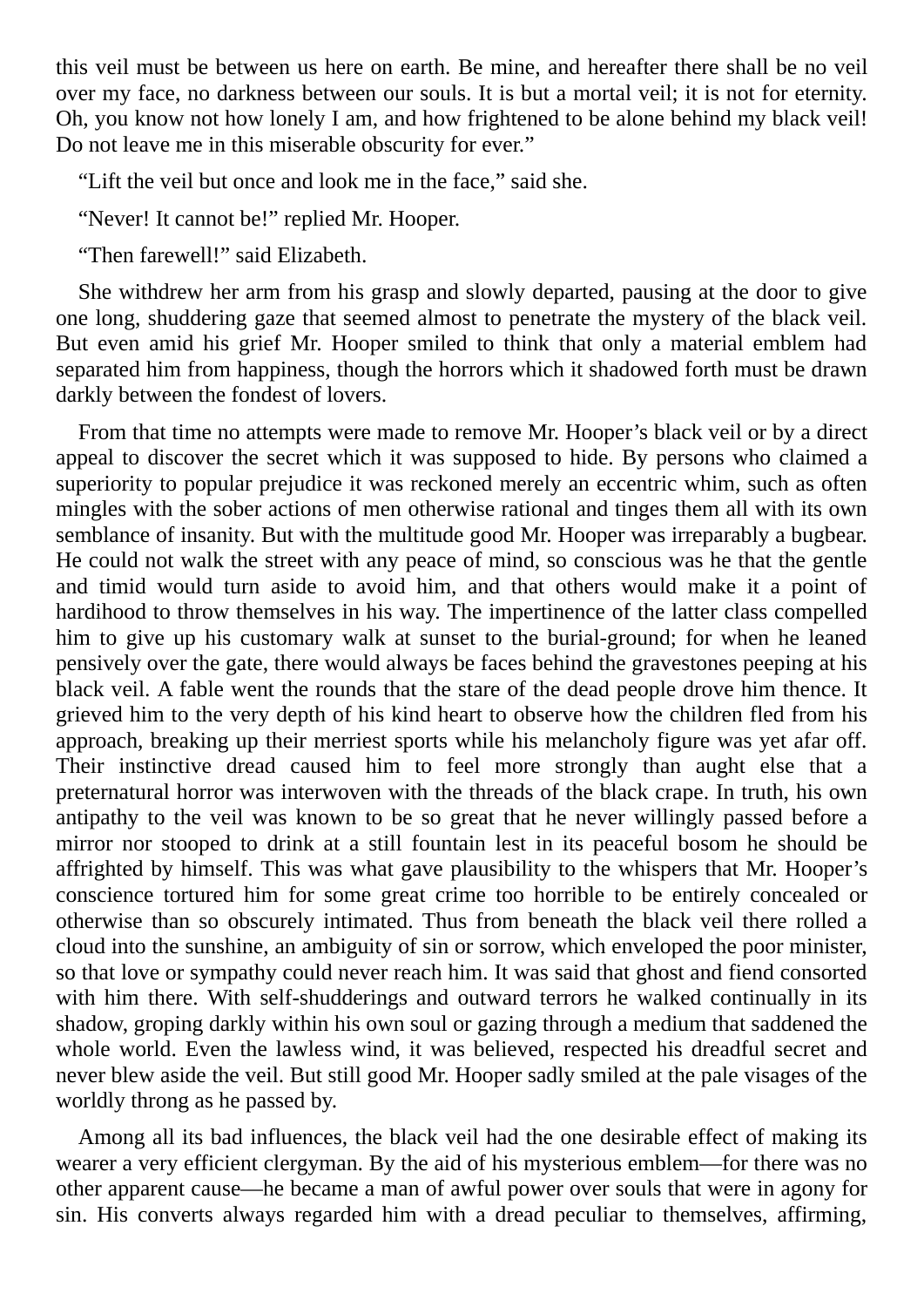though but figuratively, that before he brought them to celestial light they had been with him behind the black veil. Its gloom, indeed, enabled him to sympathize with all dark affections. Dying sinners cried aloud for Mr. Hooper and would not yield their breath till he appeared, though ever, as he stooped to whisper consolation, they shuddered at the veiled face so near their own. Such were the terrors of the black veil even when Death had bared his visage. Strangers came long distances to attend service at his church with the mere idle purpose of gazing at his figure because it was forbidden them to behold his face. But many were made to quake ere they departed. Once, during Governor Belcher's administration, Mr. Hooper was appointed to preach the election sermon. Covered with his black veil, he stood before the chief magistrate, the council and the representatives, and wrought so deep an impression that the legislative measures of that year were characterized by all the gloom and piety of our earliest ancestral sway.

In this manner Mr. Hooper spent a long life, irreproachable in outward act, yet shrouded in dismal suspicions; kind and loving, though unloved and dimly feared; a man apart from men, shunned in their health and joy, but ever summoned to their aid in mortal anguish. As years wore on, shedding their snows above his sable veil, he acquired a name throughout the New England churches, and they called him Father Hooper. Nearly all his parishioners who were of mature age when he was settled had been borne away by many a funeral: he had one congregation in the church and a more crowded one in the churchyard; and, having wrought so late into the evening and done his work so well, it was now good Father Hooper's turn to rest.

Several persons were visible by the shaded candlelight in the death-chamber of the old clergyman. Natural connections he had none. But there was the decorously grave though unmoved physician, seeking only to mitigate the last pangs of the patient whom he could not save. There were the deacons and other eminently pious members of his church. There, also, was the Reverend Mr. Clark of Westbury, a young and zealous divine who had ridden in haste to pray by the bedside of the expiring minister. There was the nurse—no hired handmaiden of Death, but one whose calm affection had endured thus long in secrecy, in solitude, amid the chill of age, and would not perish even at the dying-hour. Who but Elizabeth! And there lay the hoary head of good Father Hooper upon the deathpillow with the black veil still swathed about his brow and reaching down over his face, so that each more difficult gasp of his faint breath caused it to stir. All through life that piece of crape had hung between him and the world; it had separated him from cheerful brotherhood and woman's love and kept him in that saddest of all prisons his own heart; and still it lay upon his face, as if to deepen the gloom of his darksome chamber and shade him from the sunshine of eternity.

For some time previous his mind had been confused, wavering doubtfully between the past and the present, and hovering forward, as it were, at intervals, into the indistinctness of the world to come. There had been feverish turns which tossed him from side to side and wore away what little strength he had. But in his most convulsive struggles and in the wildest vagaries of his intellect, when no other thought retained its sober influence, he still showed an awful solicitude lest the black veil should slip aside. Even if his bewildered soul could have forgotten, there was a faithful woman at his pillow who with averted eyes would have covered that aged face which she had last beheld in the comeliness of manhood.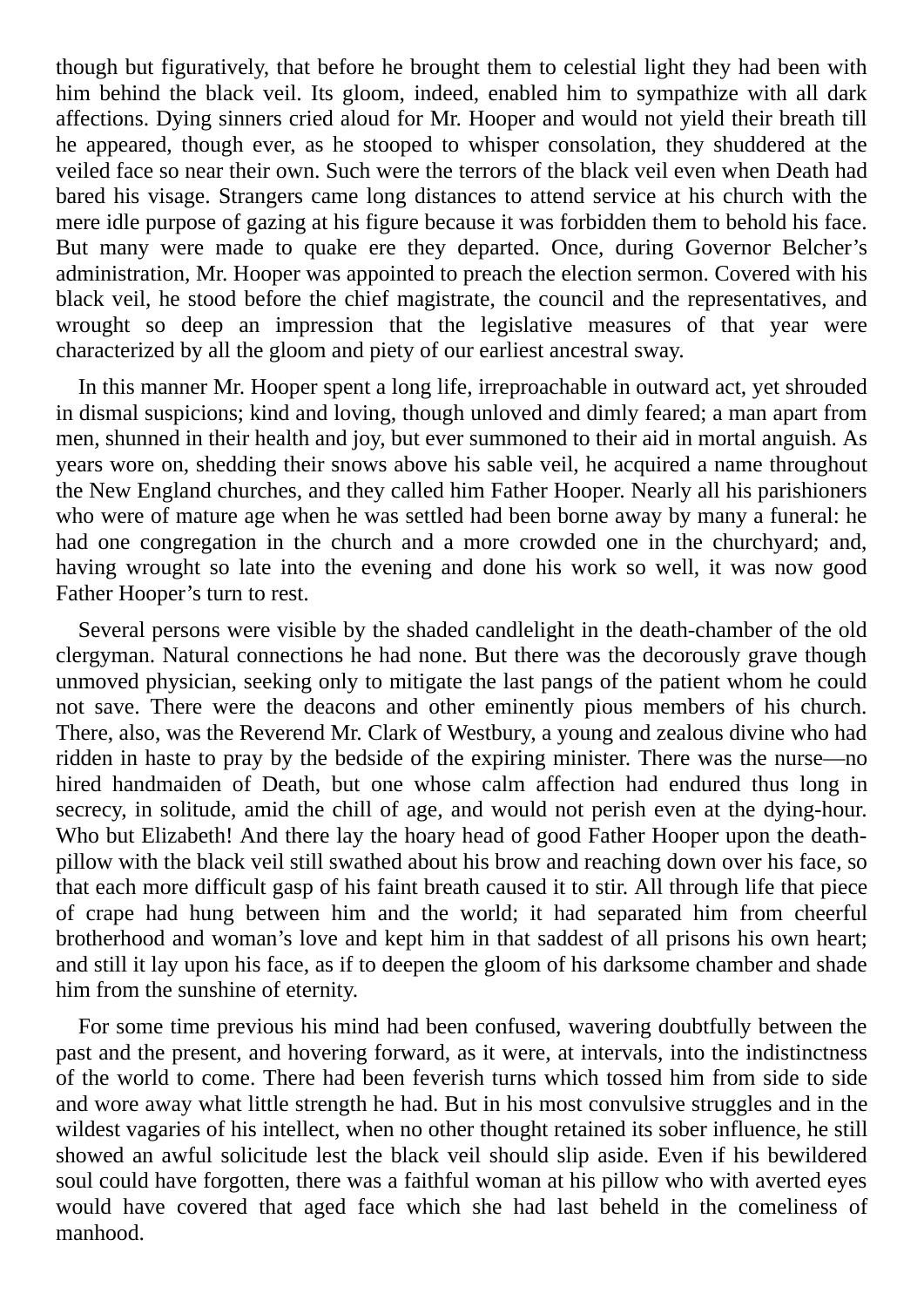At length the death-stricken old man lay quietly in the torpor of mental and bodily exhaustion, with an imperceptible pulse and breath that grew fainter and fainter except when a long, deep and irregular inspiration seemed to prelude the flight of his spirit.

The minister of Westbury approached the bedside.

"Venerable Father Hooper," said he, "the moment of your release is at hand. Are you ready for the lifting of the veil that shuts in time from eternity?"

Father Hooper at first replied merely by a feeble motion of his head; then apprehensive, perhaps, that his meaning might be doubtful—he exerted himself to speak.

"Yea," said he, in faint accents; "my soul hath a patient weariness until that veil be lifted."

"And is it fitting," resumed the Reverend Mr. Clark, "that a man so given to prayer, of such a blameless example, holy in deed and thought, so far as mortal judgment may pronounce,—is it fitting that a father in the Church should leave a shadow on his memory that may seem to blacken a life so pure? I pray you, my venerable brother, let not this thing be! Suffer us to be gladdened by your triumphant aspect as you go to your reward. Before the veil of eternity be lifted let me cast aside this black veil from your face;" and, thus speaking, the Reverend Mr. Clark bent forward to reveal the mystery of so many years.

But, exerting a sudden energy that made all the beholders stand aghast, Father Hooper snatched both his hands from beneath the bedclothes and pressed them strongly on the black veil, resolute to struggle if the minister of Westbury would contend with a dying man.

"Never!" cried the veiled clergyman. "On earth, never!"

"Dark old man," exclaimed the affrighted minister, "with what horrible crime upon your soul are you now passing to the judgment?"

Father Hooper's breath heaved: it rattled in his throat; but, with a mighty effort grasping forward with his hands, he caught hold of life and held it back till he should speak. He even raised himself in bed, and there he sat shivering with the arms of Death around him, while the black veil hung down, awful at that last moment in the gathered terrors of a lifetime. And yet the faint, sad smile so often there now seemed to glimmer from its obscurity and linger on Father Hooper's lips.

"Why do you tremble at me alone?" cried he, turning his veiled face round the circle of pale spectators. "Tremble also at each other. Have men avoided me and women shown no pity and children screamed and fled only for my black veil? What but the mystery which it obscurely typifies has made this piece of crape so awful? When the friend shows his inmost heart to his friend, the lover to his best-beloved; when man does not vainly shrink from the eye of his Creator, loathsomely treasuring up the secret of his sin,—then deem me a monster for the symbol beneath which I have lived and die. I look around me, and, lo! on every visage a black veil!"

While his auditors shrank from one another in mutual affright, Father Hooper fell back upon his pillow, a veiled corpse with a faint smile lingering on the lips. Still veiled, they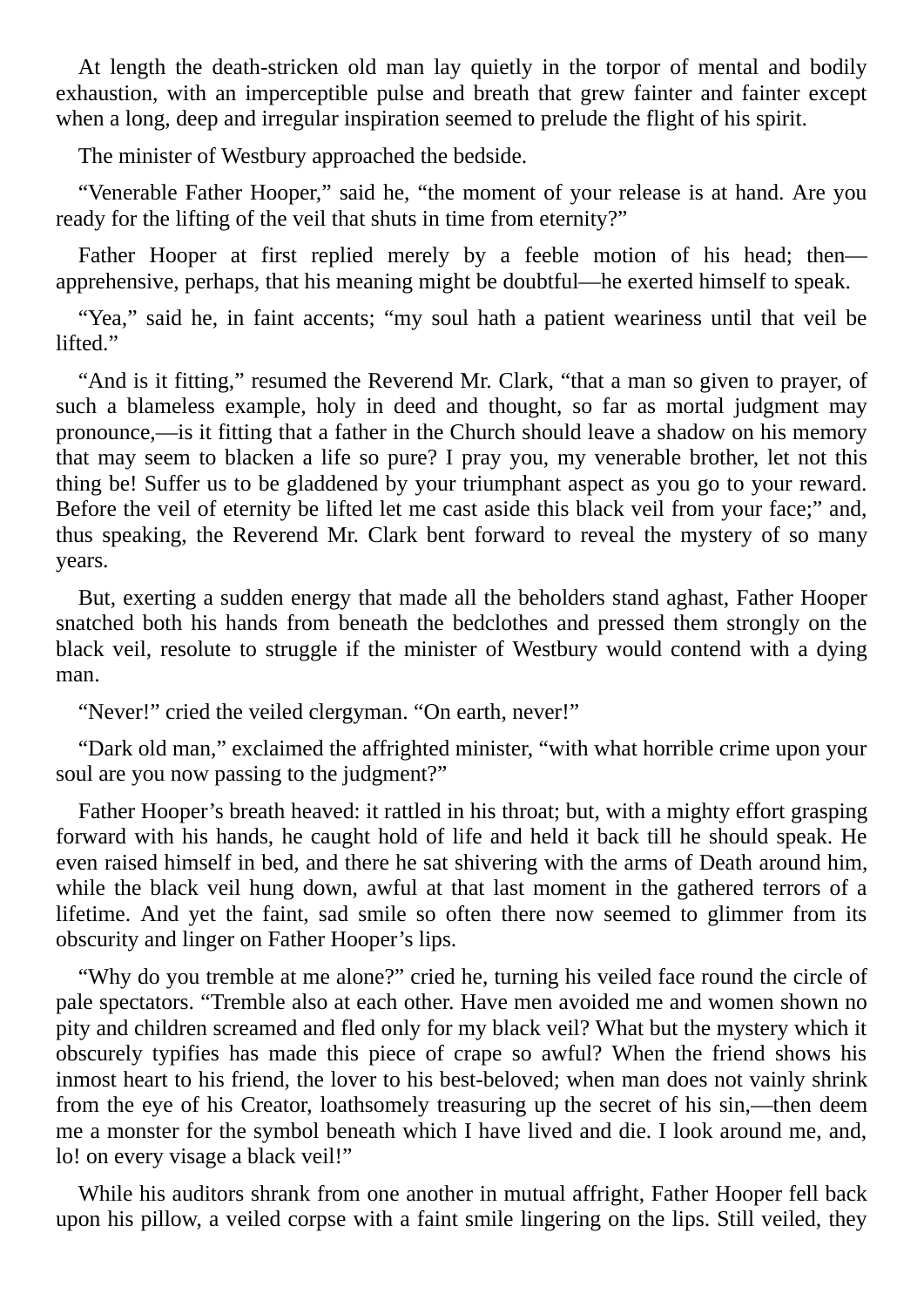laid him in his coffin, and a veiled corpse they bore him to the grave. The grass of many years has sprung up and withered on that grave, the burial-stone is moss-grown, and good Mr. Hooper's face is dust; but awful is still the thought that it mouldered beneath the black veil.

#### **THE MAYPOLE OF MERRY MOUNT.**

<span id="page-25-0"></span>There is an admirable foundation for a philosophic romance in the curious history of the early settlement of Mount Wollaston, or Merry Mount. In the slight sketch here attempted the facts recorded on the grave pages of our New England annalists have wrought themselves almost spontaneously into a sort of allegory. The masques, mummeries and festive customs described in the text are in accordance with the manners of the age. Authority on these points may be found in Strutt's *Book of English Sports and Pastimes*.

Bright were the days at Merry Mount when the Maypole was the banner-staff of that gay colony. They who reared it, should their banner be triumphant, were to pour sunshine over New England's rugged hills and scatter flower-seeds throughout the soil. Jollity and gloom were contending for an empire. Midsummer eve had come, bringing deep verdure to the forest, and roses in her lap of a more vivid hue than the tender buds of spring. But May, or her mirthful spirit, dwelt all the year round at Merry Mount, sporting with the summer months and revelling with autumn and basking in the glow of winter's fireside. Through a world of toil and care she flitted with a dream-like smile, and came hither to find a home among the lightsome hearts of Merry Mount.

Never had the Maypole been so gayly decked as at sunset on Midsummer eve. This venerated emblem was a pine tree which had preserved the slender grace of youth, while it equalled the loftiest height of the old wood-monarchs. From its top streamed a silken banner colored like the rainbow. Down nearly to the ground the pole was dressed with birchen boughs, and others of the liveliest green, and some with silvery leaves fastened by ribbons that fluttered in fantastic knots of twenty different colors, but no sad ones. Gardenflowers and blossoms of the wilderness laughed gladly forth amid the verdure, so fresh and dewy that they must have grown by magic on that happy pine tree. Where this green and flowery splendor terminated the shaft of the Maypole was stained with the seven brilliant hues of the banner at its top. On the lowest green bough hung an abundant wreath of roses—some that had been gathered in the sunniest spots of the forest, and others, of still richer blush, which the colonists had reared from English seed. O people of the Golden Age, the chief of your husbandry was to raise flowers!

But what was the wild throng that stood hand in hand about the Maypole? It could not be that the fauns and nymphs, when driven from their classic groves and homes of ancient fable, had sought refuge, as all the persecuted did, in the fresh woods of the West. These were Gothic monsters, though perhaps of Grecian ancestry. On the shoulders of a comely youth uprose the head and branching antlers of a stag; a second, human in all other points,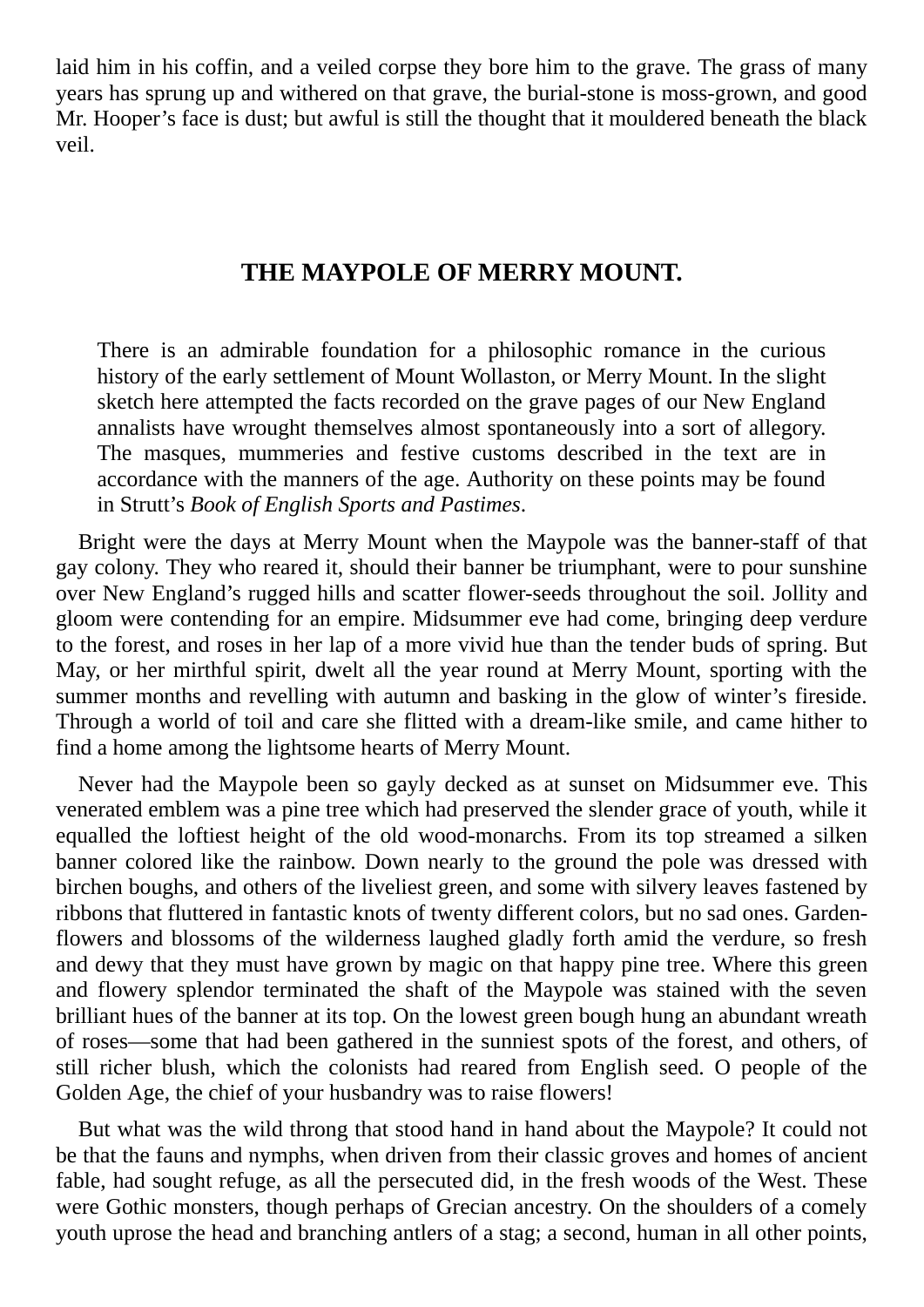had the grim visage of a wolf; a third, still with the trunk and limbs of a mortal man, showed the beard and horns of a venerable he-goat. There was the likeness of a bear erect, brute in all but his hind legs, which were adorned with pink silk stockings. And here, again, almost as wondrous, stood a real bear of the dark forest, lending each of his forepaws to the grasp of a human hand and as ready for the dance as any in that circle. His inferior nature rose halfway to meet his companions as they stooped. Other faces wore the similitude of man or woman, but distorted or extravagant, with red noses pendulous before their mouths, which seemed of awful depth and stretched from ear to ear in an eternal fit of laughter. Here might be seen the salvage man—well known in heraldry—hairy as a baboon and girdled with green leaves. By his side—a nobler figure, but still a counterfeit —appeared an Indian hunter with feathery crest and wampum-belt. Many of this strange company wore foolscaps and had little bells appended to their garments, tinkling with a silvery sound responsive to the inaudible music of their gleesome spirits. Some youths and maidens were of soberer garb, yet well maintained their places in the irregular throng by the expression of wild revelry upon their features.

Such were the colonists of Merry Mount as they stood in the broad smile of sunset round their venerated Maypole. Had a wanderer bewildered in the melancholy forest heard their mirth and stolen a half-affrighted glance, he might have fancied them the crew of Comus, some already transformed to brutes, some midway between man and beast, and the others rioting in the flow of tipsy jollity that foreran the change; but a band of Puritans who watched the scene, invisible themselves, compared the masques to those devils and ruined souls with whom their superstition peopled the black wilderness.

Within the ring of monsters appeared the two airiest forms that had ever trodden on any more solid footing than a purple-and-golden cloud. One was a youth in glistening apparel with a scarf of the rainbow pattern crosswise on his breast. His right hand held a gilded staff—the ensign of high dignity among the revellers—and his left grasped the slender fingers of a fair maiden not less gayly decorated than himself. Bright roses glowed in contrast with the dark and glossy curls of each, and were scattered round their feet or had sprung up spontaneously there. Behind this lightsome couple, so close to the Maypole that its boughs shaded his jovial face, stood the figure of an English priest, canonically dressed, yet decked with flowers, in heathen fashion, and wearing a chaplet of the native vine leaves. By the riot of his rolling eye and the pagan decorations of his holy garb, he seemed the wildest monster there, and the very Comus of the crew.

"Votaries of the Maypole," cried the flower-decked priest, "merrily all day long have the woods echoed to your mirth. But be this your merriest hour, my hearts! Lo! here stand the Lord and Lady of the May, whom I, a clerk of Oxford and high priest of Merry Mount, am presently to join in holy matrimony.—Up with your nimble spirits, ye morrice-dancers, green men and glee-maidens, bears and wolves and horned gentlemen! Come! a chorus now rich with the old mirth of Merry England and the wilder glee of this fresh forest, and then a dance, to show the youthful pair what life is made of and how airily they should go through it!—All ye that love the Maypole, lend your voices to the nuptial song of the Lord and Lady of the May!"

This wedlock was more serious than most affairs of Merry Mount, where jest and delusion, trick and fantasy, kept up a continual carnival. The Lord and Lady of the May,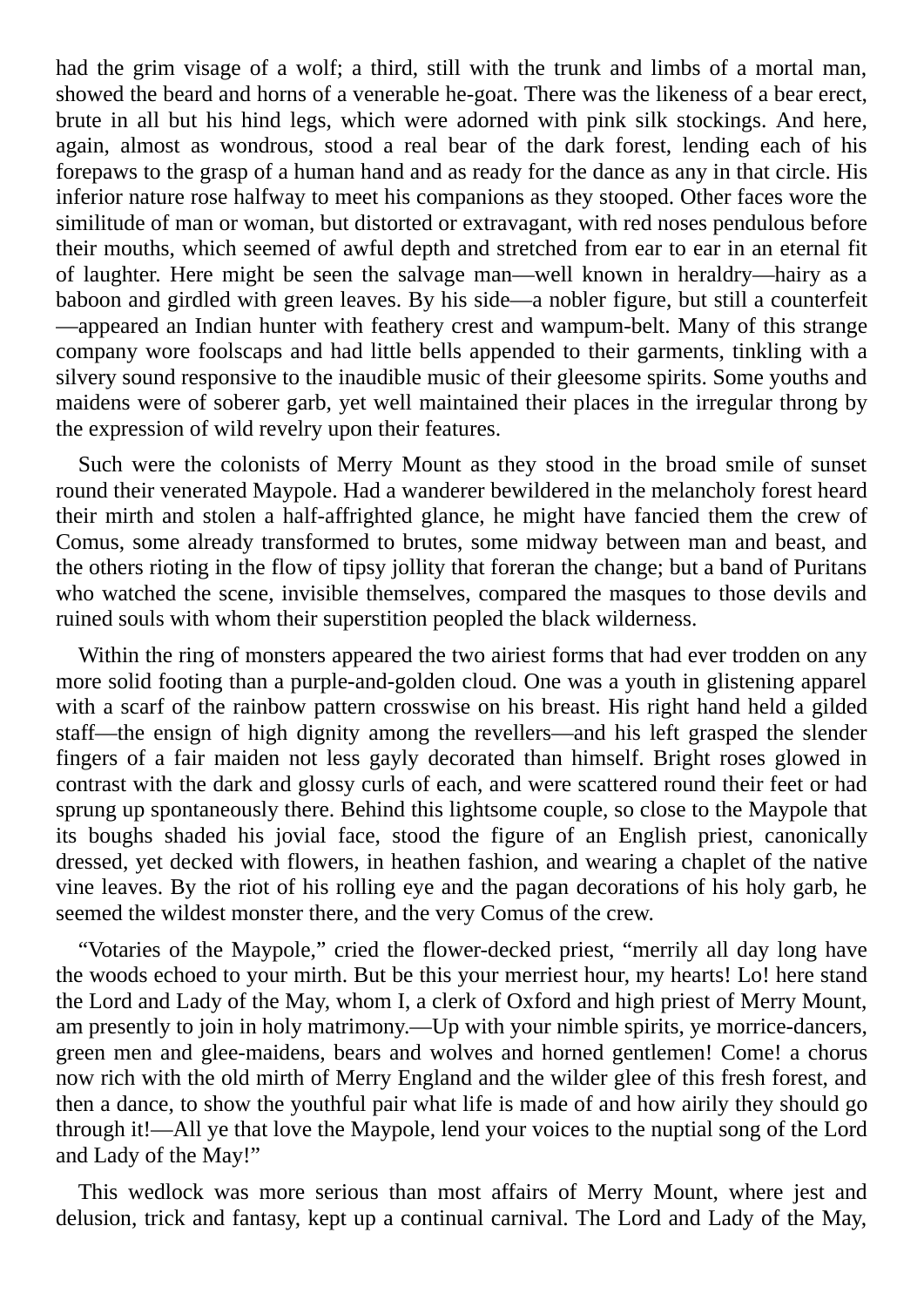though their titles must be laid down at sunset, were really and truly to be partners for the dance of life, beginning the measure that same bright eve. The wreath of roses that hung from the lowest green bough of the Maypole had been twined for them, and would be thrown over both their heads in symbol of their flowery union. When the priest had spoken, therefore, a riotous uproar burst from the rout of monstrous figures.

"Begin you the stave, reverend sir," cried they all, "and never did the woods ring to such a merry peal as we of the Maypole shall send up."

Immediately a prelude of pipe, cittern and viol, touched with practised minstrelsy, began to play from a neighboring thicket in such a mirthful cadence that the boughs of the Maypole quivered to the sound. But the May-lord—he of the gilded staff—chancing to look into his lady's eyes, was wonder-struck at the almost pensive glance that met his own.

"Edith, sweet Lady of the May," whispered he, reproachfully, "is yon wreath of roses a garland to hang above our graves that you look so sad? Oh, Edith, this is our golden time. Tarnish it not by any pensive shadow of the mind, for it may be that nothing of futurity will be brighter than the mere remembrance of what is now passing."

"That was the very thought that saddened me. How came it in your mind too?" said Edith, in a still lower tone than he; for it was high treason to be sad at Merry Mount. "Therefore do I sigh amid this festive music. And besides, dear Edgar, I struggle as with a dream, and fancy that these shapes of our jovial friends are visionary and their mirth unreal, and that we are no true lord and lady of the May. What is the mystery in my heart?"

Just then, as if a spell had loosened them, down came a little shower of withering roseleaves from the Maypole. Alas for the young lovers! No sooner had their hearts glowed with real passion than they were sensible of something vague and unsubstantial in their former pleasures, and felt a dreary presentiment of inevitable change. From the moment that they truly loved they had subjected themselves to earth's doom of care and sorrow and troubled joy, and had no more a home at Merry Mount. That was Edith's mystery. Now leave we the priest to marry them, and the masquers to sport round the Maypole till the last sunbeam be withdrawn from its summit and the shadows of the forest mingle gloomily in the dance. Meanwhile, we may discover who these gay people were.

Two hundred years ago, and more, the Old World and its inhabitants became mutually weary of each other. Men voyaged by thousands to the West—some to barter glass and such like jewels for the furs of the Indian hunter, some to conquer virgin empires, and one stern band to pray. But none of these motives had much weight with thecolonists of Merry Mount. Their leaders were men who had sported so long with life, that when Thought and Wisdom came, even these unwelcome guests were led astray by the crowd of vanities which they should have put to flight. Erring Thought and perverted Wisdom were made to put on masques, and play the fool. The men of whom we speak, after losing the heart's fresh gayety, imagined a wild philosophy of pleasure, and came hither to act out their latest day-dream. They gathered followers from all that giddy tribe whose whole life is like the festal days of soberer men. In their train were minstrels, not unknown in London streets; wandering players, whose theatres had been the halls of noblemen; mummers,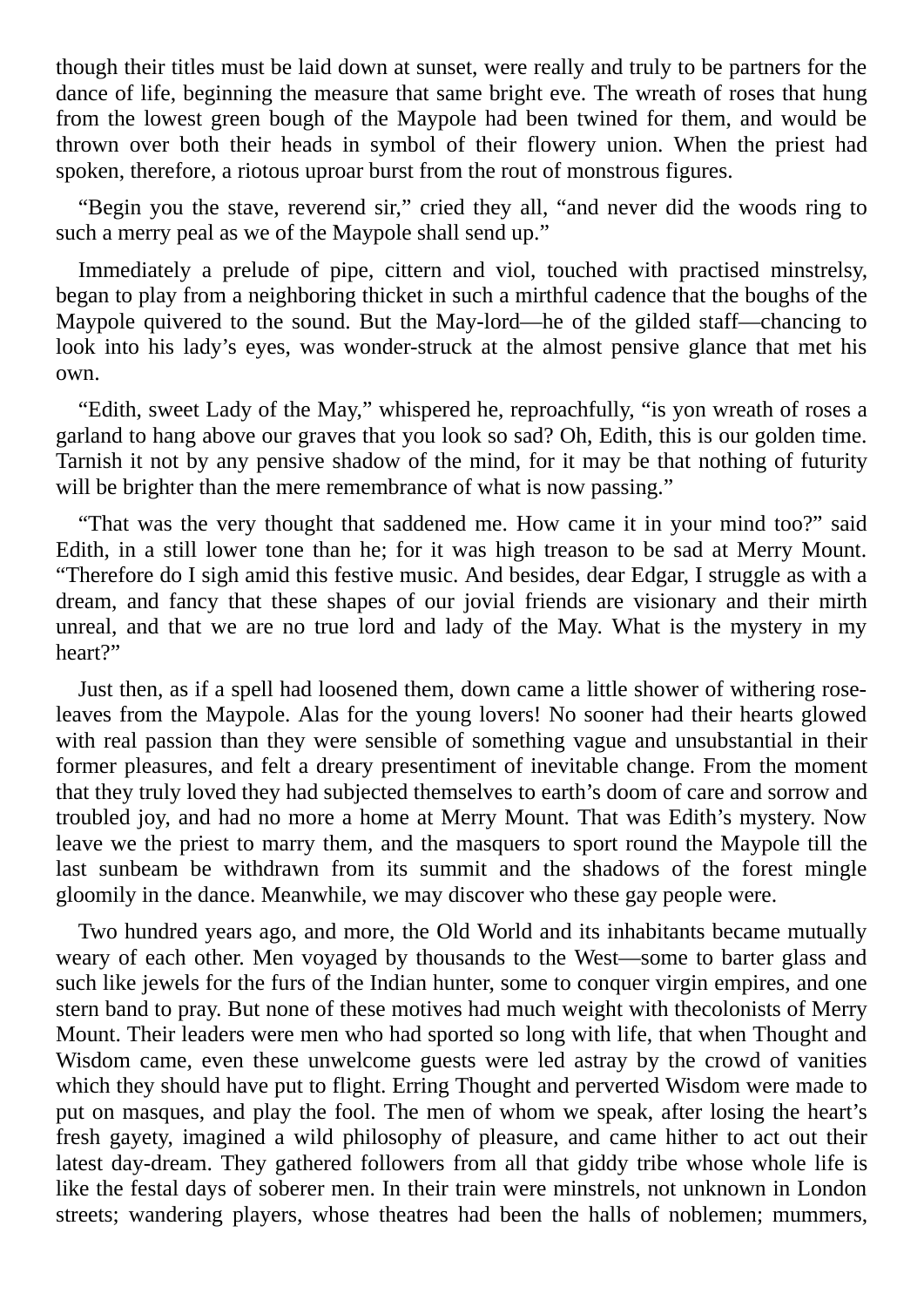rope-dancers, and mountebanks, who would long be missed at wakes, church ales, and fairs; in a word, mirth makers of every sort, such as abounded in that age, but now began to be discountenanced by the rapid growth of Puritanism. Light had their footsteps been on land, and as lightly they came across the sea. Many had been maddened by their previous troubles into a gay despair; others were as madly gay in the flush of youth, like the May Lord and his Lady; but whatever might be the quality of their mirth, old and young were gay at Merry Mount. The young deemed themselves happy. The elder spirits, if they knew that mirth was but the counterfeit of happiness, yet followed the false shadow wilfully, because at least her garments glittered brightest. Sworn triflers of a lifetime, they would not venture among the sober truths of life not even to be truly blest.

All the hereditary pastimes of Old England were transplanted hither. The King of Christmas was duly crowned, and the Lord of Misrule bore potent sway. On the Eve of St. John, they felled whole acres of the forest to make bonfires, and danced by the blaze all night, crowned with garlands, and throwing flowers into the flame. At harvest time, though their crop was of the smallest, they made an image with the sheaves of Indian corn, and wreathed it with autumnal garlands, and bore it home triumphantly. But what chiefly characterized the colonists of Merry Mount was their veneration for the Maypole. It has made their true history a poet's tale. Spring decked the hallowed emblem with young blossoms and fresh green boughs; Summer brought roses of the deepest blush, and the perfected foliage of the forest; Autumn enriched it with that red and yellow gorgeousness which converts each wildwood leaf into a painted flower; and Winter silvered it with sleet, and hung it round with icicles, till it flashed in the cold sunshine, itself a frozen sunbeam. Thus each alternate season did homage to the Maypole, and paid it a tribute of its own richest splendor. Its votaries danced round it, once, at least, in every month; sometimes they called it their religion, or their altar; but always, it was the banner staff of Merry Mount.

Unfortunately, there were men in the new world of a sterner faith than those Maypole worshippers. Not far from Merry Mount was a settlement of Puritans, most dismal wretches, who said their prayers before daylight, and then wrought in the forest or the cornfield till evening made it prayer time again. Their weapons were always at hand to shoot down the straggling savage. When they met in conclave, it was never to keep up the old English mirth, but to hear sermons three hours long, or to proclaim bounties on the heads of wolves and the scalps of Indians. Their festivals were fast days, and their chief pastime the singing of psalms. Woe to the youth or maiden who did but dream of a dance! The selectman nodded to the constable; and there sat the light-heeled reprobate in the stocks; or if he danced, it was round the whipping-post, which might be termed the Puritan Maypole.

A party of these grim Puritans, toiling through the difficult woods, each with a horseload of iron armor to burden his footsteps, would sometimes draw near the sunny precincts of Merry Mount. There were the silken colonists, sporting round their Maypole; perhaps teaching a bear to dance, or striving to communicate their mirth to the grave Indian, or masquerading in the skins of deer and wolves which they had hunted for that especial purpose. Often the whole colony were playing at Blindman's Buff, magistrates and all with their eyes bandaged, except a single scapegoat, whom the blinded sinners pursued by the tinkling of the bells at his garments. Once, it is said, they were seen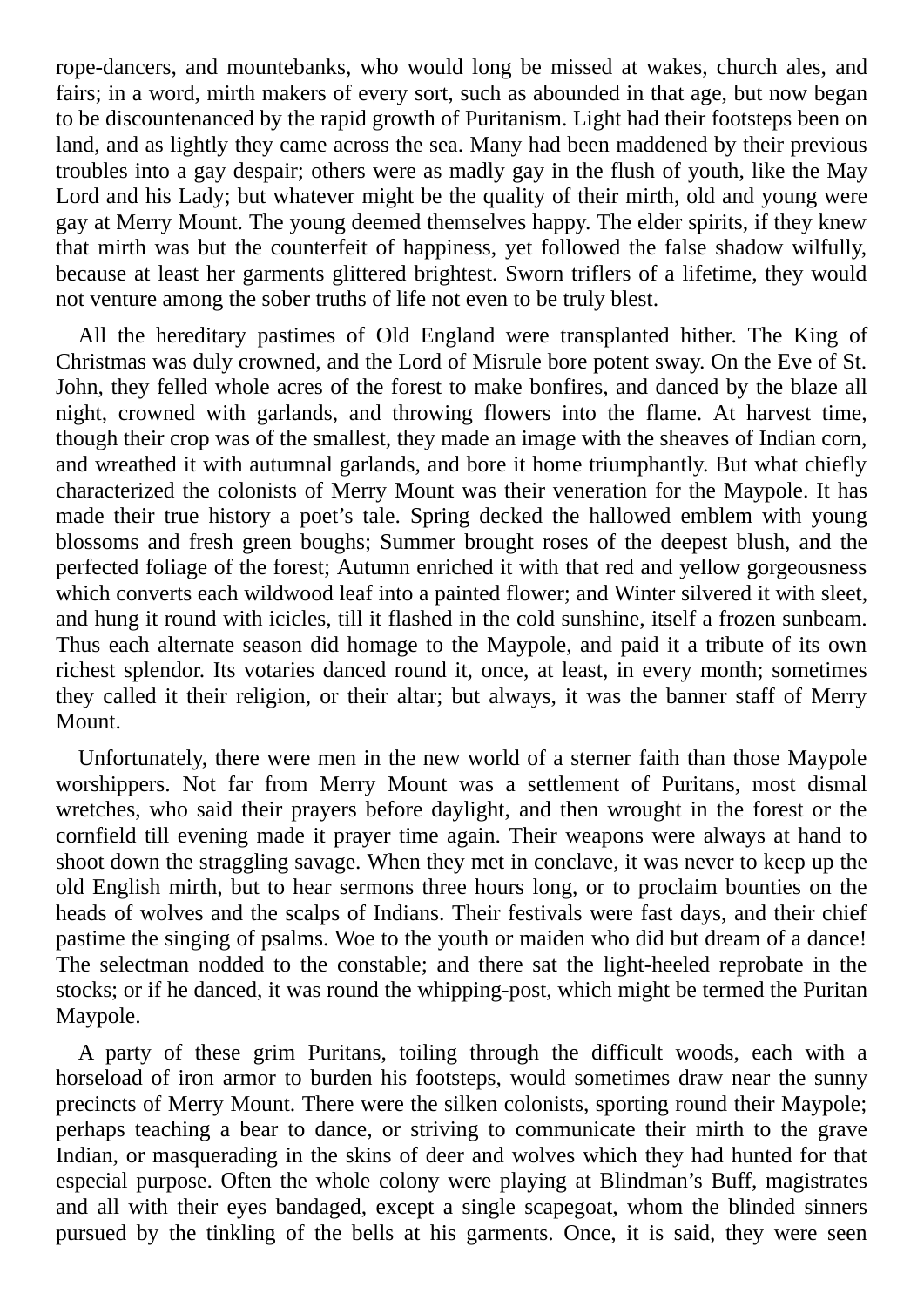following a flower-decked corpse with merriment and festive music to his grave. But did the dead man laugh? In their quietest times they sang ballads and told tales for the edification of their pious visitors, or perplexed them with juggling tricks, or grinned at them through horse-collars; and when sport itself grew wearisome, they made game of their own stupidity and began a yawning-match. At the very least of these enormities the men of iron shook their heads and frowned so darkly that the revellers looked up, imagining that a momentary cloud had overcast the sunshine which was to be perpetual there. On the other hand, the Puritans affirmed that when a psalm was pealing from their place of worship the echo which the forest sent them back seemed often like the chorus of a jolly catch, closing with a roar of laughter. Who but the fiend and his bond-slaves the crew of Merry Mount had thus disturbed them? In due time a feud arose, stern and bitter on one side, and as serious on the other as anything could be among such light spirits as had sworn allegiance to the Maypole. The future complexion of New England was involved in this important quarrel. Should the grisly saints establish their jurisdiction over the gay sinners, then would their spirits darken all the clime and make it a land of clouded visages, of hard toil, of sermon and psalm for ever; but should the banner-staff of Merry Mount be fortunate, sunshine would break upon the hills, and flowers would beautify the forest and late posterity do homage to the Maypole.

After these authentic passages from history we return to the nuptials of the Lord and Lady of the May. Alas! we have delayed too long, and must darken our tale too suddenly. As we glance again at the Maypole a solitary sunbeam is fading from the summit, and leaves only a faint golden tinge blended with the hues of the rainbow banner. Even that dim light is now withdrawn, relinquishing the whole domain of Merry Mount to the evening gloom which has rushed so instantaneously from the black surrounding woods. But some of these black shadows have rushed forth in human shape.

Yes, with the setting sun the last day of mirth had passed from Merry Mount. The ring of gay masquers was disordered and broken; the stag lowered his antlers in dismay; the wolf grew weaker than a lamb; the bells of the morrice-dancers tinkled with tremulous affright. The Puritans had played a characteristic part in the Maypole mummeries. Their darksome figures were intermixed with the wild shapes of their foes, and made the scene a picture of the moment when waking thoughts start up amid the scattered fantasies of a dream. The leader of the hostile party stood in the centre of the circle, while the rout of monsters cowered around him like evil spirits in the presence of a dread magician. No fantastic foolery could look him in the face. So stern was the energy of his aspect that the whole man, visage, frame and soul, seemed wrought of iron gifted with life and thought, yet all of one substance with his headpiece and breastplate. It was the Puritan of Puritans: it was Endicott himself.

"Stand off, priest of Baal!" said he, with a grim frown and laying no reverent hand upon the surplice. "I know thee, Blackstone!<sup>[2]</sup> Thou art the man who couldst not abide the rule even of thine own corrupted Church, and hast come hither to preach iniquity and to give example of it in thy life. But now shall it be seen that the Lord hath sanctified this wilderness for his peculiar people. Woe unto them that would defile it! And first for this flower-decked abomination, the altar of thy worship!"

And with his keen sword Endicott assaulted the hallowed Maypole. Nor long did it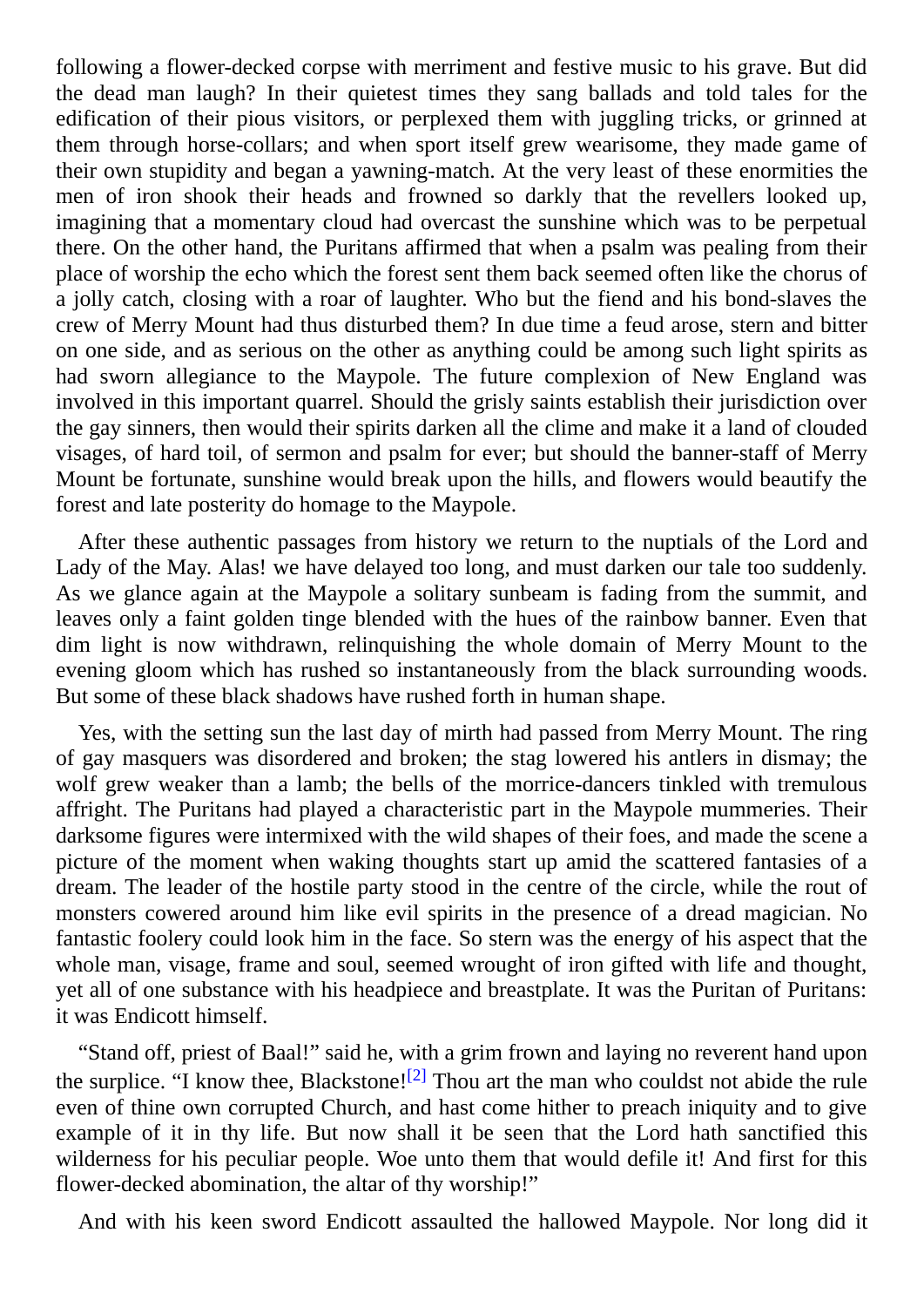resist his arm. It groaned with a dismal sound, it showered leaves and rosebuds upon the remorseless enthusiast, and finally, with all its green boughs and ribbons and flowers, symbolic of departed pleasures, down fell the banner-staff of Merry Mount. As it sank, tradition says, the evening sky grew darker and the woods threw forth a more sombre shadow.

"There!" cried Endicott, looking triumphantly on his work; "there lies the only Maypole in New England. The thought is strong within me that by its fall is shadowed forth the fate of light and idle mirthmakers amongst us and our posterity. Amen, saith John Endicott!"

"Amen!" echoed his followers.

But the votaries of the Maypole gave one groan for their idol. At the sound the Puritan leader glanced at the crew of Comus, each a figure of broad mirth, yet at this moment strangely expressive of sorrow and dismay.

"Valiant captain," quoth Peter Palfrey, the ancient of the band, "what order shall be taken with the prisoners?"

"I thought not to repent me of cutting down a Maypole," replied Endicott, "yet now I could find in my heart to plant it again and give each of these bestial pagans one other dance round their idol. It would have served rarely for a whipping-post."

"But there are pine trees enow," suggested the lieutenant.

"True, good ancient," said the leader. "Wherefore bind the heathen crew and bestow on them a small matter of stripes apiece as earnest of our future justice. Set some of the rogues in the stocks to rest themselves so soon as Providence shall bring us to one of our own well-ordered settlements where such accommodations may be found. Further penalties, such as branding and cropping of ears, shall be thought of hereafter."

"How many stripes for the priest?" inquired Ancient Palfrey.

"None as yet," answered Endicott, bending his iron frown upon the culprit. "It must be for the Great and General Court to determine whether stripes and long imprisonment, and other grievous penalty, may atone for his transgressions. Let him look to himself. For such as violate our civil order it may be permitted us to show mercy, but woe to the wretch that troubleth our religion!"

"And this dancing bear?" resumed the officer. "Must he share the stripes of his fellows?"

"Shoot him through the head!" said the energetic Puritan. "I suspect witchcraft in the beast."

"Here be a couple of shining ones," continued Peter Palfrey, pointing his weapon at the Lord and Lady of the May. "They seem to be of high station among these misdoers. Methinks their dignity will not be fitted with less than a double share of stripes."

Endicott rested on his sword and closely surveyed the dress and aspect of the hapless pair. There they stood, pale, downcast and apprehensive, yet there was an air of mutual support and of pure affection seeking aid and giving it that showed them to be man and wife with the sanction of a priest upon their love. The youth in the peril of the moment,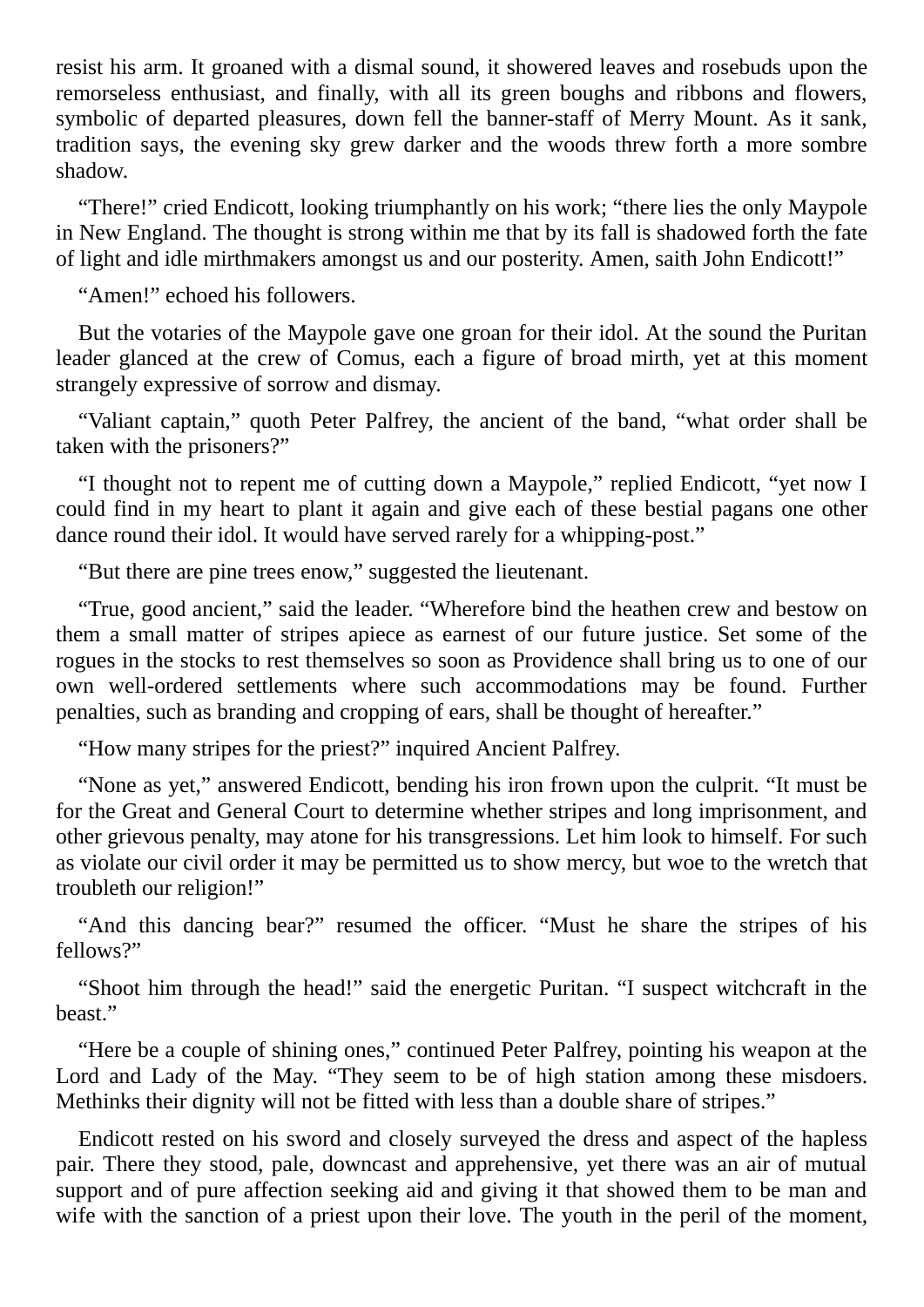had dropped his gilded staff and thrown his arm about the Lady of the May, who leaned against his breast too lightly to burden him, but with weight enough to express that their destinies were linked together for good or evil. They looked first at each other and then into the grim captain's face. There they stood in the first hour of wedlock, while the idle pleasures of which their companions were the emblems had given place to the sternest cares of life, personified by the dark Puritans. But never had their youthful beauty seemed so pure and high as when its glow was chastened by adversity.

"Youth," said Endicott, "ye stand in an evil case—thou and thy maiden-wife. Make ready presently, for I am minded that ye shall both have a token to remember your wedding-day."

"Stern man," cried the May-lord, "how can I move thee? Were the means at hand, I would resist to the death; being powerless, I entreat. Do with me as thou wilt, but let Edith go untouched."

"Not so," replied the immitigable zealot. "We are not wont to show an idle courtesy to that sex which requireth the stricter discipline.—What sayest thou, maid? Shall thy silken bridegroom suffer thy share of the penalty besides his own?"

"Be it death," said Edith, "and lay it all on me."

Truly, as Endicott had said, the poor lovers stood in a woeful case. Their foes were triumphant, their friends captive and abased, their home desolate, the benighted wilderness around them, and a rigorous destiny in the shape of the Puritan leader their only guide. Yet the deepening twilight could not altogether conceal that the iron man was softened. He smiled at the fair spectacle of early love; he almost sighed for the inevitable blight of early hopes.

"The troubles of life have come hastily on this young couple," observed Endicott. "We will see how they comport themselves under their present trials ere we burden them with greater. If among the spoil there be any garments of a more decent fashion, let them be put upon this May-lord and his Lady instead of their glistening vanities. Look to it, some of you."

"And shall not the youth's hair be cut?" asked Peter Palfrey, looking with abhorrence at the lovelock and long glossy curls of the young man.

"Crop it forthwith, and that in the true pumpkin-shell fashion," answered the captain. "Then bring them along with us, but more gently than their fellows. There be qualities in the youth which may make him valiant to fight and sober to toil and pious to pray, and in the maiden that may fit her to become a mother in our Israel, bringing up babes in better nurture than her own hath been.—Nor think ye, young ones, that they are the happiest, even in our lifetime of a moment, who misspend it in dancing round a Maypole."

And Endicott, the severest Puritan of all who laid the rock-foundation of New England, lifted the wreath of roses from the ruin of the Maypole and threw it with his own gauntleted hand over the heads of the Lord and Lady of the May. It was a deed of prophecy. As the moral gloom of the world overpowers all systematic gayety, even so was their home of wild mirth made desolate amid the sad forest. They returned to it no more. But as their flowery garland was wreathed of the brightest roses that had grown there, so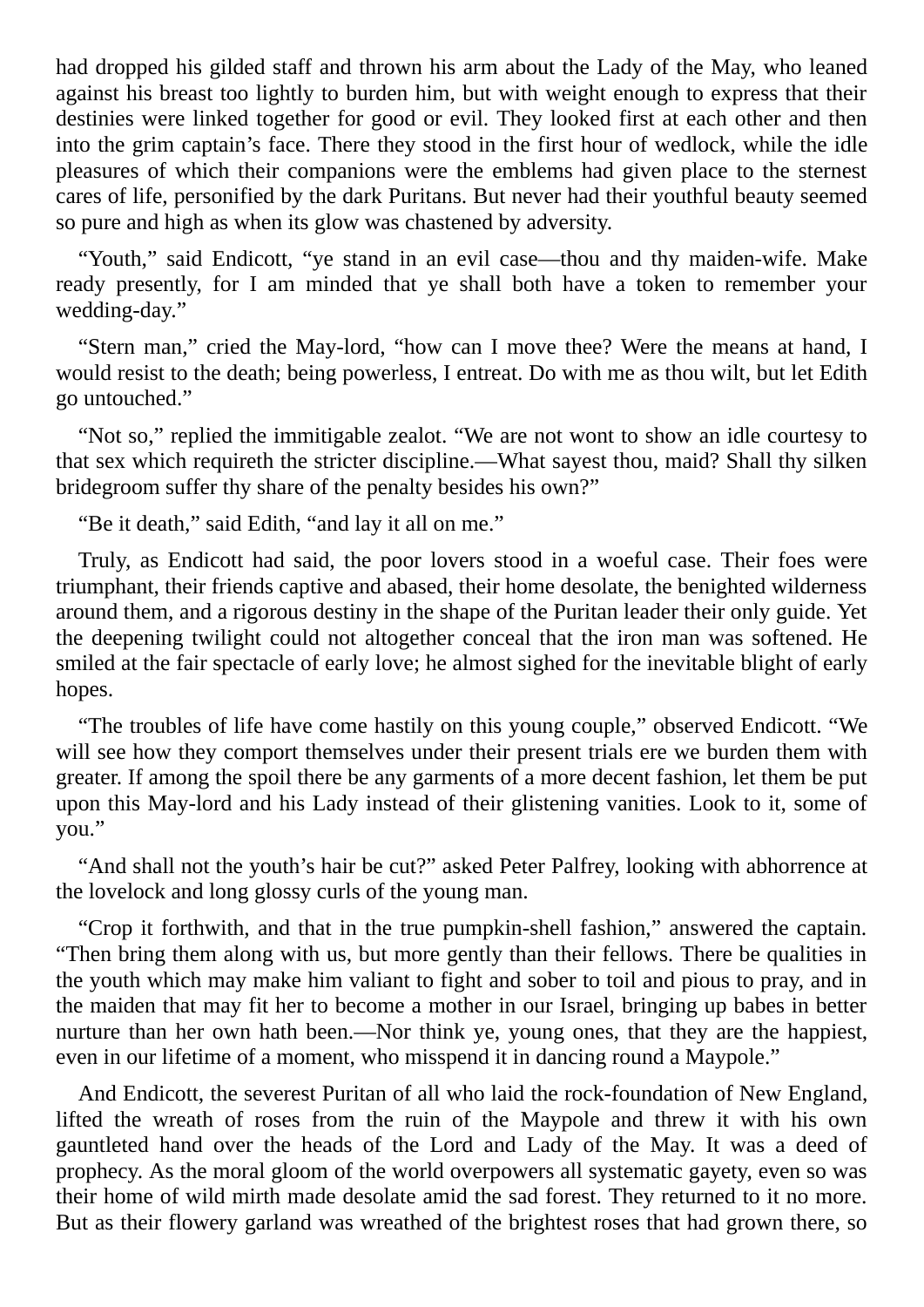in the tie that united them were intertwined all the purest and best of their early joys. They went heavenward supporting each other along the difficult path which it was their lot to tread, and never wasted one regretful thought on the vanities of Merry Mount.

#### **THE GENTLE BOY.**

<span id="page-32-0"></span>In the course of the year 1656 several of the people called Quakers—led, as they professed, by the inward movement of the spirit—made their appearance in New England. Their reputation as holders of mystic and pernicious principles having spread before them, the Puritans early endeavored to banish and to prevent the further intrusion of the rising sect. But the measures by which it was intended to purge the land of heresy, though more than sufficiently vigorous, were entirely unsuccessful. The Quakers, esteeming persecution as a divine call to the post of danger, laid claim to a holy courage unknown to the Puritans themselves, who had shunned the cross by providing for the peaceable exercise of their religion in a distant wilderness. Though it was the singular fact that every nation of the earth rejected the wandering enthusiasts who practised peace toward all men, the place of greatest uneasiness and peril, and therefore in their eyes the most eligible, was the province of Massachusetts Bay.

The fines, imprisonments and stripes liberally distributed by our pious forefathers, the popular antipathy, so strong that it endured nearly a hundred years after actual persecution had ceased, were attractions as powerful for the Quakers as peace, honor and reward would have been for the worldly-minded. Every European vessel brought new cargoes of the sect, eager to testify against the oppression which they hoped to share; and when shipmasters were restrained by heavy fines from affording them passage, they made long and circuitous journeys through the Indian country, and appeared in the province as if conveyed by a supernatural power. Their enthusiasm, heightened almost to madness by the treatment which they received, produced actions contrary to the rules of decency as well as of rational religion, and presented a singular contrast to the calm and staid deportment of their sectarian successors of the present day. The command of the Spirit, inaudible except to the soul and not to be controverted on grounds of human wisdom, was made a plea for most indecorous exhibitions which, abstractedly considered, well deserved the moderate chastisement of the rod. These extravagances, and the persecution which was at once their cause and consequence, continued to increase, till in the year 1659 the government of Massachusetts Bay indulged two members of the Quaker sect with the crown of martyrdom.

An indelible stain of blood is upon the hands of all who consented to this act, but a large share of the awful responsibility must rest upon the person then at the head of the government. He was a man of narrow mind and imperfect education, and his uncompromising bigotry was made hot and mischievous by violent and hasty passions; he exerted his influence indecorously and unjustifiably to compass the death of the enthusiasts, and his whole conduct in respect to them was marked by brutal cruelty. The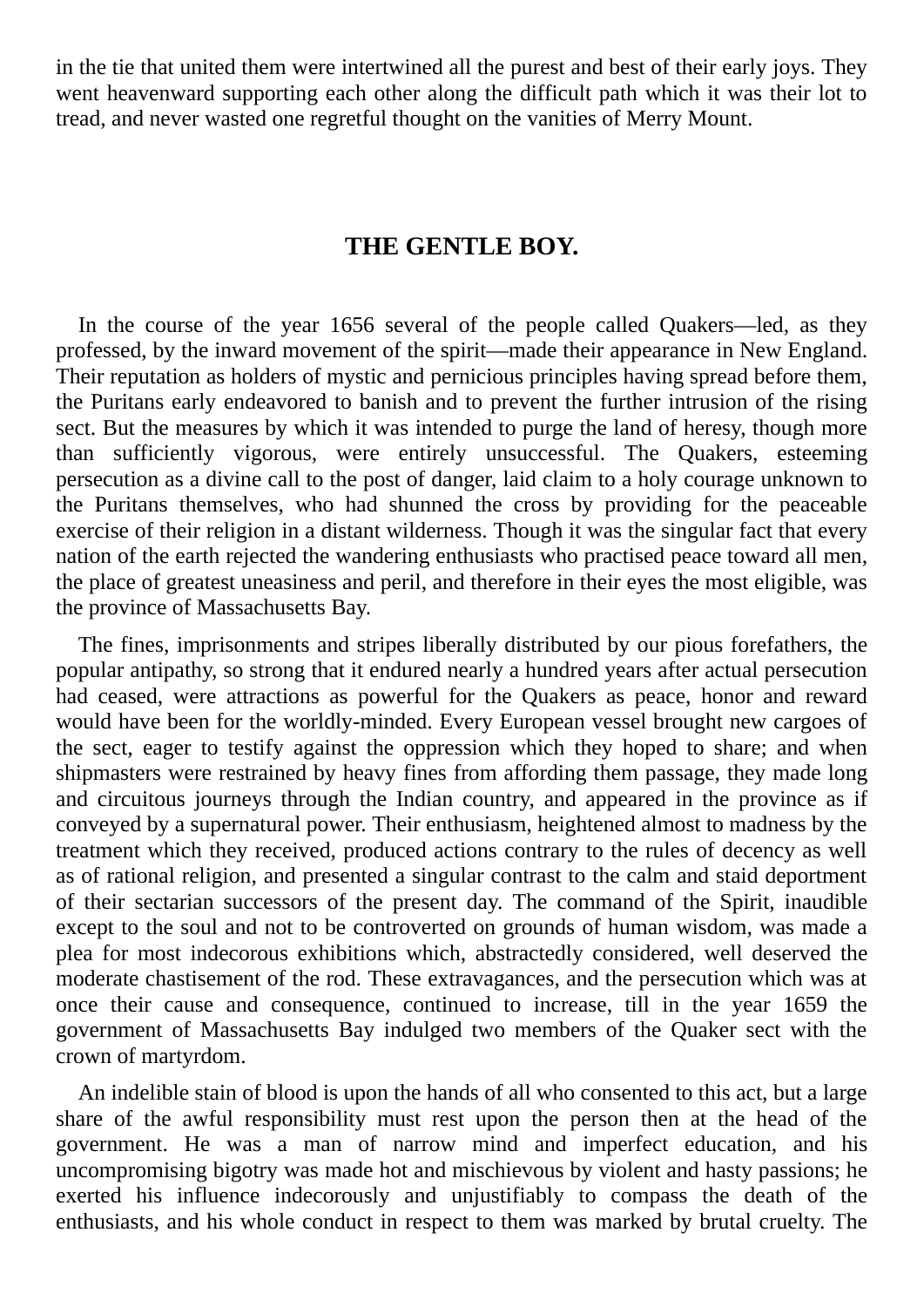Quakers, whose revengeful feelings were not less deep because they were inactive, remembered this man and his associates in after-times. The historian of the sect affirms that by the wrath of Heaven a blight fell upon the land in the vicinity of the "bloody town" of Boston, so that no wheat would grow there; and he takes his stand, as it were, among the graves of the ancient persecutors, and triumphantly recounts the judgments that overtook them in old age or at the parting-hour. He tells us that they died suddenly and violently and in madness, but nothing can exceed the bitter mockery with which he records the loathsome disease and "death by rottenness" of the fierce and cruel governor.

On the evening of the autumn day that had witnessed the martyrdom of two men of the Quaker persuasion, a Puritan settler was returning from the metropolis to the neighboring country-town in which he resided. The air was cool, the sky clear, and the lingering twilight was made brighter by the rays of a young moon which had now nearly reached the verge of the horizon. The traveller, a man of middle age, wrapped in a gray frieze cloak, quickened his pace when he had reached the outskirts of the town, for a gloomy extent of nearly four miles lay between him and his home. The low straw-thatched houses were scattered at considerable intervals along the road, and, the country having been settled but about thirty years, the tracts of original forest still bore no small proportion to the cultivated ground. The autumn wind wandered among the branches, whirling away the leaves from all except the pine trees and moaning as if it lamented the desolation of which it was the instrument. The road had penetrated the mass of woods that lay nearest to the town, and was just emerging into an open space, when the traveller's ears were saluted by a sound more mournful than even that of the wind. It was like the wailing of some one in distress, and it seemed to proceed from beneath a tall and lonely fir tree in the centre of a cleared but unenclosed and uncultivated field. The Puritan could not but remember that this was the very spot which had been made accursed a few hours before by the execution of the Quakers, whose bodies had been thrown together into one hasty grave beneath the tree on which they suffered. He struggled, however, against the superstitious fears which belonged to the age, and compelled himself to pause and listen.

"The voice is most likely mortal, nor have I cause to tremble if it be otherwise," thought he, straining his eyes through the dim moonlight. "Methinks it is like the wailing of a child —some infant, it may be, which has strayed from its mother and chanced upon this place of death. For the ease of mine own conscience I must search this matter out." He therefore left the path and walked somewhat fearfully across the field. Though now so desolate, its soil was pressed down and trampled by the thousand footsteps of those who had witnessed the spectacle of that day, all of whom had now retired, leaving the dead to their loneliness.

The traveller at length reached the fir tree, which from the middle upward was covered with living branches, although a scaffold had been erected beneath, and other preparations made for the work of death. Under this unhappy tree—which in after-times was believed to drop poison with its dew—sat the one solitary mourner for innocent blood. It was a slender and light-clad little boy who leaned his face upon a hillock of fresh-turned and half-frozen earth and wailed bitterly, yet in a suppressed tone, as if his grief might receive the punishment of crime. The Puritan, whose approach had been unperceived, laid his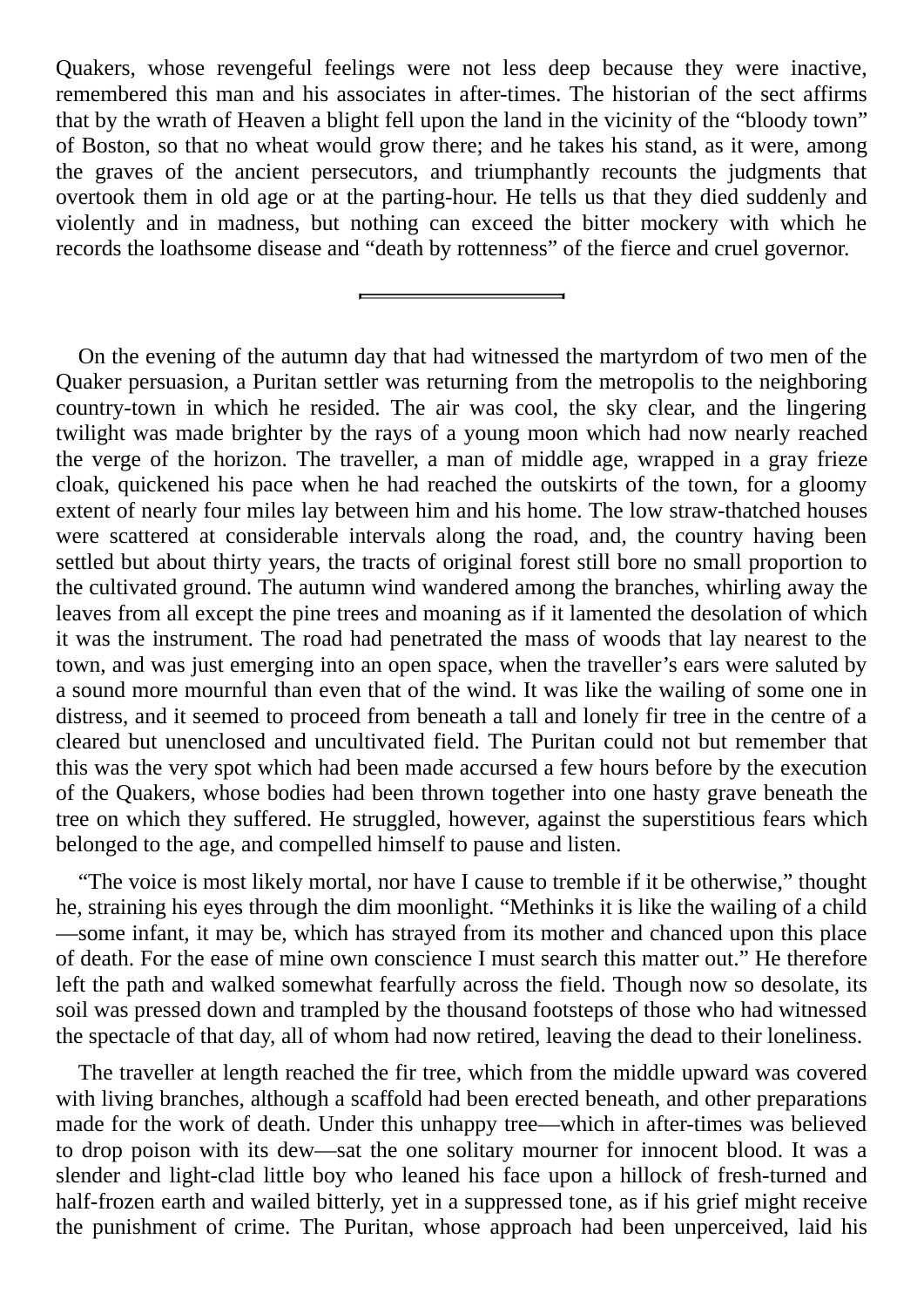hand upon the child's shoulder and addressed him compassionately.

"You have chosen a dreary lodging, my poor boy, and no wonder that you weep," said he. "But dry your eyes and tell me where your mother dwells; I promise you, if the journey be not too far, I will leave you in her arms tonight."

The boy had hushed his wailing at once, and turned his face upward to the stranger. It was a pale, bright-eyed countenance, certainly not more than six years old, but sorrow, fear and want had destroyed much of its infantile expression. The Puritan, seeing the boy's frightened gaze and feeling that he trembled under his hand, endeavored to reassure him:

"Nay, if I intended to do you harm, little lad, the readiest way were to leave you here. What! you do not fear to sit beneath the gallows on a new-made grave, and yet you tremble at a friend's touch? Take heart, child, and tell me what is your name and where is your home."

"Friend," replied the little boy, in a sweet though faltering voice, "they call me Ilbrahim, and my home is here."

The pale, spiritual face, the eyes that seemed to mingle with the moonlight, the sweet, airy voice and the outlandish name almost made the Puritan believe that the boy was in truth a being which had sprung up out of the grave on which he sat; but perceiving that the apparition stood the test of a short mental prayer, and remembering that the arm which he had touched was lifelike, he adopted a more rational supposition. "The poor child is stricken in his intellect," thought he, "but verily his words are fearful in a place like this." He then spoke soothingly, intending to humor the boy's fantasy:

"Your home will scarce be comfortable, Ilbrahim, this cold autumn night, and I fear you are ill-provided with food. I am hastening to a warm supper and bed; and if you will go with me, you shall share them."

"I thank thee, friend, but, though I be hungry and shivering with cold, thou wilt not give me food nor lodging," replied the boy, in the quiet tone which despair had taught him even so young. "My father was of the people whom all men hate; they have laid him under this heap of earth, and here is my home."

The Puritan, who had laid hold of little Ilbrahim's hand, relinquished it as if he were touching a loathsome reptile. But he possessed a compassionate heart which not even religious prejudice could harden into stone. "God forbid that I should leave this child to perish, though he comes of the accursed sect," said he to himself. "Do we not all spring from an evil root? Are we not all in darkness till the light doth shine upon us? He shall not perish, neither in body nor, if prayer and instruction may avail for him, in soul." He then spoke aloud and kindly to Ilbrahim, who had again hid his face in the cold earth of the grave:

"Was every door in the land shut against you, my child, that you have wandered to this unhallowed spot?"

"They drove me forth from the prison when they took my father thence," said the boy, "and I stood afar off watching the crowd of people; and when they were gone, I came hither, and found only this grave. I knew that my father was sleeping here, and I said, 'This shall be my home.'"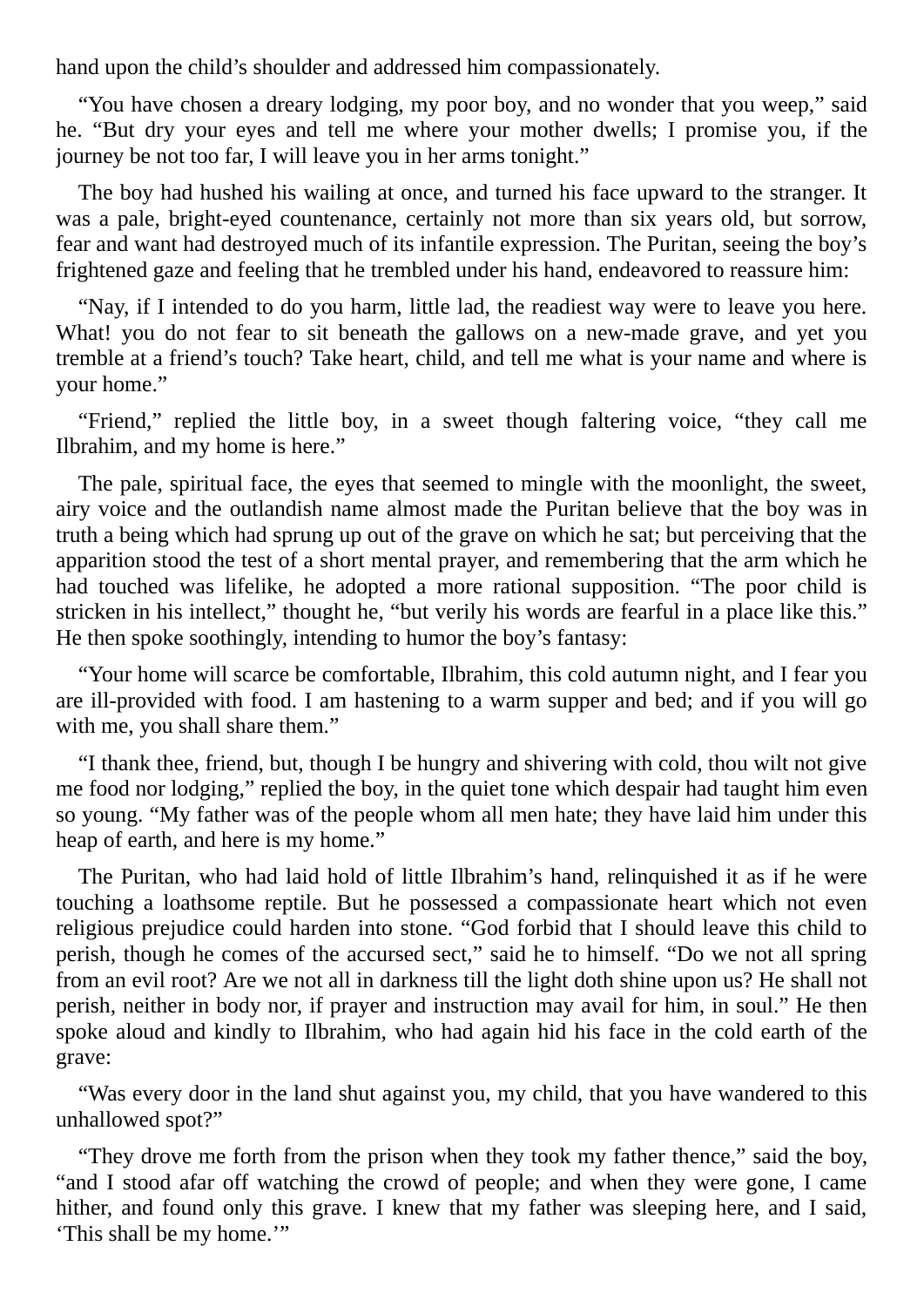"No, child, no, not while I have a roof over my head or a morsel to share with you," exclaimed the Puritan, whose sympathies were now fully excited. "Rise up and come with me, and fear not any harm."

The boy wept afresh, and clung to the heap of earth as if the cold heart beneath it were warmer to him than any in a living breast. The traveller, however, continued to entreat him tenderly, and, seeming to acquire some degree of confidence, he at length arose; but his slender limbs tottered with weakness, his little head grew dizzy, and he leaned against the tree of death for support.

"My poor boy, are you so feeble?" said the Puritan. "When did you taste food last?"

"I ate of bread and water with my father in the prison," replied Ilbrahim, "but they brought him none neither yesterday nor to-day, saying that he had eaten enough to bear him to his journey's end. Trouble not thyself for my hunger, kind friend, for I have lacked food many times ere now."

The traveller took the child in his arms and wrapped his cloak about him, while his heart stirred with shame and anger against the gratuitous cruelty of the instruments in this persecution. In the awakened warmth of his feelings he resolved that at whatever risk he would not forsake the poor little defenceless being whom Heaven had confided to his care. With this determination he left the accursed field and resumed the homeward path from which the wailing of the boy had called him. The light and motionless burden scarcely impeded his progress, and he soon beheld the fire-rays from the windows of the cottage which he, a native of a distant clime, had built in the Western wilderness. It was surrounded by a considerable extent of cultivated ground, and the dwelling was situated in the nook of a wood-covered hill, whither it seemed to have crept for protection.

"Look up, child," said the Puritan to Ilbrahim, whose faint head had sunk upon his shoulder; "there is our home."

At the word "home" a thrill passed through the child's frame, but he continued silent. A few moments brought them to the cottage door, at which the owner knocked; for at that early period, when savages were wandering everywhere among the settlers, bolt and bar were indispensable to the security of a dwelling. The summons was answered by a bondservant, a coarse-clad and dull-featured piece of humanity, who, after ascertaining that his master was the applicant, undid the door and held a flaring pine-knot torch to light him in. Farther back in the passageway the red blaze discovered a matronly woman, but no little crowd of children came bounding forth to greet their father's return.

As the Puritan entered he thrust aside his cloak and displayed Ilbrahim's face to the female.

"Dorothy, here is a little outcast whom Providence hath put into our hands," observed he. "Be kind to him, even as if he were of those dear ones who have departed from us."

"What pale and bright-eyed little boy is this, Tobias?" she inquired. "Is he one whom the wilderness-folk have ravished from some Christian mother?"

"No, Dorothy; this poor child is no captive from the wilderness," he replied. "The heathen savage would have given him to eat of his scanty morsel and to drink of his birchen cup, but Christian men, alas! had cast him out to die." Then he told her how he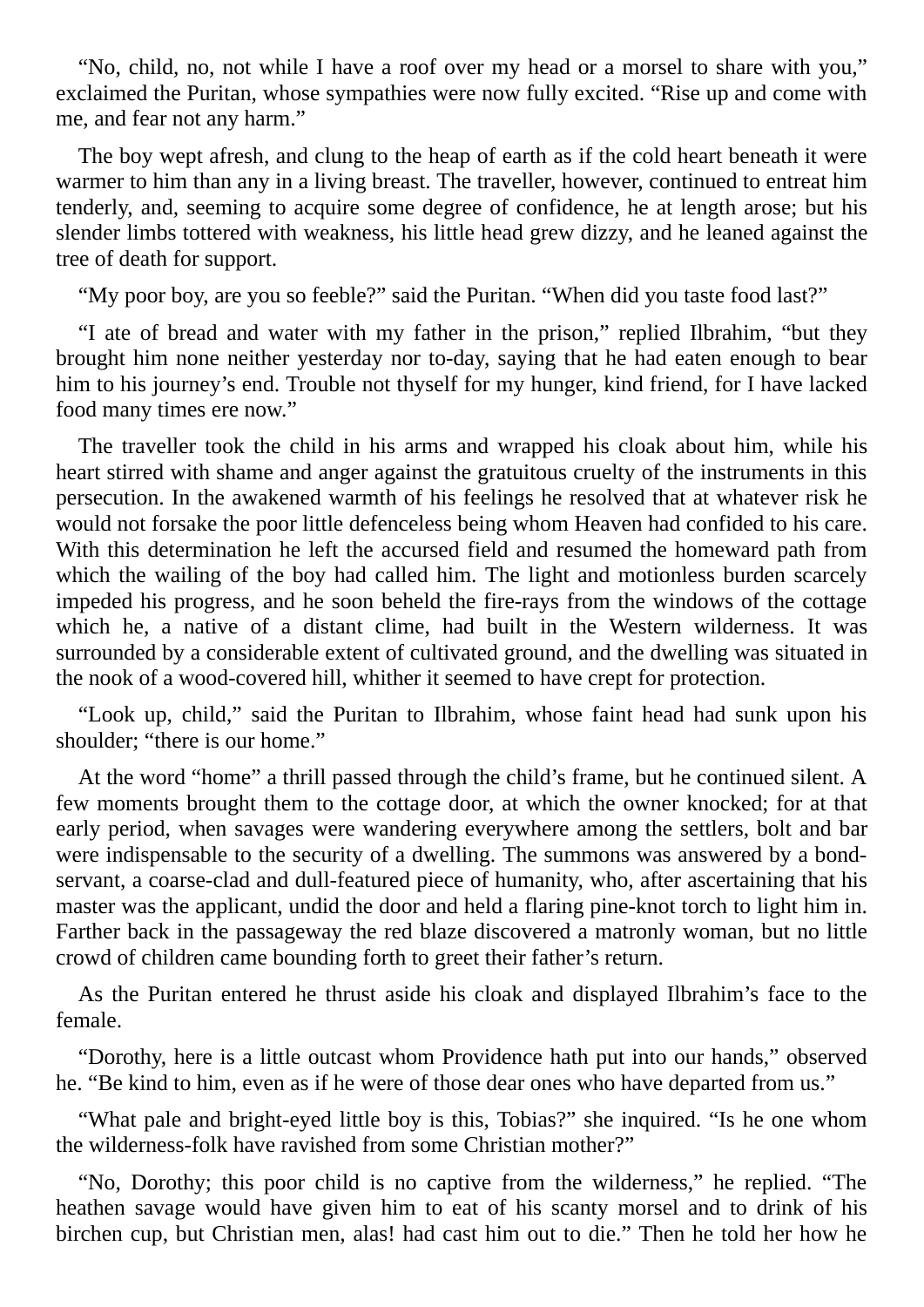had found him beneath the gallows, upon his father's grave, and how his heart had prompted him like the speaking of an inward voice to take the little outcast home and be kind unto him. He acknowledged his resolution to feed and clothe him as if he were his own child, and to afford him the instruction which should counteract the pernicious errors hitherto instilled into his infant mind.

Dorothy was gifted with even a quicker tenderness than her husband, and she approved of all his doings and intentions.

"Have you a mother, dear child?" she inquired.

The tears burst forth from his full heart as he attempted to reply, but Dorothy at length understood that he had a mother, who like the rest of her sect was a persecuted wanderer. She had been taken from the prison a short time before, carried into the uninhabited wilderness and left to perish there by hunger or wild beasts. This was no uncommon method of disposing of the Quakers, and they were accustomed to boast that the inhabitants of the desert were more hospitable to them than civilized man.

"Fear not, little boy; you shall not need a mother, and a kind one," said Dorothy, when she had gathered this information. "Dry your tears, Ilbrahim, and be my child, as I will be your mother."

The good woman prepared the little bed from which her own children had successively been borne to another resting-place. Before Ilbrahim would consent to occupy it he knelt down, and as Dorothy listed to his simple and affecting prayer she marvelled how the parents that had taught it to him could have been judged worthy of death. When the boy had fallen asleep, she bent over his pale and spiritual countenance, pressed a kiss upon his white brow, drew the bedclothes up about his neck, and went away with a pensive gladness in her heart.

Tobias Pearson was not among the earliest emigrants from the old country. He had remained in England during the first years of the Civil War, in which he had borne some share as a cornet of dragoons under Cromwell. But when the ambitious designs of his leader began to develop themselves, he quitted the army of the Parliament and sought a refuge from the strife which was no longer holy among the people of his persuasion in the colony of Massachusetts. A more worldly consideration had perhaps an influence in drawing him thither, for New England offered advantages to men of unprosperous fortunes as well as to dissatisfied religionists, and Pearson had hitherto found it difficult to provide for a wife and increasing family. To this supposed impurity of motive the more bigoted Puritans were inclined to impute the removal by death of all the children for whose earthly good the father had been over-thoughtful. They had left their native country blooming like roses, and like roses they had perished in a foreign soil. Those expounders of the ways of Providence, who had thus judged their brother and attributed his domestic sorrows to his sin, were not more charitable when they saw him and Dorothy endeavoring to fill up the void in their hearts by the adoption of an infant of the accursed sect. Nor did they fail to communicate their disapprobation to Tobias, but the latter in reply merely pointed at the little quiet, lovely boy, whose appearance and deportment were indeed as powerful arguments as could possibly have been adduced in his own favor. Even his beauty, however, and his winning manners sometimes produced an effect ultimately unfavorable;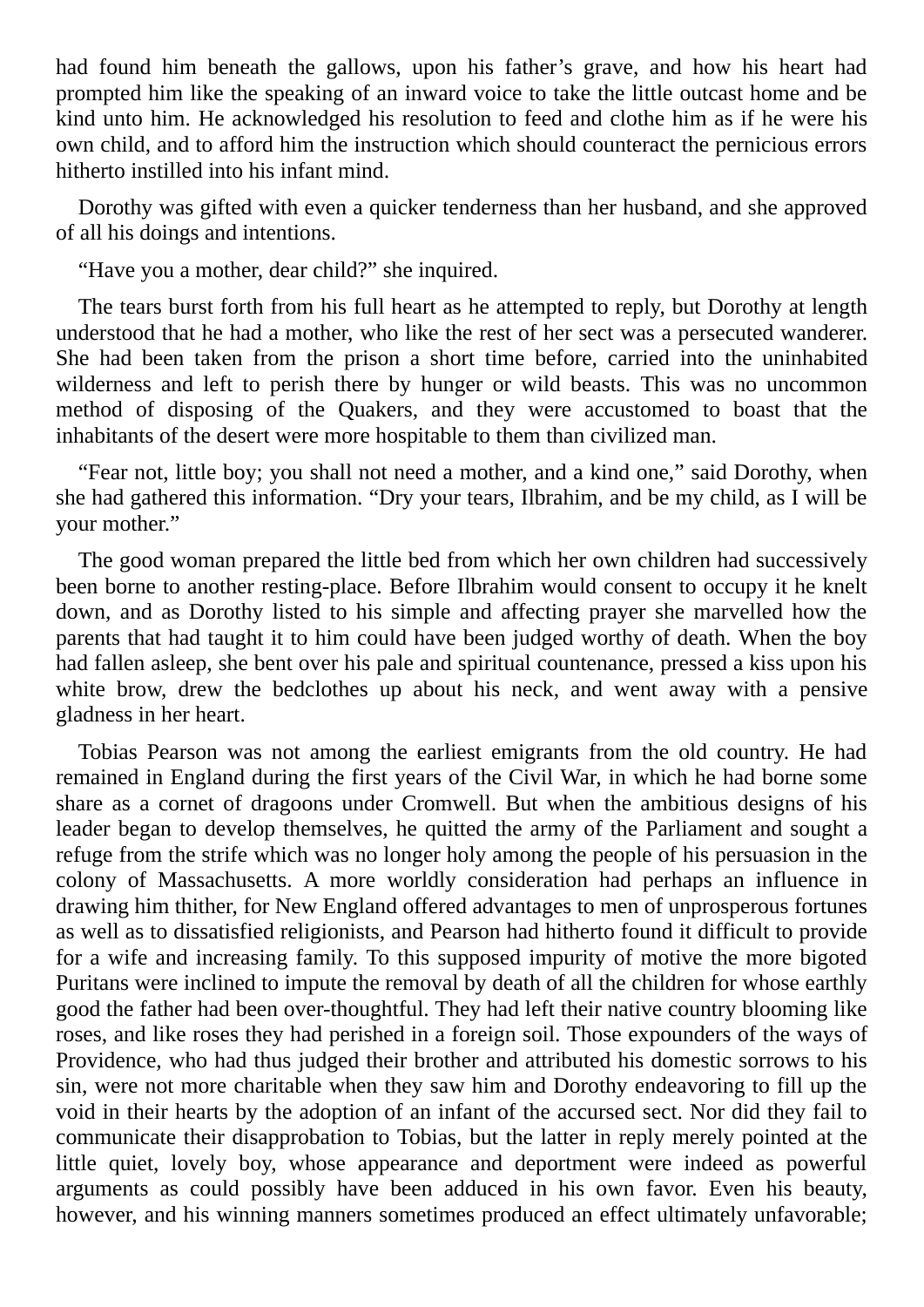for the bigots, when the outer surfaces of their iron hearts had been softened and again grew hard, affirmed that no merely natural cause could have so worked upon them. Their antipathy to the poor infant was also increased by the ill-success of divers theological discussions in which it was attempted to convince him of the errors of his sect. Ilbrahim, it is true, was not a skilful controversialist, but the feeling of his religion was strong as instinct in him, and he could neither be enticed nor driven from the faith which his father had died for.

The odium of this stubbornness was shared in a great measure by the child's protectors, insomuch that Tobias and Dorothy very shortly began to experience a most bitter species of persecution in the cold regards of many a friend whom they had valued. The common people manifested their opinions more openly. Pearson was a man of some consideration, being a representative to the General Court and an approved lieutenant in the train-bands, yet within a week after his adoption of Ilbrahim he had been both hissed and hooted. Once, also, when walking through a solitary piece of woods, he heard a loud voice from some invisible speaker, and it cried, "What shall be done to the backslider? Lo! the scourge is knotted for him, even the whip of nine cords, and every cord three knots." These insults irritated Pearson's temper for the moment; they entered also into his heart, and became imperceptible but powerful workers toward an end which his most secret thought had not yet whispered.

On the second Sabbath after Ilbrahim became a member of their family, Pearson and his wife deemed it proper that he should appear with them at public worship. They had anticipated some opposition to this measure from the boy, but he prepared himself in silence, and at the appointed hour was clad in the new mourning-suit which Dorothy had wrought for him. As the parish was then, and during many subsequent years, unprovided with a bell, the signal for the commencement of religious exercises was the beat of a drum. At the first sound of that martial call to the place of holy and quiet thoughts Tobias and Dorothy set forth, each holding a hand of little Ilbrahim, like two parents linked together by the infant of their love. On their path through the leafless woods they were overtaken by many persons of their acquaintance, all of whom avoided them and passed by on the other side; but a severer trial awaited their constancy when they had descended the hill and drew near the pine-built and undecorated house of prayer. Around the door, from which the drummer still sent forth his thundering summons, was drawn up a formidable phalanx, including several of the oldest members of the congregation, many of the middle-aged and nearly all the younger males. Pearson found it difficult to sustain their united and disapproving gaze, but Dorothy, whose mind was differently circumstanced, merely drew the boy closer to her and faltered not in her approach. As they entered the door they overheard the muttered sentiments of the assemblage; and when the reviling voices of the little children smote Ilbrahim's ear, he wept.

The interior aspect of the meeting-house was rude. The low ceiling, the unplastered walls, the naked woodwork and the undraperied pulpit offered nothing to excite the devotion which without such external aids often remains latent in the heart. The floor of the building was occupied by rows of long cushionless benches, supplying the place of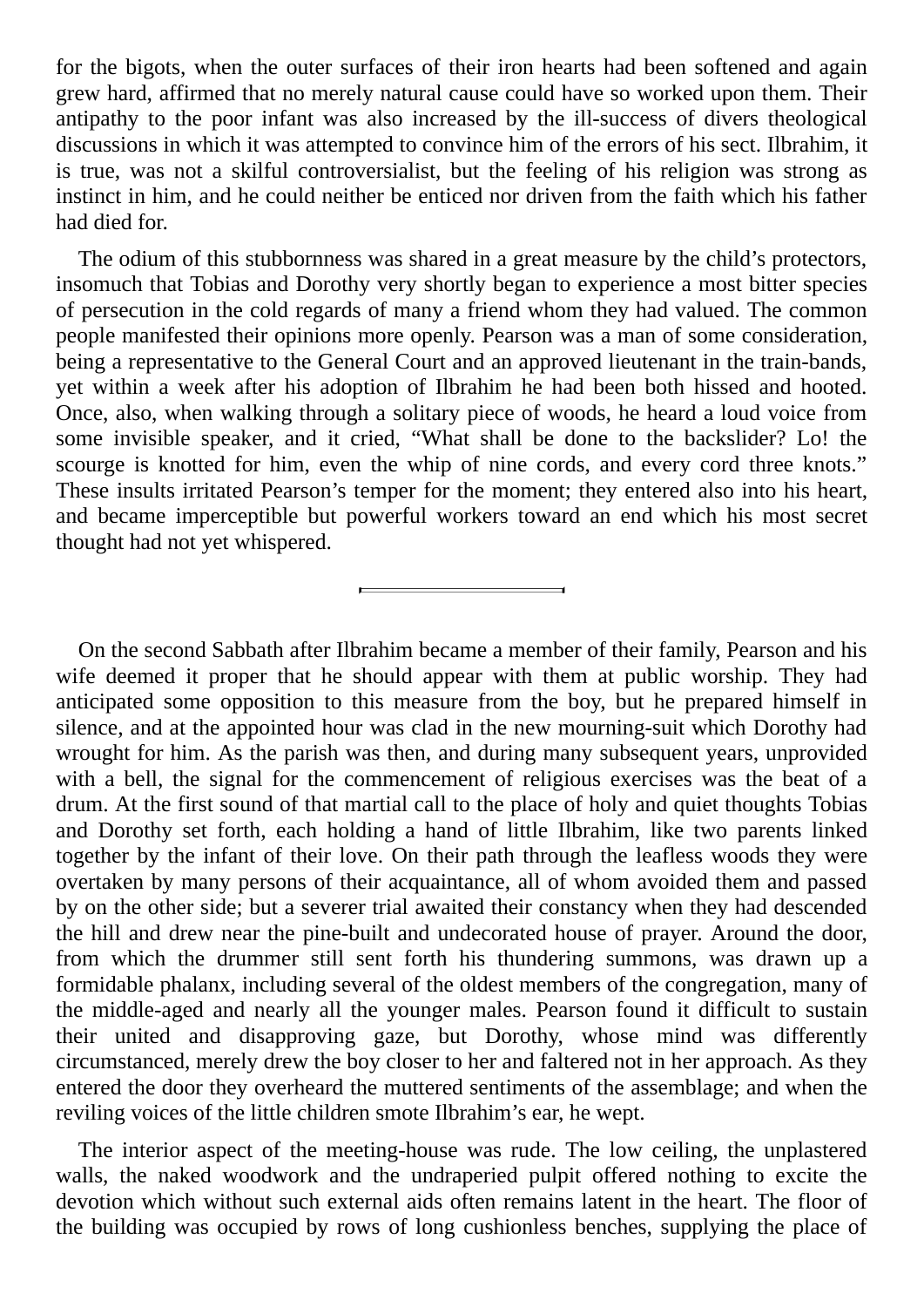pews, and the broad aisle formed a sexual division impassable except by children beneath a certain age.

Pearson and Dorothy separated at the door of the meeting-house, and Ilbrahim, being within the years of infancy, was retained under the care of the latter. The wrinkled beldams involved themselves in their rusty cloaks as he passed by; even the mild-featured maidens seemed to dread contamination; and many a stern old man arose and turned his repulsive and unheavenly countenance upon the gentle boy, as if the sanctuary were polluted by his presence. He was a sweet infant of the skies that had strayed away from his home, and all the inhabitants of this miserable world closed up their impure hearts against him, drew back their earth-soiled garments from his touch and said, "We are holier than thou."

Ilbrahim, seated by the side of his adopted mother and retaining fast hold of her hand, assumed a grave and decorous demeanor such as might befit a person of matured taste and understanding who should find himself in a temple dedicated to some worship which he did not recognize, but felt himself bound to respect. The exercises had not yet commenced, however, when the boy's attention was arrested by an event apparently of trifling interest. A woman having her face muffled in a hood and a cloak drawn completely about her form advanced slowly up the broad aisle and took place upon the foremost bench. Ilbrahim's faint color varied, his nerves fluttered; he was unable to turn his eyes from the muffled female.

When the preliminary prayer and hymn were over, the minister arose, and, having turned the hour-glass which stood by the great Bible, commenced his discourse. He was now well stricken in years, a man of pale, thin countenance, and his gray hairs were closely covered by a black velvet skull-cap. In his younger days he had practically learned the meaning of persecution from Archbishop Laud, and he was not now disposed to forget the lesson against which he had murmured then. Introducing the often-discussed subject of the Quakers, he gave a history of that sect and a description of their tenets in which error predominated and prejudice distorted the aspect of what was true. He adverted to the recent measures in the province, and cautioned his hearers of weaker parts against calling in question the just severity which God-fearing magistrates had at length been compelled to exercise. He spoke of the danger of pity—in some cases a commendable and Christian virtue, but inapplicable to this pernicious sect. He observed that such was their devilish obstinacy in error that even the little children, the sucking babes, were hardened and desperate heretics. He affirmed that no man without Heaven's especial warrant should attempt their conversion lest while he lent his hand to draw them from the slough he should himself be precipitated into its lowest depths.

The sands of the second hour were principally in the lower half of the glass when the sermon concluded. An approving murmur followed, and the clergyman, having given out a hymn, took his seat with much self-congratulation, and endeavored to read the effect of his eloquence in the visages of the people. But while voices from all parts of the house were tuning themselves to sing a scene occurred which, though not very unusual at that period in the province, happened to be without precedent in this parish.

The muffled female, who had hitherto sat motionless in the front rank of the audience, now arose and with slow, stately and unwavering step ascended the pulpit stairs. The quaverings of incipient harmony were hushed and the divine sat in speechless and almost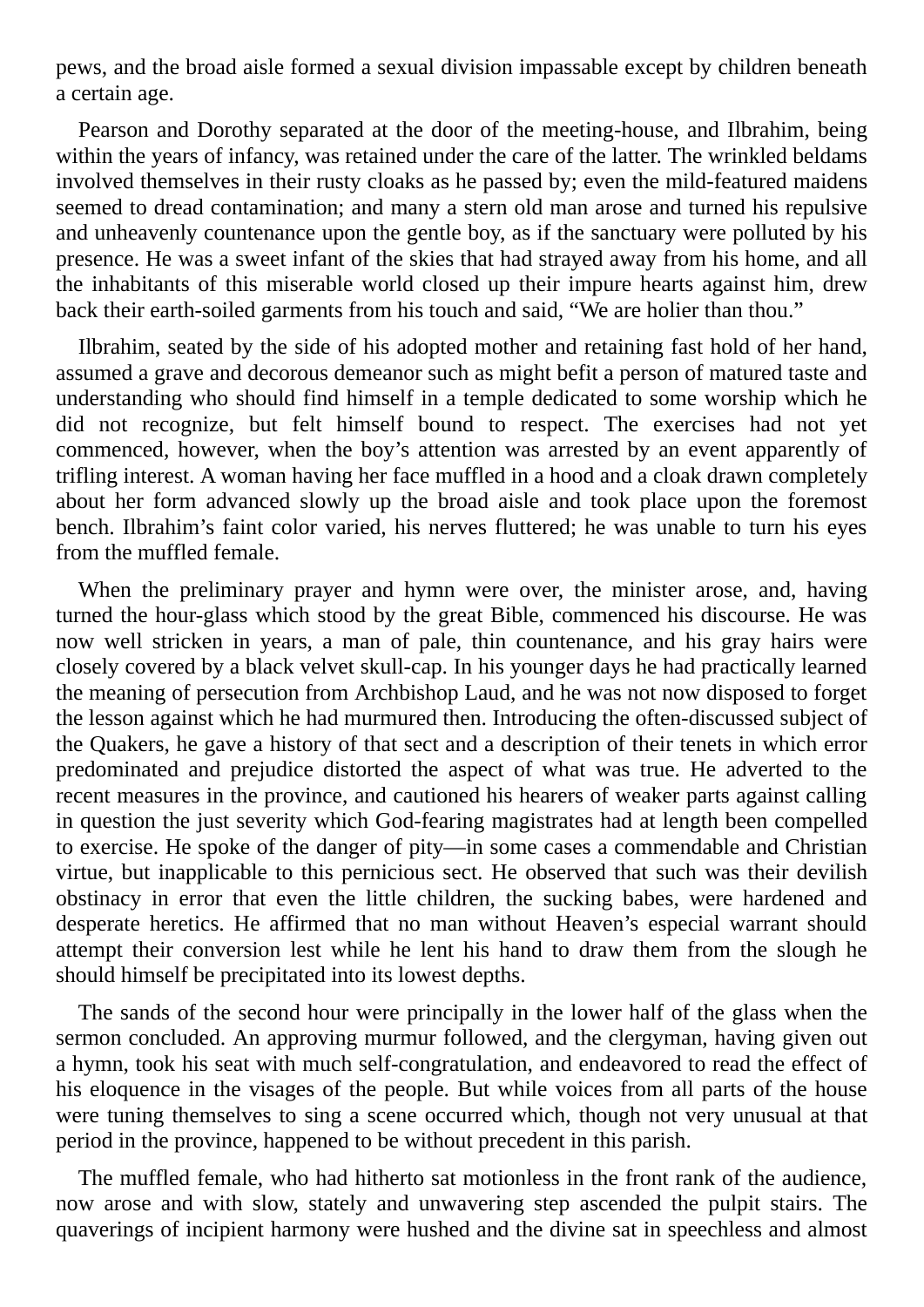terrified astonishment while she undid the door and stood up in the sacred desk from which his maledictions had just been thundered. She then divested herself of the cloak and hood, and appeared in a most singular array. A shapeless robe of sackcloth was girded about her waist with a knotted cord; her raven hair fell down upon her shoulders, and its blackness was defiled by pale streaks of ashes, which she had strewn upon her head. Her eyebrows, dark and strongly defined, added to the deathly whiteness of a countenance which, emaciated with want and wild with enthusiasm and strange sorrows, retained no trace of earlier beauty. This figure stood gazing earnestly on the audience, and there was no sound nor any movement except a faint shuddering which every man observed in his neighbor, but was scarcely conscious of in himself. At length, when her fit of inspiration came, she spoke for the first few moments in a low voice and not invariably distinct utterance. Her discourse gave evidence of an imagination hopelessly entangled with her reason; it was a vague and incomprehensible rhapsody, which, however, seemed to spread its own atmosphere round the hearer's soul, and to move his feelings by some influence unconnected with the words. As she proceeded beautiful but shadowy images would sometimes be seen like bright things moving in a turbid river, or a strong and singularly shaped idea leapt forth and seized at once on the understanding or the heart. But the course of her unearthly eloquence soon led her to the persecutions of her sect, and from thence the step was short to her own peculiar sorrows. She was naturally a woman of mighty passions, and hatred and revenge now wrapped themselves in the garb of piety. The character of her speech was changed; her images became distinct though wild, and her denunciations had an almost hellish bitterness.

"The governor and his mighty men," she said, "have gathered together, taking counsel among themselves and saying, 'What shall we do unto this people—even unto the people that have come into this land to put our iniquity to the blush?' And, lo! the devil entereth into the council-chamber like a lame man of low stature and gravely apparelled, with a dark and twisted countenance and a bright, downcast eye. And he standeth up among the rulers; yea, he goeth to and fro, whispering to each; and every man lends his ear, for his word is 'Slay! Slay!' But I say unto ye, Woe to them that slay! Woe to them that shed the blood of saints! Woe to them that have slain the husband and cast forth the child, the tender infant, to wander homeless and hungry and cold till he die, and have saved the mother alive in the cruelty of their tender mercies! Woe to them in their lifetime! Cursed are they in the delight and pleasure of their hearts! Woe to them in their death-hour, whether it come swiftly with blood and violence or after long and lingering pain! Woe in the dark house, in the rottenness of the grave, when the children's children shall revile the ashes of the fathers! Woe, woe, woe, at the judgment, when all the persecuted and all the slain in this bloody land, and the father, the mother and the child, shall await them in a day that they cannot escape! Seed of the faith, seed of the faith, ye whose hearts are moving with a power that ye know not, arise, wash your hands of this innocent blood! Lift your voices, chosen ones, cry aloud, and call down a woe and a judgment with me!"

Having thus given vent to the flood of malignity which she mistook for inspiration, the speaker was silent. Her voice was succeeded by the hysteric shrieks of several women, but the feelings of the audience generally had not been drawn onward in the current with her own. They remained stupefied, stranded, as it were, in the midst of a torrent which deafened them by its roaring, but might not move them by its violence. The clergyman,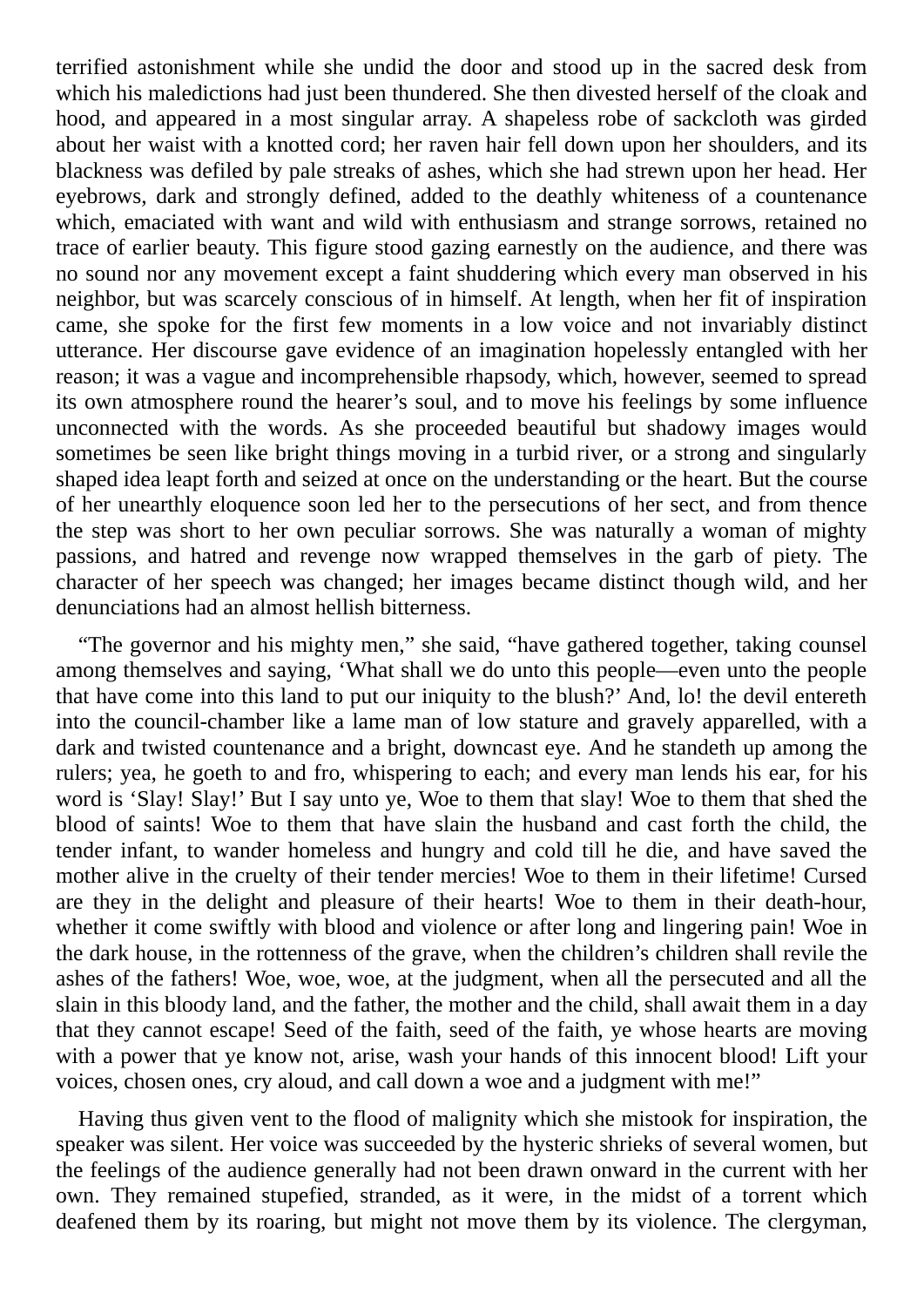who could not hitherto have ejected the usurper of his pulpit otherwise than by bodily force, now addressed her in the tone of just indignation and legitimate authority.

"Get you down, woman, from the holy place which you profane," he said, "Is it to the Lord's house that you come to pour forth the foulness of your heart and the inspiration of the devil? Get you down, and remember that the sentence of death is on you—yea, and shall be executed, were it but for this day's work."

"I go, friend, I go, for the voice hath had its utterance," replied she, in a depressed, and even mild, tone. "I have done my mission unto thee and to thy people; reward me with stripes, imprisonment or death, as ye shall be permitted." The weakness of exhausted passion caused her steps to totter as she descended the pulpit stairs.

The people, in the mean while, were stirring to and fro on the floor of the house, whispering among themselves and glancing toward the intruder. Many of them now recognized her as the woman who had assaulted the governor with frightful language as he passed by the window of her prison; they knew, also, that she was adjudged to suffer death, and had been preserved only by an involuntary banishment into the wilderness. The new outrage by which she had provoked her fate seemed to render further lenity impossible, and a gentleman in military dress, with a stout man of inferior rank, drew toward the door of the meetinghouse and awaited her approach. Scarcely did her feet press the floor, however, when an unexpected scene occurred. In that moment of her peril, when every eye frowned with death, a little timid boy threw his arms round his mother.

"I am here, mother; it is I, and I will go with thee to prison," he exclaimed.

She gazed at him with a doubtful and almost frightened expression, for she knew that the boy had been cast out to perish, and she had not hoped to see his face again. She feared, perhaps, that it was but one of the happy visions with which her excited fancy had often deceived her in the solitude of the desert or in prison; but when she felt his hand warm within her own and heard his little eloquence of childish love, she began to know that she was yet a mother.

"Blessed art thou, my son!" she sobbed. "My heart was withered—yea, dead with thee and with thy father—and now it leaps as in the first moment when I pressed thee to my bosom."

She knelt down and embraced him again and again, while the joy that could find no words expressed itself in broken accents, like the bubbles gushing up to vanish at the surface of a deep fountain. The sorrows of past years and the darker peril that was nigh cast not a shadow on the brightness of that fleeting moment. Soon, however, the spectators saw a change upon her face as the consciousness of her sad estate returned, and grief supplied the fount of tears which joy had opened. By the words she uttered it would seem that the indulgence of natural love had given her mind a momentary sense of its errors, and made her know how far she had strayed from duty in following the dictates of a wild fanaticism.

"In a doleful hour art thou returned to me, poor boy," she said, "for thy mother's path has gone darkening onward, till now the end is death. Son, son, I have borne thee in my arms when my limbs were tottering, and I have fed thee with the food that I was fainting for; yet I have ill-performed a mother's part by thee in life, and now I leave thee no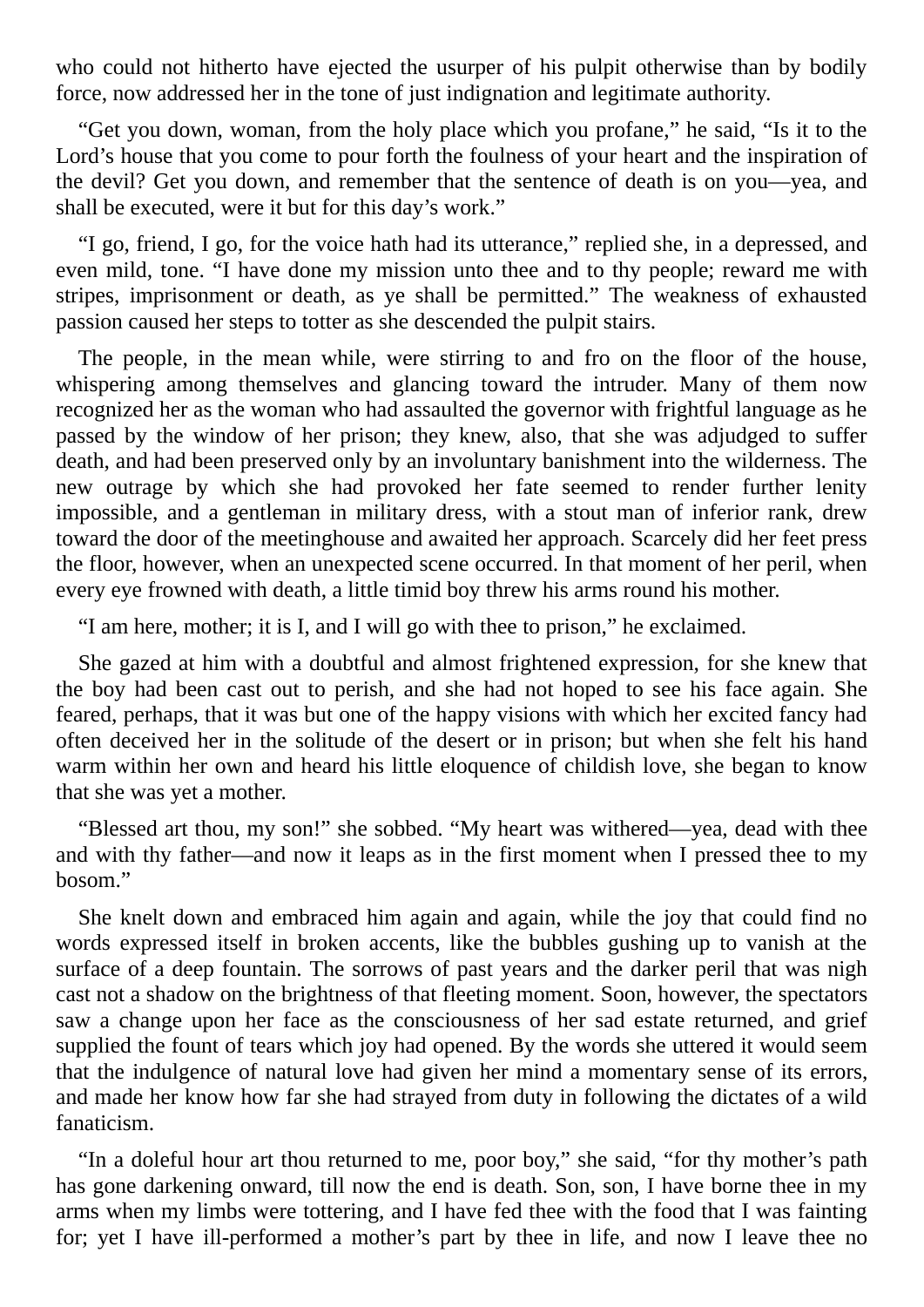inheritance but woe and shame. Thou wilt go seeking through the world, and find all hearts closed against thee and their sweet affections turned to bitterness for my sake. My child, my child, how many a pang awaits thy gentle spirit, and I the cause of all!"

She hid her face on Ilbrahim's head, and her long raven hair, discolored with the ashes of her mourning, fell down about him like a veil. A low and interrupted moan was the voice of her heart's anguish, and it did not fail to move the sympathies of many who mistook their involuntary virtue for a sin. Sobs were audible in the female section of the house, and every man who was a father drew his hand across his eyes.

Tobias Pearson was agitated and uneasy, but a certain feeling like the consciousness of guilt oppressed him; so that he could not go forth and offer himself as the protector of the child. Dorothy, however, had watched her husband's eye. Her mind was free from the influence that had begun to work on his, and she drew near the Quaker woman and addressed her in the hearing of all the congregation.

"Stranger, trust this boy to me, and I will be his mother," she said, taking Ilbrahim's hand. "Providence has signally marked out my husband to protect him, and he has fed at our table and lodged under our roof now many days, till our hearts have grown very strongly unto him. Leave the tender child with us, and be at ease concerning his welfare."

The Quaker rose from the ground, but drew the boy closer to her, while she gazed earnestly in Dorothy's face. Her mild but saddened features and neat matronly attire harmonized together and were like a verse of fireside poetry. Her very aspect proved that she was blameless, so far as mortal could be so, in respect to God and man, while the enthusiast, in her robe of sackcloth and girdle of knotted cord, had as evidently violated the duties of the present life and the future by fixing her attention wholly on the latter. The two females, as they held each a hand of Ilbrahim, formed a practical allegory: it was rational piety and unbridled fanaticism contending for the empire of a young heart.

"Thou art not of our people," said the Quaker, mournfully.

"No, we are not of your people," replied Dorothy, with mildness, "but we are Christians looking upward to the same heaven with you. Doubt not that your boy shall meet you there, if there be a blessing on our tender and prayerful guidance of him. Thither, I trust, my own children have gone before me, for I also have been a mother. I am no longer so," she added, in a faltering tone, "and your son will have all my care."

"But will ye lead him in the path which his parents have trodden?" demanded the Quaker. "Can ye teach him the enlightened faith which his father has died for, and for which I—even I—am soon to become an unworthy martyr? The boy has been baptized in blood; will ye keep the mark fresh and ruddy upon his forehead?"

"I will not deceive you," answered Dorothy. "If your child become our child, we must breed him up in the instruction which Heaven has imparted to us; we must pray for him the prayers of our own faith; we must do toward him according to the dictates of our own consciences, and not of yours. Were we to act otherwise, we should abuse your trust, even in complying with your wishes."

The mother looked down upon her boy with a troubled countenance, and then turned her eyes upward to heaven. She seemed to pray internally, and the contention of her soul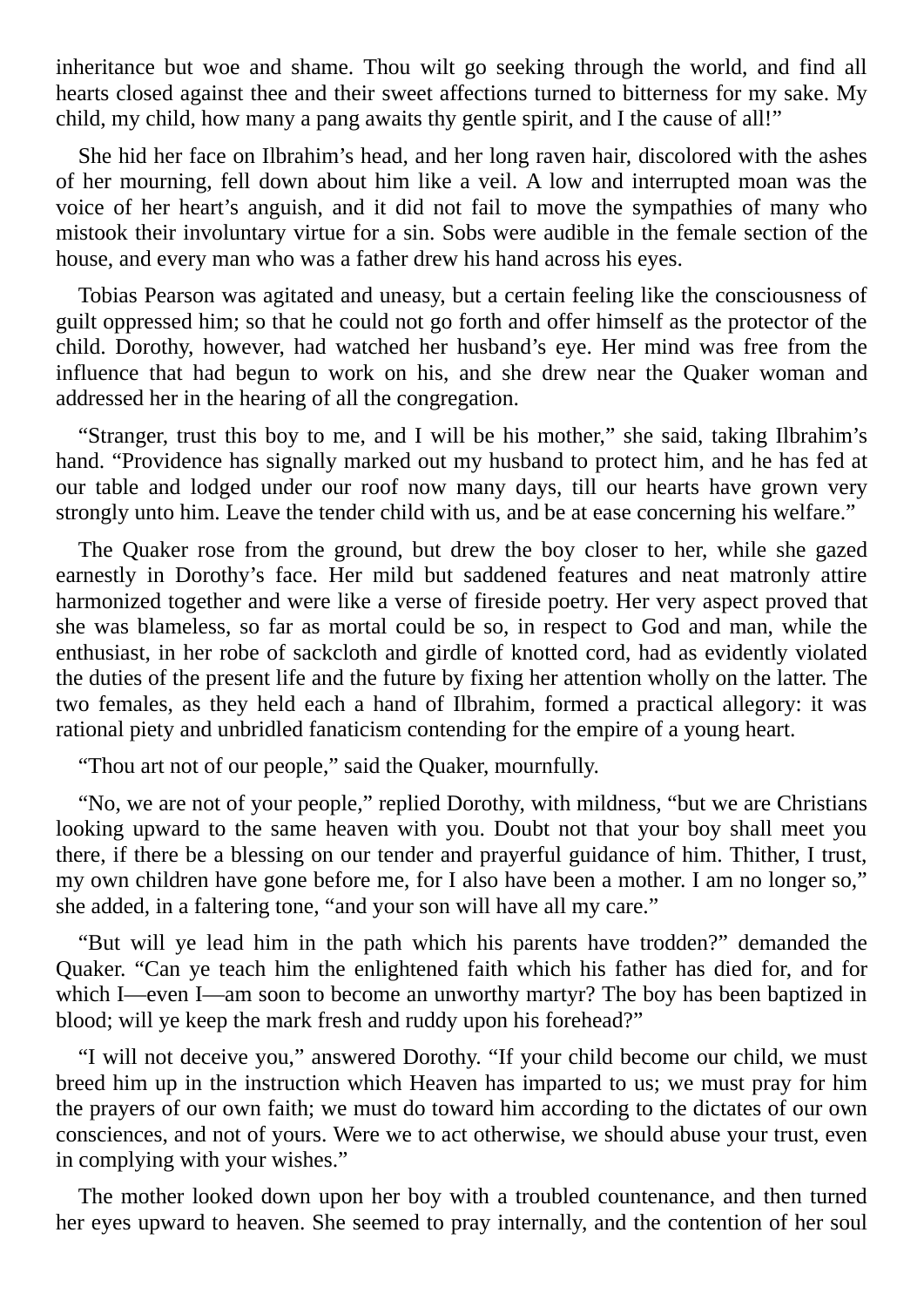was evident.

"Friend," she said, at length, to Dorothy, "I doubt not that my son shall receive all earthly tenderness at thy hands. Nay, I will believe that even thy imperfect lights may guide him to a better world, for surely thou art on the path thither. But thou hast spoken of a husband. Doth he stand here among this multitude of people? Let him come forth, for I must know to whom I commit this most precious trust."

She turned her face upon the male auditors, and after a momentary delay Tobias Pearson came forth from among them. The Quaker saw the dress which marked his military rank, and shook her head; but then she noted the hesitating air, the eyes that struggled with her own and were vanquished, the color that went and came and could find no resting-place. As she gazed an unmirthful smile spread over her features, like sunshine that grows melancholy in some desolate spot. Her lips moved inaudibly, but at length she spake:

"I hear it, I hear it! The voice speaketh within me and saith, 'Leave thy child, Catharine, for his place is here, and go hence, for I have other work for thee. Break the bonds of natural affection, martyr thy love, and know that in all these things eternal wisdom hath its ends.' I go, friends, I go. Take ye my boy, my precious jewel. I go hence trusting that all shall be well, and that even for his infant hands there is a labor in the vineyard."

She knelt down and whispered to Ilbrahim, who at first struggled and clung to his mother with sobs and tears, but remained passive when she had kissed his cheek and arisen from the ground. Having held her hands over his head in mental prayer, she was ready to depart.

"Farewell, friends in mine extremity," she said to Pearson and his wife; "the good deed ye have done me is a treasure laid up in heaven, to be returned a thousandfold hereafter.— And farewell, ye mine enemies, to whom it is not permitted to harm so much as a hair of my head, nor to stay my footsteps even for a moment. The day is coming when ye shall call upon me to witness for ye to this one sin uncommitted, and I will rise up and answer."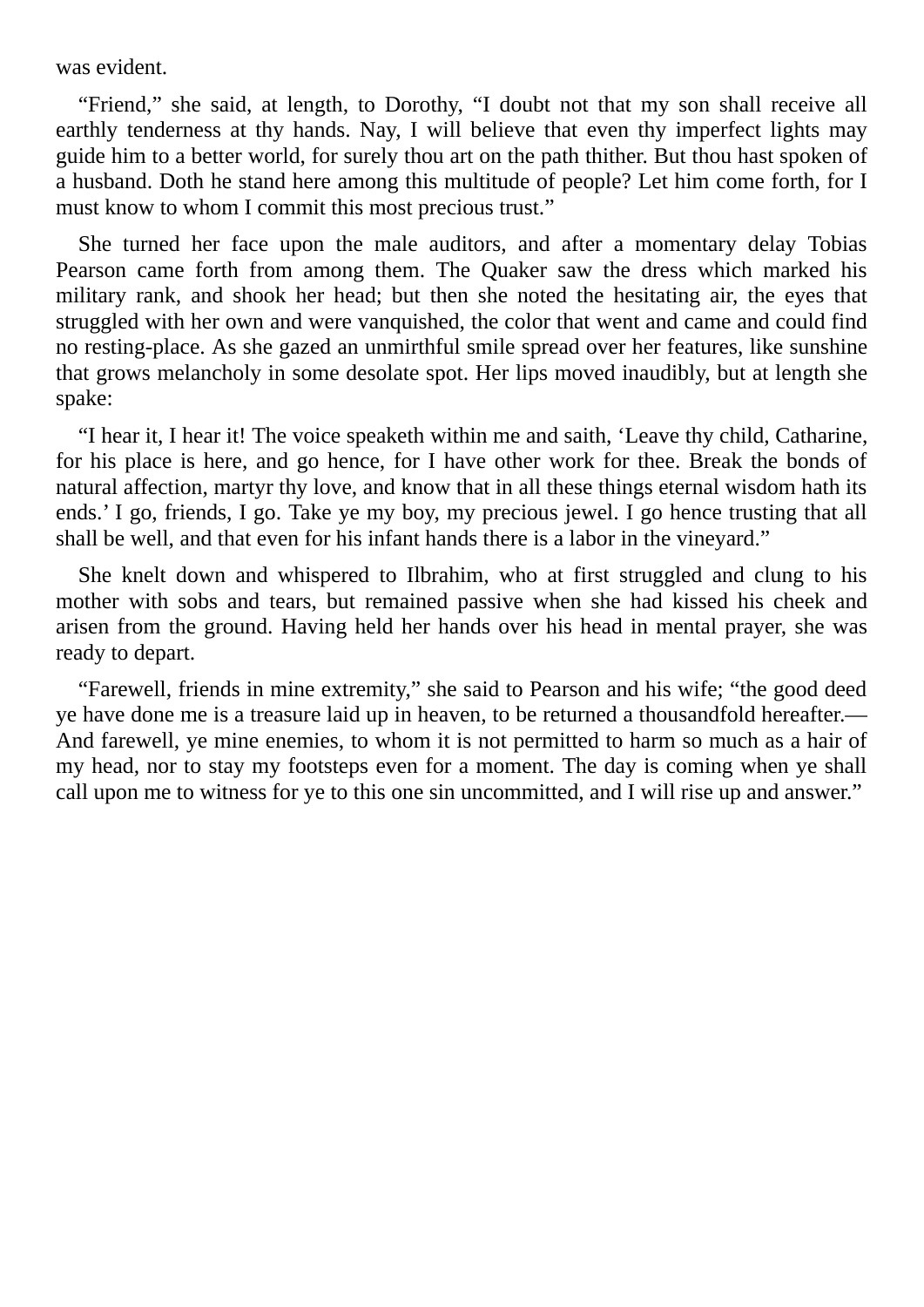She turned her steps toward the door, and the men who had stationed themselves to guard it withdrew and suffered her to pass. A general sentiment of pity overcame the virulence of religious hatred. Sanctified by her love and her affliction, she went forth, and all the people gazed after her till she had journeyed up the hill and was lost behind its brow. She went, the apostle of her own unquiet heart, to renew the wanderings of past years. For her voice had been already heard in many lands of Christendom, and she had pined in the cells of a Catholic Inquisition before she felt the lash and lay in the dungeons of the Puritans. Her mission had extended also to the followers of the Prophet, and from them she had received the courtesy and kindness which all the contending sects of our purer religion united to deny her. Her husband and herself had resided many months in Turkey, where even the sultan's countenance was gracious to them; in that pagan land, too, was Ilbrahim's birthplace, and his Oriental name was a mark of gratitude for the good deeds of an unbeliever.

When Pearson and his wife had thus acquired all the rights over Ilbrahim that could be delegated, their affection for him became, like the memory of their native land or their mild sorrow for the dead, a piece of the immovable furniture of their hearts. The boy, also, after a week or two of mental disquiet, began to gratify his protectors by many inadvertent proofs that he considered them as parents and their house as home. Before the winter snows were melted the persecuted infant, the little wanderer from a remote and heathen country, seemed native in the New England cottage and inseparable from the warmth and security of its hearth. Under the influence of kind treatment, and in the consciousness that he was loved, Ilbrahim's demeanor lost a premature manliness which had resulted from his earlier situation; he became more childlike and his natural character displayed itself with freedom. It was in many respects a beautiful one, yet the disordered imaginations of both his father and mother had perhaps propagated a certain unhealthiness in the mind of the boy. In his general state Ilbrahim would derive enjoyment from the most trifling events and from every object about him; he seemed to discover rich treasures of happiness by a faculty analogous to that of the witch-hazel, which points to hidden gold where all is barren to the eye. His airy gayety, coming to him from a thousand sources, communicated itself to the family, and Ilbrahim was like a domesticated sunbeam, brightening moody countenances and chasing away the gloom from the dark corners of the cottage.

On the other hand, as the susceptibility of pleasure is also that of pain, the exuberant cheerfulness of the boy's prevailing temper sometimes yielded to moments of deep depression. His sorrows could not always be followed up to their original source, but most frequently they appeared to flow—though Ilbrahim was young to be sad for such a cause —from wounded love. The flightiness of his mirth rendered him often guilty of offences against the decorum of a Puritan household, and on these occasions he did not invariably escape rebuke. But the slightest word of real bitterness, which he was infallible in distinguishing from pretended anger, seemed to sink into his heart and poison all his enjoyments till he became sensible that he was entirely forgiven. Of the malice which generally accompanies a superfluity of sensitiveness Ilbrahim was altogether destitute. When trodden upon, he would not turn; when wounded, he could but die. His mind was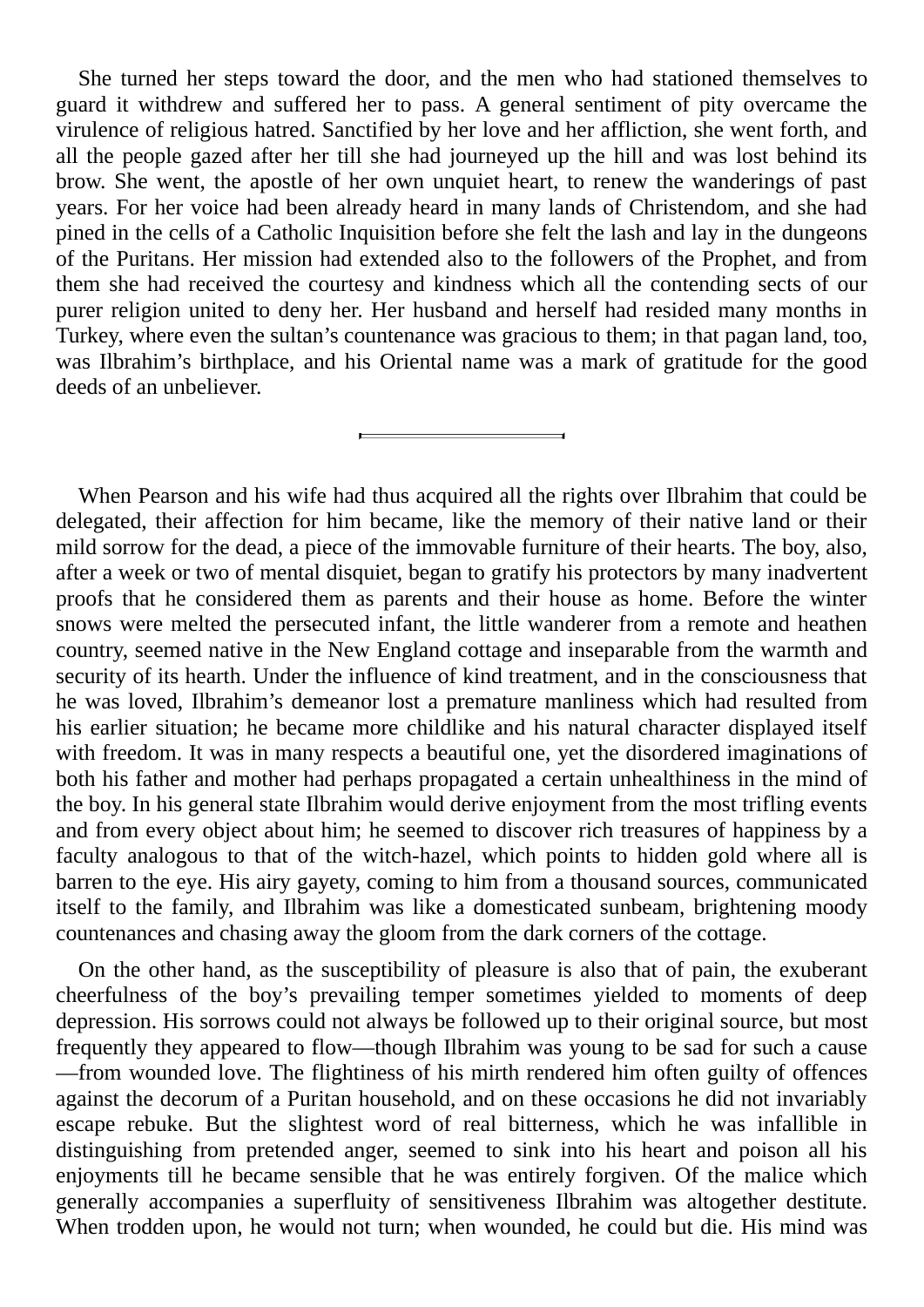wanting in the stamina of self-support. It was a plant that would twine beautifully round something stronger than itself; but if repulsed or torn away, it had no choice but to wither on the ground. Dorothy's acuteness taught her that severity would crush the spirit of the child, and she nurtured him with the gentle care of one who handles a butterfly. Her husband manifested an equal affection, although it grew daily less productive of familiar caresses.

The feelings of the neighboring people in regard to the Quaker infant and his protectors had not undergone a favorable change, in spite of the momentary triumph which the desolate mother had obtained over their sympathies. The scorn and bitterness of which he was the object were very grievous to Ilbrahim, especially when any circumstance made him sensible that the children his equals in age partook of the enmity of their parents. His tender and social nature had already overflowed in attachments to everything about him, and still there was a residue of unappropriated love which he yearned to bestow upon the little ones who were taught to hate him. As the warm days of spring came on Ilbrahim was accustomed to remain for hours silent and inactive within hearing of the children's voices at their play, yet with his usual delicacy of feeling he avoided their notice, and would flee and hide himself from the smallest individual among them. Chance, however, at length seemed to open a medium of communication between his heart and theirs; it was by means of a boy about two years older than Ilbrahim, who was injured by a fall from a tree in the vicinity of Pearson's habitation. As the sufferer's own home was at some distance, Dorothy willingly received him under her roof and became his tender and careful nurse.

Ilbrahim was the unconscious possessor of much skill in physiognomy, and it would have deterred him in other circumstances from attempting to make a friend of this boy. The countenance of the latter immediately impressed a beholder disagreeably, but it required some examination to discover that the cause was a very slight distortion of the mouth and the irregular, broken line and near approach of the eyebrows. Analogous, perhaps, to these trifling deformities was an almost imperceptible twist of every joint and the uneven prominence of the breast, forming a body regular in its general outline, but faulty in almost all its details. The disposition of the boy was sullen and reserved, and the village schoolmaster stigmatized him as obtuse in intellect, although at a later period of life he evinced ambition and very peculiar talents. But, whatever might be his personal or moral irregularities, Ilbrahim's heart seized upon and clung to him from the moment that he was brought wounded into the cottage; the child of persecution seemed to compare his own fate with that of the sufferer, and to feel that even different modes of misfortune had created a sort of relationship between them. Food, rest and the fresh air for which he languished were neglected; he nestled continually by the bedside of the little stranger and with a fond jealousy endeavored to be the medium of all the cares that were bestowed upon him. As the boy became convalescent Ilbrahim contrived games suitable to his situation or amused him by a faculty which he had perhaps breathed in with the air of his barbaric birthplace. It was that of reciting imaginary adventures on the spur of the moment, and apparently in inexhaustible succession. His tales were, of course, monstrous, disjointed and without aim, but they were curious on account of a vein of human tenderness which ran through them all and was like a sweet familiar face encountered in the midst of wild and unearthly scenery. The auditor paid much attention to these romances and sometimes interrupted them by brief remarks upon the incidents, displaying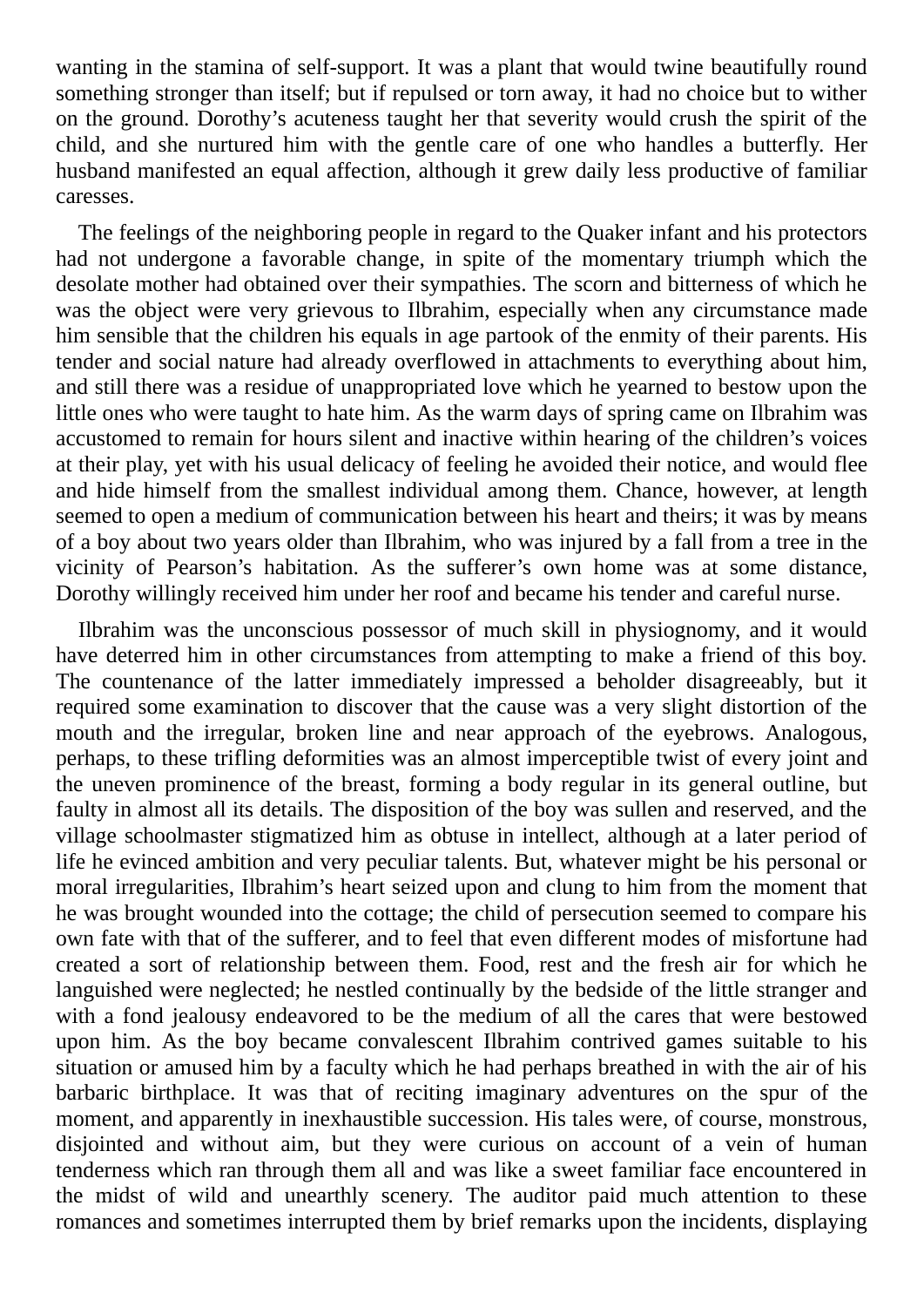shrewdness above his years, mingled with a moral obliquity which grated very harshly against Ilbrahim's instinctive rectitude. Nothing, however, could arrest the progress of the latter's affection, and there were many proofs that it met with a response from the dark and stubborn nature on which it was lavished. The boy's parents at length removed him to complete his cure under their own roof.

Ilbrahim did not visit his new friend after his departure, but he made anxious and continual inquiries respecting him and informed himself of the day when he was to reappear among his playmates. On a pleasant summer afternoon the children of the neighborhood had assembled in the little forest-crowned amphitheatre behind the meetinghouse, and the recovering invalid was there, leaning on a staff. The glee of a score of untainted bosoms was heard in light and airy voices, which danced among the trees like sunshine become audible; the grown men of this weary world as they journeyed by the spot marvelled why life, beginning in such brightness, should proceed in gloom, and their hearts or their imaginations answered them and said that the bliss of childhood gushes from its innocence. But it happened that an unexpected addition was made to the heavenly little band. It was Ilbrahim, who came toward the children with a look of sweet confidence on his fair and spiritual face, as if, having manifested his love to one of them, he had no longer to fear a repulse from their society. A hush came over their mirth the moment they beheld him, and they stood whispering to each other while he drew nigh; but all at once the devil of their fathers entered into the unbreeched fanatics, and, sending up a fierce, shrill cry, they rushed upon the poor Quaker child. In an instant he was the centre of a brood of baby-fiends, who lifted sticks against him, pelted him with stones and displayed an instinct of destruction far more loathsome than the bloodthirstiness of manhood.

The invalid, in the mean while, stood apart from the tumult, crying out with a loud voice, "Fear not, Ilbrahim; come hither and take my hand," and his unhappy friend endeavored to obey him. After watching the victim's struggling approach with a calm smile and unabashed eye, the foul-hearted little villain lifted his staff and struck Ilbrahim on the mouth so forcibly that the blood issued in a stream. The poor child's arms had been raised to guard his head from the storm of blows, but now he dropped them at once. His persecutors beat him down, trampled upon him, dragged him by his long fair locks, and Ilbrahim was on the point of becoming as veritable a martyr as ever entered bleeding into heaven. The uproar, however, attracted the notice of a few neighbors, who put themselves to the trouble of rescuing the little heretic, and of conveying him to Pearson's door.

Ilbrahim's bodily harm was severe, but long and careful nursing accomplished his recovery; the injury done to his sensitive spirit was more serious, though not so visible. Its signs were principally of a negative character, and to be discovered only by those who had previously known him. His gait was thenceforth slow, even and unvaried by the sudden bursts of sprightlier motion which had once corresponded to his overflowing gladness; his countenance was heavier, and its former play of expression—the dance of sunshine reflected from moving water—was destroyed by the cloud over his existence; his notice was attracted in a far less degree by passing events, and he appeared to find greater difficulty in comprehending what was new to him than at a happier period. A stranger founding his judgment upon these circumstances would have said that the dulness of the child's intellect widely contradicted the promise of his features, but the secret was in the direction of Ilbrahim's thoughts, which were brooding within him when they should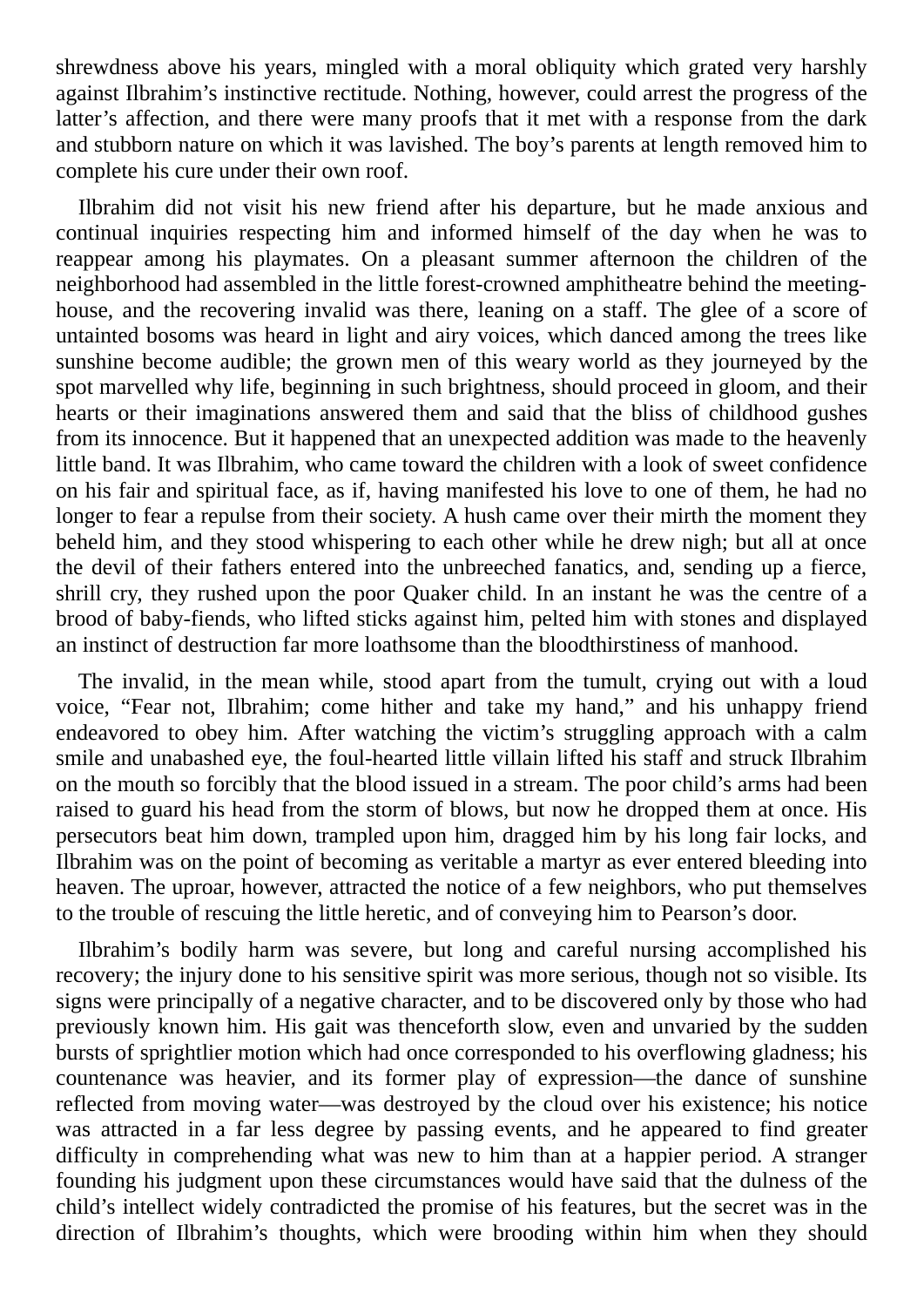naturally have been wandering abroad. An attempt of Dorothy to revive his former sportiveness was the single occasion on which his quiet demeanor yielded to a violent display of grief; he burst into passionate weeping and ran and hid himself, for his heart had become so miserably sore that even the hand of kindness tortured it like fire. Sometimes at night, and probably in his dreams, he was heard to cry, "Mother! Mother!" as if her place, which a stranger had supplied while Ilbrahim was happy, admitted of no substitute in his extreme affliction. Perhaps among the many life-weary wretches then upon the earth there was not one who combined innocence and misery like this poor broken-hearted infant so soon the victim of his own heavenly nature.

While this melancholy change had taken place in Ilbrahim, one of an earlier origin and of different character had come to its perfection in his adopted father. The incident with which this tale commences found Pearson in a state of religious dulness, yet mentally disquieted and longing for a more fervid faith than he possessed. The first effect of his kindness to Ilbrahim was to produce a softened feeling, an incipient love for the child's whole sect, but joined to this, and resulting, perhaps, from self-suspicion, was a proud and ostentatious contempt of their tenets and practical extravagances. In the course of much thought, however—for the subject struggled irresistibly into his mind—the foolishness of the doctrine began to be less evident, and the points which had particularly offended his reason assumed another aspect or vanished entirely away. The work within him appeared to go on even while he slept, and that which had been a doubt when he laid down to rest would often hold the place of a truth confirmed by some forgotten demonstration when he recalled his thoughts in the morning. But, while he was thus becoming assimilated to the enthusiasts, his contempt, in nowise decreasing toward them, grew very fierce against himself; he imagined, also, that every face of his acquaintance wore a sneer, and that every word addressed to him was a gibe. Such was his state of mind at the period of Ilbrahim's misfortune, and the emotions consequent upon that event completed the change of which the child had been the original instrument.

In the mean time, neither the fierceness of the persecutors nor the infatuation of their victims had decreased. The dungeons were never empty; the streets of almost every village echoed daily with the lash; the life of a woman whose mild and Christian spirit no cruelty could embitter had been sacrificed, and more innocent blood was yet to pollute the hands that were so often raised in prayer. Early after the Restoration the English Quakers represented to Charles II. that a "vein of blood was open in his dominions," but, though the displeasure of the voluptuous king was roused, his interference was not prompt. And now the tale must stride forward over many months, leaving Pearson to encounter ignominy and misfortune; his wife, to a firm endurance of a thousand sorrows; poor Ilbrahim, to pine and droop like a cankered rose-bud; his mother, to wander on a mistaken errand, neglectful of the holiest trust which can be committed to a woman.

A winter evening, a night of storm, had darkened over Pearson's habitation, and there were no cheerful faces to drive the gloom from his broad hearth. The fire, it is true, sent forth a glowing heat and a ruddy light, and large logs dripping with half-melted snow lay ready to cast upon the embers. But the apartment was saddened in its aspect by the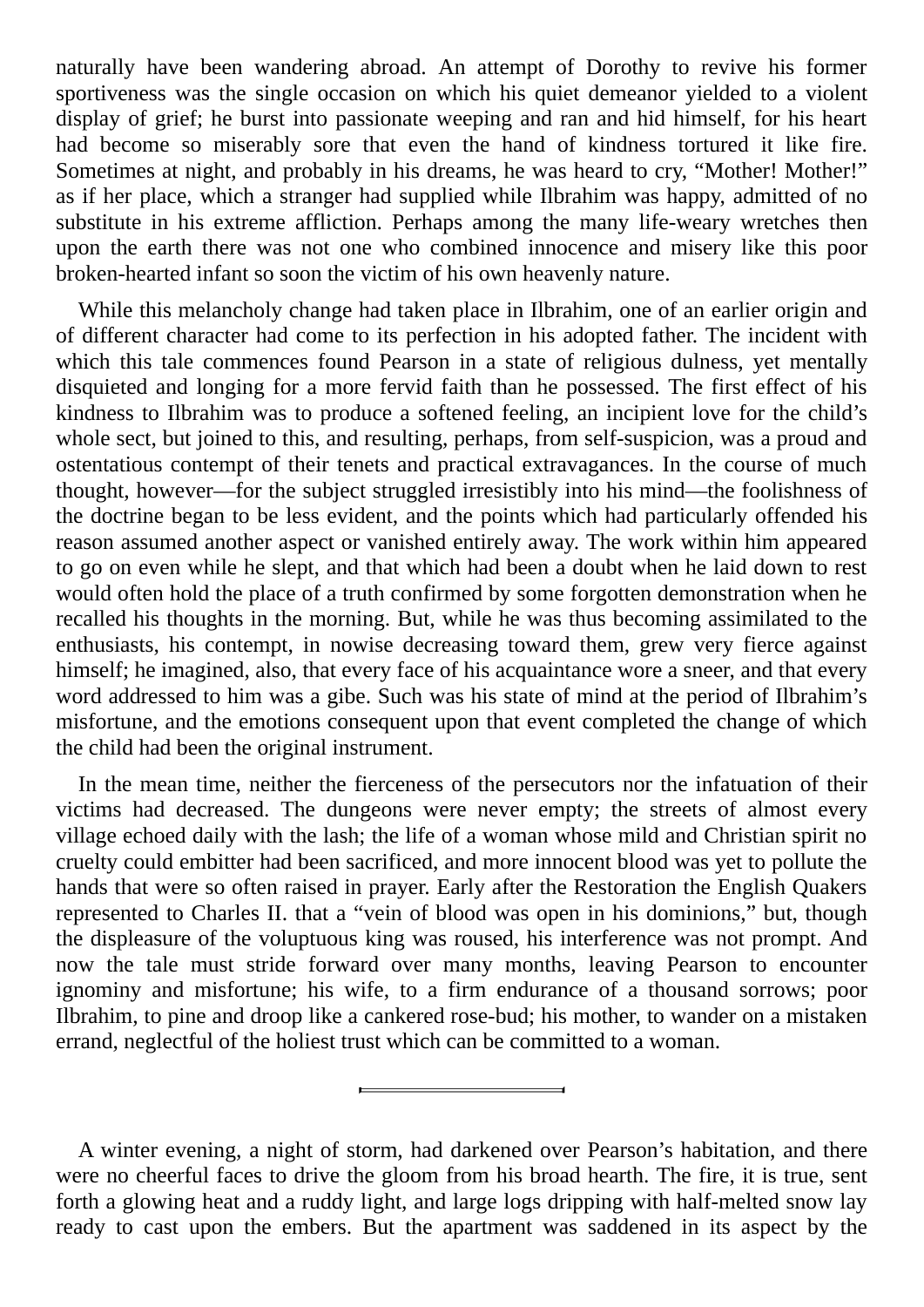absence of much of the homely wealth which had once adorned it, for the exaction of repeated fines and his own neglect of temporal affairs had greatly impoverished the owner. And with the furniture of peace the implements of war had likewise disappeared; the sword was broken, the helm and cuirass were cast away for ever: the soldier had done with battles, and might not lift so much as his naked hand to guard his head. But the Holy Book remained, and the table on which it rested was drawn before the fire, while two of the persecuted sect sought comfort from its pages.

He who listened while the other read was the master of the house, now emaciated in form and altered as to the expression and healthiness of his countenance, for his mind had dwelt too long among visionary thoughts and his body had been worn by imprisonment and stripes. The hale and weatherbeaten old man who sat beside him had sustained less injury from a far longer course of the same mode of life. In person he was tall and dignified, and, which alone would have made him hateful to the Puritans, his gray locks fell from beneath the broad-brimmed hat and rested on his shoulders. As the old man read the sacred page the snow drifted against the windows or eddied in at the crevices of the door, while a blast kept laughing in the chimney and the blaze leaped fiercely up to seek it. And sometimes, when the wind struck the hill at a certain angle and swept down by the cottage across the wintry plain, its voice was the most doleful that can be conceived; it came as if the past were speaking, as if the dead had contributed each a whisper, as if the desolation of ages were breathed in that one lamenting sound.

The Quaker at length closed the book, retaining, however, his hand between the pages which he had been reading, while he looked steadfastly at Pearson. The attitude and features of the latter might have indicated the endurance of bodily pain; he leaned his forehead on his hands, his teeth were firmly closed and his frame was tremulous at intervals with a nervous agitation.

"Friend Tobias," inquired the old man, compassionately, "hast thou found no comfort in these many blessed passages of Scripture?"

"Thy voice has fallen on my ear like a sound afar off and indistinct," replied Pearson, without lifting his eyes. "Yea; and when I have hearkened carefully, the words seemed cold and lifeless and intended for another and a lesser grief than mine. Remove the book," he added, in a tone of sullen bitterness; "I have no part in its consolations, and they do but fret my sorrow the more."

"Nay, feeble brother; be not as one who hath never known the light," said the elder Quaker, earnestly, but with mildness. "Art thou he that wouldst be content to give all and endure all for conscience' sake, desiring even peculiar trials that thy faith might be purified and thy heart weaned from worldly desires? And wilt thou sink beneath an affliction which happens alike to them that have their portion here below and to them that lay up treasure in heaven? Faint not, for thy burden is yet light."

"It is heavy! It is heavier than I can bear!" exclaimed Pearson, with the impatience of a variable spirit. "From my youth upward I have been a man marked out for wrath, and year by year—yea, day after day—I have endured sorrows such as others know not in their lifetime. And now I speak not of the love that has been turned to hatred, the honor to ignominy, the ease and plentifulness of all things to danger, want and nakedness. All this I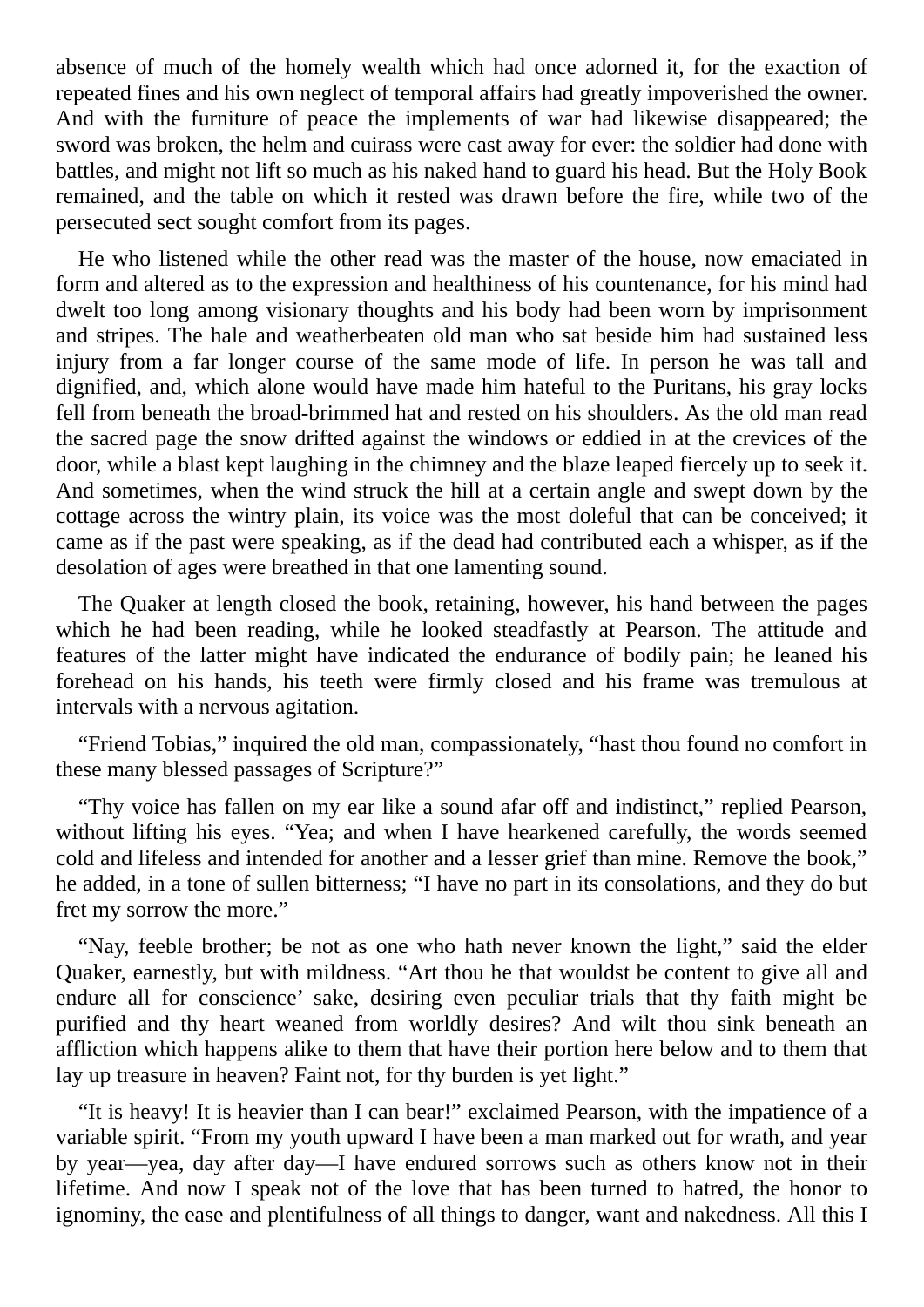could have borne and counted myself blessed. But when my heart was desolate with many losses, I fixed it upon the child of a stranger, and he became dearer to me than all my buried ones; and now he too must die as if my love were poison. Verily, I am an accursed man, and I will lay me down in the dust and lift up my head no more."

"Thou sinnest, brother, but it is not for me to rebuke thee, for I also have had my hours of darkness wherein I have murmured against the cross," said the old Quaker. He continued, perhaps in the hope of distracting his companion's thoughts from his own sorrows: "Even of late was the light obscured within me, when the men of blood had banished me on pain of death and the constables led me onward from village to village toward the wilderness. A strong and cruel hand was wielding the knotted cords; they sunk deep into the flesh, and thou mightst have tracked every reel and totter of my footsteps by the blood that followed. As we went on—"

"Have I not borne all this, and have I murmured?" interrupted Pearson, impatiently.

"Nay, friend, but hear me," continued the other. "As we journeyed on night darkened on our path, so that no man could see the rage of the persecutors or the constancy of my endurance, though Heaven forbid that I should glory therein. The lights began to glimmer in the cottage windows, and I could discern the inmates as they gathered in comfort and security, every man with his wife and children by their own evening hearth. At length we came to a tract of fertile land. In the dim light the forest was not visible around it, and, behold, there was a straw-thatched dwelling which bore the very aspect of my home far over the wild ocean—far in our own England. Then came bitter thoughts upon me—yea, remembrances that were like death to my soul. The happiness of my early days was painted to me, the disquiet of my manhood, the altered faith of my declining years. I remembered how I had been moved to go forth a wanderer when my daughter, the youngest, the dearest of my flock, lay on her dying-bed, and—"

"Couldst thou obey the command at such a moment?" exclaimed Pearson, shuddering.

"Yea! yea!" replied the old man, hurriedly. "I was kneeling by her bedside when the voice spoke loud within me, but immediately I rose and took my staff and gat me gone. Oh that it were permitted me to forget her woeful look when I thus withdrew my arm and left her journeying through the dark valley alone! for her soul was faint and she had leaned upon my prayers. Now in that night of horror I was assailed by the thought that I had been an erring Christian and a cruel parent; yea, even my daughter with her pale dying features seemed to stand by me and whisper, 'Father, you are deceived; go home and shelter your gray head.'—O Thou to whom I have looked in my furthest wanderings," continued the Quaker, raising his agitated eyes to heaven, "inflict not upon the bloodiest of our persecutors the unmitigated agony of my soul when I believed that all I had done and suffered for thee was at the instigation of a mocking fiend!—But I yielded not; I knelt down and wrestled with the tempter, while the scourge bit more fiercely into the flesh. My prayer was heard, and I went on in peace and joy toward the wilderness."

The old man, though his fanaticism had generally all the calmness of reason, was deeply moved while reciting this tale, and his unwonted emotion seemed to rebuke and keep down that of his companion. They sat in silence, with their faces to the fire, imagining, perhaps, in its red embers new scenes of persecution yet to be encountered.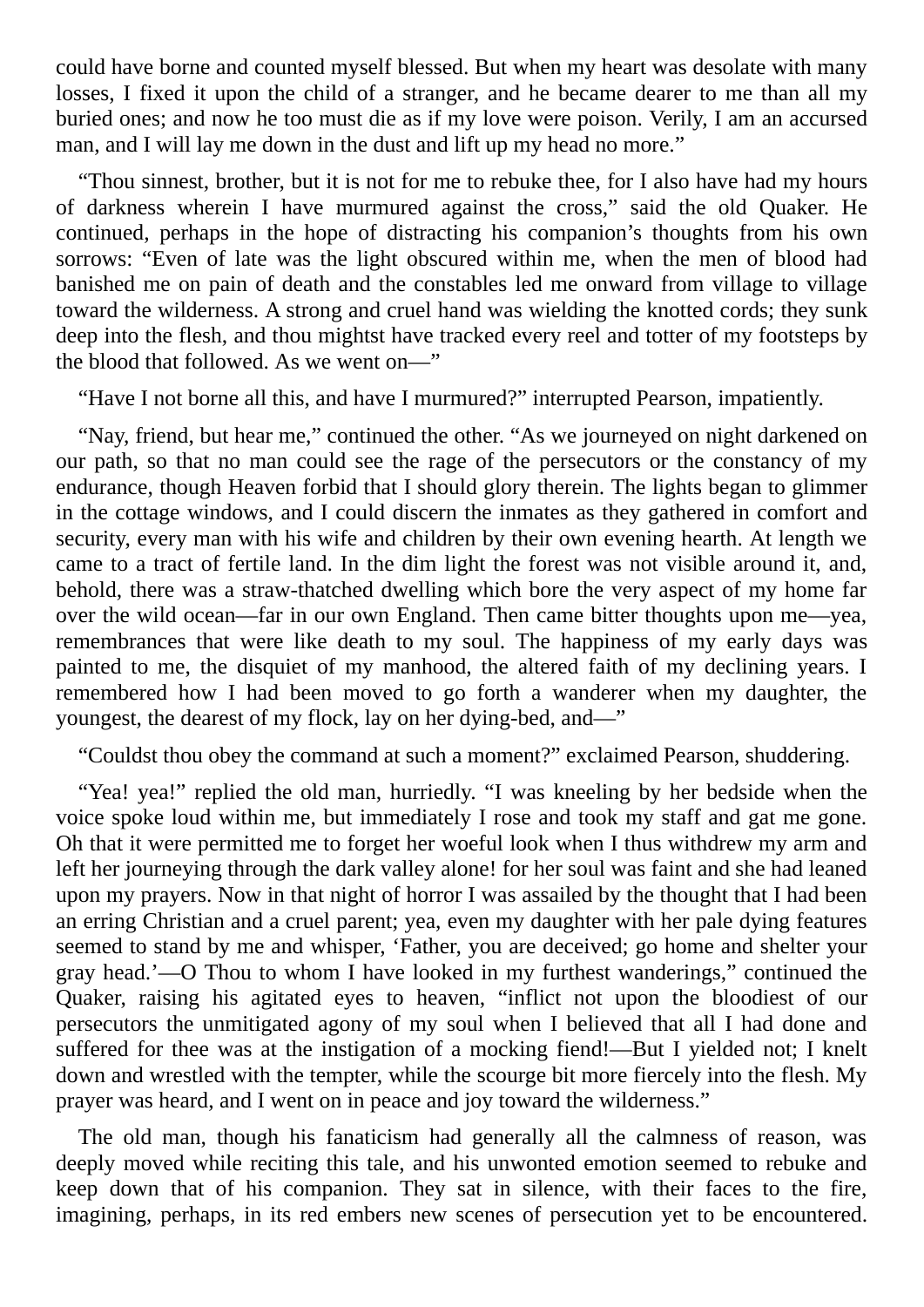The snow still drifted hard against the windows, and sometimes, as the blaze of the logs had gradually sunk, came down the spacious chimney and hissed upon the hearth. A cautious footstep might now and then be heard in a neighboring apartment, and the sound invariably drew the eyes of both Quakers to the door which led thither. When a fierce and riotous gust of wind had led his thoughts by a natural association to homeless travellers on such a night, Pearson resumed the conversation.

"I have wellnigh sunk under my own share of this trial," observed he, sighing heavily; "yet I would that it might be doubled to me, if so the child's mother could be spared. Her wounds have been deep and many, but this will be the sorest of all."

"Fear not for Catharine," replied the old Quaker, "for I know that valiant woman and have seen how she can bear the cross. A mother's heart, indeed, is strong in her, and may seem to contend mightily with her faith; but soon she will stand up and give thanks that her son has been thus early an accepted sacrifice. The boy hath done his work, and she will feel that he is taken hence in kindness both to him and her. Blessed, blessed are they that with so little suffering can enter into peace!"

The fitful rush of the wind was now disturbed by a portentous sound: it was a quick and heavy knocking at the outer door. Pearson's wan countenance grew paler, for many a visit of persecution had taught him what to dread; the old man, on the other hand, stood up erect, and his glance was firm as that of the tried soldier who awaits his enemy.

"The men of blood have come to seek me," he observed, with calmness. "They have heard how I was moved to return from banishment, and now am I to be led to prison, and thence to death. It is an end I have long looked for. I will open unto them lest they say, 'Lo, he feareth!"

"Nay; I will present myself before them," said Pearson, with recovered fortitude. "It may be that they seek me alone and know not that thou abidest with me."

"Let us go boldly, both one and the other," rejoined his companion. "It is not fitting that thou or I should shrink."

They therefore proceeded through the entry to the door, which they opened, bidding the applicant "Come in, in God's name!" A furious blast of wind drove the storm into their faces and extinguished the lamp; they had barely time to discern a figure so white from head to foot with the drifted snow that it seemed like Winter's self come in human shape to seek refuge from its own desolation.

"Enter, friend, and do thy errand, be it what it may," said Pearson. "It must needs be pressing, since thou comest on such a bitter night."

"Peace be with this household!" said the stranger, when they stood on the floor of the inner apartment.

Pearson started; the elder Quaker stirred the slumbering embers of the fire till they sent up a clear and lofty blaze. It was a female voice that had spoken; it was a female form that shone out, cold and wintry, in that comfortable light.

"Catharine, blessed woman," exclaimed the old man, "art thou come to this darkened land again? Art thou come to bear a valiant testimony as in former years? The scourge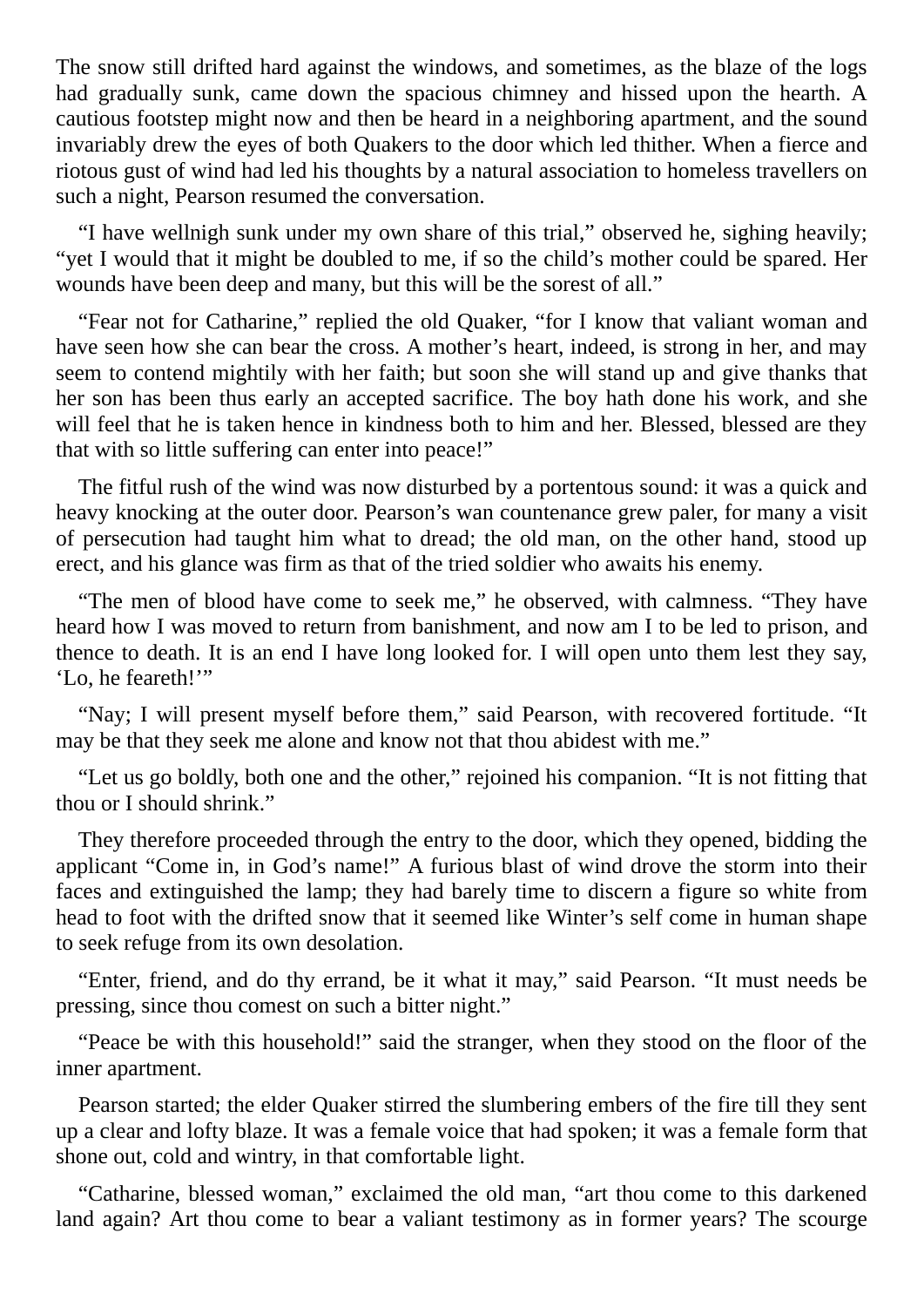hath not prevailed against thee, and from the dungeon hast thou come forth triumphant, but strengthen, strengthen now thy heart, Catharine, for Heaven will prove thee yet this once ere thou go to thy reward."

"Rejoice, friends!" she replied. "Thou who hast long been of our people, and thou whom a little child hath led to us, rejoice! Lo, I come, the messenger of glad tidings, for the day of persecution is over-past. The heart of the king, even Charles, hath been moved in gentleness toward us, and he hath sent forth his letters to stay the hands of the men of blood. A ship's company of our friends hath arrived at yonder town, and I also sailed joyfully among them."

As Catharine spoke her eyes were roaming about the room in search of him for whose sake security was dear to her. Pearson made a silent appeal to the old man, nor did the latter shrink from the painful task assigned him.

"Sister," he began, in a softened yet perfectly calm tone, "thou tellest us of his love manifested in temporal good, and now must we speak to thee of that selfsame love displayed in chastenings. Hitherto, Catharine, thou hast been as one journeying in a darksome and difficult path and leading an infant by the hand; fain wouldst thou have looked heavenward continually, but still the cares of that little child have drawn thine eyes and thy affections to the earth. Sister, go on rejoicing, for his tottering footsteps shall impede thine own no more."

But the unhappy mother was not thus to be consoled. She shook like a leaf; she turned white as the very snow that hung drifted into her hair. The firm old man extended his hand and held her up, keeping his eye upon hers as if to repress any outbreak of passion.

"I am a woman—I am but a woman; will He try me above my strength?" said Catharine, very quickly and almost in a whisper. "I have been wounded sore; I have suffered much—many things in the body, many in the mind; crucified in myself and in them that were dearest to me. Surely," added she, with a long shudder, "he hath spared me in this one thing." She broke forth with sudden and irrepressible violence: "Tell me, man of cold heart, what has God done to me? Hath he cast me down never to rise again? Hath he crushed my very heart in his hand?—And thou to whom I committed my child, how hast thou fulfilled thy trust? Give me back the boy well, sound, alive—alive—or earth and heaven shall avenge me!"

The agonized shriek of Catharine was answered by the faint—the very faint—voice of a child.

On this day it had become evident to Pearson, to his aged guest and to Dorothy that Ilbrahim's brief and troubled pilgrimage drew near its close. The two former would willingly have remained by him to make use of the prayers and pious discourses which they deemed appropriate to the time, and which, if they be impotent as to the departing traveller's reception in the world whither he goes, may at least sustain him in bidding adieu to earth. But, though Ilbrahim uttered no complaint, he was disturbed by the faces that looked upon him; so that Dorothy's entreaties and their own conviction that the child's feet might tread heaven's pavement and not soil it had induced the two Quakers to remove. Ilbrahim then closed his eyes and grew calm, and, except for now and then a kind and low word to his nurse, might have been thought to slumber. As nightfall came on,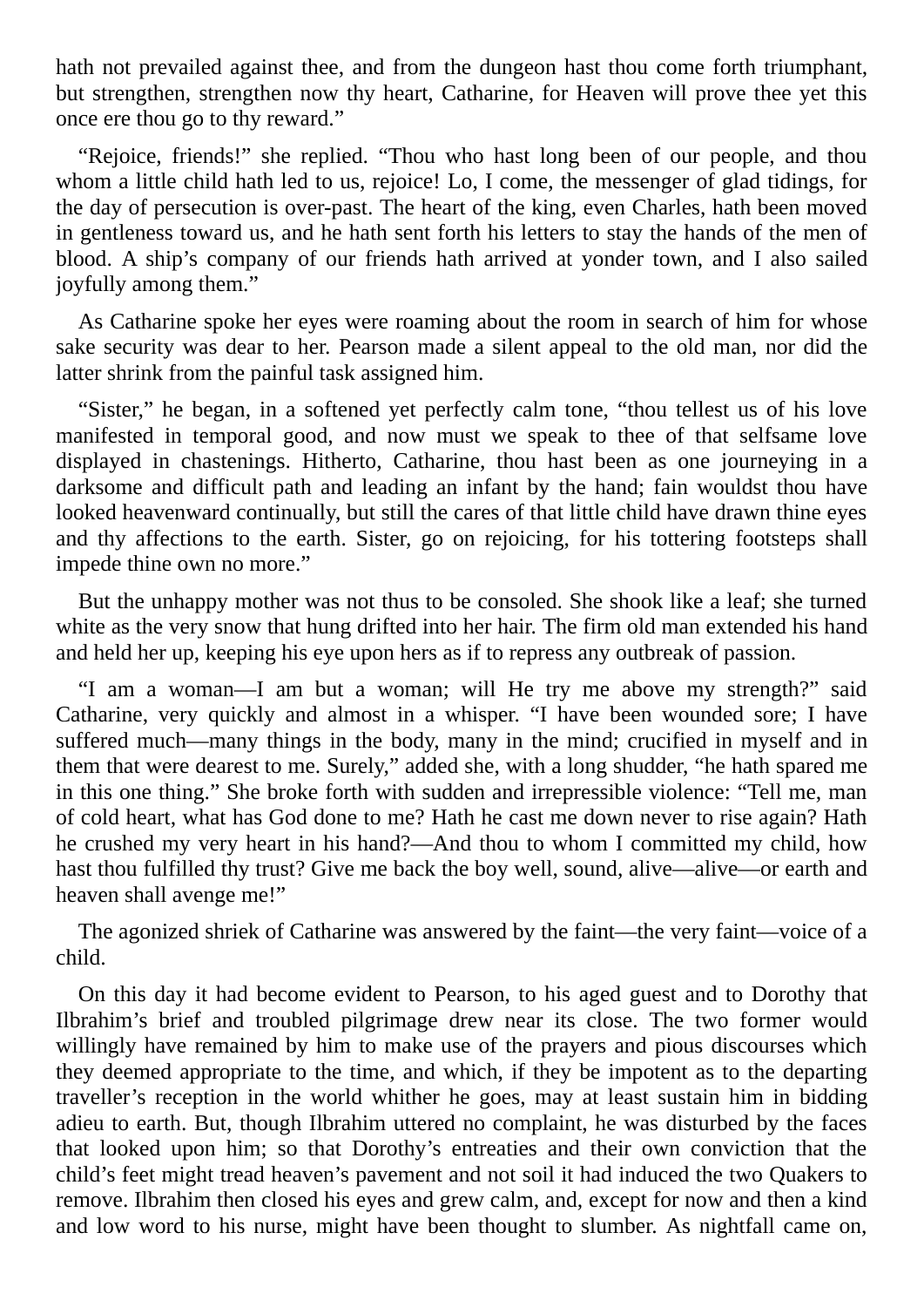however, and the storm began to rise, something seemed to trouble the repose of the boy's mind and to render his sense of hearing active and acute. If a passing wind lingered to shake the casement, he strove to turn his head toward it; if the door jarred to and fro upon its hinges, he looked long and anxiously thitherward; if the heavy voice of the old man as he read the Scriptures rose but a little higher, the child almost held his dying-breath to listen; if a snowdrift swept by the cottage with a sound like the trailing of a garment, Ilbrahim seemed to watch that some visitant should enter. But after a little time he relinquished whatever secret hope had agitated him and with one low complaining whisper turned his cheek upon the pillow. He then addressed Dorothy with his usual sweetness and besought her to draw near him; she did so, and Ilbrahim took her hand in both of his, grasping it with a gentle pressure, as if to assure himself that he retained it. At intervals, and without disturbing the repose of his countenance, a very faint trembling passed over him from head to foot, as if a mild but somewhat cool wind had breathed upon him and made him shiver.

As the boy thus led her by the hand in his quiet progress over the borders of eternity, Dorothy almost imagined that she could discern the near though dim delightfulness of the home he was about to reach; she would not have enticed the little wanderer back, though she bemoaned herself that she must leave him and return. But just when Ilbrahim's feet were pressing on the soil of Paradise he heard a voice behind him, and it recalled him a few, few paces of the weary path which he had travelled. As Dorothy looked upon his features she perceived that their placid expression was again disturbed. Her own thoughts had been so wrapped in him that all sounds of the storm and of human speech were lost to her; but when Catharine's shriek pierced through the room, the boy strove to raise himself.

"Friend, she is come! Open unto her!" cried he.

In a moment his mother was kneeling by the bedside; she drew Ilbrahim to her bosom, and he nestled there with no violence of joy, but contentedly as if he were hushing himself to sleep. He looked into her face, and, reading its agony, said with feeble earnestness,

"Mourn not, dearest mother. I am happy now;" and with these words the gentle boy was dead.

The king's mandate to stay the New England persecutors was effectual in preventing further martyrdoms, but the colonial authorities, trusting in the remoteness of their situation, and perhaps in the supposed instability of the royal government, shortly renewed their severities in all other respects. Catharine's fanaticism had become wilder by the sundering of all human ties; and wherever a scourge was lifted, there was she to receive the blow; and whenever a dungeon was unbarred, thither she came to cast herself upon the floor. But in process of time a more Christian spirit—a spirit of forbearance, though not of cordiality or approbation—began to pervade the land in regard to the persecuted sect. And then, when the rigid old Pilgrims eyed her rather in pity than in wrath, when the matrons fed her with the fragments of their children's food and offered her a lodging on a hard and lowly bed, when no little crowd of schoolboys left their sports to cast stones after the roving enthusiast,—then did Catharine return to Pearson's dwelling, and made that her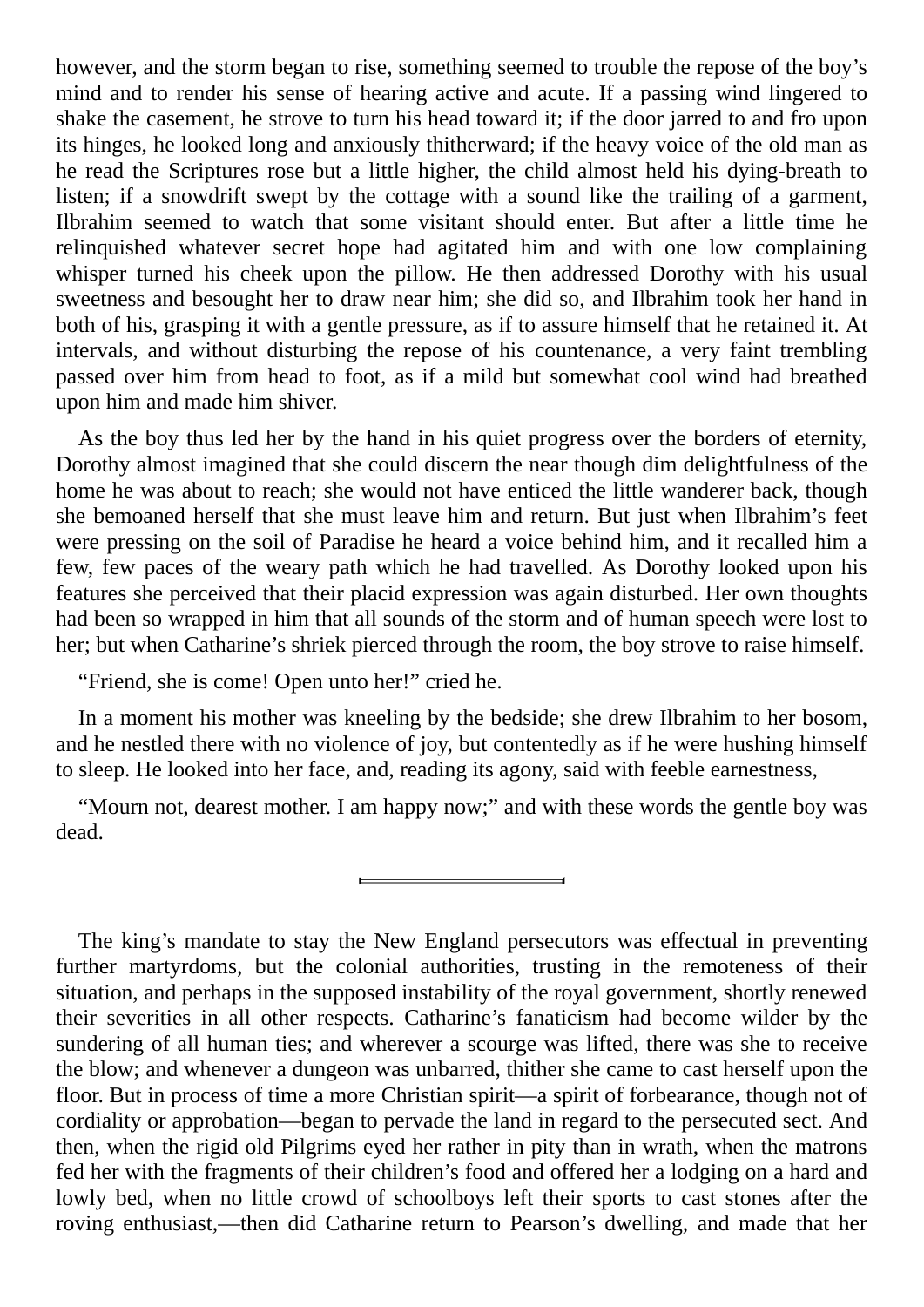home.

As if Ilbrahim's sweetness yet lingered round his ashes, as if his gentle spirit came down from heaven to teach his parent a true religion, her fierce and vindictive nature was softened by the same griefs which had once irritated it. When the course of years had made the features of the unobtrusive mourner familiar in the settlement, she became a subject of not deep but general interest—a being on whom the otherwise superfluous sympathies of all might be bestowed. Every one spoke of her with that degree of pity which it is pleasant to experience; every one was ready to do her the little kindnesses which are not costly, yet manifest good-will; and when at last she died, a long train of her once bitter persecutors followed her with decent sadness and tears that were not painful to her place by Ilbrahim's green and sunken grave.

## **MR. HIGGINBOTHAM'S CATASTROPHE.**

A young fellow, a tobacco-pedler by trade, was on his way from Morristown, where he had dealt largely with the deacon of the Shaker settlement, to the village of Parker's Falls, on Salmon River. He had a neat little cart painted green, with a box of cigars depicted on each side-panel, and an Indian chief holding a pipe and a golden tobacco-stalk on the rear. The pedler drove a smart little mare and was a young man of excellent character, keen at a bargain, but none the worse liked by the Yankees, who, as I have heard them say, would rather be shaved with a sharp razor than a dull one. Especially was he beloved by the pretty girls along the Connecticut, whose favor he used to court by presents of the best smoking-tobacco in his stock, knowing well that the country-lasses of New England are generally great performers on pipes. Moreover, as will be seen in the course of my story, the pedler was inquisitive and something of a tattler, always itching to hear the news and anxious to tell it again.

After an early breakfast at Morristown the tobacco-pedler—whose name was Dominicus Pike—had travelled seven miles through a solitary piece of woods without speaking a word to anybody but himself and his little gray mare. It being nearly seven o'clock, he was as eager to hold a morning gossip as a city shopkeeper to read the morning paper. An opportunity seemed at hand when, after lighting a cigar with a sunglass, he looked up and perceived a man coming over the brow of the hill at the foot of which the pedler had stopped his green cart. Dominicus watched him as he descended, and noticed that he carried a bundle over his shoulder on the end of a stick and travelled with a weary yet determined pace. He did not look as if he had started in the freshness of the morning, but had footed it all night, and meant to do the same all day.

"Good-morning, mister," said Dominicus, when within speaking-distance. "You go a pretty good jog. What's the latest news at Parker's Falls?"

The man pulled the broad brim of a gray hat over his eyes, and answered, rather sullenly, that he did not come from Parker's Falls, which, as being the limit of his own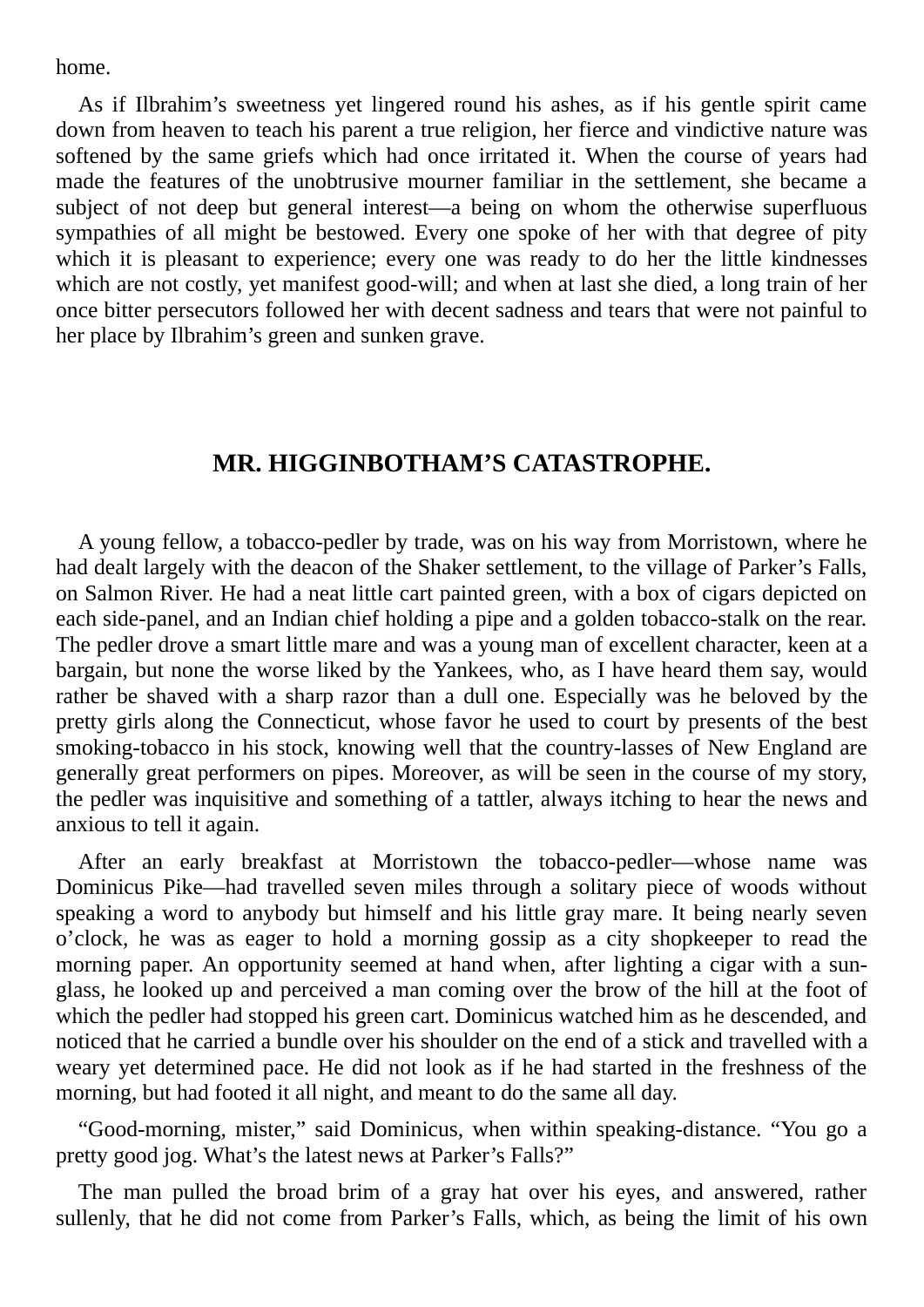day's journey, the pedler had naturally mentioned in his inquiry.

"Well, then," rejoined Dominicus Pike, "let's have the latest news where you did come from. I'm not particular about Parker's Falls. Any place will answer."

Being thus importuned, the traveller—who was as ill-looking a fellow as one would desire to meet in a solitary piece of woods—appeared to hesitate a little, as if he was either searching his memory for news or weighing the expediency of telling it. At last, mounting on the step of the cart, he whispered in the ear of Dominicus, though he might have shouted aloud and no other mortal would have heard him.

"I do remember one little trifle of news," said he. "Old Mr. Higginbotham of Kimballton was murdered in his orchard at eight o'clock last night by an Irishman and a nigger. They strung him up to the branch of a St. Michael's pear tree where nobody would find him till the morning."

As soon as this horrible intelligence was communicated the stranger betook himself to his journey again with more speed than ever, not even turning his head when Dominicus invited him to smoke a Spanish cigar and relate all the particulars. The pedler whistled to his mare and went up the hill, pondering on the doleful fate of Mr. Higginbotham, whom he had known in the way of trade, having sold him many a bunch of long nines and a great deal of pig-tail, lady's twist and fig tobacco. He was rather astonished at the rapidity with which the news had spread. Kimballton was nearly sixty miles distant in a straight line; the murder had been perpetrated only at eight o'clock the preceding night, yet Dominicus had heard of it at seven in the morning, when, in all probability, poor Mr. Higginbotham's own family had but just discovered his corpse hanging on the St. Michael's pear tree. The stranger on foot must have worn seven-league boots, to travel at such a rate.

"Ill-news flies fast, they say," thought Dominicus Pike, "but this beats railroads. The fellow ought to be hired to go express with the President's message."

The difficulty was solved by supposing that the narrator had made a mistake of one day in the date of the occurrence; so that our friend did not hesitate to introduce the story at every tavern and country-store along the road, expending a whole bunch of Spanish wrappers among at least twenty horrified audiences. He found himself invariably the first bearer of the intelligence, and was so pestered with questions that he could not avoid filling up the outline till it became quite a respectable narrative. He met with one piece of corroborative evidence. Mr. Higginbotham was a trader, and a former clerk of his to whom Dominicus related the facts testified that the old gentleman was accustomed to return home through the orchard about nightfall with the money and valuable papers of the store in his pocket. The clerk manifested but little grief at Mr. Higginbotham's catastrophe, hinting—what the pedler had discovered in his own dealings with him—that he was a crusty old fellow as close as a vise. His property would descend to a pretty niece who was now keeping school in Kimballton.

What with telling the news for the public good and driving bargains for his own, Dominicus was so much delayed on the road that he chose to put up at a tavern about five miles short of Parker's Falls. After supper, lighting one of his prime cigars, he seated himself in the bar-room and went through the story of the murder, which had grown so fast that it took him half an hour to tell. There were as many as twenty people in the room,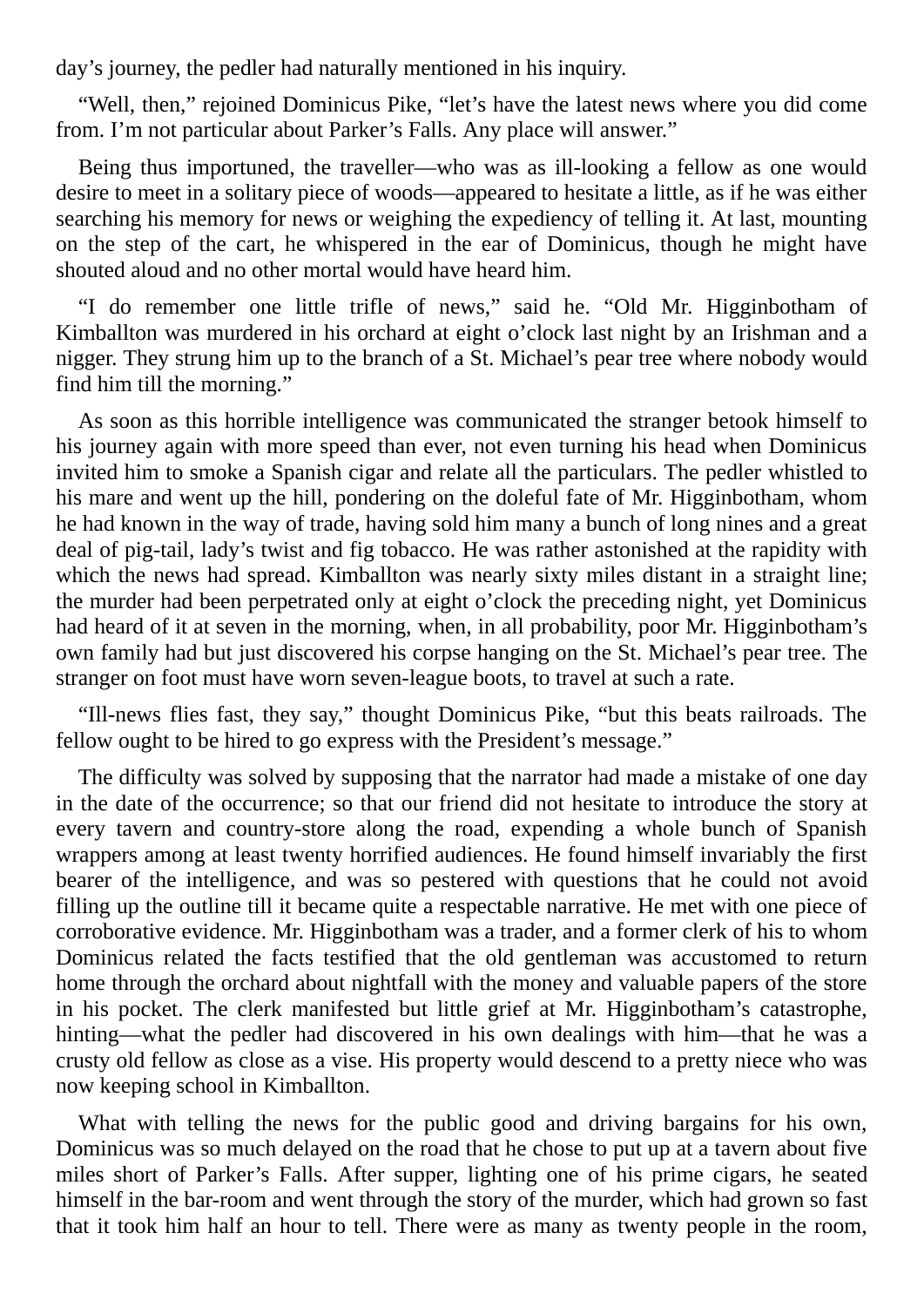nineteen of whom received it all for gospel. But the twentieth was an elderly farmer who had arrived on horseback a short time before and was now seated in a corner, smoking his pipe. When the story was concluded, he rose up very deliberately, brought his chair right in front of Dominicus and stared him full in the face, puffing out the vilest tobacco-smoke the pedler had ever smelt.

"Will you make affidavit," demanded he, in the tone of a country-justice taking an examination, "that old Squire Higginbotham of Kimballton was murdered in his orchard the night before last and found hanging on his great pear tree yesterday morning?"

"I tell the story as I heard it, mister," answered Dominicus, dropping his half-burnt cigar. "I don't say that I saw the thing done, so I can't take my oath that he was murdered exactly in that way."

"But I can take mine," said the farmer, "that if Squire Higginbotham was murdered night before last I drank a glass of bitters with his ghost this morning. Being a neighbor of mine, he called me into his store as I was riding by, and treated me, and then asked me to do a little business for him on the road. He didn't seem to know any more about his own murder than I did."

"Why, then it can't be a fact!" exclaimed Dominicus Pike.

"I guess he'd have mentioned, if it was," said the old farmer; and he removed his chair back to the corner, leaving Dominicus quite down in the mouth.

Here was a sad resurrection of old Mr. Higginbotham! The pedler had no heart to mingle in the conversation any more, but comforted himself with a glass of gin and water and went to bed, where all night long he dreamed of hanging on the St. Michael's pear tree.

To avoid the old farmer (whom he so detested that his suspension would have pleased him better than Mr. Higginbotham's), Dominicus rose in the gray of the morning, put the little mare into the green cart and trotted swiftly away toward Parker's Falls. The fresh breeze, the dewy road and the pleasant summer dawn revived his spirits, and might have encouraged him to repeat the old story had there been anybody awake to bear it, but he met neither ox-team, light wagon, chaise, horseman nor foot-traveller till, just as he crossed Salmon River, a man came trudging down to the bridge with a bundle over his shoulder, on the end of a stick.

"Good-morning, mister," said the pedler, reining in his mare. "If you come from Kimballton or that neighborhood, maybe you can tell me the real fact about this affair of old Mr. Higginbotham. Was the old fellow actually murdered two or three nights ago by an Irishman and a nigger?"

Dominicus had spoken in too great a hurry to observe at first that the stranger himself had a deep tinge of negro blood. On hearing this sudden question the Ethiopian appeared to change his skin, its yellow hue becoming a ghastly white, while, shaking and stammering, he thus replied:

"No, no! There was no colored man. It was an Irishman that hanged him last night at eight o'clock; I came away at seven. His folks can't have looked for him in the orchard yet."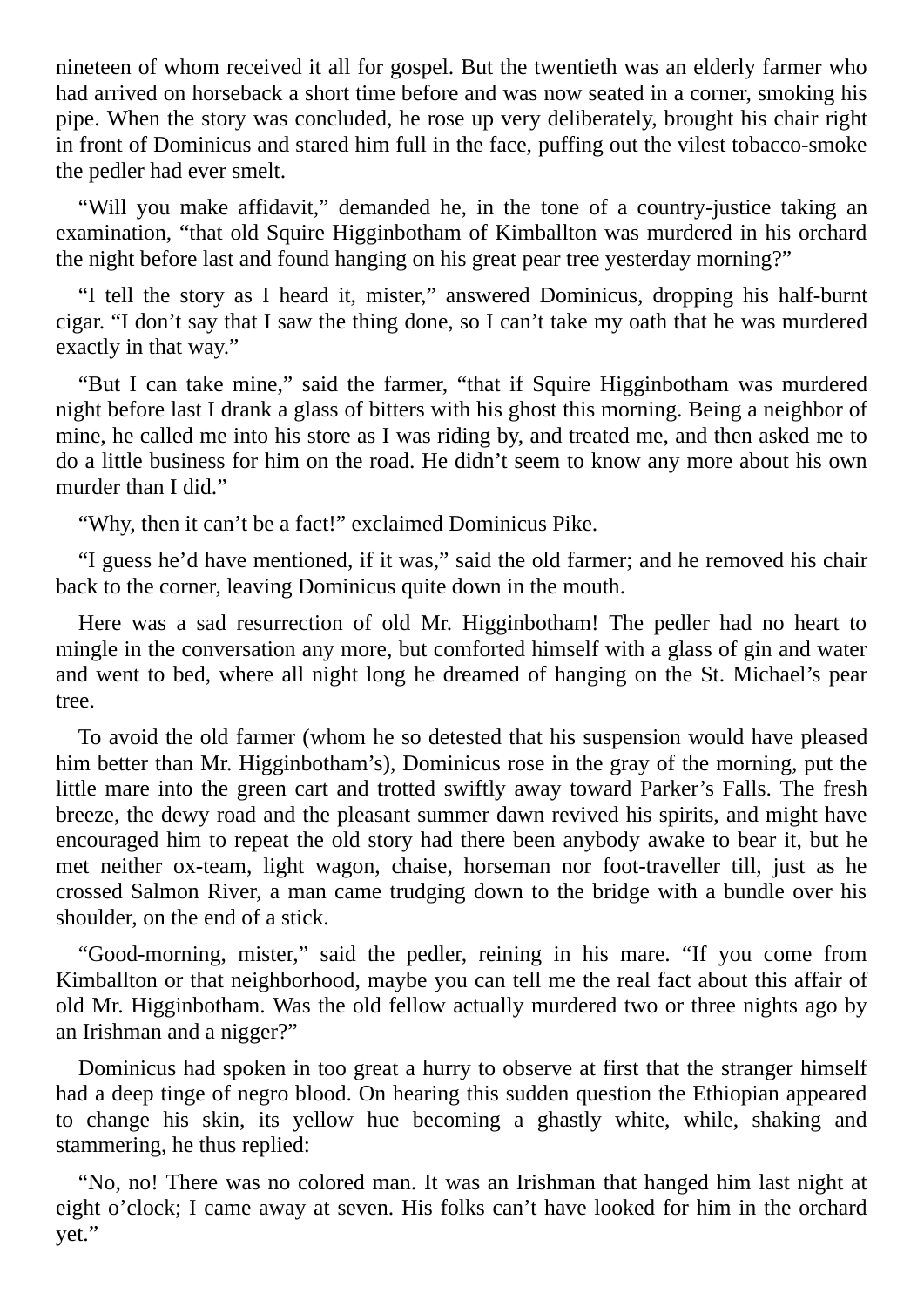Scarcely had the yellow man spoken, when he interrupted himself and, though he seemed weary enough before, continued his journey at a pace which would have kept the pedler's mare on a smart trot. Dominicus stared after him in great perplexity. If the murder had not been committed till Tuesday night, who was the prophet that had foretold it in all its circumstances on Tuesday morning? If Mr. Higginbotham's corpse were not yet discovered by his own family, how came the mulatto, at above thirty miles' distance, to know that he was hanging in the orchard, especially as he had left Kimballton before the unfortunate man was hanged at all? These ambiguous circumstances, with the stranger's surprise and terror, made Dominicus think of raising a hue-and-cry after him as an accomplice in the murder, since a murder, it seemed, had really been perpetrated.

"But let the poor devil go," thought the pedler. "I don't want his black blood on my head, and hanging the nigger wouldn't unhang Mr. Higginbotham. Unhang the old gentleman? It's a sin, I know, but I should hate to have him come to life a second time and give me the lie."

With these meditations Dominicus Pike drove into the street of Parker's Falls, which, as everybody knows, is as thriving a village as three cotton-factories and a slitting-mill can make it. The machinery was not in motion and but a few of the shop doors unbarred when he alighted in the stable-yard of the tavern and made it his first business to order the mare four quarts of oats. His second duty, of course, was to impart Mr. Higginbotham's catastrophe to the hostler. He deemed it advisable, however, not to be too positive as to the date of the direful fact, and also to be uncertain whether it were perpetrated by an Irishman and a mulatto or by the son of Erin alone. Neither did he profess to relate it on his own authority or that of any one person, but mentioned it as a report generally diffused.

The story ran through the town like fire among girdled trees, and became so much the universal talk that nobody could tell whence it had originated. Mr. Higginbotham was as well known at Parker's Falls as any citizen of the place, being part-owner of the slittingmill and a considerable stockholder in the cotton-factories. The inhabitants felt their own prosperity interested in his fate. Such was the excitement that the Parker's Falls *Gazette* anticipated its regular day of publication, and came out with half a form of blank paper and a column of double pica emphasized with capitals and headed "HORRID MURDER OF MR. HIGGINBOTHAM!" Among other dreadful details, the printed account described the mark of the cord round the dead man's neck and stated the number of thousand dollars of which he had been robbed; there was much pathos, also, about the affliction of his niece, who had gone from one fainting-fit to another ever since her uncle was found hanging on the St. Michael's pear tree with his pockets inside out. The village poet likewise commemorated the young lady's grief in seventeen stanzas of a ballad. The selectmen held a meeting, and in consideration of Mr. Higginbotham's claims on the town determined to issue handbills offering a reward of five hundred dollars for the apprehension of his murderers and the recovery of the stolen property.

Meanwhile, the whole population of Parker's Falls, consisting of shopkeepers, mistresses of boarding-houses, factory-girls, mill-men and schoolboys, rushed into the street and kept up such a terrible loquacity as more than compensated for the silence of the cotton-machines, which refrained from their usual din out of respect to the deceased. Had Mr. Higginbotham cared about posthumous renown, his untimely ghost would have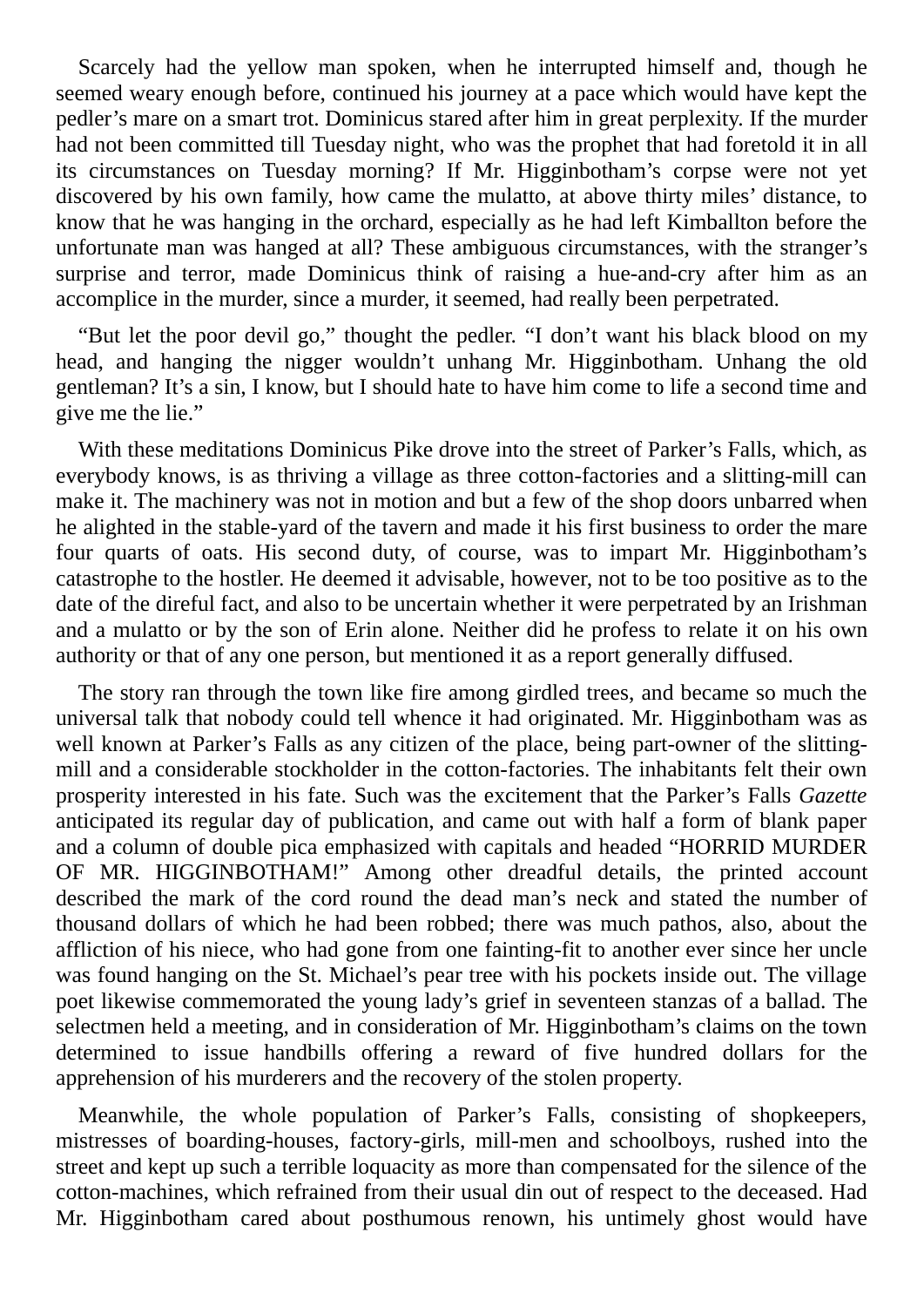exulted in this tumult.

Our friend Dominicus in his vanity of heart forgot his intended precautions, and, mounting on the town-pump, announced himself as the bearer of the authentic intelligence which had caused so wonderful a sensation. He immediately became the great man of the moment, and had just begun a new edition of the narrative with a voice like a fieldpreacher when the mail-stage drove into the village street. It had travelled all night, and must have shifted horses at Kimballton at three in the morning.

"Now we shall hear all the particulars!" shouted the crowd.

The coach rumbled up to the piazza of the tavern followed by a thousand people; for if any man had been minding his own business till then, he now left it at sixes and sevens to hear the news. The pedler, foremost in the race, discovered two passengers, both of whom had been startled from a comfortable nap to find themselves in the centre of a mob. Every man assailing them with separate questions, all propounded at once, the couple were struck speechless, though one was a lawyer and the other a young lady.

"Mr. Higginbotham! Mr. Higginbotham! Tell us the particulars about old Mr. Higginbotham!" bawled the mob. "What is the coroner's verdict? Are the murderers apprehended? Is Mr. Higginbotham's niece come out of her fainting-fits? Mr. Higginbotham! Mr. Higginbotham!"

The coachman said not a word except to swear awfully at the hostler for not bringing him a fresh team of horses. The lawyer inside had generally his wits about him even when asleep; the first thing he did after learning the cause of the excitement was to produce a large red pocketbook. Meantime, Dominicus Pike, being an extremely polite young man, and also suspecting that a female tongue would tell the story as glibly as a lawyer's, had handed the lady out of the coach. She was a fine, smart girl, now wide awake and bright as a button, and had such a sweet, pretty mouth that Dominicus would almost as lief have heard a love-tale from it as a tale of murder.

"Gentlemen and ladies," said the lawyer to the shopkeepers, the mill-men and the factory-girls, "I can assure you that some unaccountable mistake—or, more probably, a wilful falsehood maliciously contrived to injure Mr. Higginbotham's credit—has excited this singular uproar. We passed through Kimballton at three o'clock this morning, and most certainly should have been informed of the murder had any been perpetrated. But I have proof nearly as strong as Mr. Higginbotham's own oral testimony in the negative. Here is a note relating to a suit of his in the Connecticut courts which was delivered me from that gentleman himself. I find it dated at ten o'clock last evening."

So saying, the lawyer, exhibited the date and signature of the note, which irrefragably proved either that this perverse Mr. Higginbotham was alive when he wrote it, or, as some deemed the more probable case of two doubtful ones, that he was so absorbed in worldly business as to continue to transact it even after his death. But unexpected evidence was forthcoming. The young lady, after listening to the pedler's explanation, merely seized a moment to smooth her gown and put her curls in order, and then appeared at the tavern door, making a modest signal to be heard.

"Good people," said she, "I am Mr. Higginbotham's niece."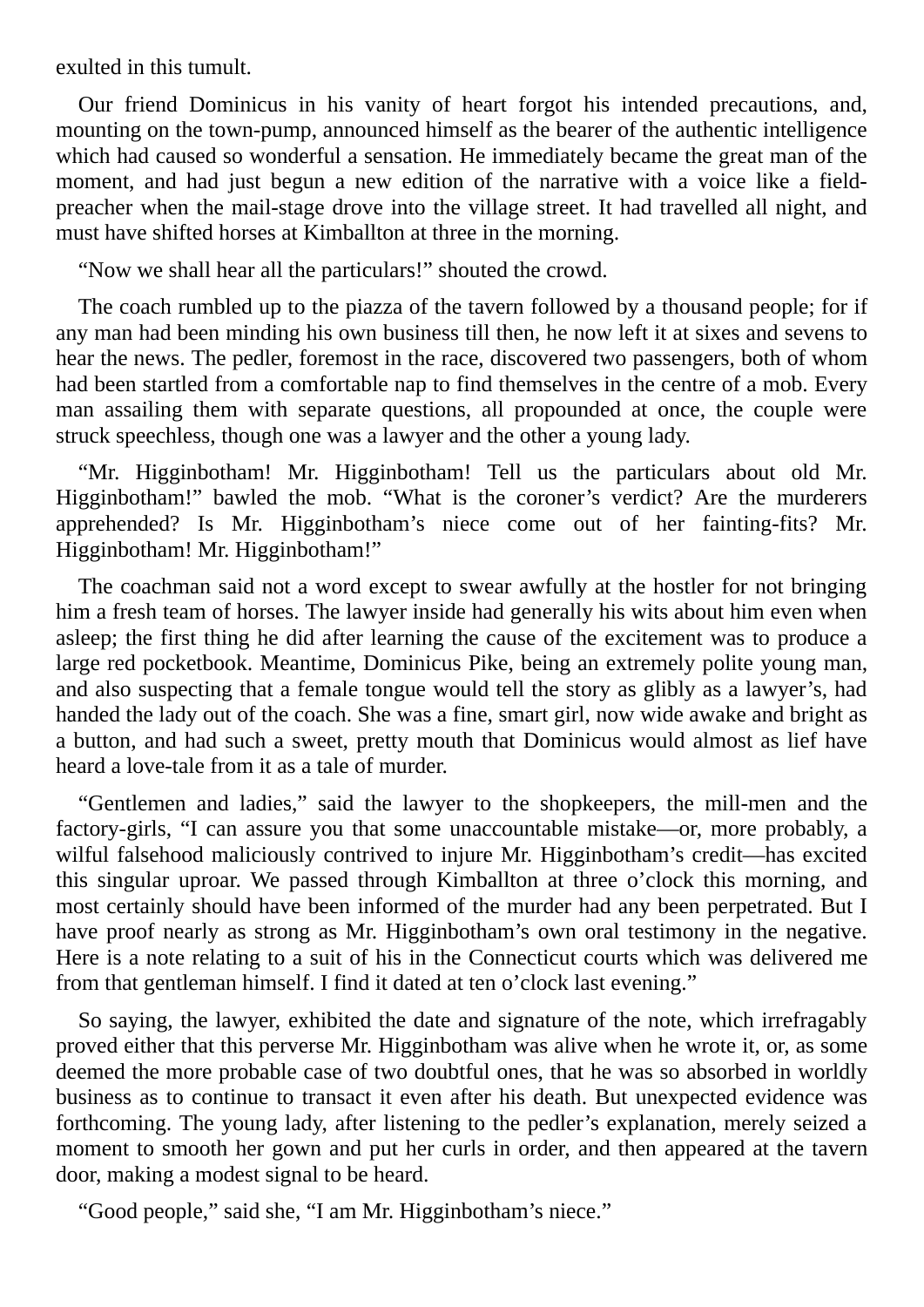A wondering murmur passed through the crowd on beholding her so rosy and bright that same unhappy niece whom they had supposed, on the authority of the Parker's Falls *Gazette*, to be lying at death's door in a fainting-fit. But some shrewd fellows had doubted all along whether a young lady would be quite so desperate at the hanging of a rich old uncle.

"You see," continued Miss Higginbotham, with a smile, "that this strange story is quite unfounded as to myself, and I believe I may affirm it to be equally so in regard to my dear uncle Higginbotham. He has the kindness to give me a home in his house, though I contribute to my own support by teaching a school. I left Kimballton this morning to spend the vacation of commencement-week with a friend about five miles from Parker's Falls. My generous uncle, when he heard me on the stairs, called me to his bedside and gave me two dollars and fifty cents to pay my stage-fare, and another dollar for my extra expenses. He then laid his pocketbook under his pillow, shook hands with me, and advised me to take some biscuit in my bag instead of breakfasting on the road. I feel confident, therefore, that I left my beloved relative alive, and trust that I shall find him so on my return."

The young lady courtesied at the close of her speech, which was so sensible and well worded, and delivered with such grace and propriety, that everybody thought her fit to be preceptress of the best academy in the State. But a stranger would have supposed that Mr. Higginbotham was an object of abhorrence at Parker's Falls and that a thanksgiving had been proclaimed for his murder, so excessive was the wrath of the inhabitants on learning their mistake. The mill-men resolved to bestow public honors on Dominicus Pike, only hesitating whether to tar and feather him, ride him on a rail or refresh him with an ablution at the town-pump, on the top of which he had declared himself the bearer of the news. The selectmen, by advice of the lawyer, spoke of prosecuting him for a misdemeanor in circulating unfounded reports, to the great disturbance of the peace of the commonwealth. Nothing saved Dominicus either from mob-law or a court of justice but an eloquent appeal made by the young lady in his behalf. Addressing a few words of heartfelt gratitude to his benefactress, he mounted the green cart and rode out of town under a discharge of artillery from the schoolboys, who found plenty of ammunition in the neighboring clay-pits and mud-holes. As he turned his head to exchange a farewell glance with Mr. Higginbotham's niece a ball of the consistence of hasty-pudding hit him slap in the mouth, giving him a most grim aspect. His whole person was so bespattered with the like filthy missiles that he had almost a mind to ride back and supplicate for the threatened ablution at the townpump; for, though not meant in kindness, it would now have been a deed of charity.

However, the sun shone bright on poor Dominicus, and the mud—an emblem of all stains of undeserved opprobrium—was easily brushed off when dry. Being a funny rogue, his heart soon cheered up; nor could he refrain from a hearty laugh at the uproar which his story had excited. The handbills of the selectmen would cause the commitment of all the vagabonds in the State, the paragraph in the Parker's Falls *Gazette* would be reprinted from Maine to Florida, and perhaps form an item in the London newspapers, and many a miser would tremble for his moneybags and life on learning the catastrophe of Mr. Higginbotham. The pedler meditated with much fervor on the charms of the young schoolmistress, and swore that Daniel Webster never spoke nor looked so like an angel as Miss Higginbotham while defending him from the wrathful populace at Parker's Falls.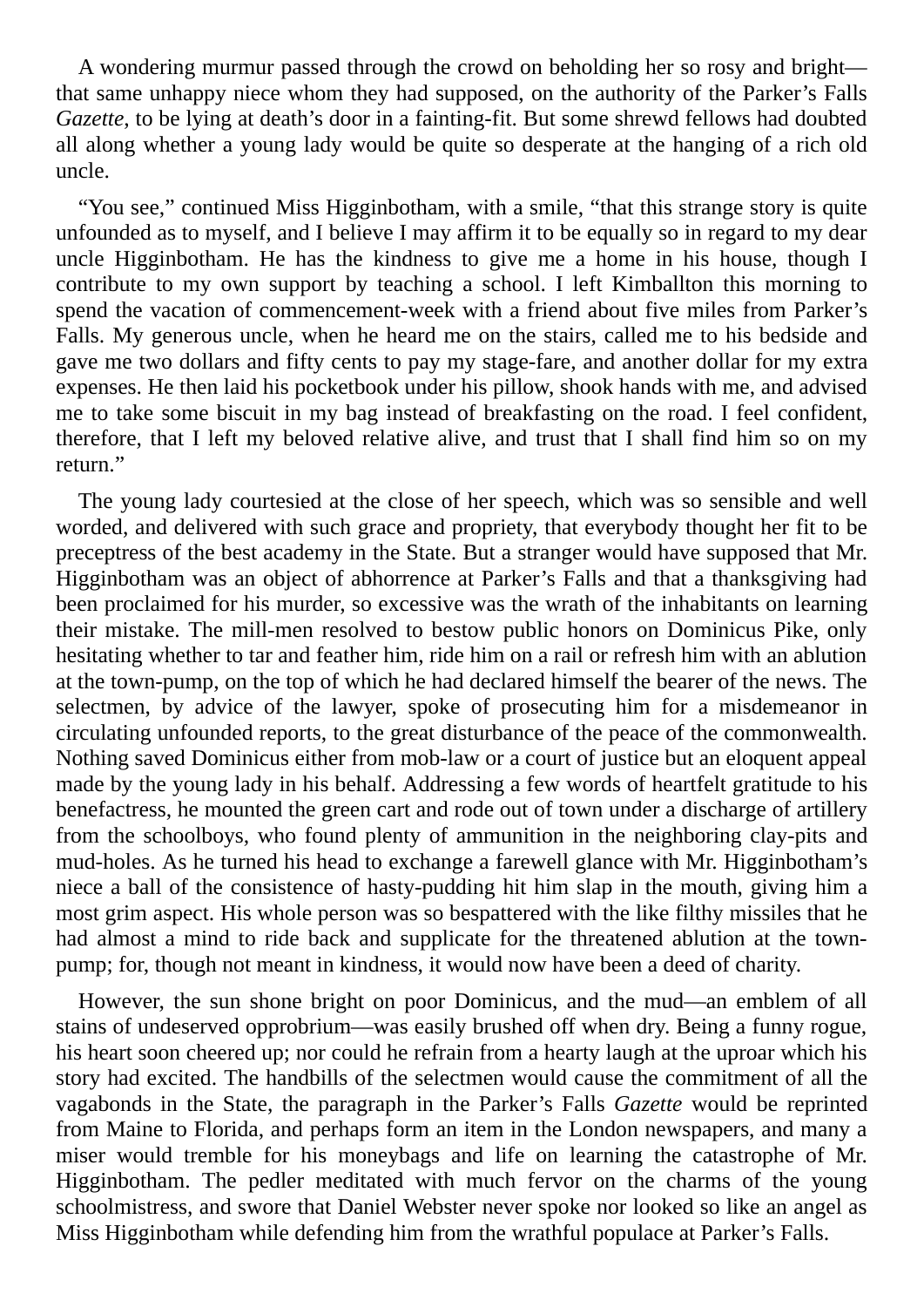Dominicus was now on the Kimballton turnpike, having all along determined to visit that place, though business had drawn, him out of the most direct road from Morristown. As he approached the scene of the supposed murder he continued to revolve the circumstances in his mind, and was astonished at the aspect which the whole case assumed. Had nothing occurred to corroborate the story of the first traveller, it might now have been considered as a hoax; but the yellow man was evidently acquainted either with the report or the fact, and there was a mystery in his dismayed and guilty look on being abruptly questioned. When to this singular combination of incidents it was added that the rumor tallied exactly with Mr. Higginbotham's character and habits of life, and that he had an orchard and a St. Michael's pear tree, near which he always passed at nightfall, the circumstantial evidence appeared so strong that Dominicus doubted whether the autograph produced by the lawyer, or even the niece's direct testimony, ought to be equivalent. Making cautious inquiries along the road, the pedler further learned that Mr. Higginbotham had in his service an Irishman of doubtful character whom he had hired without a recommendation, on the score of economy.

"May I be hanged myself," exclaimed Dominicus Pike, aloud, on reaching the top of a lonely hill, "if I'll believe old Higginbotham is unhanged till I see him with my own eyes and hear it from his own mouth. And, as he's a real shaver, I'll have the minister, or some other responsible man, for an endorser."

It was growing dusk when he reached the toll-house on Kimballton turnpike, about a quarter of a mile from the village of this name. His little mare was fast bringing him up with a man on horseback who trotted through the gate a few rods in advance of him, nodded to the toll-gatherer and kept on towards the village. Dominicus was acquainted with the toll-man, and while making change the usual remarks on the weather passed between them.

"I suppose," said the pedler, throwing back his whiplash to bring it down like a feather on the mare's flank, "you have not seen anything of old Mr. Higginbotham within a day or two?"

"Yes," answered the toll-gatherer; "he passed the gate just before you drove up, and yonder he rides now, if you can see him through the dusk. He's been to Woodfield this afternoon, attending a sheriff's sale there. The old man generally shakes hands and has a little chat with me, but to-night he nodded, as if to say, 'Charge my toll,' and jogged on; for, wherever he goes, he must always be at home by eight o'clock."

"So they tell me," said Dominicus.

"I never saw a man look so yellow and thin as the squire does," continued the tollgatherer. "Says I to myself tonight, 'He's more like a ghost or an old mummy than good flesh and blood."

The pedler strained his eyes through the twilight, and could just discern the horseman now far ahead on the village road. He seemed to recognize the rear of Mr. Higginbotham, but through the evening shadows and amid the dust from the horse's feet the figure appeared dim and unsubstantial, as if the shape of the mysterious old man were faintly moulded of darkness and gray light.

Dominicus shivered. "Mr. Higginbotham has come back from the other world by way of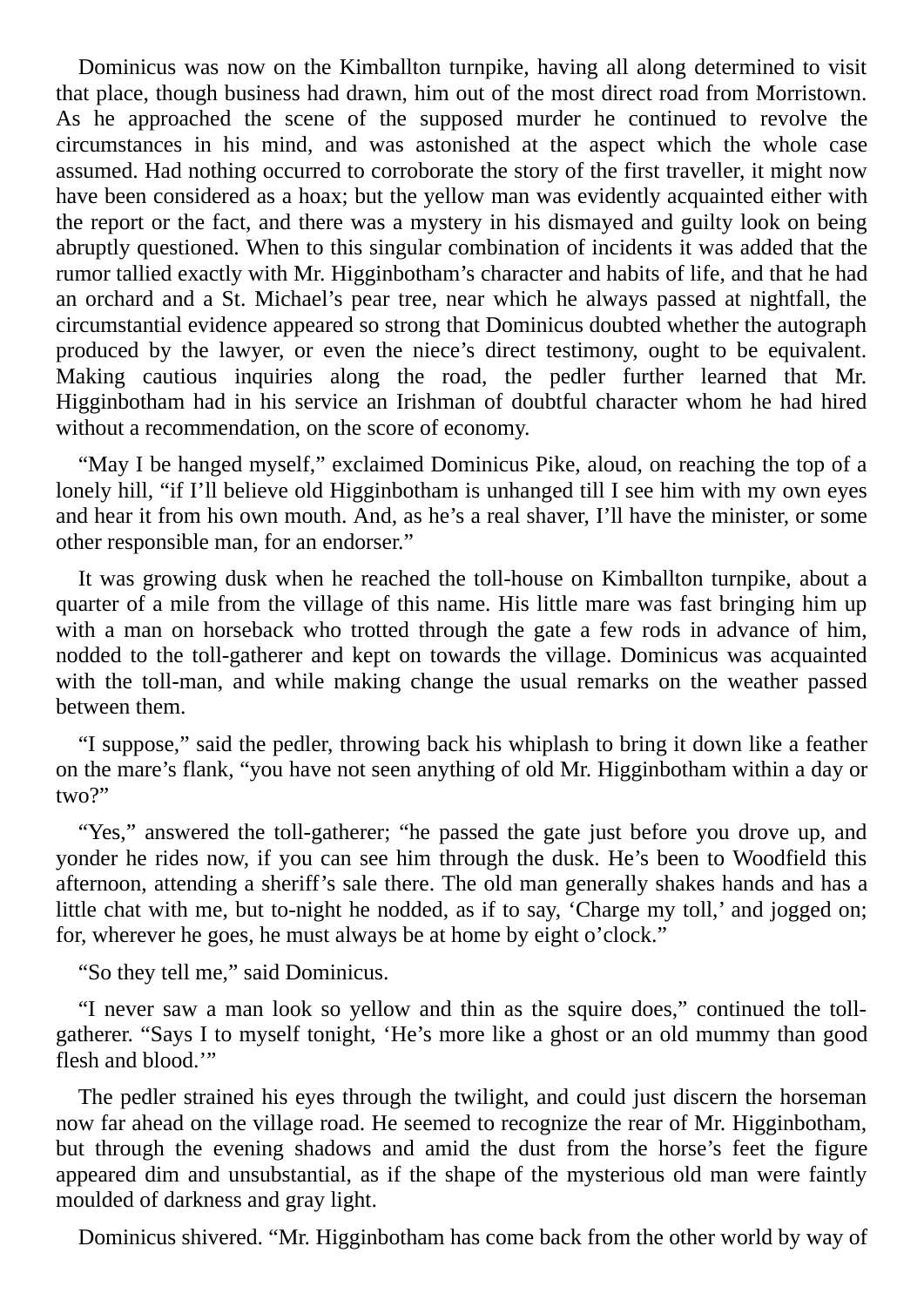the Kimballton turnpike," thought he. He shook the reins and rode forward, keeping about the same distance in the rear of the gray old shadow till the latter was concealed by a bend of the road. On reaching this point the pedler no longer saw the man on horseback, but found himself at the head of the village street, not far from a number of stores and two taverns clustered round the meeting-house steeple. On his left was a stone wall and a gate, the boundary of a wood-lot beyond which lay an orchard, farther still a mowing-field, and last of all a house. These were the premises of Mr. Higginbotham, whose dwelling stood beside the old highway, but had been left in the background by the Kimballton turnpike.

Dominicus knew the place, and the little mare stopped short by instinct, for he was not conscious of tightening the reins. "For the soul of me, I cannot get by this gate!" said he, trembling. "I never shall be my own man again till I see whether Mr. Higginbotham is hanging on the St. Michael's pear tree." He leaped from the cart, gave the rein a turn round the gate-post, and ran along the green path of the wood-lot as if Old Nick were chasing behind. Just then the village clock tolled eight, and as each deep stroke fell Dominicus gave a fresh bound and flew faster than before, till, dim in the solitary centre of the orchard, he saw the fated pear tree. One great branch stretched from the old contorted trunk across the path and threw the darkest shadow on that one spot. But something seemed to struggle beneath the branch.

The pedler had never pretended to more courage than befits a man of peaceable occupation, nor could he account for his valor on this awful emergency. Certain it is, however, that he rushed forward, prostrated a sturdy Irishman with the butt-end of his whip, and found—not, indeed, hanging on the St. Michael's pear tree, but trembling beneath it with a halter round his neck—the old identical Mr. Higginbotham.

"Mr. Higginbotham," said Dominicus, tremulously, "you're an honest man, and I'll take your word for it. Have you been hanged, or not?"

If the riddle be not already guessed, a few words will explain the simple machinery by which this "coming event" was made to cast its "shadow before." Three men had plotted the robbery and murder of Mr. Higginbotham; two of them successively lost courage and fled, each delaying the crime one night by their disappearance; the third was in the act of perpetration, when a champion, blindly obeying the call of fate, like the heroes of old romance, appeared in the person of Dominicus Pike.

It only remains to say that Mr. Higginbotham took the pedler into high favor, sanctioned his addresses to the pretty schoolmistress and settled his whole property on their children, allowing themselves the interest. In due time the old gentleman capped the climax of his favors by dying a Christian death in bed; since which melancholy event, Dominicus Pike has removed from Kimballton and established a large tobacco-manufactory in my native village.

# **LITTLE ANNIE'S RAMBLE.**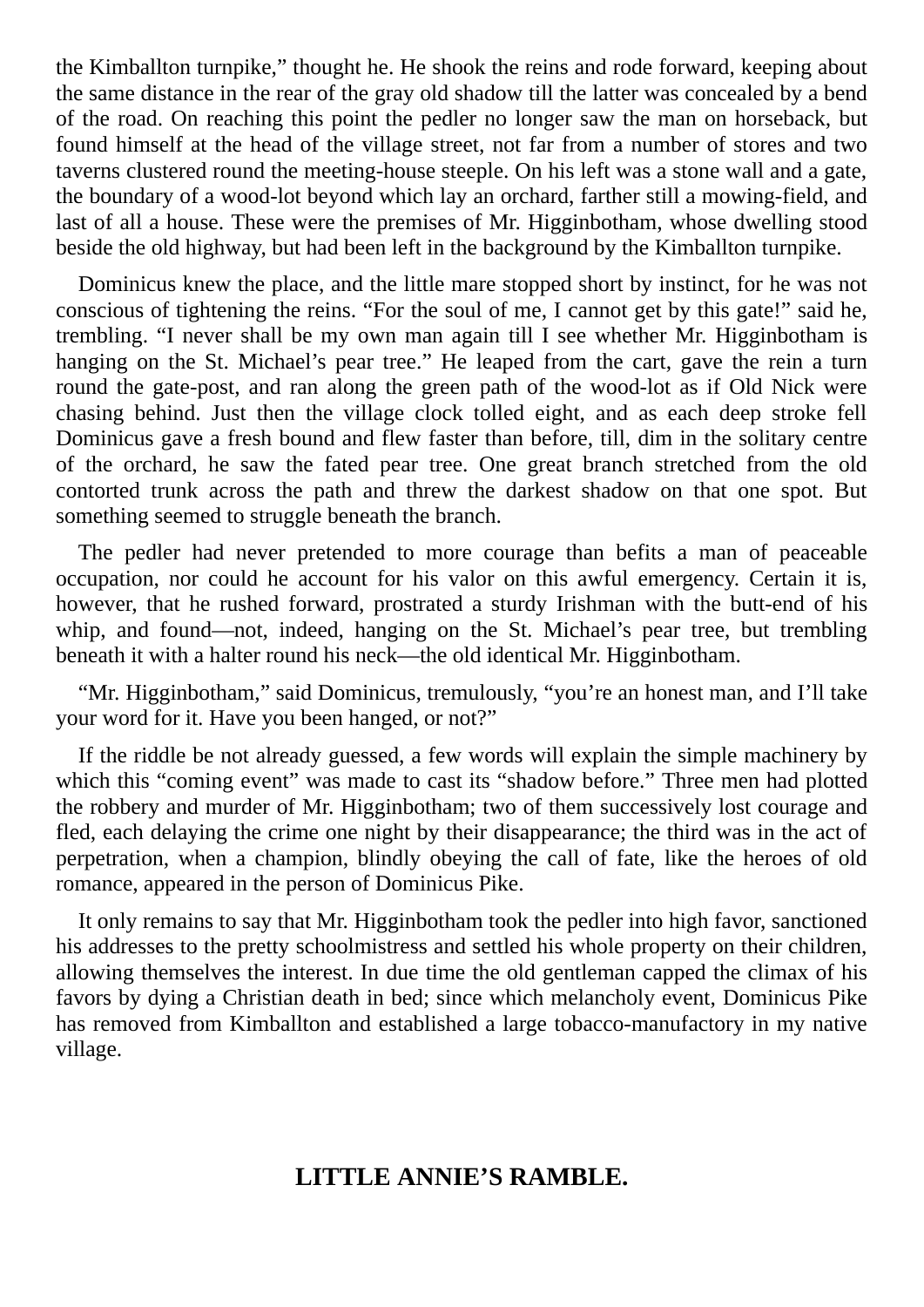### Ding-dong! Ding-dong! Ding-dong!

The town-crier has rung his bell at a distant corner, and little Annie stands on her father's doorsteps trying to hear what the man with the loud voice is talking about. Let me listen too. Oh, he is telling the people that an elephant and a lion and a royal tiger and a horse with horns, and other strange beasts from foreign countries, have come to town and will receive all visitors who choose to wait upon them. Perhaps little Annie would like to go? Yes, and I can see that the pretty child is weary of this wide and pleasant street with the green trees flinging their shade across the quiet sunshine and the pavements and the sidewalks all as clean as if the housemaid had just swept them with her broom. She feels that impulse to go strolling away—that longing after the mystery of the great world which many children feel, and which I felt in my childhood. Little Annie shall take a ramble with me. See! I do but hold out my hand, and like some bright bird in the sunny air, with her blue silk frock fluttering upward from her white pantalets, she comes bounding on tiptoe across the street.

Smooth back your brown curls, Annie, and let me tie on your bonnet, and we will set forth. What a strange couple to go on their rambles together! One walks in black attire, with a measured step and a heavy brow and his thoughtful eyes bent down, while the gay little girl trips lightly along as if she were forced to keep hold of my hand lest her feet should dance away from the earth. Yet there is sympathy between us. If I pride myself on anything, it is because I have a smile that children love; and, on the other hand, there are few grown ladies that could entice me from the side of little Annie, for I delight to let my mind go hand in hand with the mind of a sinless child. So come, Annie; but if I moralize as we go, do not listen to me: only look about you and be merry.

Now we turn the corner. Here are hacks with two horses and stage-coaches with four thundering to meet each other, and trucks and carts moving at a slower pace, being heavily laden with barrels from the wharves; and here are rattling gigs which perhaps will be smashed to pieces before our eyes. Hitherward, also, comes a man trundling a wheelbarrow along the pavement. Is not little Annie afraid of such a tumult? No; she does not even shrink closer to my side, but passes on with fearless confidence, a happy child amidst a great throng of grown people who pay the same reverence to her infancy that they would to extreme old age. Nobody jostles her: all turn aside to make way for little Annie; and, what is most singular, she appears conscious of her claim to such respect. Now her eyes brighten with pleasure. A street-musician has seated himself on the steps of yonder church and pours forth his strains to the busy town—a melody that has gone astray among the tramp of footsteps, the buzz of voices and the war of passing wheels. Who heeds the poor organ-grinder? None but myself and little Annie, whose feet begin to move in unison with the lively tune, as if she were loth that music should be wasted without a dance. But where would Annie find a partner? Some have the gout in their toes or the rheumatism in their joints; some are stiff with age, some feeble with disease; some are so lean that their bones would rattle, and others of such ponderous size that their agility would crack the flagstones; but many, many have leaden feet because their hearts are far heavier than lead. It is a sad thought that I have chanced upon. What a company of dancers should we be! For I too am a gentleman of sober footsteps, and therefore, little Annie, let us walk sedately on.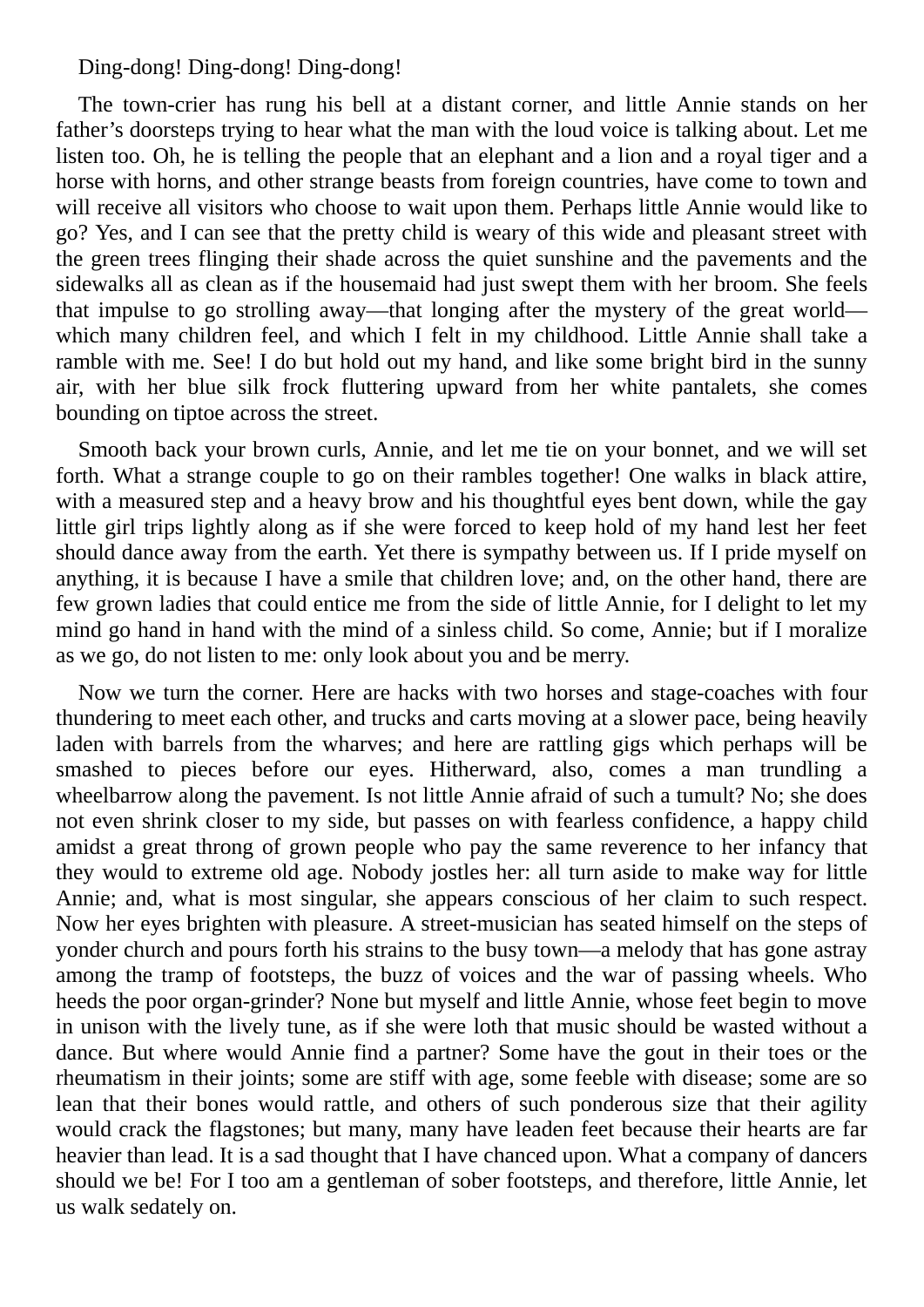It is a question with me whether this giddy child or my sage self have most pleasure in looking at the shop-windows. We love the silks of sunny hue that glow within the darkened premises of the spruce dry-goods men; we are pleasantly dazzled by the burnished silver and the chased gold, the rings of wedlock and the costly love-ornaments, glistening at the window of the jeweller; but Annie, more than I, seeks for a glimpse of her passing figure in the dusty looking-glasses at the hardware-stores. All that is bright and gay attracts us both.

Here is a shop to which the recollections of my boyhood as well as present partialities give a peculiar magic. How delightful to let the fancy revel on the dainties of a confectioner—those pies with such white and flaky paste, their contents being a mystery, whether rich mince with whole plums intermixed, or piquant apple delicately roseflavored; those cakes, heart-shaped or round, piled in a lofty pyramid; those sweet little circlets sweetly named kisses; those dark majestic masses fit to be bridal-loaves at the wedding of an heiress, mountains in size, their summits deeply snow-covered with sugar! Then the mighty treasures of sugarplums, white and crimson and yellow, in large glass vases, and candy of all varieties, and those little cockles—or whatever they are called much prized by children for their sweetness, and more for the mottoes which they enclose, by love-sick maids and bachelors! Oh, my mouth waters, little Annie, and so doth yours, but we will not be tempted except to an imaginary feast; so let us hasten onward devouring the vision of a plum-cake.

Here are pleasures, as some people would say, of a more exalted kind, in the window of a bookseller. Is Annie a literary lady? Yes; she is deeply read in Peter Parley's tomes and has an increasing love for fairy-tales, though seldom met with nowadays, and she will subscribe next year to the *Juvenile Miscellany*. But, truth to tell, she is apt to turn away from the printed page and keep gazing at the pretty pictures, such as the gay-colored ones which make this shop-window the continual loitering-place of children. What would Annie think if, in the book which I mean to send her on New Year's day, she should find her sweet little self bound up in silk or morocco with gilt edges, there to remain till she become a woman grown with children of her own to read about their mother's childhood? That would be very queer.

Little Annie is weary of pictures and pulls me onward by the hand, till suddenly we pause at the most wondrous shop in all the town. Oh, my stars! Is this a toyshop, or is it fairy-land? For here are gilded chariots in which the king and queen of the fairies might ride side by side, while their courtiers on these small horses should gallop in triumphal procession before and behind the royal pair. Here, too, are dishes of chinaware fit to be the dining-set of those same princely personages when they make a regal banquet in the stateliest hall of their palace—full five feet high—and behold their nobles feasting adown the long perspective of the table. Betwixt the king and queen should sit my little Annie, the prettiest fairy of them all. Here stands a turbaned Turk threatening us with his sabre, like an ugly heathen as he is, and next a Chinese mandarin who nods his head at Annie and myself. Here we may review a whole army of horse and foot in red-and-blue uniforms, with drums, fifes, trumpets, and all kinds of noiseless music; they have halted on the shelf of this window after their weary march from Liliput. But what cares Annie for soldiers? No conquering queen is she—neither a Semiramis nor a Catharine; her whole heart is set upon that doll who gazes at us with such a fashionable stare. This is the little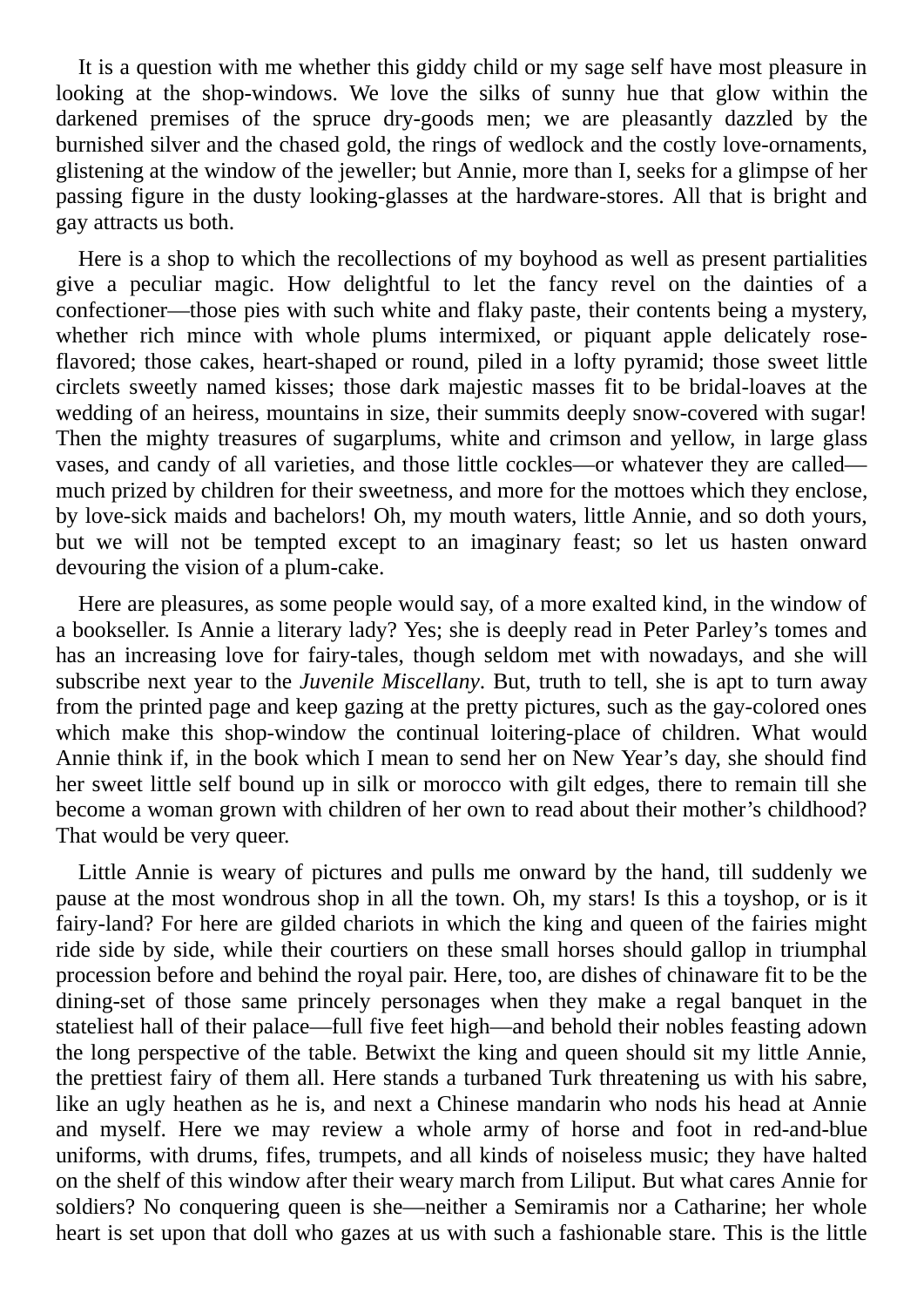girl's true plaything. Though made of wood, a doll is a visionary and ethereal personage endowed by childish fancy with a peculiar life; the mimic lady is a heroine of romance, an actor and a sufferer in a thousand shadowy scenes, the chief inhabitant of that wild world with which children ape the real one. Little Annie does not understand what I am saying, but looks wishfully at the proud lady in the window. We will invite her home with us as we return.—Meantime, good-bye, Dame Doll! A toy yourself, you look forth from your window upon many ladies that are also toys, though they walk and speak, and upon a crowd in pursuit of toys, though they wear grave visages. Oh, with your never-closing eyes, had you but an intellect to moralize on all that flits before them, what a wise doll would you be!—Come, little Annie, we shall find toys enough, go where we may.

Now we elbow our way among the throng again. It is curious in the most crowded part of a town to meet with living creatures that had their birthplace in some far solitude, but have acquired a second nature in the wilderness of men. Look up, Annie, at that canarybird hanging out of the window in his cage. Poor little fellow! His golden feathers are all tarnished in this smoky sunshine; he would have glistened twice as brightly among the summer islands, but still he has become a citizen in all his tastes and habits, and would not sing half so well without the uproar that drowns his music. What a pity that he does not know how miserable he is! There is a parrot, too, calling out, "Pretty Poll! Pretty Poll!" as we pass by. Foolish bird, to be talking about her prettiness to strangers, especially as she is not a pretty Poll, though gaudily dressed in green and yellow! If she had said "Pretty Annie!" there would have been some sense in it. See that gray squirrel at the door of the fruit-shop whirling round and round so merrily within his wire wheel! Being condemned to the treadmill, he makes it an amusement. Admirable philosophy!

Here comes a big, rough dog—a countryman's dog—in search of his master, smelling at everybody's heels and touching little Annie's hand with his cold nose, but hurrying away, though she would fain have patted him.—Success to your search, Fidelity!—And there sits a great yellow cat upon a window-sill, a very corpulent and comfortable cat, gazing at this transitory world with owl's eyes, and making pithy comments, doubtless, or what appear such, to the silly beast.—Oh, sage puss, make room for me beside you, and we will be a pair of philosophers.

Here we see something to remind us of the town-crier and his ding-dong-bell. Look! look at that great cloth spread out in the air, pictured all over with wild beasts, as if they had met together to choose a king, according to their custom in the days of Æsop. But they are choosing neither a king nor a President, else we should hear a most horrible snarling! They have come from the deep woods and the wild mountains and the desert sands and the polar snows only to do homage to my little Annie. As we enter among them the great elephant makes us a bow in the best style of elephantine courtesy, bending lowly down his mountain bulk, with trunk abased and leg thrust out behind. Annie returns the salute, much to the gratification of the elephant, who is certainly the best-bred monster in the caravan. The lion and the lioness are busy with two beef-bones. The royal tiger, the beautiful, the untamable, keeps pacing his narrow cage with a haughty step, unmindful of the spectators or recalling the fierce deeds of his former life, when he was wont to leap forth upon such inferior animals from the jungles of Bengal.

Here we see the very same wolf—do not go near him, Annie!—the selfsame wolf that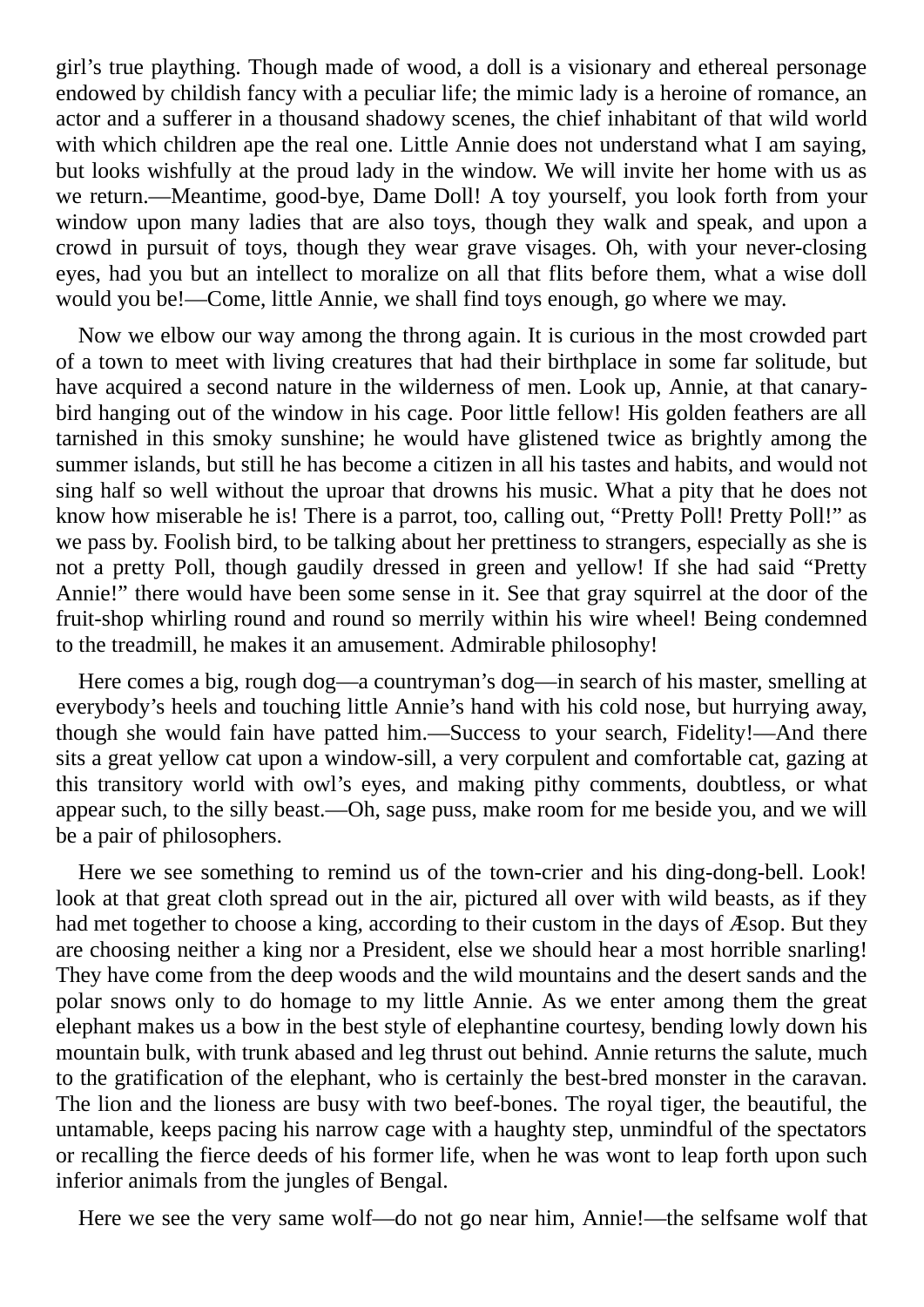devoured little Red Riding-Hood and her grandmother. In the next cage a hyena from Egypt who has doubtless howled around the pyramids and a black bear from our own forests are fellow-prisoners and most excellent friends. Are there any two living creatures who have so few sympathies that they cannot possibly be friends? Here sits a great white bear whom common observers would call a very stupid beast, though I perceive him to be only absorbed in contemplation; he is thinking of his voyages on an iceberg, and of his comfortable home in the vicinity of the north pole, and of the little cubs whom he left rolling in the eternal snows. In fact, he is a bear of sentiment. But oh those unsentimental monkeys! The ugly, grinning, aping, chattering, ill-natured, mischievous and queer little brutes! Annie does not love the monkeys; their ugliness shocks her pure, instinctive delicacy of taste and makes her mind unquiet because it bears a wild and dark resemblance to humanity. But here is a little pony just big enough for Annie to ride, and round and round he gallops in a circle, keeping time with his trampling hoofs to a band of music. And here, with a laced coat and a cocked hat, and a riding-whip in his hand—here comes a little gentleman small enough to be king of the fairies and ugly enough to be king of the gnomes, and takes a flying leap into the saddle. Merrily, merrily plays the music, and merrily gallops the pony, and merrily rides the little old gentleman.—Come, Annie, into the street again; perchance we may see monkeys on horseback there.

Mercy on us! What a noisy world we quiet people live in! Did Annie ever read the cries of London city? With what lusty lungs doth yonder man proclaim that his wheelbarrow is full of lobsters! Here comes another, mounted on a cart and blowing a hoarse and dreadful blast from a tin horn, as much as to say, "Fresh fish!" And hark! a voice on high, like that of a muezzin from the summit of a mosque, announcing that some chimney-sweeper has emerged from smoke and soot and darksome caverns into the upper air. What cares the world for that? But, well-a-day, we hear a shrill voice of affliction—the scream of a little child, rising louder with every repetition of that smart, sharp, slapping sound produced by an open hand on tender flesh. Annie sympathizes, though without experience of such direful woe.

Lo! the town-crier again, with some new secret for the public ear. Will he tell us of an auction, or of a lost pocket-book or a show of beautiful wax figures, or of some monstrous beast more horrible than any in the caravan? I guess the latter. See how he uplifts the bell in his right hand and shakes it slowly at first, then with a hurried motion, till the clapper seems to strike both sides at once, and the sounds are scattered forth in quick succession far and near.

#### Ding-dong! Ding-dong! Ding-dong!

Now he raises his clear loud voice above all the din of the town. It drowns the buzzing talk of many tongues and draws each man's mind from his own business; it rolls up and down the echoing street, and ascends to the hushed chamber of the sick, and penetrates downward to the cellar kitchen where the hot cook turns from the fire to listen. Who of all that address the public ear, whether in church or court-house or hall of state, has such an attentive audience as the town-crier! What saith the people's orator?

"Strayed from her home, a LITTLE GIRL of five years old, in a blue silk frock and white pantalets, with brown curling hair and hazel eyes. Whoever will bring her back to her afflicted mother—"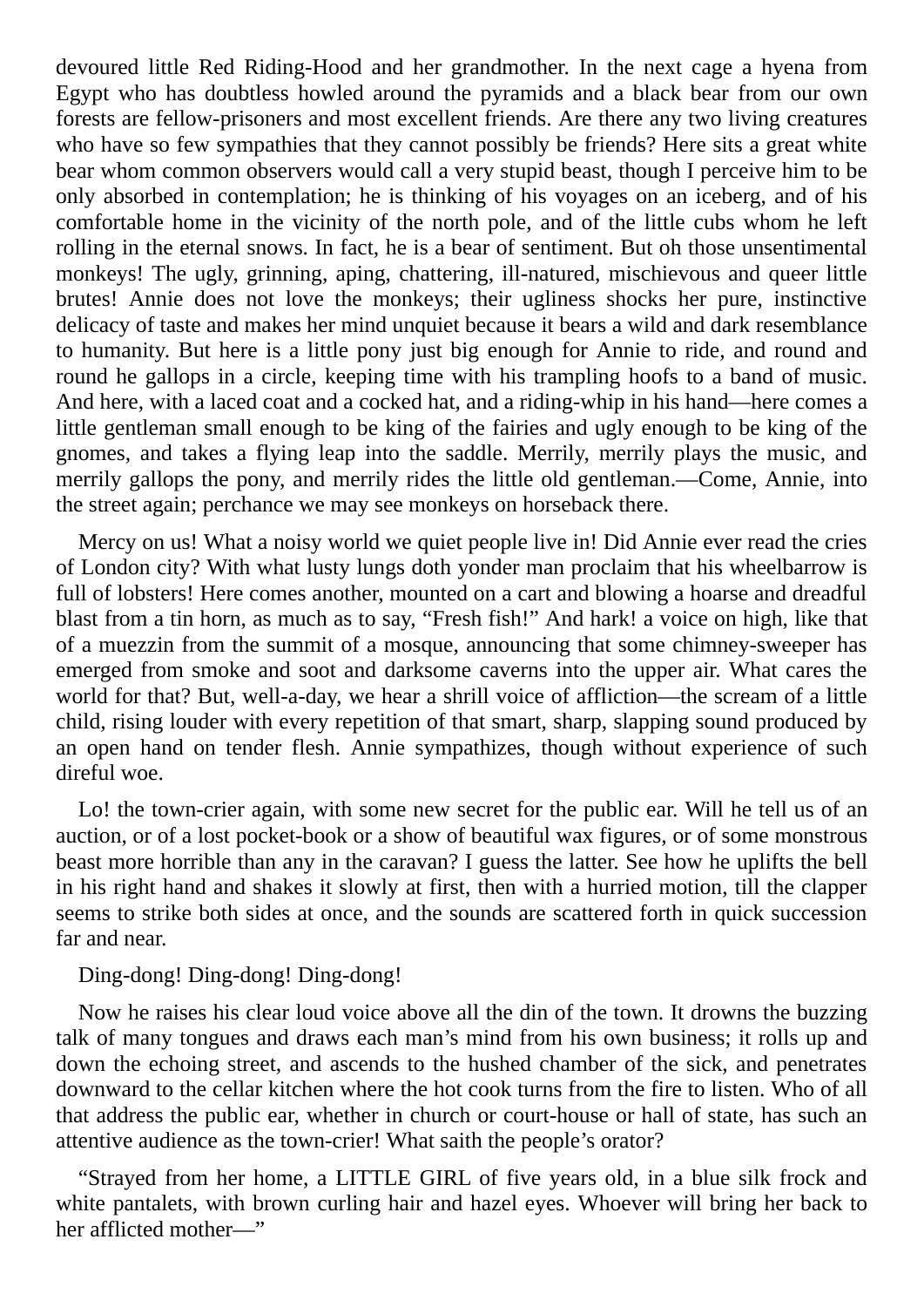Stop, stop, town-crier! The lost is found.—Oh, my pretty Annie, we forgot to tell your mother of our ramble, and she is in despair and has sent the town-crier to bellow up and down the streets, affrighting old and young, for the loss of a little girl who has not once let go my hand? Well, let us hasten homeward; and as we go forget not to thank Heaven, my Annie, that after wandering a little way into the world you may return at the first summons with an untainted and unwearied heart, and be a happy child again. But I have gone too far astray for the town-crier to call me back.

Sweet has been the charm of childhood on my spirit throughout my ramble with little Annie. Say not that it has been a waste of precious moments, an idle matter, a babble of childish talk and a reverie of childish imaginations about topics unworthy of a grown man's notice. Has it been merely this? Not so—not so. They are not truly wise who would affirm it. As the pure breath of children revives the life of aged men, so is our moral nature revived by their free and simple thoughts, their native feeling, their airy mirth for little cause or none, their grief soon roused and soon allayed. Their influence on us is at least reciprocal with ours on them. When our infancy is almost forgotten and our boyhood long departed, though it seems but as yesterday, when life settles darkly down upon us and we doubt whether to call ourselves young any more,—then it is good to steal away from the society of bearded men, and even of gentler woman, and spend an hour or two with children. After drinking from those fountains of still fresh existence we shall return into the crowd, as I do now, to struggle onward and do our part in life—perhaps as fervently as ever, but for a time with a kinder and purer heart and a spirit more lightly wise. All this by thy sweet magic, dear little Annie!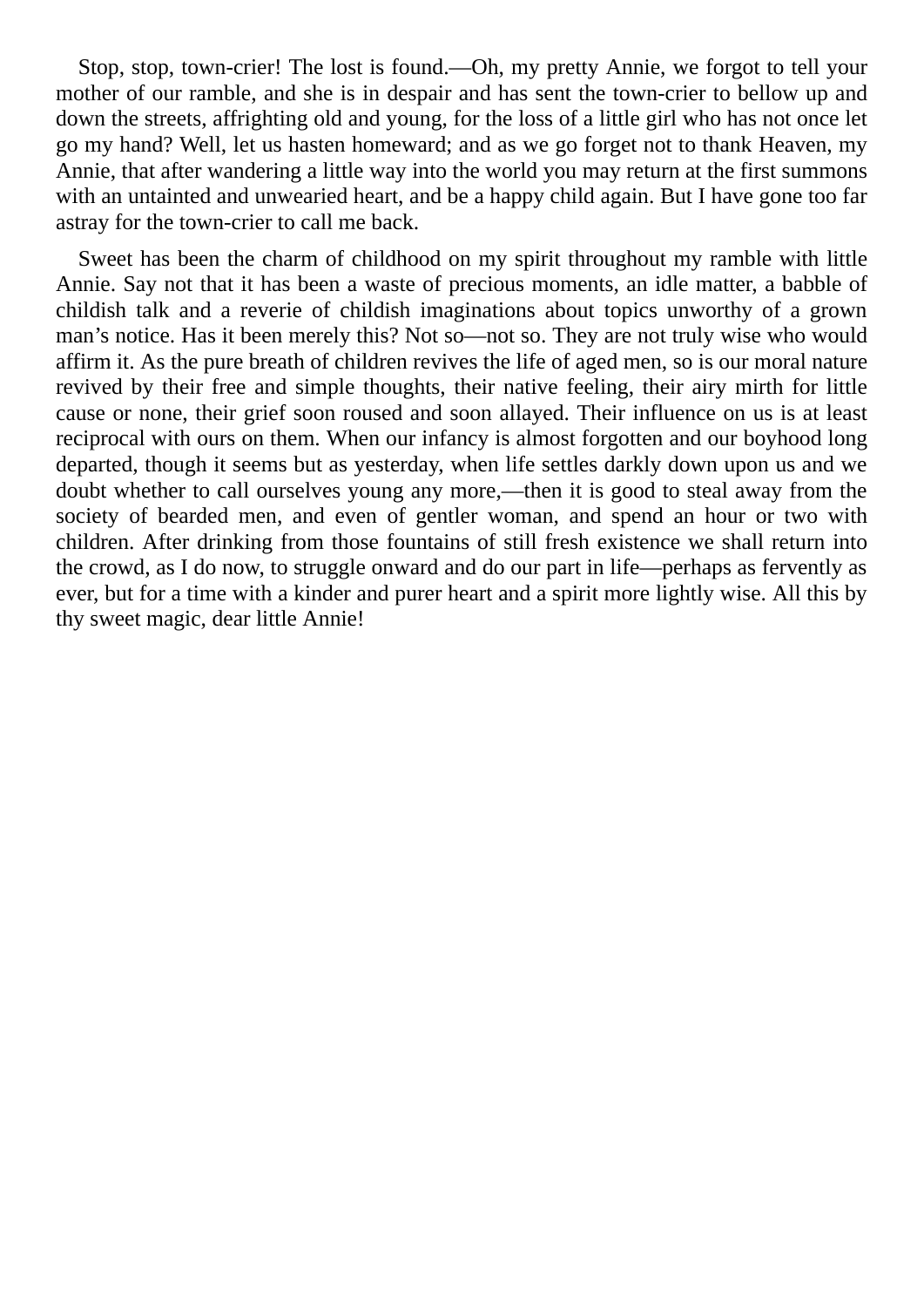#### **WAKEFIELD.**

In some old magazine or newspaper I recollect a story, told as truth, of a man—let us call him Wakefield—who absented himself for a long time from his wife. The fact, thus abstractedly stated, is not very uncommon, nor, without a proper distinction of circumstances, to be condemned either as naughty or nonsensical. Howbeit, this, though far from the most aggravated, is perhaps the strangest instance on record of marital delinquency, and, moreover, as remarkable a freak as may be found in the whole list of human oddities. The wedded couple lived in London. The man, under pretence of going a journey, took lodgings in the next street to his own house, and there, unheard of by his wife or friends and without the shadow of a reason for such self-banishment, dwelt upward of twenty years. During that period he beheld his home every day, and frequently the forlorn Mrs. Wakefield. And after so great a gap in his matrimonial felicity—when his death was reckoned certain, his estate settled, his name dismissed from memory and his wife long, long ago resigned to her autumnal widowhood—he entered the door one evening quietly as from a day's absence, and became a loving spouse till death.

This outline is all that I remember. But the incident, though of the purest originality, unexampled, and probably never to be repeated, is one, I think, which appeals to the general sympathies of mankind. We know, each for himself, that none of us would perpetrate such a folly, yet feel as if some other might. To my own contemplations, at least, it has often recurred, always exciting wonder, but with a sense that the story must be true and a conception of its hero's character. Whenever any subject so forcibly affects the mind, time is well spent in thinking of it. If the reader choose, let him do his own meditation; or if he prefer to ramble with me through the twenty years of Wakefield's vagary, I bid him welcome, trusting that there will be a pervading spirit and a moral, even should we fail to find them, done up neatly and condensed into the final sentence. Thought has always its efficacy and every striking incident its moral.

What sort of a man was Wakefield? We are free to shape out our own idea and call it by his name. He was now in the meridian of life; his matrimonial affections, never violent, were sobered into a calm, habitual sentiment; of all husbands, he was likely to be the most constant, because a certain sluggishness would keep his heart at rest wherever it might be placed. He was intellectual, but not actively so; his mind occupied itself in long and lazy musings that tended to no purpose or had not vigor to attain it; his thoughts were seldom so energetic as to seize hold of words. Imagination, in the proper meaning of the term, made no part of Wakefield's gifts. With a cold but not depraved nor wandering heart, and a mind never feverish with riotous thoughts nor perplexed with originality, who could have anticipated that our friend would entitle himself to a foremost place among the doers of eccentric deeds? Had his acquaintances been asked who was the man in London the surest to perform nothing to-day which should be remembered on the morrow, they would have thought of Wakefield. Only the wife of his bosom might have hesitated. She, without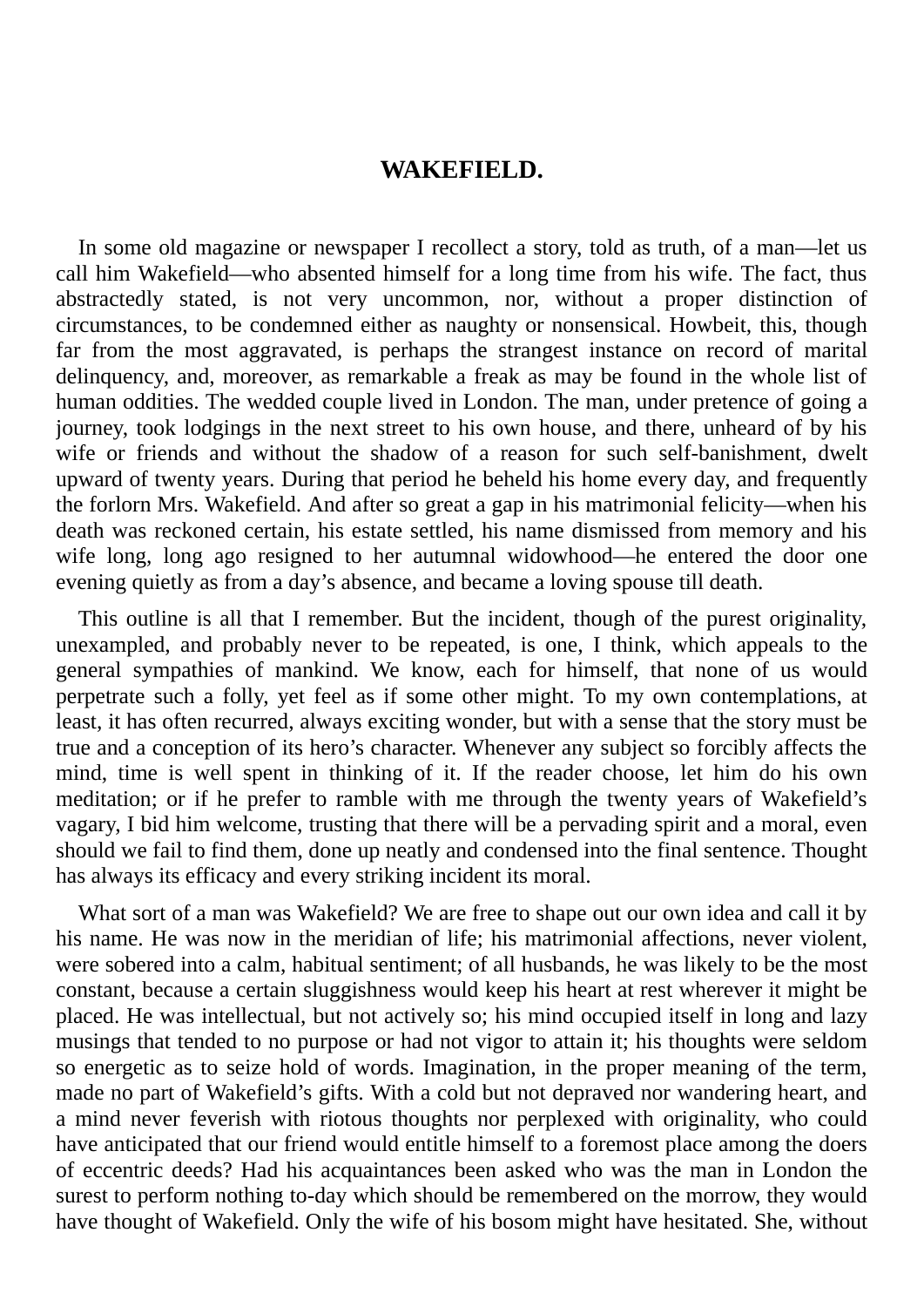having analyzed his character, was partly aware of a quiet selfishness that had rusted into his inactive mind; of a peculiar sort of vanity, the most uneasy attribute about him; of a disposition to craft which had seldom produced more positive effects than the keeping of petty secrets hardly worth revealing; and, lastly, of what she called a little strangeness sometimes in the good man. This latter quality is indefinable, and perhaps non-existent.

Let us now imagine Wakefield bidding adieu to his wife. It is the dusk of an October evening. His equipment is a drab greatcoat, a hat covered with an oil-cloth, top-boots, an umbrella in one hand and a small portmanteau in the other. He has informed Mrs. Wakefield that he is to take the night-coach into the country. She would fain inquire the length of his journey, its object and the probable time of his return, but, indulgent to his harmless love of mystery, interrogates him only by a look. He tells her not to expect him positively by the return-coach nor to be alarmed should he tarry three or four days, but, at all events, to look for him at supper on Friday evening. Wakefield, himself, be it considered, has no suspicion of what is before him. He holds out his hand; she gives her own and meets his parting kiss in the matter-of-course way of a ten years' matrimony, and forth goes the middle-aged Mr. Wakefield, almost resolved to perplex his good lady by a whole week's absence. After the door has closed behind him, she perceives it thrust partly open and a vision of her husband's face through the aperture, smiling on her and gone in a moment. For the time this little incident is dismissed without a thought, but long afterward, when she has been more years a widow than a wife, that smile recurs and flickers across all her reminiscences of Wakefield's visage. In her many musings she surrounds the original smile with a multitude of fantasies which make it strange and awful; as, for instance, if she imagines him in a coffin, that parting look is frozen on his pale features; or if she dreams of him in heaven, still his blessed spirit wears a quiet and crafty smile. Yet for its sake, when all others have given him up for dead, she sometimes doubts whether she is a widow.

But our business is with the husband. We must hurry after him along the street ere he lose his individuality and melt into the great mass of London life. It would be vain searching for him there. Let us follow close at his heels, therefore, until, after several superfluous turns and doublings, we find him comfortably established by the fireside of a small apartment previously bespoken. He is in the next street to his own and at his journey's end. He can scarcely trust his good-fortune in having got thither unperceived, recollecting that at one time he was delayed by the throng in the very focus of a lighted lantern, and again there were footsteps that seemed to tread behind his own, distinct from the multitudinous tramp around him, and anon he heard a voice shouting afar and fancied that it called his name. Doubtless a dozen busybodies had been watching him and told his wife the whole affair.

Poor Wakefield! little knowest thou thine own insignificance in this great world. No mortal eye but mine has traced thee. Go quietly to thy bed, foolish man, and on the morrow, if thou wilt be wise, get thee home to good Mrs. Wakefield and tell her the truth. Remove not thyself even for a little week from thy place in her chaste bosom. Were she for a single moment to deem thee dead or lost or lastingly divided from her, thou wouldst be woefully conscious of a change in thy true wife for ever after. It is perilous to make a chasm in human affections—not that they gape so long and wide, but so quickly close again.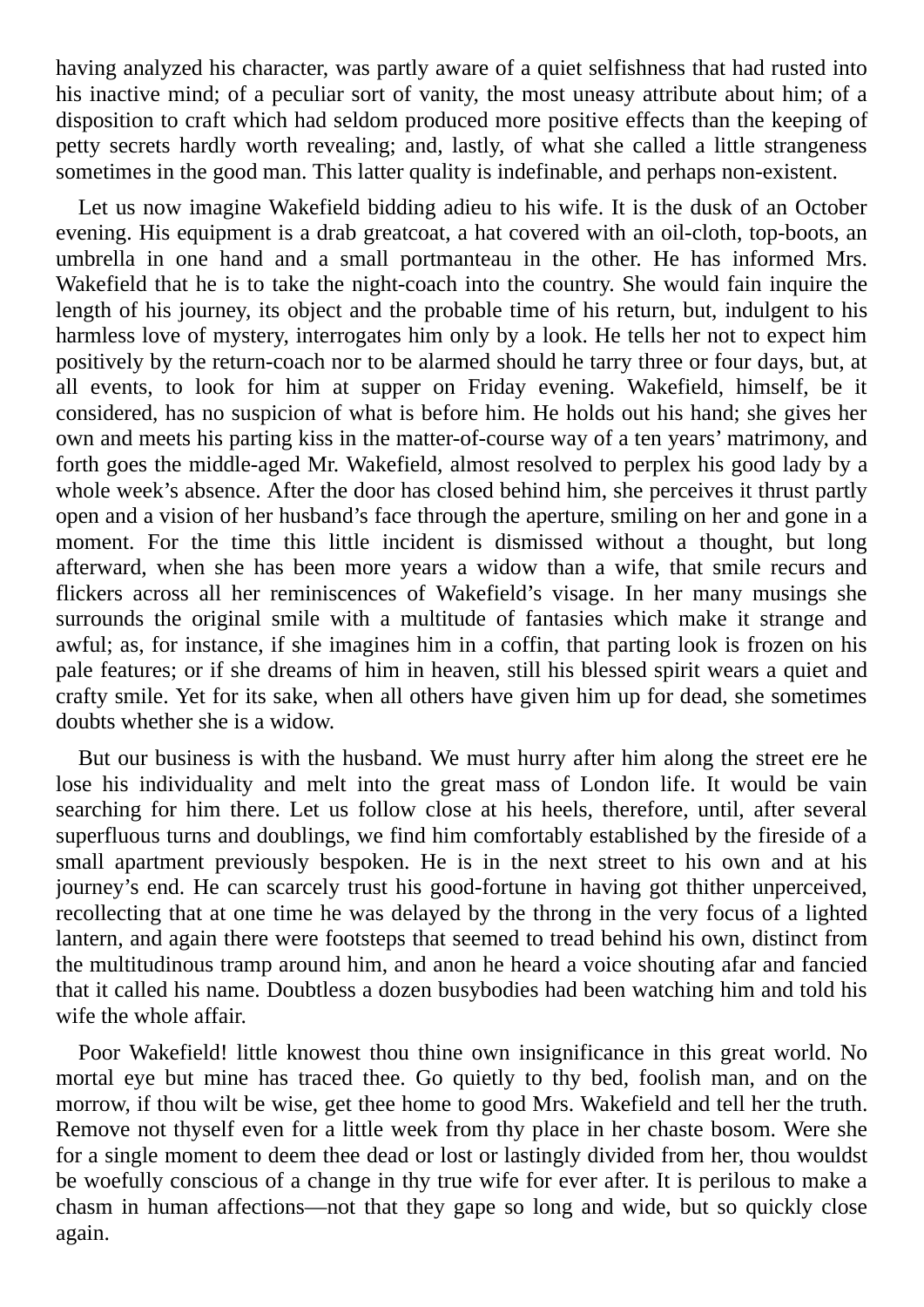Almost repenting of his frolic, or whatever it may be termed, Wakefield lies down betimes, and, starting from his first nap, spreads forth his arms into the wide and solitary waste of the unaccustomed bed, "No," thinks he, gathering the bedclothes about him; "I will not sleep alone another night." In the morning he rises earlier than usual and sets himself to consider what he really means to do. Such are his loose and rambling modes of thought that he has taken this very singular step with the consciousness of a purpose, indeed, but without being able to define it sufficiently for his own contemplation. The vagueness of the project and the convulsive effort with which he plunges into the execution of it are equally characteristic of a feeble-minded man. Wakefield sifts his ideas, however, as minutely as he may, and finds himself curious to know the progress of matters at home—how his exemplary wife will endure her widowhood of a week, and, briefly, how the little sphere of creatures and circumstances in which he was a central object will be affected by his removal. A morbid vanity, therefore, lies nearest the bottom of the affair. But how is he to attain his ends? Not, certainly, by keeping close in this comfortable lodging, where, though he slept and awoke in the next street to his home, he is as effectually abroad as if the stage-coach had been whirling him away all night. Yet should he reappear, the whole project is knocked in the head. His poor brains being hopelessly puzzled with this dilemma, he at length ventures out, partly resolving to cross the head of the street and send one hasty glance toward his forsaken domicile. Habit—for he is a man of habits—takes him by the hand and guides him, wholly unaware, to his own door, where, just at the critical moment, he is aroused by the scraping of his foot upon the step. —Wakefield, whither are you going?

At that instant his fate was turning on the pivot. Little dreaming of the doom to which his first backward step devotes him, he hurries away, breathless with agitation hitherto unfelt, and hardly dares turn his head at the distant corner. Can it be that nobody caught sight of him? Will not the whole household—the decent Mrs. Wakefield, the smart maidservant and the dirty little footboy—raise a hue-and-cry through London streets in pursuit of their fugitive lord and master? Wonderful escape! He gathers courage to pause and look homeward, but is perplexed with a sense of change about the familiar edifice such as affects us all when, after a separation of months or years, we again see some hill or lake or work of art with which we were friends of old. In ordinary cases this indescribable impression is caused by the comparison and contrast between our imperfect reminiscences and the reality. In Wakefield the magic of a single night has wrought a similar transformation, because in that brief period a great moral change has been effected. But this is a secret from himself. Before leaving the spot he catches a far and momentary glimpse of his wife passing athwart the front window with her face turned toward the head of the street. The crafty nincompoop takes to his heels, scared with the idea that among a thousand such atoms of mortality her eye must have detected him. Right glad is his heart, though his brain be somewhat dizzy, when he finds himself by the coal-fire of his lodgings.

So much for the commencement of this long whim-wham. After the initial conception and the stirring up of the man's sluggish temperament to put it in practice, the whole matter evolves itself in a natural train. We may suppose him, as the result of deep deliberation, buying a new wig of reddish hair and selecting sundry garments, in a fashion unlike his customary suit of brown, from a Jew's old-clothes bag. It is accomplished: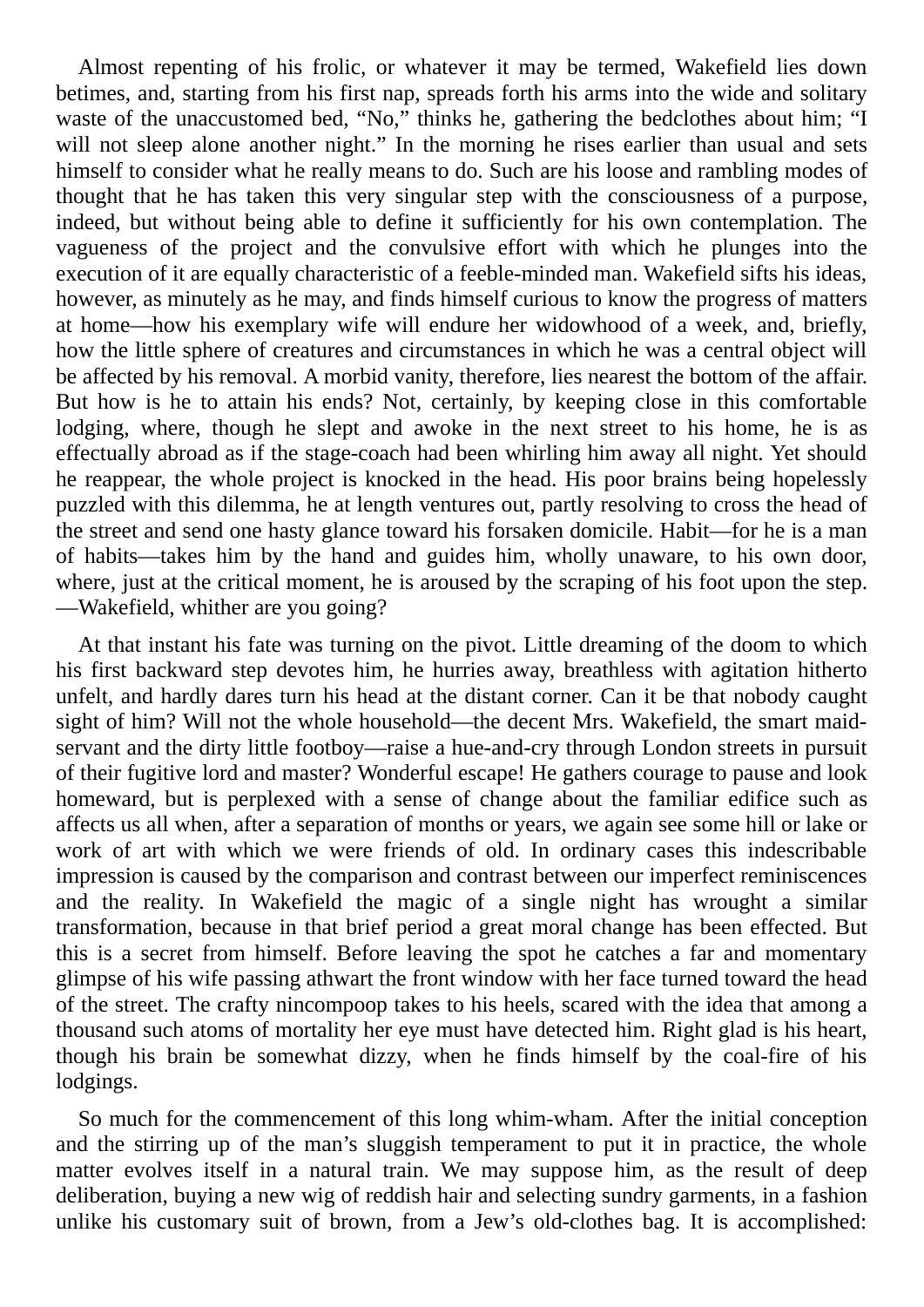Wakefield is another man. The new system being now established, a retrograde movement to the old would be almost as difficult as the step that placed him in his unparalleled position. Furthermore, he is rendered obstinate by a sulkiness occasionally incident to his temper and brought on at present by the inadequate sensation which he conceives to have been produced in the bosom of Mrs. Wakefield. He will not go back until she be frightened half to death. Well, twice or thrice has she passed before his sight, each time with a heavier step, a paler cheek and more anxious brow, and in the third week of his non-appearance he detects a portent of evil entering the house in the guise of an apothecary. Next day the knocker is muffled. Toward nightfall comes the chariot of a physician and deposits its big-wigged and solemn burden at Wakefield's door, whence after a quarter of an hour's visit he emerges, perchance the herald of a funeral. Dear woman! will she die?

By this time Wakefield is excited to something like energy of feeling, but still lingers away from his wife's bedside, pleading with his conscience that she must not be disturbed at such a juncture. If aught else restrains him, he does not know it. In the course of a few weeks she gradually recovers. The crisis is over; her heart is sad, perhaps, but quiet, and, let him return soon or late, it will never be feverish for him again. Such ideas glimmer through the mist of Wakefield's mind and render him indistinctly conscious that an almost impassable gulf divides his hired apartment from his former home. "It is but in the next street," he sometimes says. Fool! it is in another world. Hitherto he has put off' his return from one particular day to another; henceforward he leaves the precise time undetermined —not to-morrow; probably next week; pretty soon. Poor man! The dead have nearly as much chance of revisiting their earthly homes as the self-banished Wakefield.

Would that I had a folio to write, instead of an article of a dozen pages! Then might I exemplify how an influence beyond our control lays its strong hand on every deed which we do and weaves its consequences into an iron tissue of necessity.

Wakefield is spellbound. We must leave him for ten years or so to haunt around his house without once crossing the threshold, and to be faithful to his wife with all the affection of which his heart is capable, while he is slowly fading out of hers. Long since, it must be remarked, he has lost the perception of singularity in his conduct.

Now for a scene. Amid the throng of a London street we distinguish a man, now waxing elderly, with few characteristics to attract careless observers, yet bearing in his whole aspect the handwriting of no common fate for such as have the skill to read it. He is meagre; his low and narrow forehead is deeply wrinkled; his eyes, small and lustreless, sometimes wander apprehensively about him, but oftener seem to look inward. He bends his head and moves with an indescribable obliquity of gait, as if unwilling to display his full front to the world. Watch him long enough to see what we have described, and you will allow that circumstances—which often produce remarkable men from Nature's ordinary handiwork—have produced one such here. Next, leaving him to sidle along the footwalk, cast your eyes in the opposite direction, where a portly female considerably in the wane of life, with a prayer-book in her hand, is proceeding to yonder church. She has the placid mien of settled widowhood. Her regrets have either died away or have become so essential to her heart that they would be poorly exchanged for joy. Just as the lean man and well-conditioned woman are passing a slight obstruction occurs and brings these two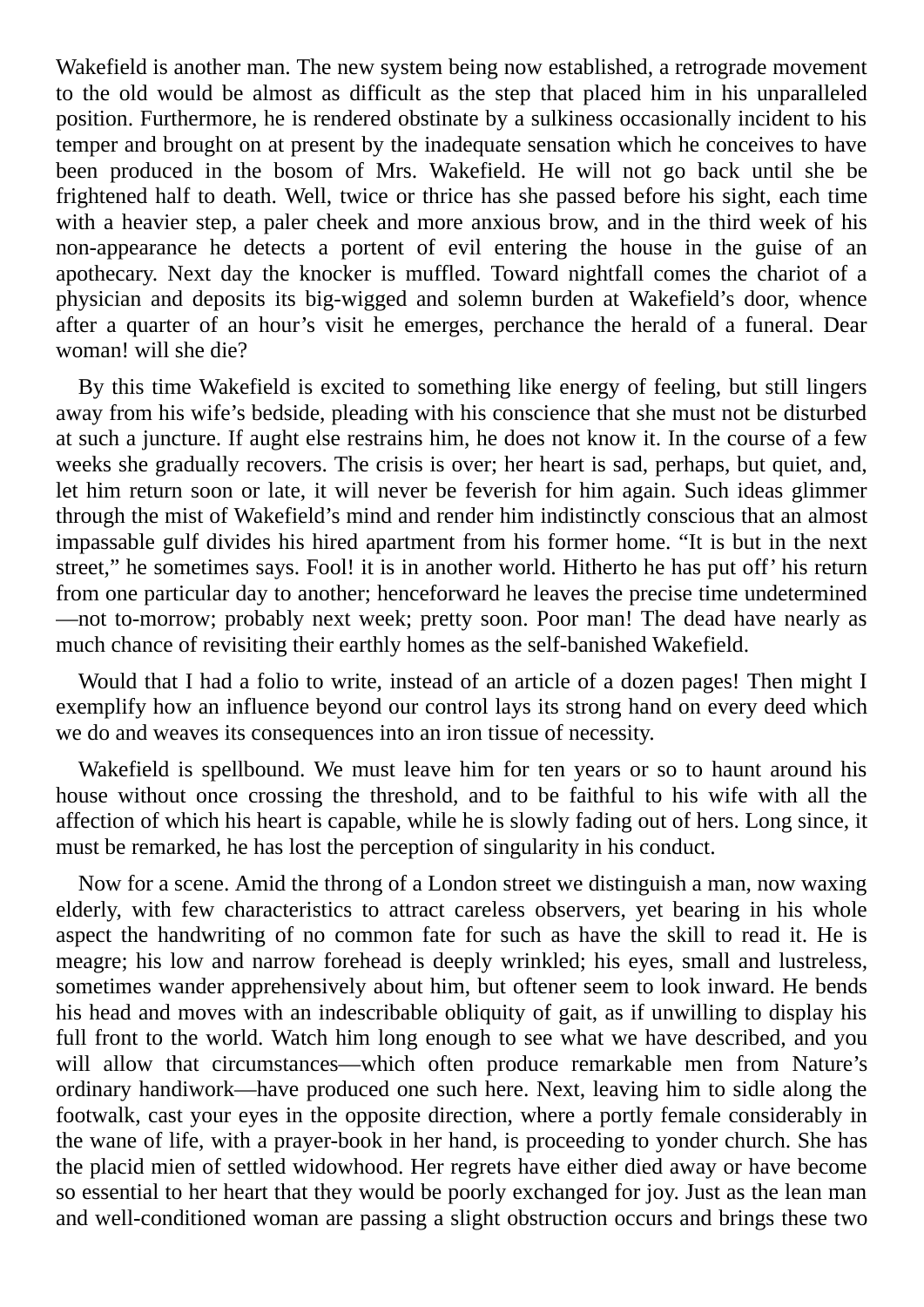figures directly in contact. Their hands touch; the pressure of the crowd forces her bosom against his shoulder; they stand face to face, staring into each other's eyes. After a ten years' separation thus Wakefield meets his wife. The throng eddies away and carries them asunder. The sober widow, resuming her former pace, proceeds to church, but pauses in the portal and throws a perplexed glance along the street. She passes in, however, opening her prayer-book as she goes.

And the man? With so wild a face that busy and selfish London stands to gaze after him he hurries to his lodgings, bolts the door and throws himself upon the bed. The latent feelings of years break out; his feeble mind acquires a brief energy from their strength; all the miserable strangeness of his life is revealed to him at a glance, and he cries out passionately, "Wakefield, Wakefield! You are mad!" Perhaps he was so. The singularity of his situation must have so moulded him to itself that, considered in regard to his fellowcreatures and the business of life, he could not be said to possess his right mind. He had contrived—or, rather, he had happened—to dissever himself from the world, to vanish, to give up his place and privileges with living men without being admitted among the dead. The life of a hermit is nowise parallel to his. He was in the bustle of the city as of old, but the crowd swept by and saw him not; he was, we may figuratively say, always beside his wife and at his hearth, yet must never feel the warmth of the one nor the affection of the other. It was Wakefield's unprecedented fate to retain his original share of human sympathies and to be still involved in human interests, while he had lost his reciprocal influence on them. It would be a most curious speculation to trace out the effect of such circumstances on his heart and intellect separately and in unison. Yet, changed as he was, he would seldom be conscious of it, but deem himself the same man as ever; glimpses of the truth, indeed, would come, but only for the moment, and still he would keep saying, "I shall soon go back," nor reflect that he had been saying so for twenty years.

I conceive, also, that these twenty years would appear in the retrospect scarcely longer than the week to which Wakefield had at first limited his absence. He would look on the affair as no more than an interlude in the main business of his life. When, after a little while more, he should deem it time to re-enter his parlor, his wife would clap her hands for joy on beholding the middle-aged Mr. Wakefield. Alas, what a mistake! Would Time but await the close of our favorite follies, we should be young men—all of us—and till Doomsday.

One evening, in the twentieth year since he vanished, Wakefield is taking his customary walk toward the dwelling which he still calls his own. It is a gusty night of autumn, with frequent showers that patter down upon the pavement and are gone before a man can put up his umbrella. Pausing near the house, Wakefield discerns through the parlor-windows of the second floor the red glow and the glimmer and fitful flash of a comfortable fire. On the ceiling appears a grotesque shadow of good Mrs. Wakefield. The cap, the nose and chin and the broad waist form an admirable caricature, which dances, moreover, with the up-flickering and down-sinking blaze almost too merrily for the shade of an elderly widow. At this instant a shower chances to fall, and is driven by the unmannerly gust full into Wakefield's face and bosom. He is quite penetrated with its autumnal chill. Shall he stand wet and shivering here, when his own hearth has a good fire to warm him and his own wife will run to fetch the gray coat and small-clothes which doubtless she has kept carefully in the closet of their bedchamber? No; Wakefield is no such fool. He ascends the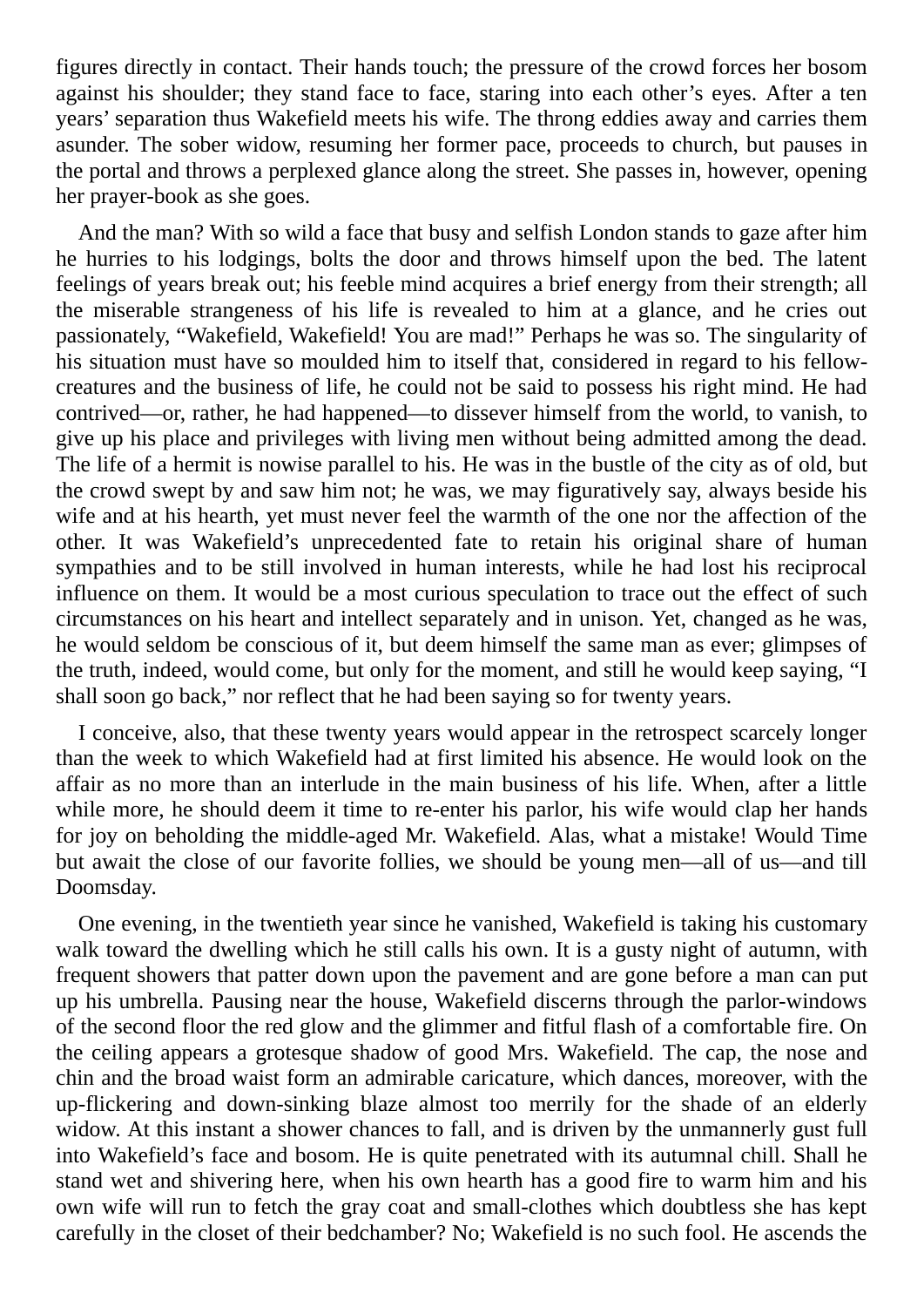steps—heavily, for twenty years have stiffened his legs since he came down, but he knows it not.—Stay, Wakefield! Would you go to the sole home that is left you? Then step into your grave.—The door opens. As he passes in we have a parting glimpse of his visage, and recognize the crafty smile which was the precursor of the little joke that he has ever since been playing off at his wife's expense. How unmercifully has he quizzed the poor woman! Well, a good night's rest to Wakefield!

This happy event—supposing it to be such—could only have occurred at an unpremeditated moment. We will not follow our friend across the threshold. He has left us much food for thought, a portion of which shall lend its wisdom to a moral and be shaped into a figure. Amid the seeming confusion of our mysterious world individuals are so nicely adjusted to a system, and systems to one another and to a whole, that by stepping aside for a moment a man exposes himself to a fearful risk of losing his place for ever. Like Wakefield, he may become, as it were, the outcast of the universe.

### **A RILL FROM THE TOWN-PUMP.**

### (SCENE, *the corner of two principal streets*, [3] *the* TOWN-PUMP *talking through its nose*.)

Noon by the north clock! Noon by the east! High noon, too, by these hot sunbeams, which full, scarcely aslope, upon my head and almost make the water bubble and smoke in the trough under my nose. Truly, we public characters have a tough time of it! And among all the town-officers chosen at March meeting, where is he that sustains for a single year the burden of such manifold duties as are imposed in perpetuity upon the town-pump? The title of "town-treasurer" is rightfully mine, as guardian of the best treasure that the town has. The overseers of the poor ought to make me their chairman, since I provide bountifully for the pauper without expense to him that pays taxes. I am at the head of the fire department and one of the physicians to the board of health. As a keeper of the peace all water-drinkers will confess me equal to the constable. I perform some of the duties of the town-clerk by promulgating public notices when they are posted on my front. To speak within bounds, I am the chief person of the municipality, and exhibit, moreover, an admirable pattern to my brother-officers by the cool, steady, upright, downright and impartial discharge of my business and the constancy with which I stand to my post. Summer or winter, nobody seeks me in vain, for all day long I am seen at the busiest corner, just above the market, stretching out my arms to rich and poor alike, and at night I hold a lantern over my head both to show where I am and keep people out of the gutters. At this sultry noontide I am cupbearer to the parched populace, for whose benefit an iron goblet is chained to my waist. Like a dramseller on the mall at muster-day, I cry aloud to all and sundry in my plainest accents and at the very tiptop of my voice.

Here it is, gentlemen! Here is the good liquor! Walk up, walk up, gentlemen! Walk up, walk up! Here is the superior stuff! Here is the unadulterated ale of Father Adam—better than Cognac, Hollands, Jamaica, strong beer or wine of any price; here it is by the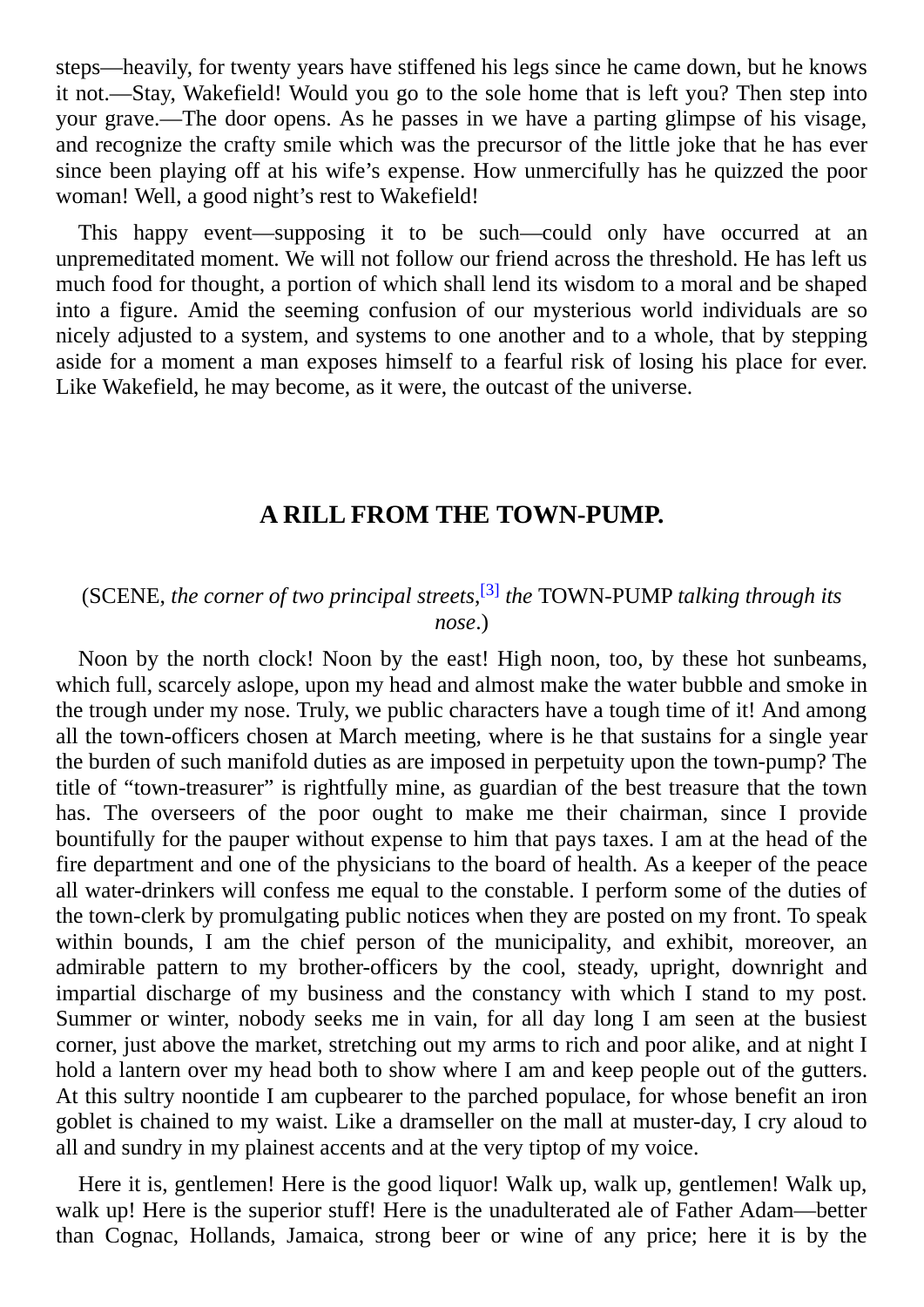hogshead or the single glass, and not a cent to pay! Walk up, gentlemen, walk up, and help yourselves!

It were a pity if all this outcry should draw no customers. Here they come.—A hot day, gentlemen! Quaff and away again, so as to keep yourselves in a nice cool sweat.—You, my friend, will need another cupful to wash the dust out of your throat, if it be as thick there as it is on your cowhide shoes. I see that you have trudged half a score of miles today, and like a wise man have passed by the taverns and stopped at the running brooks and well-curbs. Otherwise, betwixt heat without and fire within, you would have been burnt to a cinder or melted down to nothing at all, in the fashion of a jelly-fish. Drink and make room for that other fellow, who seeks my aid to quench the fiery fever of last night's potations, which he drained from no cup of mine.—Welcome, most rubicund sir! You and I have been great strangers hitherto; nor, to confess the truth, will my nose be anxious for a closer intimacy till the fumes of your breath be a little less potent. Mercy on you, man! the water absolutely hisses down your red-hot gullet and is converted quite to steam in the miniature Tophet which you mistake for a stomach. Fill again, and tell me, on the word of an honest toper, did you ever, in cellar, tavern, or any kind of a dram-shop, spend the price of your children's food for a swig half so delicious? Now, for the first time these ten years, you know the flavor of cold water. Good-bye; and whenever you are thirsty, remember that I keep a constant supply at the old stand.—Who next?—Oh, my little friend, you are let loose from school and come hither to scrub your blooming face and drown the memory of certain taps of the ferule, and other schoolboy troubles, in a draught from the townpump? Take it, pure as the current of your young life. Take it, and may your heart and tongue never be scorched with a fiercer thirst than now! There, my dear child! put down the cup and yield your place to this elderly gentleman who treads so tenderly over the paving-stones that I suspect he is afraid of breaking them. What! he limps by without so much as thanking me, as if my hospitable offers were meant only for people who have no wine-cellars.—Well, well, sir, no harm done, I hope? Go draw the cork, tip the decanter; but when your great toe shall set you a-roaring, it will be no affair of mine. If gentlemen love the pleasant titillation of the gout, it is all one to the town-pump. This thirsty dog with his red tongue lolling out does not scorn my hospitality, but stands on his hind legs and laps eagerly out of the trough. See how lightly he capers away again!—Jowler, did your worship ever have the gout?

Are you all satisfied? Then wipe your mouths, my good friends, and while my spout has a moment's leisure I will delight the town with a few historical remniscences. In far antiquity, beneath a darksome shadow of venerable boughs, a spring bubbled out of the leaf-strewn earth in the very spot where you now behold me on the sunny pavement. The water was as bright and clear and deemed as precious as liquid diamonds. The Indian sagamores drank of it from time immemorial till the fatal deluge of the firewater burst upon the red men and swept their whole race away from the cold fountains. Endicott and his followers came next, and often knelt down to drink, dipping their long beards in the spring. The richest goblet then was of birch-bark. Governor Winthrop, after a journey afoot from Boston, drank here out of the hollow of his hand. The elder Higginson here wet his palm and laid it on the brow of the first town-born child. For many years it was the watering-place, and, as it were, the washbowl, of the vicinity, whither all decent folks resorted to purify their visages and gaze at them afterward—at least, the pretty maidens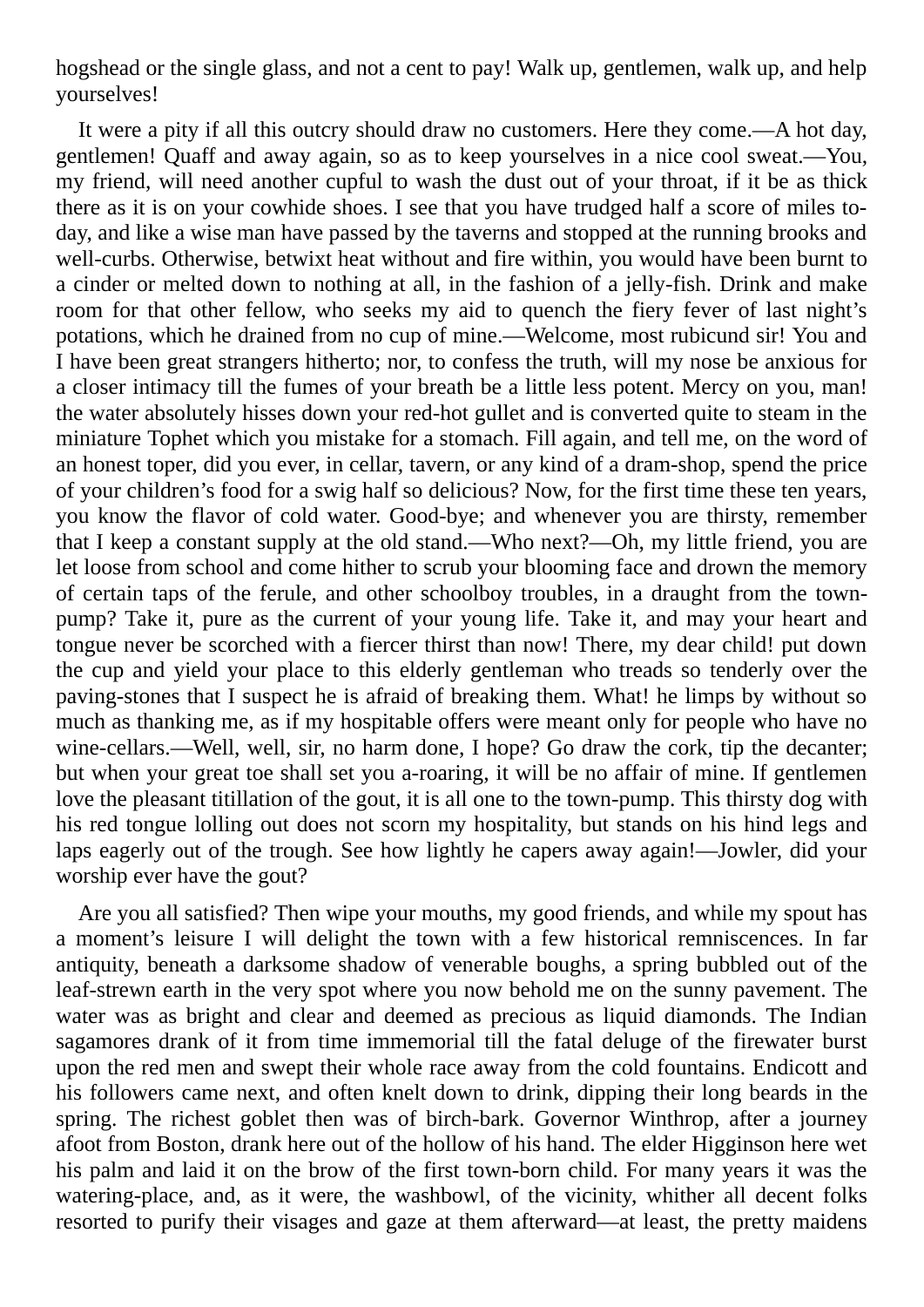did—in the mirror which it made. On Sabbath-days, whenever a babe was to be baptized, the sexton filled his basin here and placed it on the communion-table of the humble meeting-house, which partly covered the site of yonder stately brick one. Thus one generation after another was consecrated to Heaven by its waters, and cast their waxing and waning shadows into its glassy bosom, and vanished from the earth, as if mortal life were but a flitting image in a fountain. Finally the fountain vanished also. Cellars were dug on all sides and cart-loads of gravel flung upon its source, whence oozed a turbid stream, forming a mud-puddle at the corner of two streets. In the hot months, when its refreshment was most needed, the dust flew in clouds over the forgotten birthplace of the waters, now their grave. But in the course of time a town-pump was sunk into the source of the ancient spring; and when the first decayed, another took its place, and then another, and still another, till here stand I, gentlemen and ladies, to serve you with my iron goblet. Drink and be refreshed. The water is as pure and cold as that which slaked the thirst of the red sagamore beneath the aged boughs, though now the gem of the wilderness is treasured under these hot stones, where no shadow falls but from the brick buildings. And be it the moral of my story that, as this wasted and long-lost fountain is now known and prized again, so shall the virtues of cold water—too little valued since your fathers' days—be recognized by all.

Your pardon, good people! I must interrupt my stream of eloquence and spout forth a stream of water to replenish the trough for this teamster and his two yoke of oxen, who have come from Topsfield, or somewhere along that way. No part of my business is pleasanter than the watering of cattle. Look! how rapidly they lower the water-mark on the sides of the trough, till their capacious stomachs are moistened with a gallon or two apiece and they can afford time to breathe it in with sighs of calm enjoyment. Now they roll their quiet eyes around the brim of their monstrous drinking-vessel. An ox is your true toper.

But I perceive, my dear auditors, that you are impatient for the remainder of my discourse. Impute it, I beseech you, to no defect of modesty if I insist a little longer on so fruitful a topic as my own multifarious merits. It is altogether for your good. The better you think of me, the better men and women you will find yourselves. I shall say nothing of my all-important aid on washing-days, though on that account alone I might call myself the household god of a hundred families. Far be it from me, also, to hint, my respectable friends, at the show of dirty faces which you would present without my pains to keep you clean. Nor will I remind you how often, when the midnight bells make you tremble for your combustible town, you have fled to the town-pump and found me always at my post firm amid the confusion and ready to drain my vital current in your behalf. Neither is it worth while to lay much stress on my claims to a medical diploma as the physician whose simple rule of practice is preferable to all the nauseous lore which has found men sick, or left them so, since the days of Hippocrates. Let us take a broader view of my beneficial influence on mankind.

No; these are trifles, compared with the merits which wise men concede to me—if not in my single self, yet as the representative of a class—of being the grand reformer of the age. From my spout, and such spouts as mine, must flow the stream that shall cleanse our earth of the vast portion of its crime and anguish which has gushed from the fiery fountains of the still. In this mighty enterprise the cow shall be my great confederate. Milk and water—the TOWN-PUMP and the Cow! Such is the glorious copartnership that shall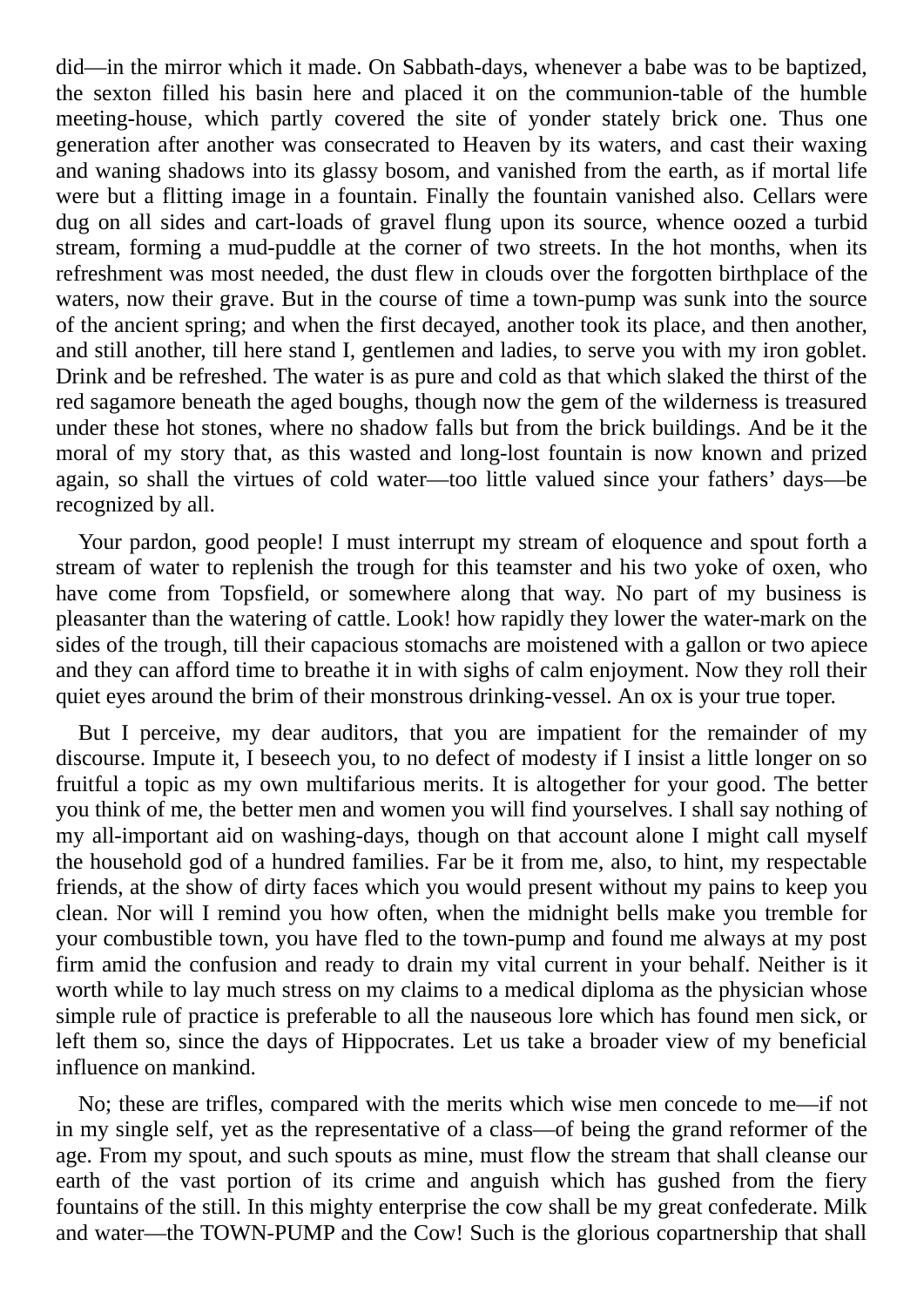tear down the distilleries and brewhouses, uproot the vineyards, shatter the cider-presses, ruin the tea and coffee trade, and finally monopolize the whole business of quenching thirst. Blessed consummation! Then Poverty shall pass away from the land, finding no hovel so wretched where her squalid form may shelter herself. Then Disease, for lack of other victims, shall gnaw its own heart and die. Then Sin, if she do not die, shall lose half her strength. Until now the frenzy of hereditary fever has raged in the human blood, transmitted from sire to son and rekindled in every generation by fresh draughts of liquid flame. When that inward fire shall be extinguished, the heat of passion cannot but grow cool, and war—the drunkenness of nations—perhaps will cease. At least, there will be no war of households. The husband and wife, drinking deep of peaceful joy—a calm bliss of temperate affections—shall pass hand in hand through life and lie down not reluctantly at its protracted close. To them the past will be no turmoil of mad dreams, nor the future an eternity of such moments as follow the delirium of the drunkard. Their dead faces shall express what their spirits were and are to be by a lingering smile of memory and hope.

Ahem! Dry work, this speechifying, especially to an unpractised orator. I never conceived till now what toil the temperance lecturers undergo for my sake; hereafter they shall have the business to themselves.—Do, some kind Christian, pump a stroke or two, just to wet my whistle.—Thank you, sir!—My dear hearers, when the world shall have been regenerated by my instrumentality, you will collect your useless vats and liquorcasks into one great pile and make a bonfire in honor of the town-pump. And when I shall have decayed like my predecessors, then, if you revere my memory, let a marble fountain richly sculptured take my place upon this spot. Such monuments should be erected everywhere and inscribed with the names of the distinguished champions of my cause. Now, listen, for something very important is to come next.

There are two or three honest friends of mine—and true friends I know they are—who nevertheless by their fiery pugnacity in my behalf do put me in fearful hazard of a broken nose, or even a total overthrow upon the pavement and the loss of the treasure which I guard.—I pray you, gentlemen, let this fault be amended. Is it decent, think you, to get tipsy with zeal for temperance and take up the honorable cause of the town-pump in the style of a toper fighting for his brandy-bottle? Or can the excellent qualities of cold water be no otherwise exemplified than by plunging slapdash into hot water and woefully scalding yourselves and other people? Trust me, they may. In the moral warfare which you are to wage—and, indeed, in the whole conduct of your lives—you cannot choose a better example than myself, who have never permitted the dust and sultry atmosphere, the turbulence and manifold disquietudes, of the world around me to reach that deep, calm well of purity which may be called my soul. And whenever I pour out that soul, it is to cool earth's fever or cleanse its stains.

One o'clock! Nay, then, if the dinner-bell begins to speak, I may as well hold my peace. Here comes a pretty young girl of my acquaintance with a large stone pitcher for me to fill. May she draw a husband while drawing her water, as Rachel did of old!—Hold out your vessel, my dear! There it is, full to the brim; so now run home, peeping at your sweet image in the pitcher as you go, and forget not in a glass of my own liquor to drink "SUCCESS TO THE TOWN-PUMP."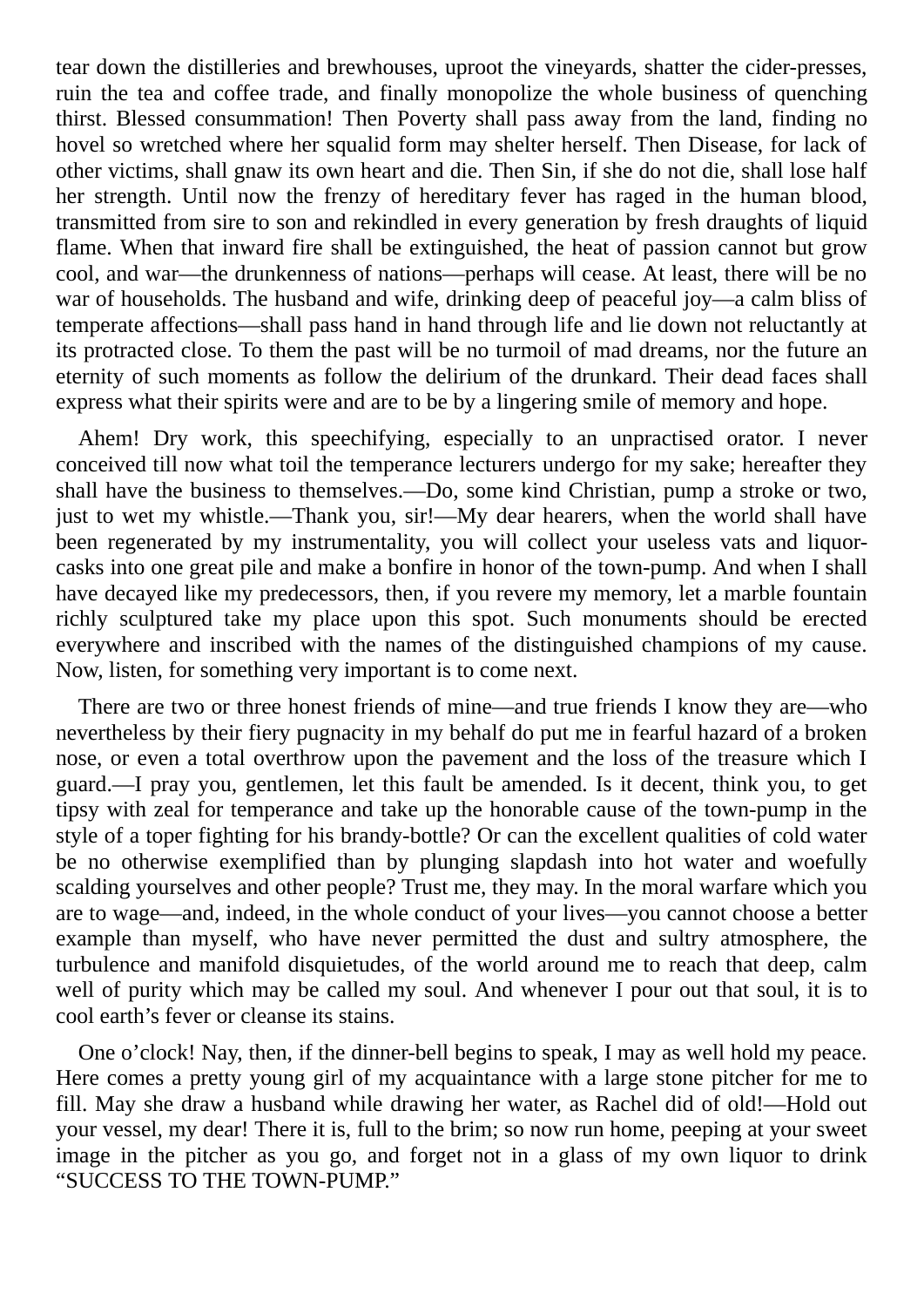# **THE GREAT CARBUNCLE. [4]**

#### **A MYSTERY OF THE WHITE MOUNTAINS.**

At nightfall once in the olden time, on the rugged side of one of the Crystal Hills, a party of adventurers were refreshing themselves after a toilsome and fruitless quest for the Great Carbuncle. They had come thither, not as friends nor partners in the enterprise, but each, save one youthful pair, impelled by his own selfish and solitary longing for this wondrous gem. Their feeling of brotherhood, however, was strong enough to induce them to contribute a mutual aid in building a rude hut of branches and kindling a great fire of shattered pines that had drifted down the headlong current of the Amonoosuck, on the lower bank of which they were to pass the night. There was but one of their number, perhaps, who had become so estranged from natural sympathies by the absorbing spell of the pursuit as to acknowledge no satisfaction at the sight of human faces in the remote and solitary region whither they had ascended. A vast extent of wilderness lay between them and the nearest settlement, while scant a mile above their heads was that bleak verge where the hills throw off their shaggy mantle of forest-trees and either robe themselves in clouds or tower naked into the sky. The roar of the Amonoosuck would have been too awful for endurance if only a solitary man had listened while the mountain-stream talked with the wind.

The adventurers, therefore, exchanged hospitable greetings and welcomed one another to the hut where each man was the host and all were the guests of the whole company. They spread their individual supplies of food on the flat surface of a rock and partook of a general repast; at the close of which a sentiment of good-fellowship was perceptible among the party, though repressed by the idea that the renewed search for the Great Carbuncle must make them strangers again in the morning. Seven men and one young woman, they warmed themselves together at the fire, which extended its bright wall along the whole front of their wigwam. As they observed the various and contrasted figures that made up the assemblage, each man looking like a caricature of himself in the unsteady light that flickered over him, they came mutually to the conclusion that an odder society had never met in city or wilderness, on mountain or plain.

The eldest of the group—a tall, lean, weatherbeaten man some sixty years of age—was clad in the skins of wild animals whose fashion of dress he did well to imitate, since the deer, the wolf and the bear had long been his most intimate companions. He was one of those ill-fated mortals, such as the Indians told of, whom in their early youth the Great Carbuncle smote with a peculiar madness and became the passionate dream of their existence. All who visited that region knew him as "the Seeker," and by no other name. As none could remember when he first took up the search, there went a fable in the valley of the Saco that for his inordinate lust after the Great Carbuncle he had been condemned to wander among the mountains till the end of time, still with the same feverish hopes at sunrise, the same despair at eve. Near this miserable Seeker sat a little elderly personage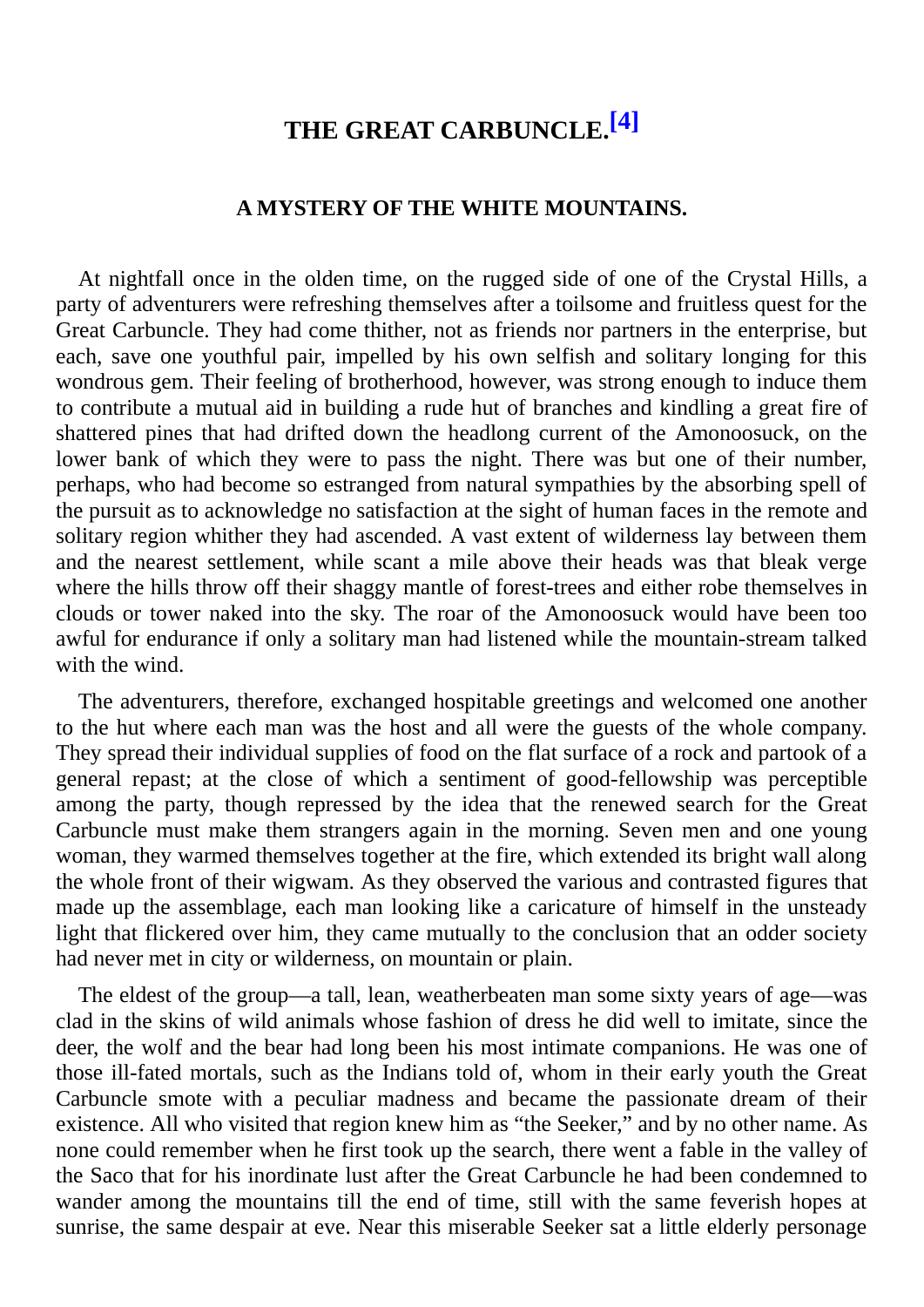wearing a high-crowned hat shaped somewhat like a crucible. He was from beyond the sea —a Doctor Cacaphodel, who had wilted and dried himself into a mummy by continually stooping over charcoal-furnaces and inhaling unwholesome fumes during his researches in chemistry and alchemy. It was told of him—whether truly or not—that at the commencement of his studies he had drained his body of all its richest blood and wasted it, with other inestimable ingredients, in an unsuccessful experiment, and had never been a well man since. Another of the adventurers was Master Ichabod Pigsnort, a weighty merchant and selectman of Boston, and an elder of the famous Mr. Norton's church. His enemies had a ridiculous story that Master Pigsnort was accustomed to spend a whole hour after prayer-time every morning and evening in wallowing naked among an immense quantity of pine-tree shillings, which were the earliest silver coinage of Massachusetts. The fourth whom we shall notice had no name that his companions knew of, and was chiefly distinguished by a sneer that always contorted his thin visage, and by a prodigious pair of spectacles which were supposed to deform and discolor the whole face of nature to this gentleman's perception. The fifth adventurer likewise lacked a name, which was the greater pity, as he appeared to be a poet. He was a bright-eyed man, but woefully pined away, which was no more than natural if, as some people affirmed, his ordinary diet was fog, morning mist and a slice of the densest cloud within his reach, sauced with moonshine whenever he could get it. Certain it is that the poetry which flowed from him had a smack of all these dainties. The sixth of the party was a young man of haughty mien and sat somewhat apart from the rest, wearing his plumed hat loftily among his elders, while the fire glittered on the rich embroidery of his dress and gleamed intensely on the jewelled pommel of his sword. This was the lord De Vere, who when at home was said to spend much of his time in the burial-vault of his dead progenitors rummaging their mouldy coffins in search of all the earthly pride and vainglory that was hidden among bones and dust; so that, besides his own share, he had the collected haughtiness of his whole line of ancestry. Lastly, there was a handsome youth in rustic garb, and by his side a blooming little person in whom a delicate shade of maiden reserve was just melting into the rich glow of a young wife's affection. Her name was Hannah, and her husband's Matthew—two homely names, yet well enough adapted to the simple pair who seemed strangely out of place among the whimsical fraternity whose wits had been set agog by the Great Carbuncle.

Beneath the shelter of one hut, in the bright blaze of the same fire, sat this varied group of adventurers, all so intent upon a single object that of whatever else they began to speak their closing words were sure to be illuminated with the Great Carbuncle. Several related the circumstances that brought them thither. One had listened to a traveller's tale of this marvellous stone in his own distant country, and had immediately been seized with such a thirst for beholding it as could only be quenched in its intensest lustre. Another, so long ago as when the famous Captain Smith visited these coasts, had seen it blazing far at sea, and had felt no rest in all the intervening years till now that he took up the search. A third, being encamped on a hunting-expedition full forty miles south of the White Mountains, awoke at midnight and beheld the Great Carbuncle gleaming like a meteor, so that the shadows of the trees fell backward from it. They spoke of the innumerable attempts which had been made to reach the spot, and of the singular fatality which had hitherto withheld success from all adventurers, though it might seem so easy to follow to its source a light that overpowered the moon and almost matched the sun. It was observable that each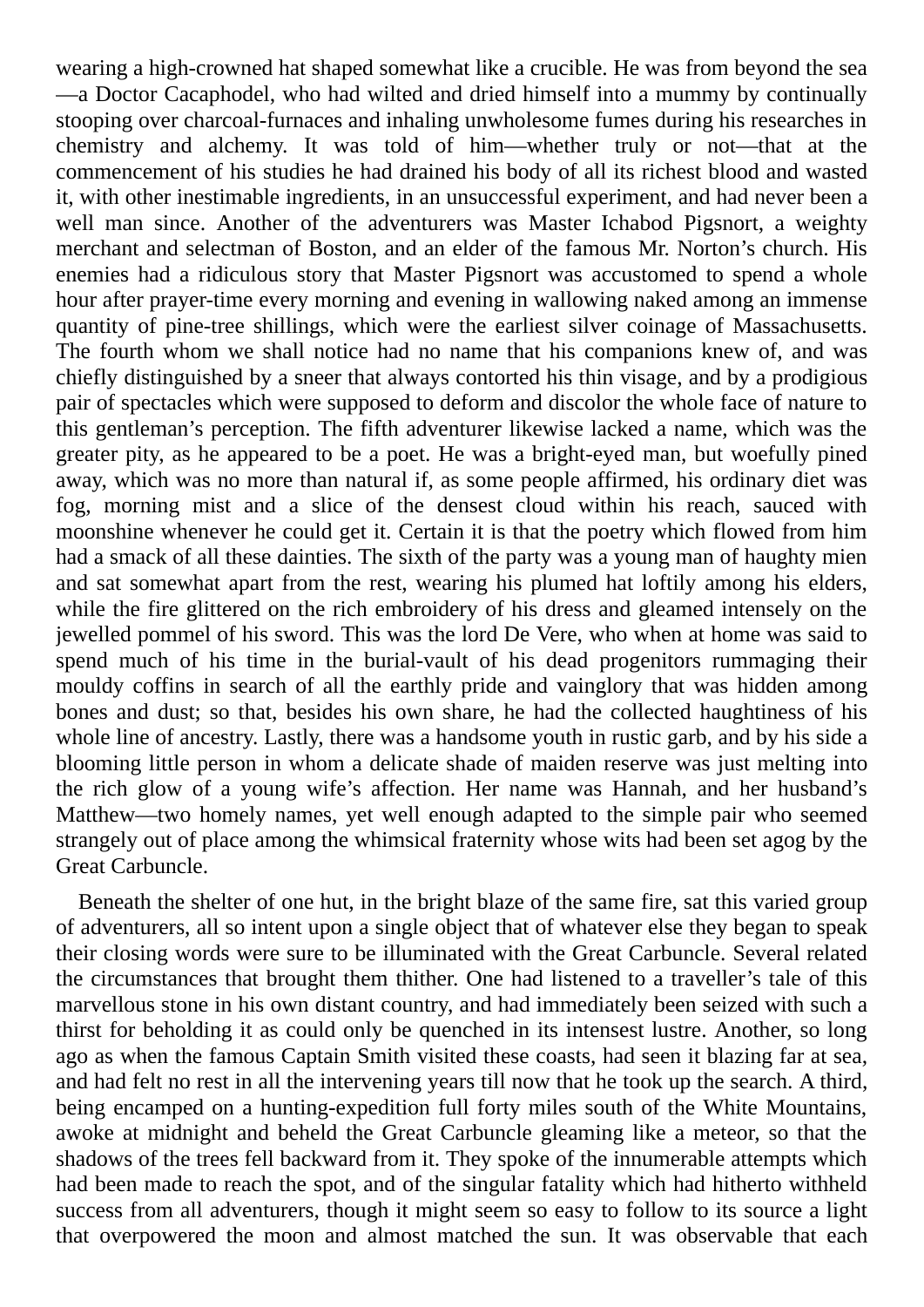smiled scornfully at the madness of every other in anticipating better fortune than the past, yet nourished a scarcely-hidden conviction that he would himself be the favored one. As if to allay their too sanguine hopes, they recurred to the Indian traditions that a spirit kept watch about the gem and bewildered those who sought it either by removing it from peak to peak of the higher hills or by calling up a mist from the enchanted lake over which it hung. But these tales were deemed unworthy of credit, all professing to believe that the search had been baffled by want of sagacity or perseverance in the adventurers, or such other causes as might naturally obstruct the passage to any given point among the intricacies of forest, valley and mountain.

In a pause of the conversation the wearer of the prodigious spectacles looked round upon the party, making each individual in turn the object of the sneer which invariably dwelt upon his countenance.

"So, fellow-pilgrims," said he, "here we are, seven wise men and one fair damsel, who doubtless is as wise as any graybeard of the company. Here we are, I say, all bound on the same goodly enterprise. Methinks, now, it were not amiss that each of us declare what he proposes to do with the Great Carbuncle, provided he have the good hap to clutch it.— What says our friend in the bearskin? How mean you, good sir, to enjoy the prize which you have been seeking the Lord knows how long among the Crystal Hills?"

"How enjoy it!" exclaimed the aged Seeker, bitterly. "I hope for no enjoyment from it that folly has past, long ago! I keep up the search for this accursed stone, because the vain ambition of my youth has become a fate upon me, in old age. The pursuit alone is my strength—the energy of my soul—the warmth of my blood, and the pith and marrow of my bones! Were I to turn my back upon it, I should fall down dead, on the hither side of the Notch, which is the gate-way of this mountain region. Yet, not to have my wasted life time back again, would I give up my hopes of the Great Carbuncle! Having found it, I shall bear it to a certain cavern that I wot of, and there, grasping it in my arms, lie down and die, and keep it buried with me for ever."

"Oh, wretch, regardless of the interests of science!" cried Doctor Cacaphodel, with philosophic indignation. "Thou art not worthy to behold, even from afar off, the lustre of this most precious gem that ever was concocted in the laboratory of Nature. Mine is the sole purpose for which a wise man may desire the possession of the Great Carbuncle. Immediately on obtaining it—for I have a presentiment, good people, that the prize is reserved to crown my scientific reputation—I shall return to Europe, and employ my remaining years in reducing it to its first elements. A portion of the stone will I grind to impalpable powder; other parts shall be dissolved in acids, or whatever solvents will act upon so admirable a composition; and the remainder I design to melt in the crucible, or set on fire with the blow-pipe. By these various methods, I shall gain an accurate analysis, and finally bestow the result of my labours upon the world, in a folio volume."

"Excellent!" quoth the man with the spectacles. "Nor need you hesitate, learned Sir, on account of the necessary destruction of the gem; since the perusal of your folio may teach every mother's son of us to concoct a Great Carbuncle of his own."

"But, verily," said Master Ichabod Pigsnort, "for mine own part, I object to the making of these counterfeits, as being calculated to reduce the marketable value of the true gem. I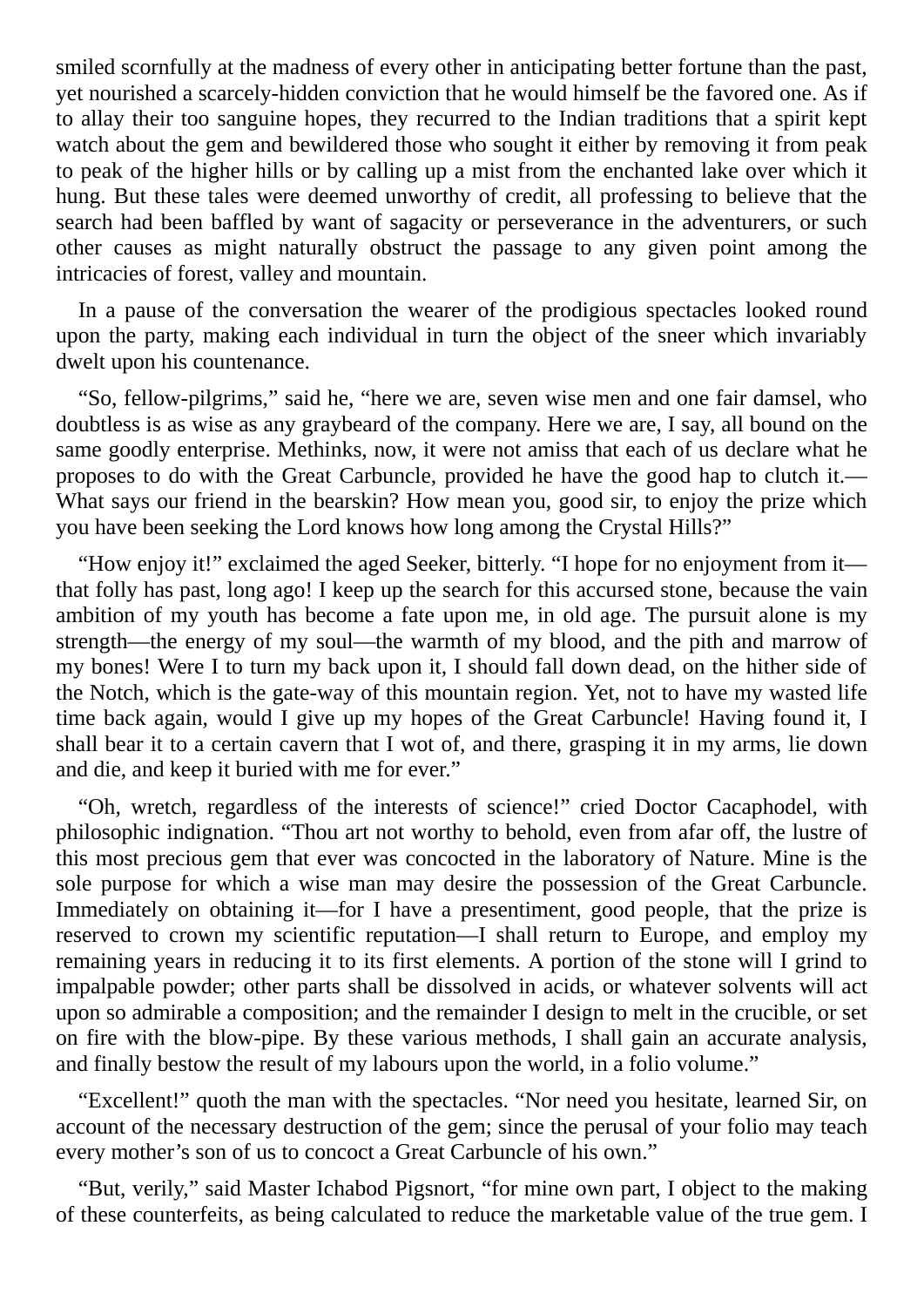tell ye frankly, Sirs, I have an interest in keeping up the price. Here have I quitted my regular traffic, leaving my warehouse in the care of my clerks, and putting my credit to great hazard, and furthermore, have put myself to peril of death or captivity by the accursed heathen savages—and all this without daring to ask the prayers of the congregation, because the quest for the Great Carbuncle is deemed little better than a traffic with the evil one. Now think ye that I would have done this grievous wrong to my soul, body, reputation and estate, without a reasonable chance of profit?"

"Not I, pious Master Pigsnort," said the man with the spectacles. "I never laid such a great folly to thy charge."

"Truly, I hope not," said the merchant. "Now, as touching this Great Carbuncle, I am free to own that I have never had a glimpse of it, but, be it only the hundredth part so bright as people tell, it will surely outvalue the Great Mogul's best diamond, which he holds at an incalculable sum; wherefore I am minded to put the Great Carbuncle on shipboard and voyage with it to England, France, Spain, Italy, or into heathendom if Providence should send me thither, and, in a word, dispose of the gem to the best bidder among the potentates of the earth, that he may place it among his crown-jewels. If any of ye have a wiser plan, let him expound it."

"That have I, thou sordid man!" exclaimed the poet. "Dost thou desire nothing brighter than gold, that thou wouldst transmute all this ethereal lustre into such dross as thou wallowest in already? For myself, hiding the jewel under my cloak, I shall hie me back to my attic-chamber in one of the darksome alleys of London. There night and day will I gaze upon it. My soul shall drink its radiance; it shall be diffused throughout my intellectual powers and gleam brightly in every line of poesy that I indite. Thus long ages after I am gone the splendor of the Great Carbuncle will blaze around my name."

"Well said, Master Poet!" cried he of the spectacles. "Hide it under thy cloak, sayest thou? Why, it will gleam through the holes and make thee look like a jack-o'-lantern!"

"To think," ejaculated the lord De Vere, rather to himself than his companions, the best of whom he held utterly unworthy of his intercourse—"to think that a fellow in a tattered cloak should talk of conveying the Great Carbuncle to a garret in Grubb street! Have not I resolved within myself that the whole earth contains no fitter ornament for the great hall of my ancestral castle? There shall it flame for ages, making a noonday of midnight, glittering on the suits of armor, the banners and escutcheons, that hang around the wall, and keeping bright the memory of heroes. Wherefore have all other adventurers sought the prize in vain but that I might win it and make it a symbol of the glories of our lofty line? And never on the diadem of the White Mountains did the Great Carbuncle hold a place half so honored as is reserved for it in the hall of the De Veres."

"It is a noble thought," said the cynic, with an obsequious sneer. "Yet, might I presume to say so, the gem would make a rare sepulchral lamp, and would display the glories of Your Lordship's progenitors more truly in the ancestral vault than in the castle-hall."

"Nay, forsooth," observed Matthew, the young rustic, who sat hand in hand with his bride, "the gentleman has bethought himself of a profitable use for this bright stone. Hannah here and I are seeking it for a like purpose."

"How, fellow?" exclaimed His Lordship, in surprise. "What castle-hall hast thou to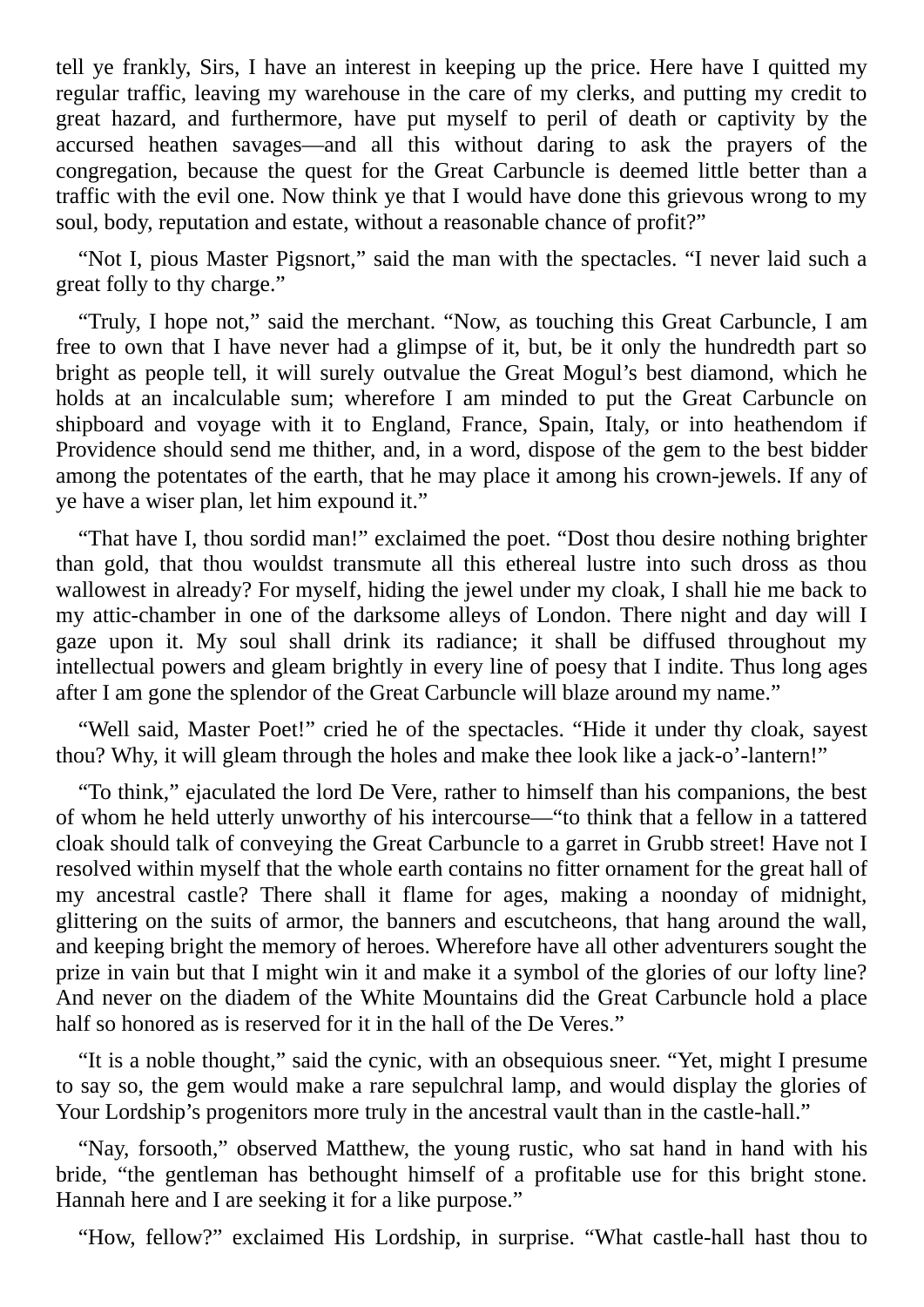hang it in?"

"No castle," replied Matthew, "but as neat a cottage as any within sight of the Crystal Hills. Ye must know, friends, that Hannah and I, being wedded the last week, have taken up the search of the Great Carbuncle because we shall need its light in the long winter evenings and it will be such a pretty thing to show the neighbors when they visit us! It will shine through the house, so that we may pick up a pin in any corner, and will set all the windows a-glowing as if there were a great fire of pine-knots in the chimney. And then how pleasant, when we awake in the night, to be able to see one another's faces!"

There was a general smile among the adventurers at the simplicity of the young couple's project in regard to this wondrous and invaluable stone, with which the greatest monarch on earth might have been proud to adorn his palace. Especially the man with spectacles, who had sneered at all the company in turn, now twisted his visage into such an expression of ill-natured mirth that Matthew asked him rather peevishly what he himself meant to do with the Great Carbuncle.

"The Great Carbuncle!" answered the cynic, with ineffable scorn. "Why, you blockhead, there is no such thing in *rerum naturâ*. I have come three thousand miles, and am resolved to set my foot on every peak of these mountains and poke my head into every chasm for the sole purpose of demonstrating to the satisfaction of any man one whit less an ass than thyself that the Great Carbuncle is all a humbug."

Vain and foolish were the motives that had brought most of the adventurers to the Crystal Hills, but none so vain, so foolish, and so impious too, as that of the scoffer with the prodigious spectacles. He was one of those wretched and evil men whose yearnings are downward to the darkness instead of heavenward, and who, could they but extinguish the lights which God hath kindled for us, would count the midnight gloom their chiefest glory.

As the cynic spoke several of the party were startled by a gleam of red splendor that showed the huge shapes of the surrounding mountains and the rock-bestrewn bed of the turbulent river, with an illumination unlike that of their fire, on the trunks and black boughs of the forest-trees. They listened for the roll of thunder, but heard nothing, and were glad that the tempest came not near them. The stars—those dial-points of heaven now warned the adventurers to close their eyes on the blazing logs and open them in dreams to the glow of the Great Carbuncle.

The young married couple had taken their lodgings in the farthest corner of the wigwam, and were separated from the rest of the party by a curtain of curiously-woven twigs such as might have hung in deep festoons around the bridal-bower of Eve. The modest little wife had wrought this piece of tapestry while the other guests were talking. She and her husband fell asleep with hands tenderly clasped, and awoke from visions of unearthly radiance to meet the more blessed light of one another's eyes. They awoke at the same instant and with one happy smile beaming over their two faces, which grew brighter with their consciousness of the reality of life and love. But no sooner did she recollect where they were than the bride peeped through the interstices of the leafy curtain and saw that the outer room of the hut was deserted.

"Up, dear Matthew!" cried she, in haste. "The strange folk are all gone. Up this very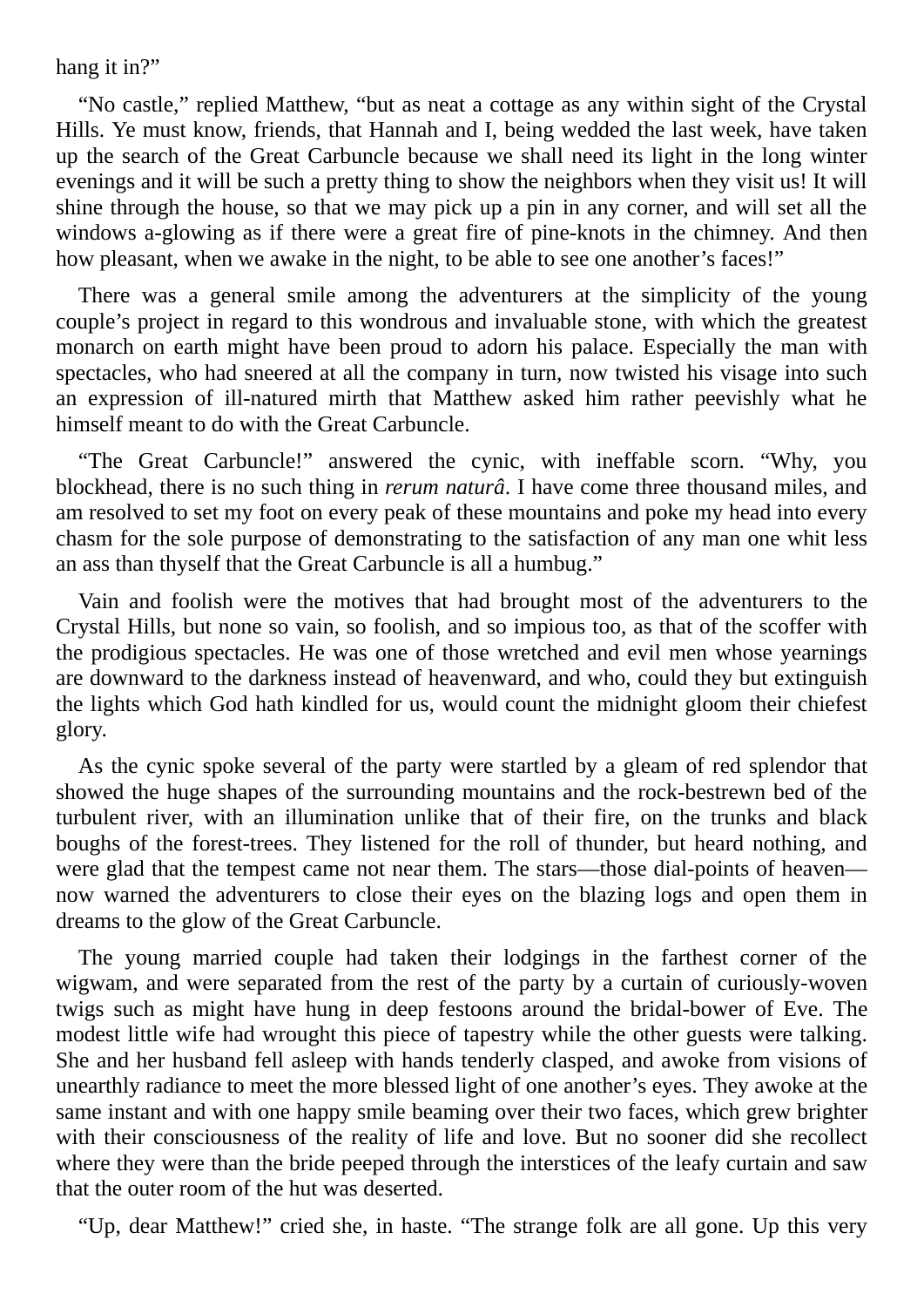minute, or we shall lose the Great Carbuncle!"

In truth, so little did these poor young people deserve the mighty prize which had lured them thither that they had slept peacefully all night and till the summits of the hills were glittering with sunshine, while the other adventurers had tossed their limbs in feverish wakefulness or dreamed of climbing precipices, and set off to realize their dreams with the curliest peep of dawn. But Matthew and Hannah after their calm rest were as light as two young deer, and merely stopped to say their prayers and wash themselves in a cold pool of the Amonoosuck, and then to taste a morsel of food ere they turned their faces to the mountain-side. It was a sweet emblem of conjugal affection as they toiled up the difficult ascent gathering strength from the mutual aid which they afforded.

After several little accidents, such as a torn robe, a lost shoe and the entanglement of Hannah's hair in a bough, they reached the upper verge of the forest and were now to pursue a more adventurous course. The innumerable trunks and heavy foliage of the trees had hitherto shut in their thoughts, which now shrank affrighted from the region of wind and cloud and naked rocks and desolate sunshine that rose immeasurably above them. They gazed back at the obscure wilderness which they had traversed, and longed to be buried again in its depths rather than trust themselves to so vast and visible a solitude.

"Shall we go on?" said Matthew, throwing his arm round Hannah's waist both to protect her and to comfort his heart by drawing her close to it.

But the little bride, simple as she was, had a woman's love of jewels, and could not forego the hope of possessing the very brightest in the world, in spite of the perils with which it must be won.

"Let us climb a little higher," whispered she, yet tremulously, as she turned her face upward to the lonely sky.

"Come, then," said Matthew, mustering his manly courage and drawing her along with him; for she became timid again the moment that he grew bold.

And upward, accordingly, went the pilgrims of the Great Carbuncle, now treading upon the tops and thickly-interwoven branches of dwarf pines which by the growth of centuries, though mossy with age, had barely reached three feet in altitude. Next they came to masses and fragments of naked rock heaped confusedly together like a cairn reared by giants in memory of a giant chief. In this bleak realm of upper air nothing breathed, nothing grew; there was no life but what was concentred in their two hearts; they had climbed so high that Nature herself seemed no longer to keep them company. She lingered beneath them within the verge of the forest-trees, and sent a farewell glance after her children as they strayed where her own green footprints had never been. But soon they were to be hidden from her eye. Densely and dark the mists began to gather below, casting black spots of shadow on the vast landscape and sailing heavily to one centre, as if the loftiest mountain-peak had summoned a council of its kindred clouds. Finally the vapors welded themselves, as it were, into a mass, presenting the appearance of a pavement over which the wanderers might have trodden, but where they would vainly have sought an avenue to the blessed earth which they had lost. And the lovers yearned to behold that green earth again—more intensely, alas! than beneath a clouded sky they had ever desired a glimpse of heaven. They even felt it a relief to their desolation when the mists, creeping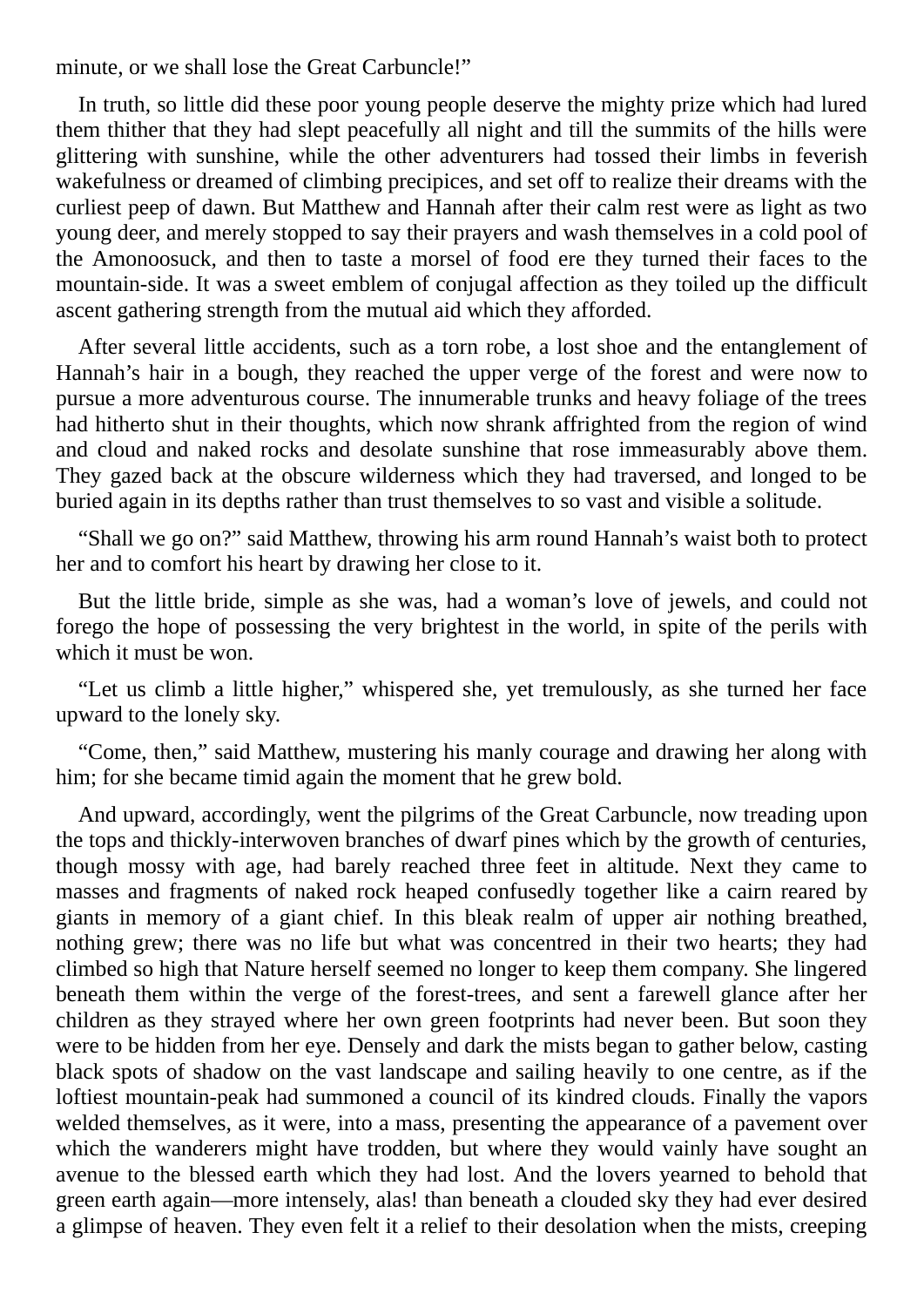gradually up the mountain, concealed its lonely peak, and thus annihilated—at least, for them—the whole region of visible space. But they drew closer together with a fond and melancholy gaze, dreading lest the universal cloud should snatch them from each other's sight. Still, perhaps, they would have been resolute to climb as far and as high between earth and heaven as they could find foothold if Hannah's strength had not begun to fail, and with that her courage also. Her breath grew short. She refused to burden her husband with her weight, but often tottered against his side, and recovered herself each time by a feebler effort. At last she sank down on one of the rocky steps of the acclivity.

"We are lost, dear Matthew," said she, mournfully; "we shall never find our way to the earth again. And oh how happy we might have been in our cottage!"

"Dear heart, we will yet be happy there," answered Matthew. "Look! In this direction the sunshine penetrates the dismal mist; by its aid I can direct our course to the passage of the Notch. Let us go back, love, and dream no more of the Great Carbuncle."

"The sun cannot be yonder," said Hannah, with despondence. "By this time it must be noon; if there could ever be any sunshine here, it would come from above our heads."

"But look!" repeated Matthew, in a somewhat altered tone. "It is brightening every moment. If not sunshine, what can it be?"

Nor could the young bride any longer deny that a radiance was breaking through the mist and changing its dim hue to a dusky red, which continually grew more vivid, as if brilliant particles were interfused with the gloom. Now, also, the cloud began to roll away from the mountain, while, as it heavily withdrew, one object after another started out of its impenetrable obscurity into sight with precisely the effect of a new creation before the indistinctness of the old chaos had been completely swallowed up. As the process went on they saw the gleaming of water close at their feet, and found themselves on the very border of a mountain-lake, deep, bright, clear and calmly beautiful, spreading from brim to brim of a basin that had been scooped out of the solid rock. A ray of glory flashed across its surface. The pilgrims looked whence it should proceed, but closed their eyes, with a thrill of awful admiration, to exclude the fervid splendor that glowed from the brow of a cliff impending over the enchanted lake.

For the simple pair had reached that lake of mystery and found the long-sought shrine of the Great Carbuncle. They threw their arms around each other and trembled at their own success, for as the legends of this wondrous gem rushed thick upon their memory they felt themselves marked out by fate, and the consciousness was fearful. Often from childhood upward they had seen it shining like a distant star, and now that star was throwing its intensest lustre on their hearts. They seemed changed to one another's eyes in the red brilliancy that flamed upon their cheeks, while it lent the same fire to the lake, the rocks and sky, and to the mists which had rolled back before its power. But with their next glance they beheld an object that drew their attention even from the mighty stone. At the base of the cliff, directly beneath the Great Carbuncle, appeared the figure of a man with his arms extended in the act of climbing and his face turned upward as if to drink the full gush of splendor. But he stirred not, no more than if changed to marble.

"It is the Seeker," whispered Hannah, convulsively grasping her husband's arm. "Matthew, he is dead."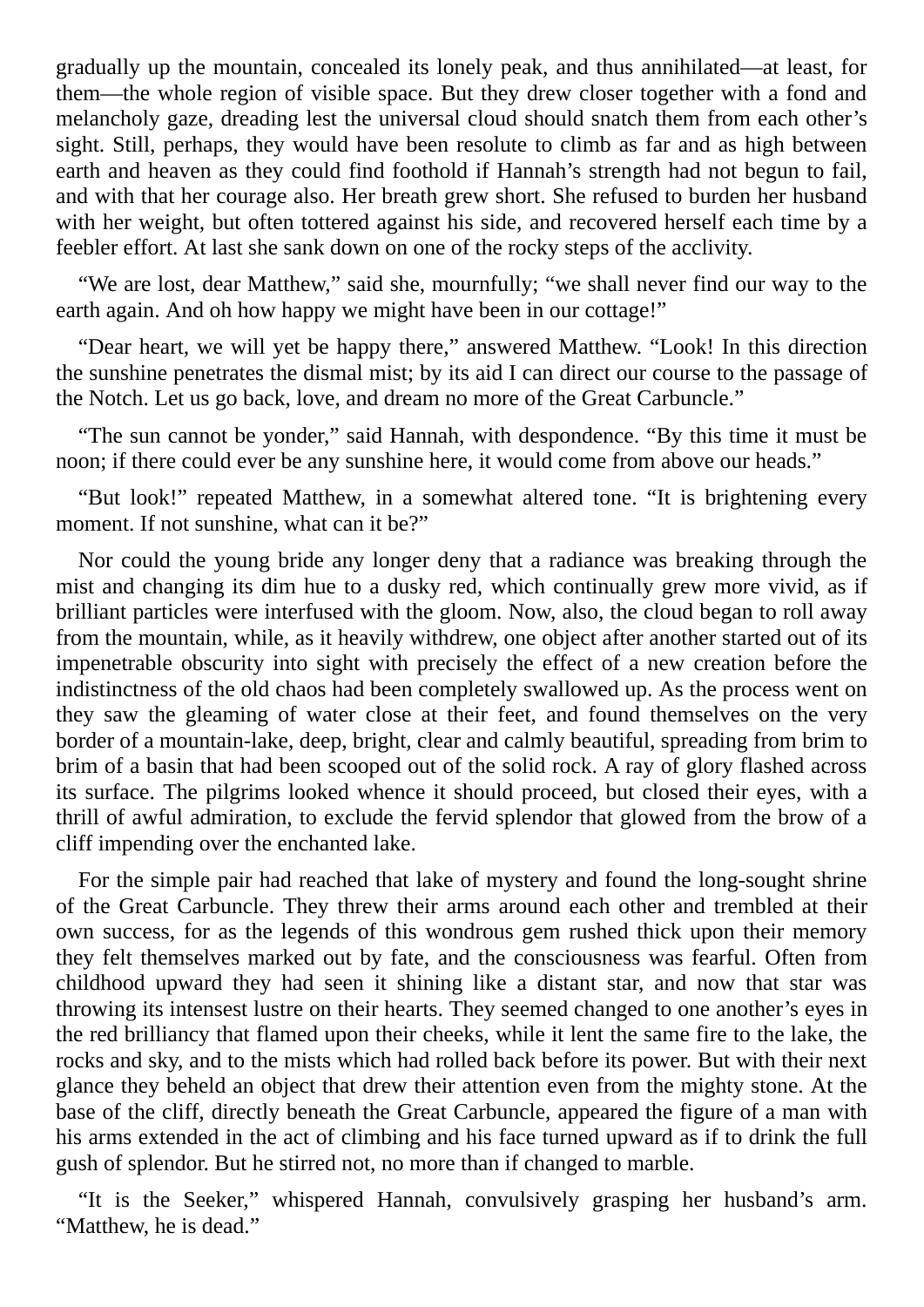"The joy of success has killed him," replied Matthew, trembling violently. "Or perhaps the very light of the Great Carbuncle was death."

"'The Great Carbuncle'!" cried a peevish voice behind them. "The great humbug! If you have found it, prithee point it out to me."

They turned their heads, and there was the cynic with his prodigious spectacles set carefully on his nose, staring now at the lake, now at the rocks, now at the distant masses of vapor, now right at the Great Carbuncle itself, yet seemingly as unconscious of its light as if all the scattered clouds were condensed about his person. Though its radiance actually threw the shadow of the unbeliever at his own feet as he turned his back upon the glorious jewel, he would not be convinced that there was the least glimmer there.

"Where is your great humbug?" he repeated. "I challenge you to make me see it."

"There!" said Matthew, incensed at such perverse blindness, and turning the cynic round toward the illuminated cliff. "Take off those abominable spectacles, and you cannot help seeing it."

Now, these colored spectacles probably darkened the cynic's sight in at least as great a degree as the smoked glasses through which people gaze at an eclipse. With resolute bravado, however, he snatched them from his nose and fixed a bold stare full upon the ruddy blaze of the Great Carbuncle. But scarcely had he encountered it when, with a deep, shuddering groan, he dropped his head and pressed both hands across his miserable eyes. Thenceforth there was in very truth no light of the Great Carbuncle, nor any other light on earth, nor light of heaven itself, for the poor cynic. So long accustomed to view all objects through a medium that deprived them of every glimpse of brightness, a single flash of so glorious a phenomenon, striking upon his naked vision, had blinded him for ever.

"Matthew," said Hannah, clinging to him, "let us go hence."

Matthew saw that she was faint, and, kneeling down, supported her in his arms while he threw some of the thrillingly-cold water of the enchanted lake upon her face and bosom. It revived her, but could not renovate her courage.

"Yes, dearest," cried Matthew, pressing her tremulous form to his breast; "we will go hence and return to our humble cottage. The blessed sunshine and the quiet moonlight shall come through our window. We will kindle the cheerful glow of our hearth at eventide and be happy in its light. But never again will we desire more light than all the world may share with us."

"No," said his bride, "for how could we live by day or sleep by night in this awful blaze of the Great Carbuncle?"

Out of the hollow of their hands they drank each a draught from the lake, which presented them its waters uncontaminated by an earthly lip. Then, lending their guidance to the blinded cynic, who uttered not a word, and even stifled his groans in his own most wretched heart, they began to descend the mountain. Yet as they left the shore, till then untrodden, of the spirit's lake, they threw a farewell glance toward the cliff and beheld the vapors gathering in dense volumes, through which the gem burned duskily.

As touching the other pilgrims of the Great Carbuncle, the legend goes on to tell that the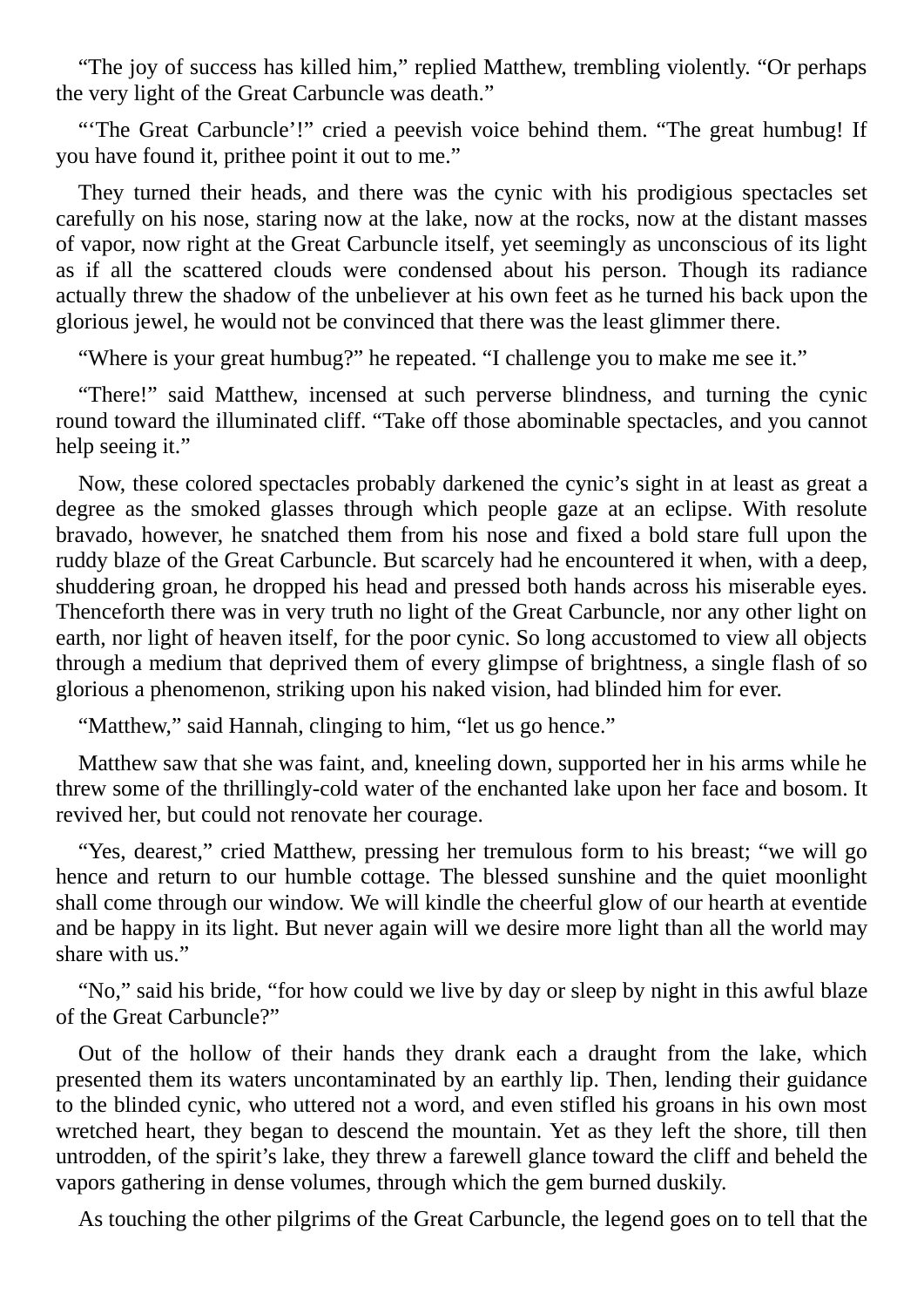worshipful Master Ichabod Pigsnort soon gave up the quest as a desperate speculation, and wisely resolved to betake himself again to his warehouse, near the town-dock, in Boston. But as he passed through the Notch of the mountains a war-party of Indians captured our unlucky merchant and carried him to Montreal, there holding him in bondage till by the payment of a heavy ransom he had woefully subtracted from his hoard of pine-tree shillings. By his long absence, moreover, his affairs had become so disordered that for the rest of his life, instead of wallowing in silver, he had seldom a sixpence-worth of copper. Doctor Cacaphodel, the alchemist, returned to his laboratory with a prodigious fragment of granite, which he ground to powder, dissolved in acids, melted in the crucible and burnt with the blowpipe, and published the result of his experiments in one of the heaviest folios of the day. And for all these purposes the gem itself could not have answered better than the granite. The poet, by a somewhat similar mistake, made prize of a great piece of ice which he found in a sunless chasm of the mountains, and swore that it corresponded in all points with his idea of the Great Carbuncle. The critics say that, if his poetry lacked the splendor of the gem, it retained all the coldness of the ice. The lord De Vere went back to his ancestral hall, where he contented himself with a wax-lighted chandelier, and filled in due course of time another coffin in the ancestral vault. As the funeral torches gleamed within that dark receptacle, there was no need of the Great Carbuncle to show the vanity of earthly pomp.

The cynic, having cast aside his spectacles, wandered about the world a miserable object, and was punished with an agonizing desire of light for the wilful blindness of his former life. The whole night long he would lift his splendor-blasted orbs to the moon and stars; he turned his face eastward at sunrise as duly as a Persian idolater; he made a pilgrimage to Rome to witness the magnificent illumination of Saint Peter's church, and finally perished in the Great Fire of London, into the midst of which he had thrust himself with the desperate idea of catching one feeble ray from the blaze that was kindling earth and heaven.

Matthew and his bride spent many peaceful years and were fond of telling the legend of the Great Carbuncle. The tale, however, toward the close of their lengthened lives, did not meet with the full credence that had been accorded to it by those who remembered the ancient lustre of the gem. For it is affirmed that from the hour when two mortals had shown themselves so simply wise as to reject a jewel which would have dimmed all earthly things its splendor waned. When our pilgrims reached the cliff, they found only an opaque stone with particles of mica glittering on its surface. There is also a tradition that as the youthful pair departed the gem was loosened from the forehead of the cliff and fell into the enchanted lake, and that at noontide the Seeker's form may still be seen to bend over its quenchless gleam.

Some few believe that this inestimable stone is blazing as of old, and say that they have caught its radiance, like a flash of summer lightning, far down the valley of the Saco. And be it owned that many a mile from the Crystal Hills I saw a wondrous light around their summits, and was lured by the faith of poesy to be the latest pilgrim of the Great Carbuncle.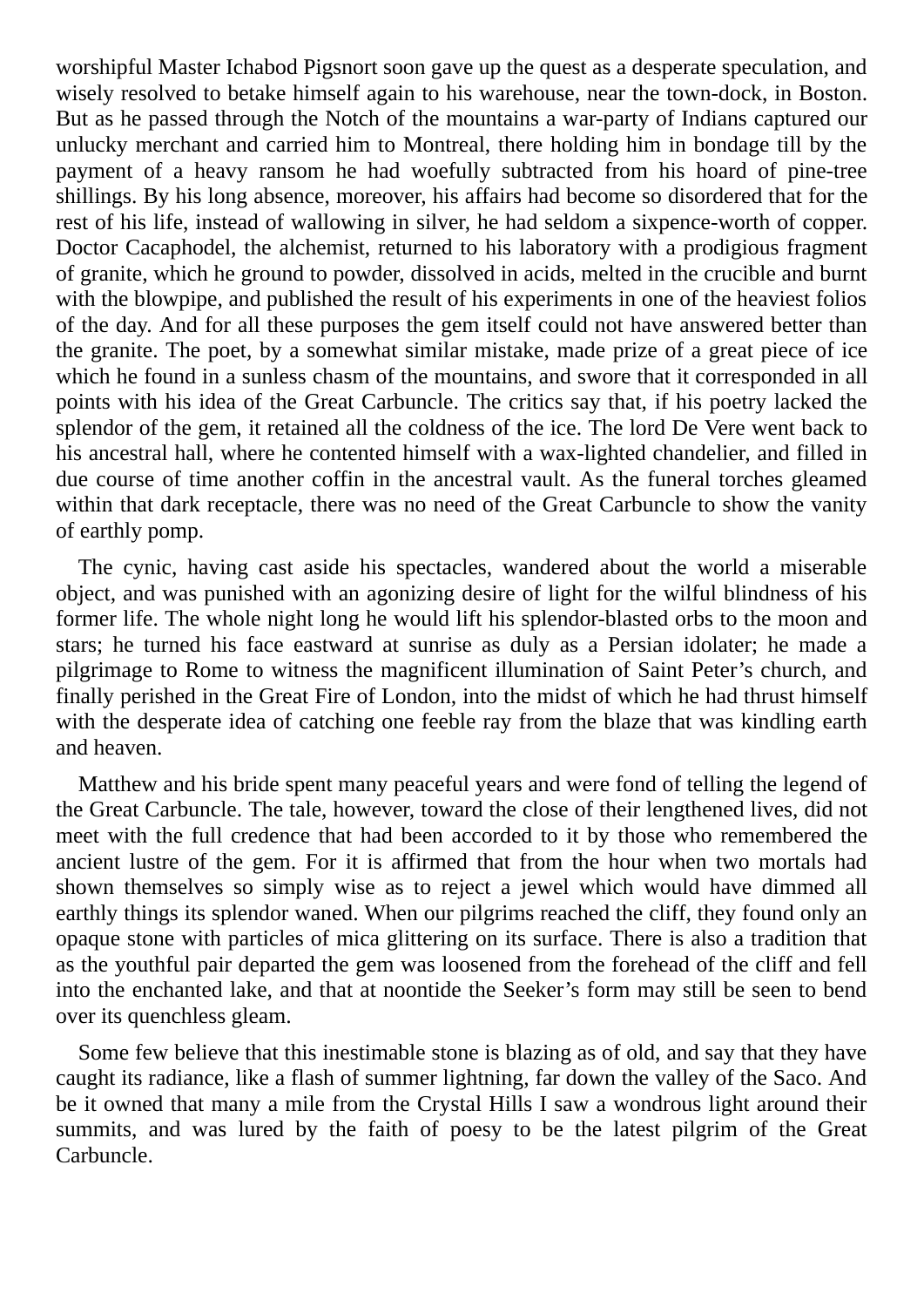# **THE PROPHETIC PICTURES. [5]**

"But this painter!" cried Walter Ludlow, with animation. "He not only excels in his peculiar art, but possesses vast acquirements in all other learning and science. He talks Hebrew with Dr. Mather and gives lectures in anatomy to Dr. Boylston. In a word, he will meet the best-instructed man among us on his own ground. Moreover, he is a polished gentleman, a citizen of the world—yes, a true cosmopolite; for he will speak like a native of each clime and country on the globe, except our own forests, whither he is now going. Nor is all this what I most admire in him."

"Indeed!" said Elinor, who had listened with a women's interest to the description of such a man. "Yet this is admirable enough."

"Surely it is," replied her lover, "but far less so than his natural gift of adapting himself to every variety of character, insomuch that all men—and all women too, Elinor—shall find a mirror of themselves in this wonderful painter. But the greatest wonder is yet to be told."

"Nay, if he have more wonderful attributes than these," said Elinor, laughing, "Boston is a perilous abode for the poor gentleman. Are you telling me of a painter, or a wizard?"

"In truth," answered he, "that question might be asked much more seriously than you suppose. They say that he paints not merely a man's features, but his mind and heart. He catches the secret sentiments and passions and throws them upon the canvas like sunshine, or perhaps, in the portraits of dark-souled men, like a gleam of infernal fire. It is an awful gift," added Walter, lowering his voice from its tone of enthusiasm. "I shall be almost afraid to sit to him."

"Walter, are you in earnest?" exclaimed Elinor.

"For Heaven's sake, dearest Elinor, do not let him paint the look which you now wear," said her lover, smiling, though rather perplexed. "There! it is passing away now; but when you spoke, you seemed frightened to death, and very sad besides. What were you thinking of?"

"Nothing, nothing!" answered Elinor, hastily. "You paint my face with your own fantasies. Well, come for me tomorrow, and we will visit this wonderful artist."

But when the young man had departed, it cannot be denied that a remarkable expression was again visible on the fair and youthful face of his mistress. It was a sad and anxious look, little in accordance with what should have been the feelings of a maiden on the eve of wedlock. Yet Walter Ludlow was the chosen of her heart.

"A look!" said Elinor to herself. "No wonder that it startled him if it expressed what I sometimes feel. I know by my own experience how frightful a look may be. But it was all fancy. I thought nothing of it at the time; I have seen nothing of it since; I did but dream it;" and she busied herself about the embroidery of a ruff in which she meant that her portrait should be taken.

The painter of whom they had been speaking was not one of those native artists who at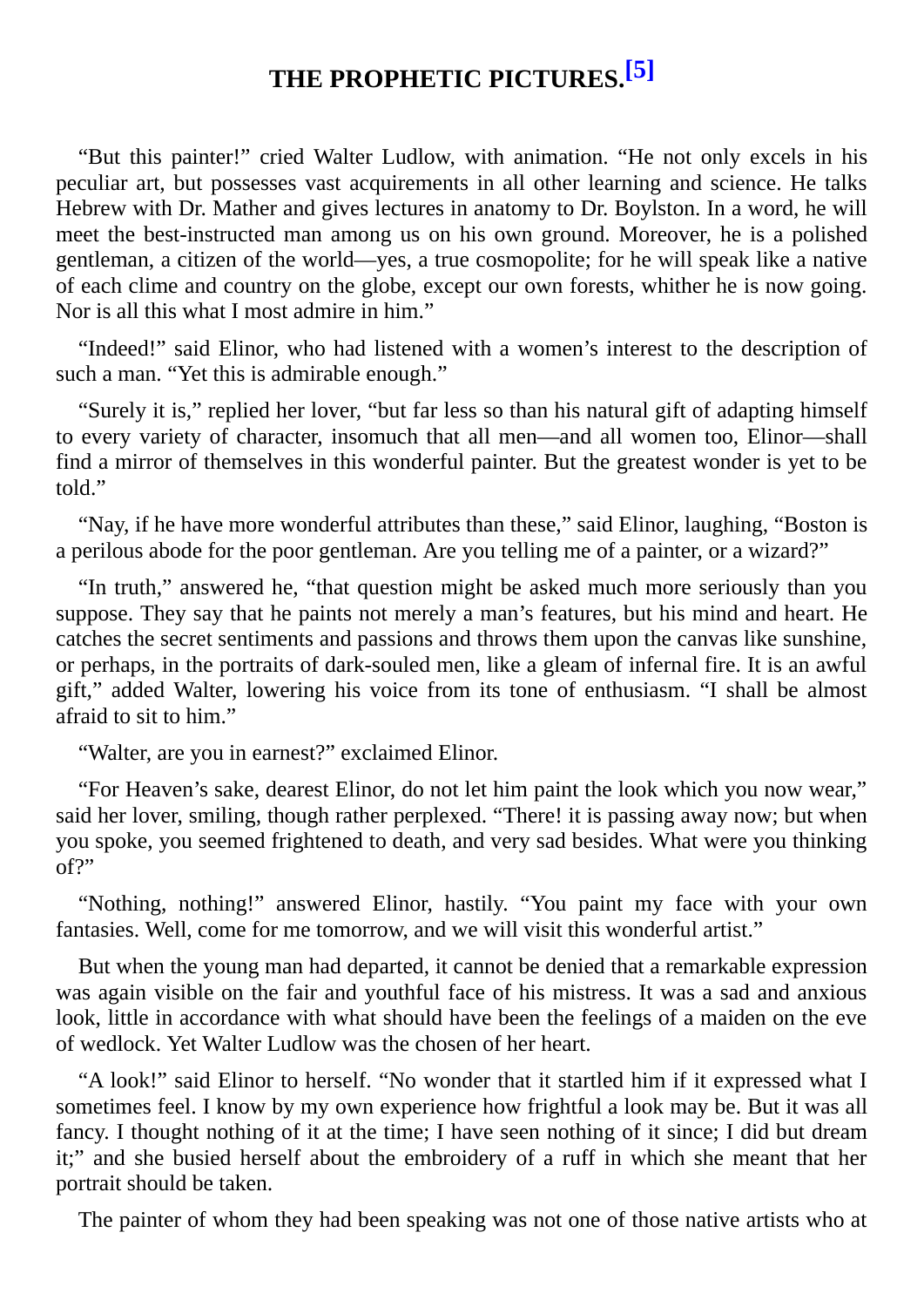a later period than this borrowed their colors from the Indians and manufactured their pencils of the furs of wild beasts. Perhaps, if he could have revoked his life and prearranged his destiny, he might have chosen to belong to that school without a master in the hope of being at least original, since there were no works of art to imitate nor rules to follow. But he had been born and educated in Europe. People said that he had studied the grandeur or beauty of conception and every touch of the master-hand in all the most famous pictures in cabinets and galleries and on the walls of churches till there was nothing more for his powerful mind to learn. Art could add nothing to its lessons, but Nature might. He had, therefore, visited a world whither none of his professional brethren had preceded him, to feast his eyes on visible images that were noble and picturesque, yet had never been transferred to canvas. America was too poor to afford other temptations to an artist of eminence, though many of the colonial gentry on the painter's arrival had expressed a wish to transmit their lineaments to posterity by moans of his skill. Whenever such proposals were made, he fixed his piercing eyes on the applicant and seemed to look him through and through. If he beheld only a sleek and comfortable visage, though there were a gold-laced coat to adorn the picture and golden guineas to pay for it, he civilly rejected the task and the reward; but if the face were the index of anything uncommon in thought, sentiment or experience, or if he met a beggar in the street with a white beard and a furrowed brow, or if sometimes a child happened to look up and smile, he would exhaust all the art on them that he denied to wealth.

Pictorial skill being so rare in the colonies, the painter became an object of general curiosity. If few or none could appreciate the technical merit of his productions, yet there were points in regard to which the opinion of the crowd was as valuable as the refined judgment of the amateur. He watched the effect that each picture produced on such untutored beholders, and derived profit from their remarks, while they would as soon have thought of instructing Nature herself as him who seemed to rival her. Their admiration, it must be owned, was tinctured with the prejudices of the age and country. Some deemed it an offence against the Mosaic law, and even a presumptuous mockery of the Creator, to bring into existence such lively images of his creatures. Others, frightened at the art which could raise phantoms at will and keep the form of the dead among the living, were inclined to consider the painter as a magician, or perhaps the famous Black Man of old witch-times plotting mischief in a new guise. These foolish fancies were more than half believed among the mob. Even in superior circles his character was invested with a vague awe, partly rising like smoke-wreaths from the popular superstitions, but chiefly caused by the varied knowledge and talents which he made subservient to his profession.

Being on the eve of marriage, Walter Ludlow and Elinor were eager to obtain their portraits as the first of what, they doubtless hoped, would be a long series of family pictures. The day after the conversation above recorded they visited the painter's rooms. A servant ushered them into an apartment where, though the artist himself was not visible, there were personages whom they could hardly forbear greeting with reverence. They knew, indeed, that the whole assembly were but pictures, yet felt it impossible to separate the idea of life and intellect from such striking counterfeits. Several of the portraits were known to them either as distinguished characters of the day or their private acquaintances. There was Governor Burnett, looking as if he had just received an undutiful communication from the House of Representatives and were inditing a most sharp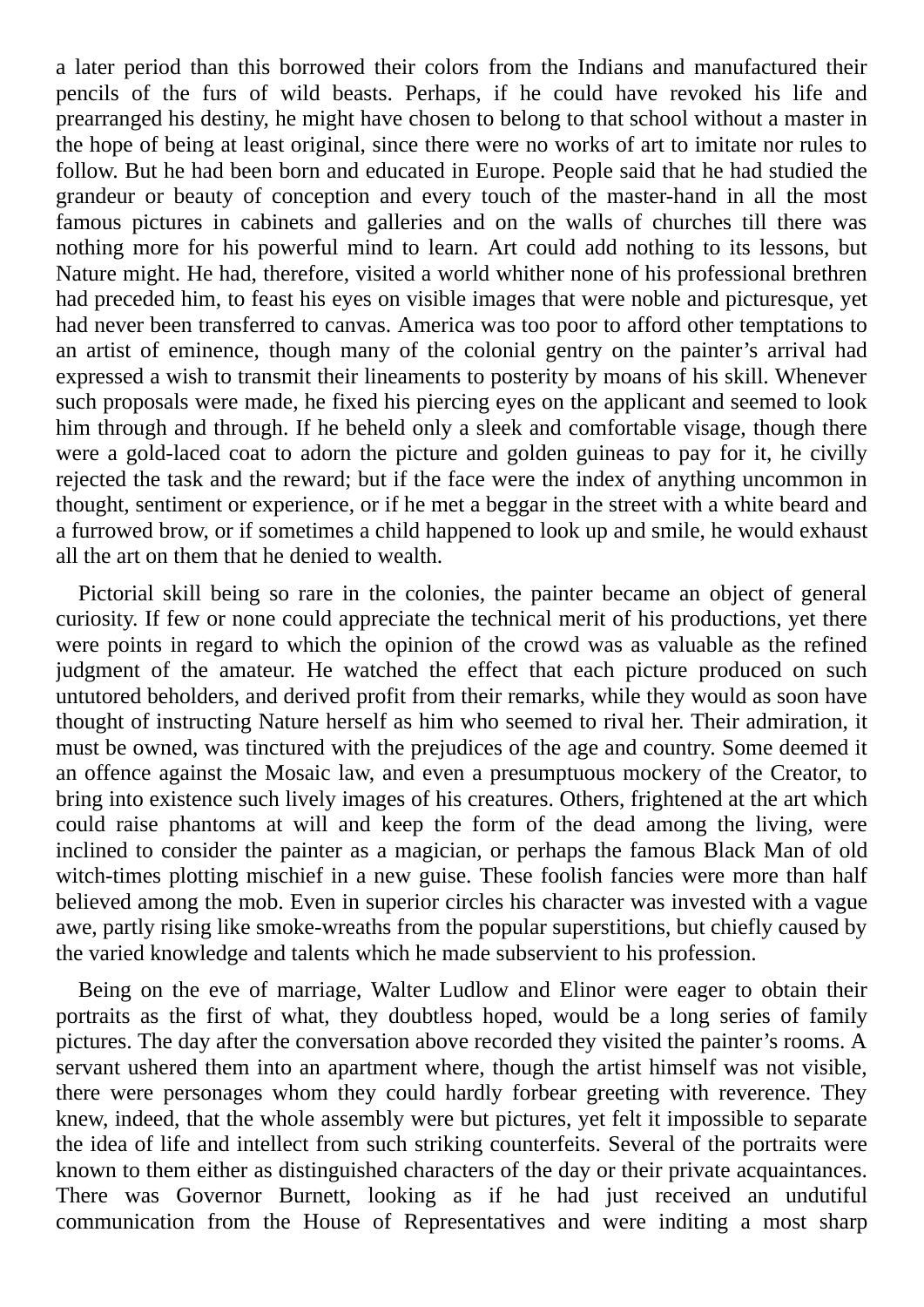response. Mr. Cooke hung beside the ruler whom he opposed, sturdy and somewhat puritanical, as befitted a popular leader. The ancient lady of Sir William Phipps eyed them from the wall in ruff and farthingale, an imperious old dame not unsuspected of witchcraft. John Winslow, then a very young man, wore the expression of warlike enterprise which long afterward made him a distinguished general. Their personal friends were recognized at a glance. In most of the pictures the whole mind and character were brought out on the countenance and concentrated into a single look; so that, to speak paradoxically, the originals hardly resembled themselves so strikingly as the portraits did.

Among these modern worthies there were two old bearded saints who had almost vanished into the darkening canvas. There was also a pale but unfaded Madonna who had perhaps been worshipped in Rome, and now regarded the lovers with such a mild and holy look that they longed to worship too.

"How singular a thought," observed Walter Ludlow, "that this beautiful face has been beautiful for above two hundred years! Oh, if all beauty would endure so well! Do you not envy her, Elinor?"

"If earth were heaven, I might," she replied. "But, where all things fade, how miserable to be the one that could not fade!"

"This dark old St. Peter has a fierce and ugly scowl, saint though he be," continued Walter; "he troubles me. But the Virgin looks kindly at us."

"Yes, but very sorrowfully, methinks," said Elinor.

The easel stood beneath these three old pictures, sustaining one that had been recently commenced. After a little inspection they began to recognize the features of their own minister, the Rev. Dr. Colman, growing into shape and life, as it were, out of a cloud.

"Kind old man!" exclaimed Elinor. "He gazes at me as if he were about to utter a word of paternal advice."

"And at me," said Walter, "as if he were about to shake his head and rebuke me for some suspected iniquity. But so does the original. I shall never feel quite comfortable under his eye till we stand before him to be married."

They now heard a footstep on the floor, and, turning, beheld the painter, who had been some moments in the room and had listened to a few of their remarks. He was a middleaged man with a countenance well worthy of his own pencil. Indeed, by the picturesque though careless arrangement of his rich dress, and perhaps because his soul dwelt always among painted shapes, he looked somewhat like a portrait himself. His visitors were sensible of a kindred between the artist and his works, and felt as if one of the pictures had stepped from the canvas to salute them.

Walter Ludlow, who was slightly known to the painter, explained the object of their visit. While he spoke a sunbeam was falling athwart his figure and Elinor's with so happy an effect that they also seemed living pictures of youth and beauty gladdened by bright fortune. The artist was evidently struck.

"My easel is occupied for several ensuing days, and my stay in Boston must be brief," said he, thoughtfully; then, after an observant glance, he added, "But your wishes shall be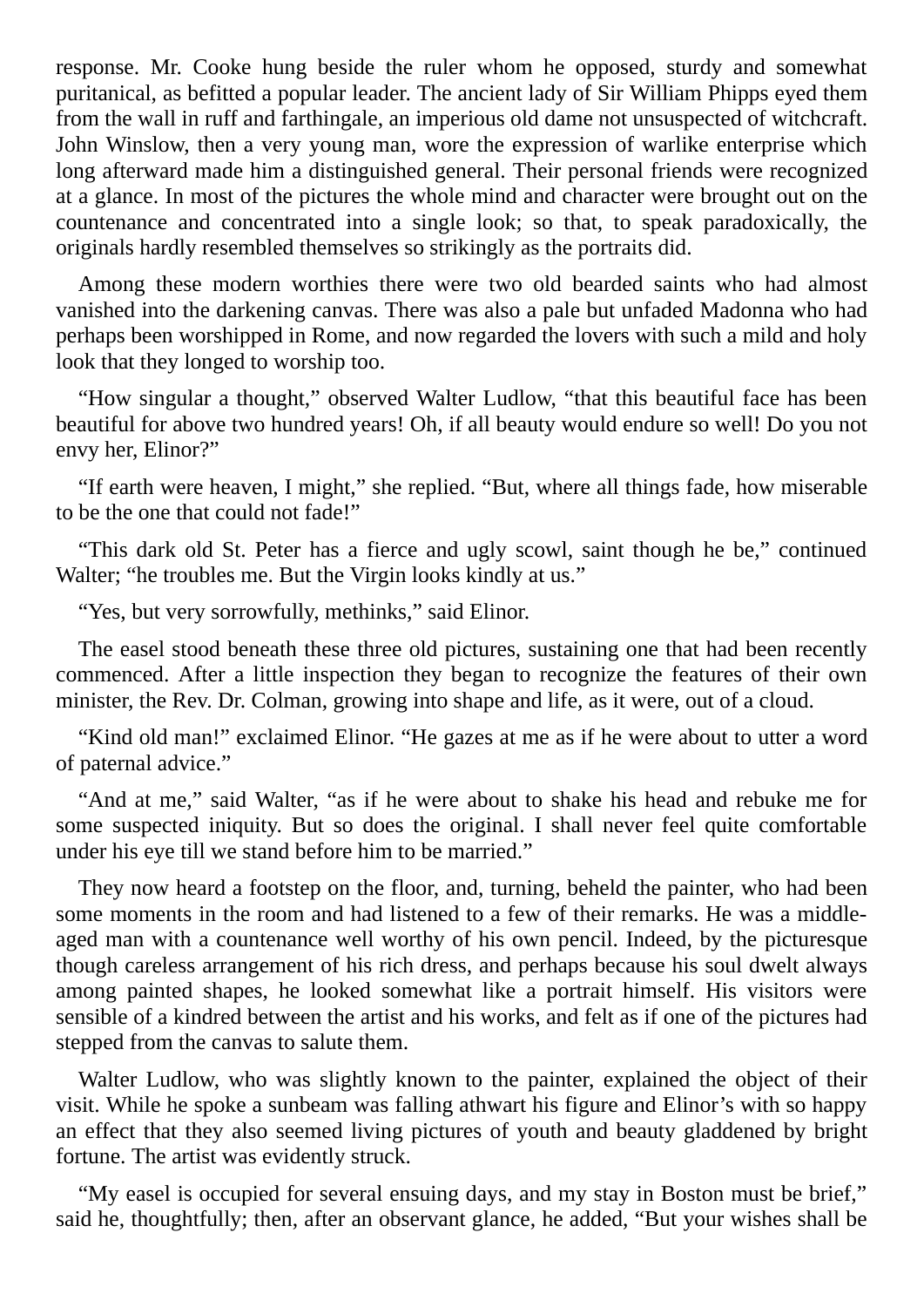gratified though I disappoint the chief-justice and Madame Oliver. I must not lose this opportunity for the sake of painting a few ells of broadcloth and brocade."

The painter expressed a desire to introduce both their portraits into one picture and represent them engaged in some appropriate action. This plan would have delighted the lovers, but was necessarily rejected because so large a space of canvas would have been unfit for the room which it was intended to decorate. Two half-length portraits were therefore fixed upon. After they had taken leave, Walter Ludlow asked Elinor, with a smile, whether she knew what an influence over their fates the painter was about to acquire.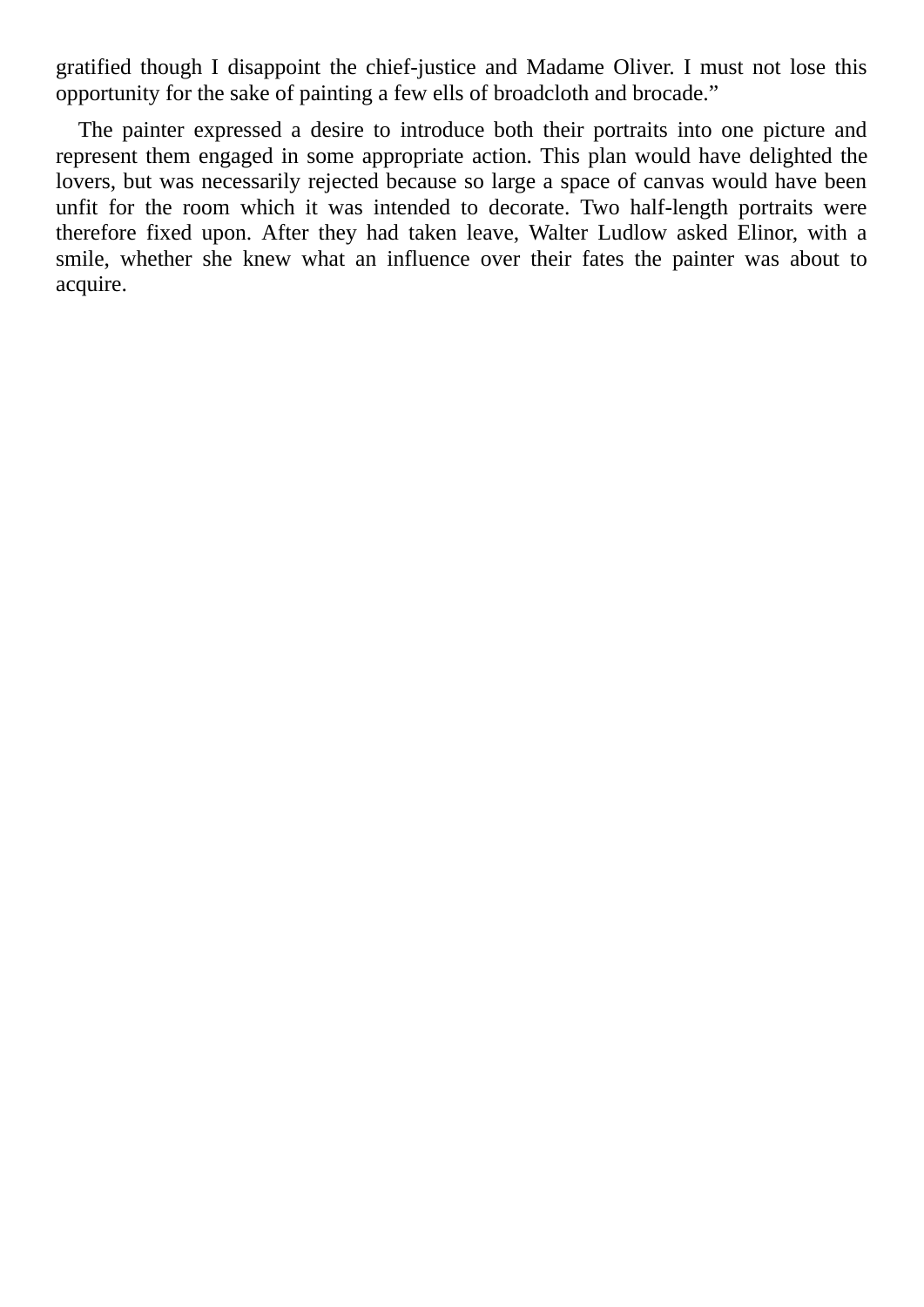"The old women of Boston affirm," continued he, "that after he has once got possession of a person's face and figure he may paint him in any act or situation whatever, and the picture will be prophetic. Do you believe it?"

"Not quite," said Elinor, smiling. "Yet if he has such magic, there is something so gentle in his manner that I am sure he will use it well."

It was the painter's choice to proceed with both the portraits at the same time, assigning as a reason, in the mystical language which he sometimes used, that the faces threw light upon each other. Accordingly, he gave now a touch to Walter and now to Elinor, and the features of one and the other began to start forth so vividly that it appeared as if his triumphant art would actually disengage them from the canvas. Amid the rich light and deep shade they beheld their phantom selves, but, though the likeness promised to be perfect, they were not quite satisfied with the expression: it seemed more vague than in most of the painter's works. He, however, was satisfied with the prospect of success, and, being much interested in the lovers, employed his leisure moments, unknown to them, in making a crayon sketch of their two figures. During their sittings he engaged them in conversation and kindled up their faces with characteristic traits, which, though continually varying, it was his purpose to combine and fix. At length he announced that at their next visit both the portraits would be ready for delivery.

"If my pencil will but be true to my conception in the few last touches which I meditate," observed he, "these two pictures will be my very best performances. Seldom indeed has an artist such subjects." While speaking he still bent his penetrative eye upon them, nor withdrew it till they had reached the bottom of the stairs.

Nothing in the whole circle of human vanities takes stronger hold of the imagination than this affair of having a portrait painted. Yet why should it be so? The looking-glass, the polished globes of the andirons, the mirror-like water, and all other reflecting surfaces, continually present us with portraits—or, rather, ghosts—of ourselves which we glance at and straightway forget them. But we forget them only because they vanish. It is the idea of duration—of earthly immortality—that gives such a mysterious interest to our own portraits.

Walter and Elinor were not insensible to this feeling, and hastened to the painter's room punctually at the appointed hour to meet those pictured shapes which were to be their representatives with posterity. The sunshine flashed after them into the apartment, but left it somewhat gloomy as they closed the door. Their eyes were immediately attracted to their portraits, which rested against the farthest wall of the room. At the first glance through the dim light and the distance, seeing themselves in precisely their natural attitudes and with all the air that they recognized so well, they uttered a simultaneous exclamation of delight.

"There we stand," cried Walter, enthusiastically, "fixed in sunshine for ever. No dark passions can gather on our faces."

"No," said Elinor, more calmly; "no dreary change can sadden us."

This was said while they were approaching and had yet gained only an imperfect view of the pictures. The painter, after saluting them, busied himself at a table in completing a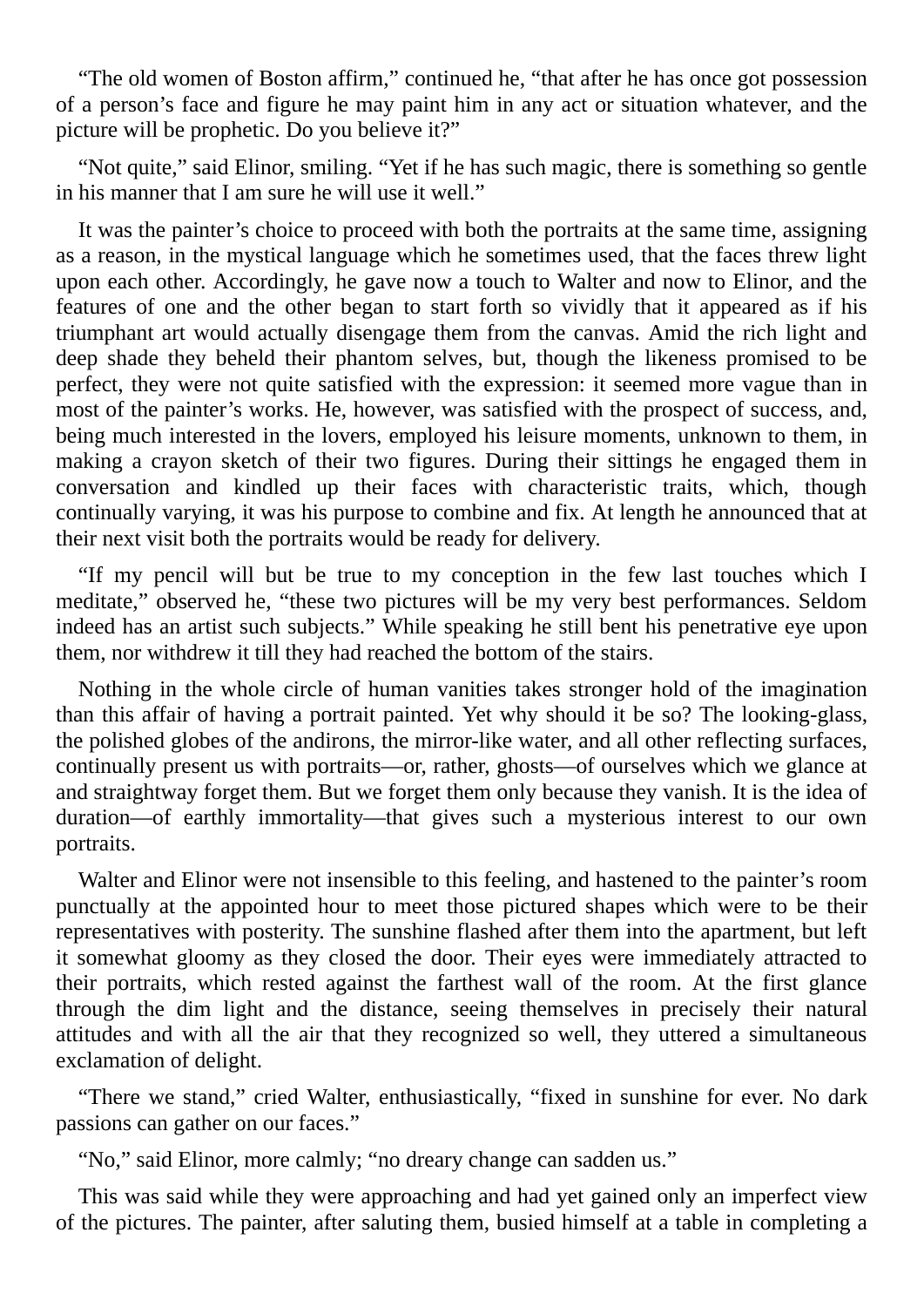crayon sketch, leaving his visitors to form their own judgment as to his perfected labors. At intervals he sent a glance from beneath his deep eyebrows, watching their countenances in profile with his pencil suspended over the sketch. They had now stood some moments, each in front of the other's picture, contemplating it with entranced attention, but without uttering a word. At length Walter stepped forward, then back, viewing Elinor's portrait in various lights, and finally spoke.

"Is there not a change?" said he, in a doubtful and meditative tone. "Yes; the perception of it grows more vivid the longer I look. It is certainly the same picture that I saw yesterday; the dress, the features, all are the same, and yet something is altered."

"Is, then, the picture less like than it was yesterday?" inquired the painter, now drawing near with irrepressible interest.

"The features are perfect Elinor," answered Walter, "and at the first glance the expression seemed also hers; but I could fancy that the portrait has changed countenance while I have been looking at it. The eyes are fixed on mine with a strangely sad and anxious expression. Nay, it is grief and terror. Is this like Elinor?"

"Compare the living face with the pictured one," said the painter.

Walter glanced sidelong at his mistress, and started. Motionless and absorbed, fascinated, as it were, in contemplation of Walter's portrait, Elinor's face had assumed precisely the expression of which he had just been complaining. Had she practised for whole hours before a mirror, she could not have caught the look so successfully. Had the picture itself been a mirror, it could not have thrown back her present aspect with stronger and more melancholy truth. She appeared quite unconscious of the dialogue between the artist and her lover.

"Elinor," exclaimed Walter, in amazement, "what change has come over you?"

She did not hear him nor desist from her fixed gaze till he seized her hand, and thus attracted her notice; then with a sudden tremor she looked from the picture to the face of the original.

"Do you see no change in your portrait?" asked she.

"In mine? None," replied Walter, examining it. "But let me see. Yes; there is a slight change—an improvement, I think, in the picture, though none in the likeness. It has a livelier expression than yesterday, as if some bright thought were flashing from the eyes and about to be uttered from the lips. Now that I have caught the look, it becomes very decided."

While he was intent on these observations Elinor turned to the painter. She regarded him with grief and awe, and felt that he repaid her with sympathy and commiseration, though wherefore she could but vaguely guess.

"That look!" whispered she, and shuddered. "How came it there?"

"Madam," said the painter, sadly, taking her hand and leading her apart, "in both these pictures I have painted what I saw. The artist—the true artist—must look beneath the exterior. It is his gift—his proudest, but often a melancholy one—to see the inmost soul, and by a power indefinable even to himself to make it glow or darken upon the canvas in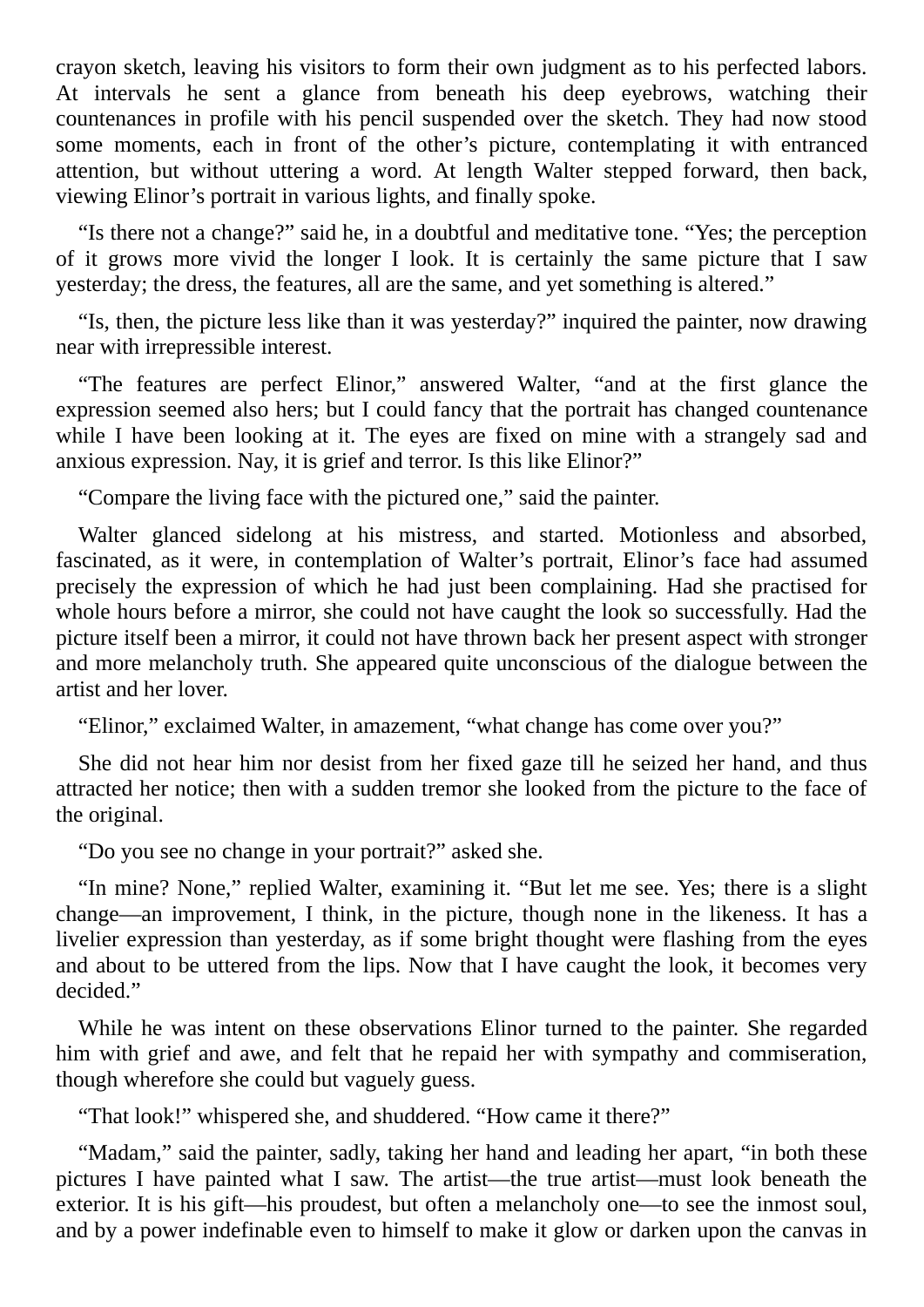glances that express the thought and sentiment of years. Would that I might convince myself of error in the present instance!"

They had now approached the table, on which were heads in chalk, hands almost as expressive as ordinary faces, ivied church-towers, thatched cottages, old thunder-stricken trees, Oriental and antique costume, and all such picturesque vagaries of an artist's idle moments. Turning them over with seeming carelessness, a crayon sketch of two figures was disclosed.

"If I have failed," continued he—"if your heart does not see itself reflected in your own portrait, if you have no secret cause to trust my delineation of the other—it is not yet too late to alter them. I might change the action of these figures too. But would it influence the event?" He directed her notice to the sketch.

A thrill ran through Elinor's frame; a shriek was upon her lips, but she stifled it with the self-command that becomes habitual to all who hide thoughts of fear and anguish within their bosoms. Turning from the table, she perceived that Walter had advanced near enough to have seen the sketch, though she could not determine whether it had caught his eye.

"We will not have the pictures altered," said she, hastily. "If mine is sad, I shall but look the gayer for the contrast."

"Be it so," answered the painter, bowing. "May your griefs be such fanciful ones that only your pictures may mourn for them! For your joys, may they be true and deep, and paint themselves upon this lovely face till it quite belie my art!"

After the marriage of Walter and Elinor the pictures formed the two most splendid ornaments of their abode. They hung side by side, separated by a narrow panel, appearing to eye each other constantly, yet always returning the gaze of the spectator. Travelled gentlemen who professed a knowledge of such subjects reckoned these among the most admirable specimens of modern portraiture, while common observers compared them with the originals, feature by feature, and were rapturous in praise of the likeness. But it was on a third class—neither travelled connoisseurs nor common observers, but people of natural sensibility—that the pictures wrought their strongest effect. Such persons might gaze carelessly at first, but, becoming interested, would return day after day and study these painted faces like the pages of a mystic volume. Walter Ludlow's portrait attracted their earliest notice. In the absence of himself and his bride they sometimes disputed as to the expression which the painter had intended to throw upon the features, all agreeing that there was a look of earnest import, though no two explained it alike. There was less diversity of opinion in regard to Elinor's picture. They differed, indeed, in their attempts to estimate the nature and depth of the gloom that dwelt upon her face, but agreed that it was gloom and alien from the natural temperament of their youthful friend. A certain fanciful person announced as the result of much scrutiny that both these pictures were parts of one design, and that the melancholy strength of feeling in Elinor's countenance bore reference to the more vivid emotion—or, as he termed it, the wild passion—in that of Walter. Though unskilled in the art, he even began a sketch in which the action of the two figures was to correspond with their mutual expression.

It was whispered among friends that day by day Elinor's face was assuming a deeper shade of pensiveness which threatened soon to render her too true a counterpart of her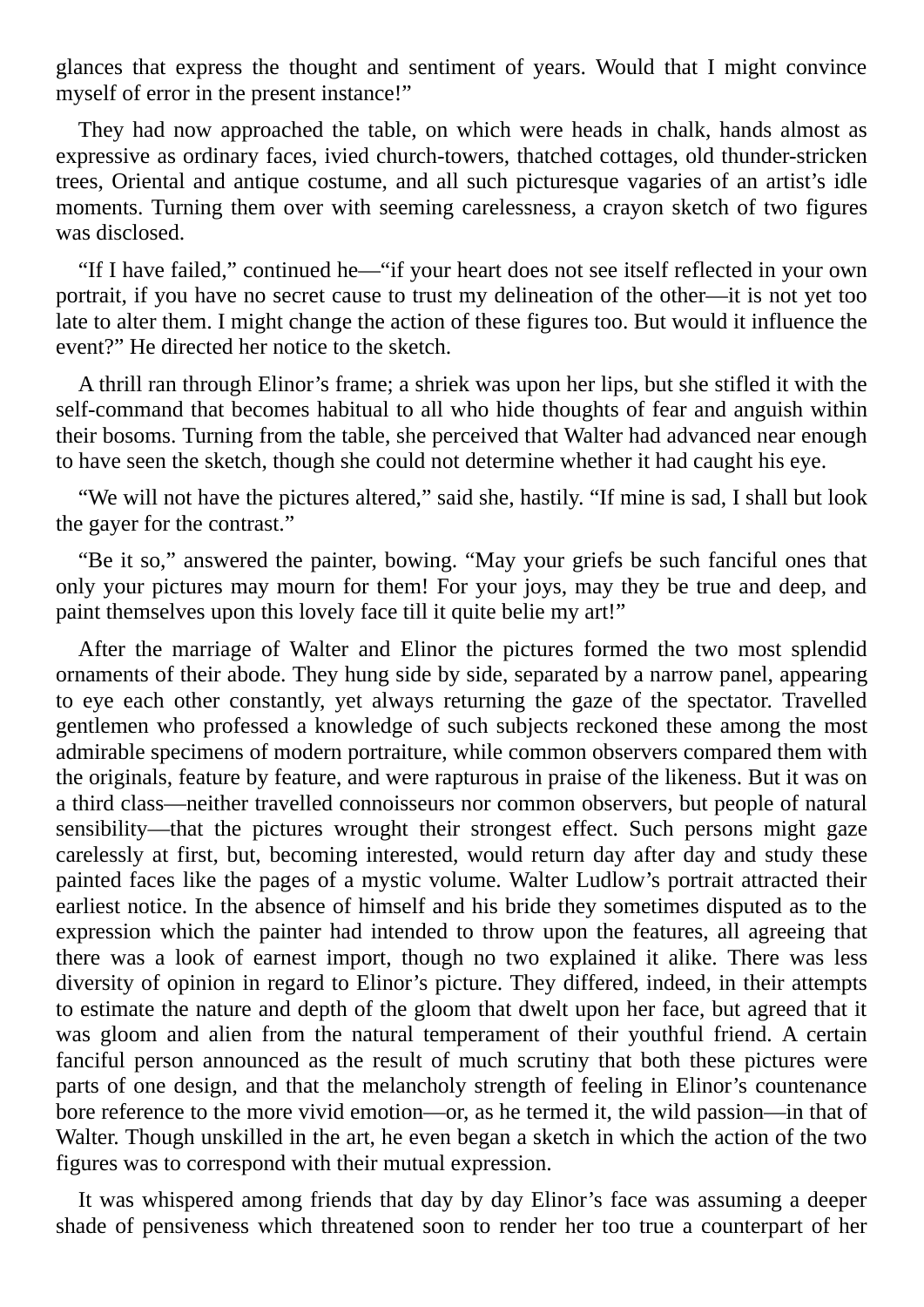melancholy picture. Walter, on the other hand, instead of acquiring the vivid look which the painter had given him on the canvas, became reserved and downcast, with no outward flashes of emotion, however it might be smouldering within. In course of time Elinor hung a gorgeous curtain of purple silk wrought with flowers and fringed with heavy golden tassels before the pictures, under pretence that the dust would tarnish their hues or the light dim them. It was enough. Her visitors felt that the massive folds of the silk must never be withdrawn nor the portraits mentioned in her presence.

Time wore on, and the painter came again. He had been far enough to the north to see the silver cascade of the Crystal Hills, and to look over the vast round of cloud and forest from the summit of New England's loftiest mountain. But he did not profane that scene by the mockery of his art. He had also lain in a canoe on the bosom of Lake George, making his soul the mirror of its loveliness and grandeur till not a picture in the Vatican was more vivid than his recollection. He had gone with the Indian hunters to Niagara, and there, again, had flung his hopeless pencil down the precipice, feeling that he could as soon paint the roar as aught else that goes to make up the wondrous cataract. In truth, it was seldom his impulse to copy natural scenery except as a framework for the delineations of the human form and face, instinct with thought, passion or suffering. With store of such his adventurous ramble had enriched him. The stern dignity of Indian chiefs, the dusky loveliness of Indian girls, the domestic life of wigwams, the stealthy march, the battle beneath gloomy pine trees, the frontier fortress with its garrison, the anomaly of the old French partisan bred in courts, but grown gray in shaggy deserts,—such were the scenes and portraits that he had sketched. The glow of perilous moments, flashes of wild feeling, struggles of fierce power, love, hate, grief, frenzy—in a word, all the worn-out heart of the old earth—had been revealed to him under a new form. His portfolio was filled with graphic illustrations of the volume of his memory which genius would transmute into its own substance and imbue with immortality. He felt that the deep wisdom in his art which he had sought so far was found.

But amid stern or lovely nature, in the perils of the forest or its overwhelming peacefulness, still there had been two phantoms, the companions of his way. Like all other men around whom an engrossing purpose wreathes itself, he was insulated from the mass of humankind. He had no aim, no pleasure, no sympathies, but what were ultimately connected with his art. Though gentle in manner and upright in intent and action, he did not possess kindly feelings; his heart was cold: no living creature could be brought near enough to keep him warm. For these two beings, however, he had felt in its greatest intensity the sort of interest which always allied him to the subjects of his pencil. He had pried into their souls with his keenest insight and pictured the result upon their features with his utmost skill, so as barely to fall short of that standard which no genius ever reached, his own severe conception. He had caught from the duskiness of the future—at least, so he fancied—a fearful secret, and had obscurely revealed it on the portraits. So much of himself—of his imagination and all other powers—had been lavished on the study of Walter and Elinor that he almost regarded them as creations of his own, like the thousands with which he had peopled the realms of Picture. Therefore did they flit through the twilight of the woods, hover on the mist of waterfalls, look forth from the mirror of the lake, nor melt away in the noontide sun. They haunted his pictorial fancy, not as mockeries of life nor pale goblins of the dead, but in the guise of portraits, each with an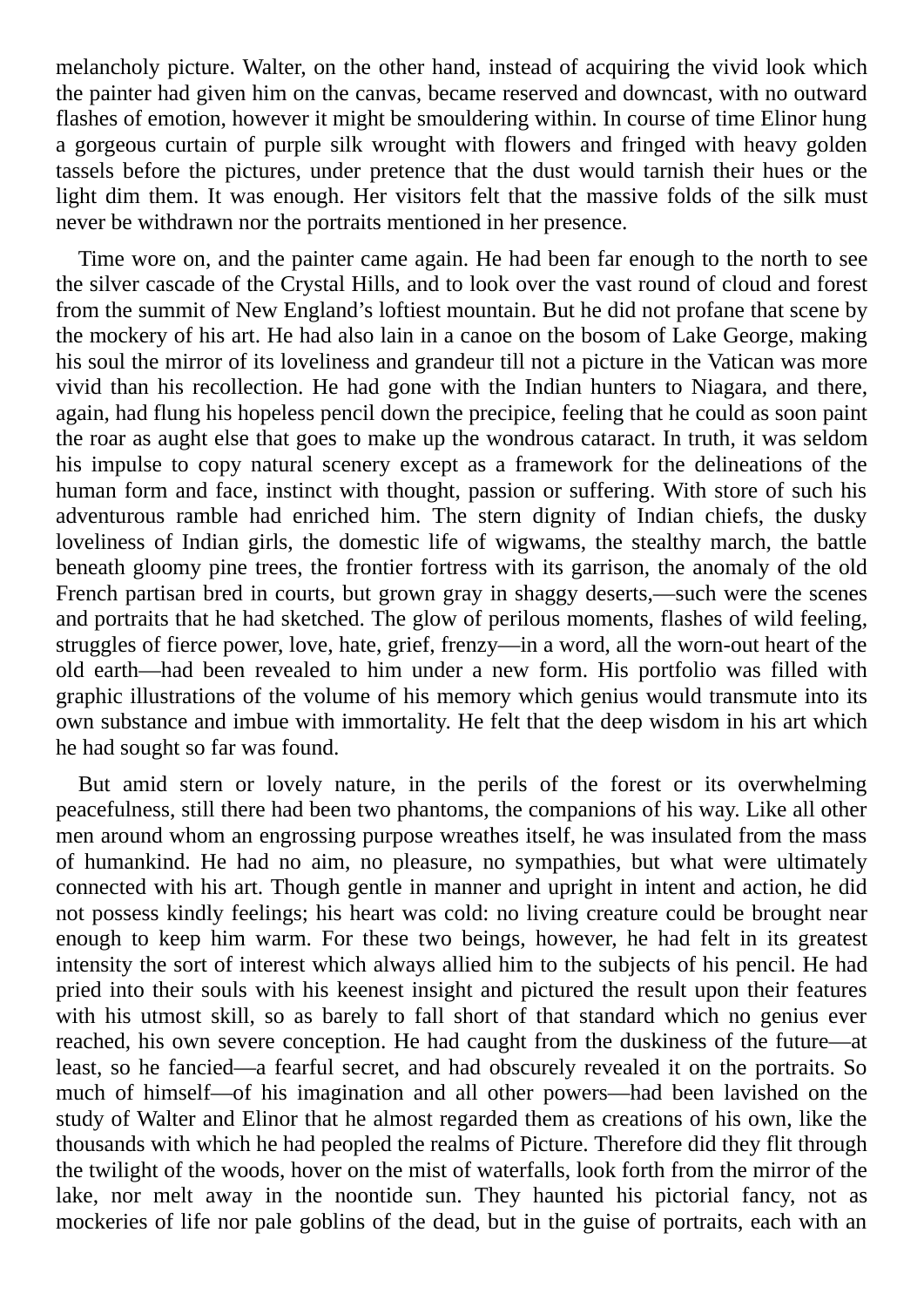unalterable expression which his magic had evoked from the caverns of the soul. He could not recross the Atlantic till he had again beheld the originals of those airy pictures.

"O glorious Art!" Thus mused the enthusiastic painter as he trod the street. "Thou art the image of the Creator's own. The innumerable forms that wander in nothingness start into being at thy beck. The dead live again; thou recallest them to their old scenes and givest their gray shadows the lustre of a better life, at once earthly and immortal. Thou snatchest back the fleeting moments of history. With thee there is no past, for at thy touch all that is great becomes for ever present, and illustrious men live through long ages in the visible performance of the very deeds which made them what they are. O potent Art! as thou bringest the faintly-revealed past to stand in that narrow strip of sunlight which we call 'now,' canst thou summon the shrouded future to meet her there? Have I not achieved it? Am I not thy prophet?"

Thus with a proud yet melancholy fervor did he almost cry aloud as he passed through the toilsome street among people that knew not of his reveries nor could understand nor care for them. It is not good for man to cherish a solitary ambition. Unless there be those around him by whose example he may regulate himself, his thoughts, desires and hopes will become extravagant and he the semblance—perhaps the reality—of a madman. Reading other bosoms with an acuteness almost preternatural, the painter failed to see the disorder of his own.

"And this should be the house," said he, looking up and down the front before he knocked. "Heaven help my brains! That picture! Methinks it will never vanish. Whether I look at the windows or the door, there it is framed within them, painted strongly and glowing in the richest tints—the faces of the portraits, the figures and action of the sketch!"

He knocked.

"The portraits—are they within?" inquired he of the domestic; then, recollecting himself, "Your master and mistress—are they at home?"

"They are, sir," said the servant, adding, as he noticed that picturesque aspect of which the painter could never divest himself, "and the portraits too."

The guest was admitted into a parlor communicating by a central door with an interior room of the same size. As the first apartment was empty, he passed to the entrance of the second, within which his eyes were greeted by those living personages, as well as their pictured representatives, who had long been the objects of so singular an interest. He involuntarily paused on the threshold.

They had not perceived his approach. Walter and Elinor were standing before the portraits, whence the former had just flung back the rich and voluminous folds of the silken curtain, holding its golden tassel with one hand, while the other grasped that of his bride. The pictures, concealed for months, gleamed forth again in undiminished splendor, appearing to throw a sombre light across the room rather than to be disclosed by a borrowed radiance. That of Elinor had been almost prophetic. A pensiveness, and next a gentle sorrow, had successively dwelt upon her countenance, deepening with the lapse of time into a quiet anguish. A mixture of affright would now have made it the very expression of the portrait. Walter's face was moody and dull or animated only by fitful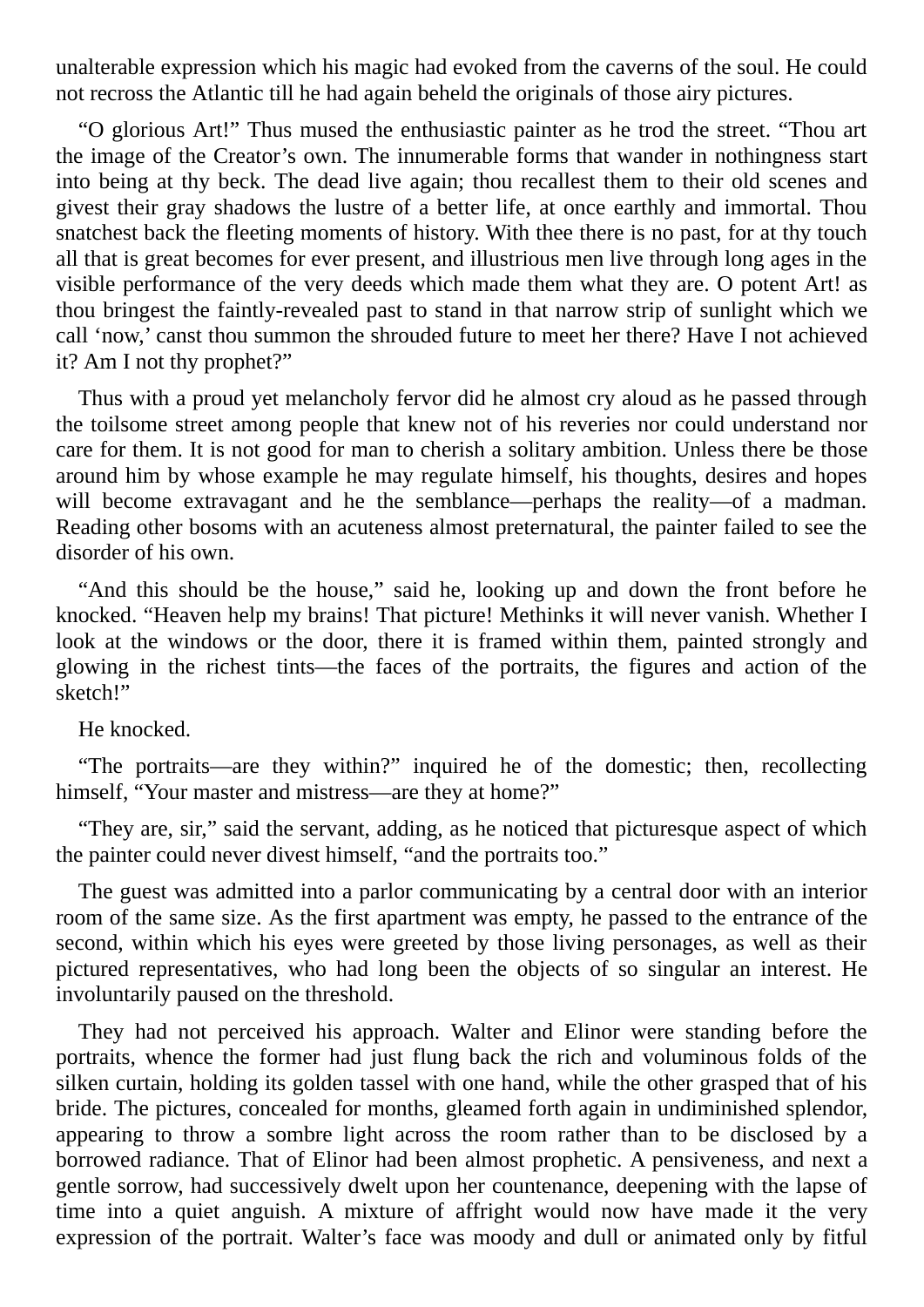flashes which left a heavier darkness for their momentary illumination. He looked from Elinor to her portrait, and thence to his own, in the contemplation of which he finally stood absorbed.

The painter seemed to hear the step of Destiny approaching behind him on its progress toward its victims. A strange thought darted into his mind. Was not his own the form in which that Destiny had embodied itself, and he a chief agent of the coming evil which he had foreshadowed?

Still, Walter remained silent before the picture, communing with it as with his own heart and abandoning himself to the spell of evil influence that the painter had cast upon the features. Gradually his eyes kindled, while as Elinor watched the increasing wildness of his face her own assumed a look of terror; and when, at last, he turned upon her, the resemblance of both to their portraits was complete.

"Our fate is upon us!" howled Walter. "Die!"

Drawing a knife, he sustained her as she was sinking to the ground, and aimed it at her bosom. In the action and in the look and attitude of each the painter beheld the figures of his sketch. The picture, with all its tremendous coloring, was finished.

"Hold, madman!" cried he, sternly.

He had advanced from the door and interposed himself between the wretched beings with the same sense of power to regulate their destiny as to alter a scene upon the canvas. He stood like a magician controlling the phantoms which he had evoked.

"What!" muttered Walter Ludlow as he relapsed from fierce excitement into sullen gloom. "Does Fate impede its own decree?"

"Wretched lady," said the painter, "did I not warn you?"

"You did," replied Elinor, calmly, as her terror gave place to the quiet grief which it had disturbed. "But I loved him."

Is there not a deep moral in the tale? Could the result of one or all our deeds be shadowed forth and set before us, some would call it fate and hurry onward, others be swept along by their passionate desires, and none be turned aside by the prophetic pictures.

## **DAVID SWAN.**

#### **A FANTASY.**

We can be but partially acquainted even with the events which actually influence our course through life and our final destiny. There are innumerable other events, if such they may be called, which come close upon us, yet pass away without actual results or even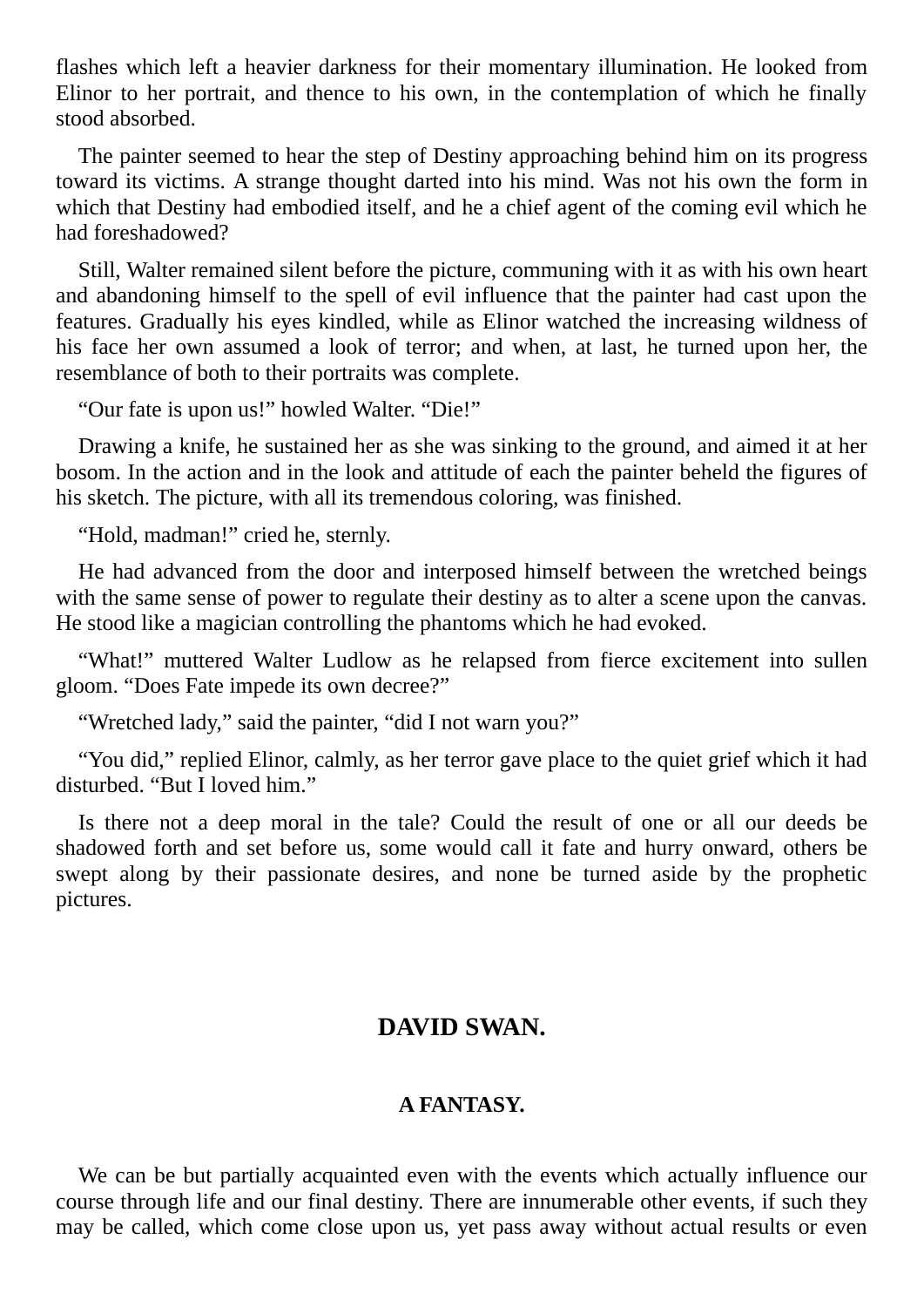betraying their near approach by the reflection of any light or shadow across our minds. Could we know all the vicissitudes of our fortunes, life would be too full of hope and fear, exultation or disappointment, to afford us a single hour of true serenity. This idea may be illustrated by a page from the secret history of David Swan.

We have nothing to do with David until we find him, at the age of twenty, on the high road from his native place to the city of Boston, where his uncle, a small dealer in the grocery line, was to take him behind the counter. Be it enough to say that he was a native of New Hampshire, born of respectable parents, and had received an ordinary school education with a classic finish by a year at Gilmanton Academy. After journeying on foot from sunrise till nearly noon of a summer's day, his weariness and the increasing heat determined him to sit down in the first convenient shade and await the coming up of the stage-coach. As if planted on purpose for him, there soon appeared a little tuft of maples with a delightful recess in the midst, and such a fresh bubbling spring that it seemed never to have sparkled for any wayfarer but David Swan. Virgin or not, he kissed it with his thirsty lips and then flung himself along the brink, pillowing his head upon some shirts and a pair of pantaloons tied up in a striped cotton handkerchief. The sunbeams could not reach him; the dust did not yet rise from the road after the heavy rain of yesterday, and his grassy lair suited the young man better than a bed of down. The spring murmured drowsily beside him; the branches waved dreamily across the blue sky overhead, and a deep sleep, perchance hiding dreams within its depths, fell upon David Swan. But we are to relate events which he did not dream of.

While he lay sound asleep in the shade other people were wide awake, and passed to and fro, afoot, on horseback and in all sorts of vehicles, along the sunny road by his bedchamber. Some looked neither to the right hand nor the left and knew not that he was there; some merely glanced that way without admitting the slumberer among their busy thoughts; some laughed to see how soundly he slept, and several whose hearts were brimming full of scorn ejected their venomous superfluity on David Swan. A middle-aged widow, when nobody else was near, thrust her head a little way into the recess, and vowed that the young fellow looked charming in his sleep. A temperance lecturer saw him, and wrought poor David into the texture of his evening's discourse as an awful instance of dead drunkenness by the roadside.

But censure, praise, merriment, scorn and indifference were all one—or, rather, all nothing—to David Swan. He had slept only a few moments when a brown carriage drawn by a handsome pair of horses bowled easily along and was brought to a standstill nearly in front of David's resting-place. A linch-pin had fallen out and permitted one of the wheels to slide off. The damage was slight and occasioned merely a momentary alarm to an elderly merchant and his wife, who were returning to Boston in the carriage. While the coachman and a servant were replacing the wheel the lady and gentleman sheltered themselves beneath the maple trees, and there espied the bubbling fountain and David Swan asleep beside it. Impressed with the awe which the humblest sleeper usually sheds around him, the merchant trod as lightly as the gout would allow, and his spouse took good heed not to rustle her silk gown lest David should start up all of a sudden.

"How soundly he sleeps!" whispered the old gentleman. "From what a depth he draws that easy breath! Such sleep as that, brought on without an opiate, would be worth more to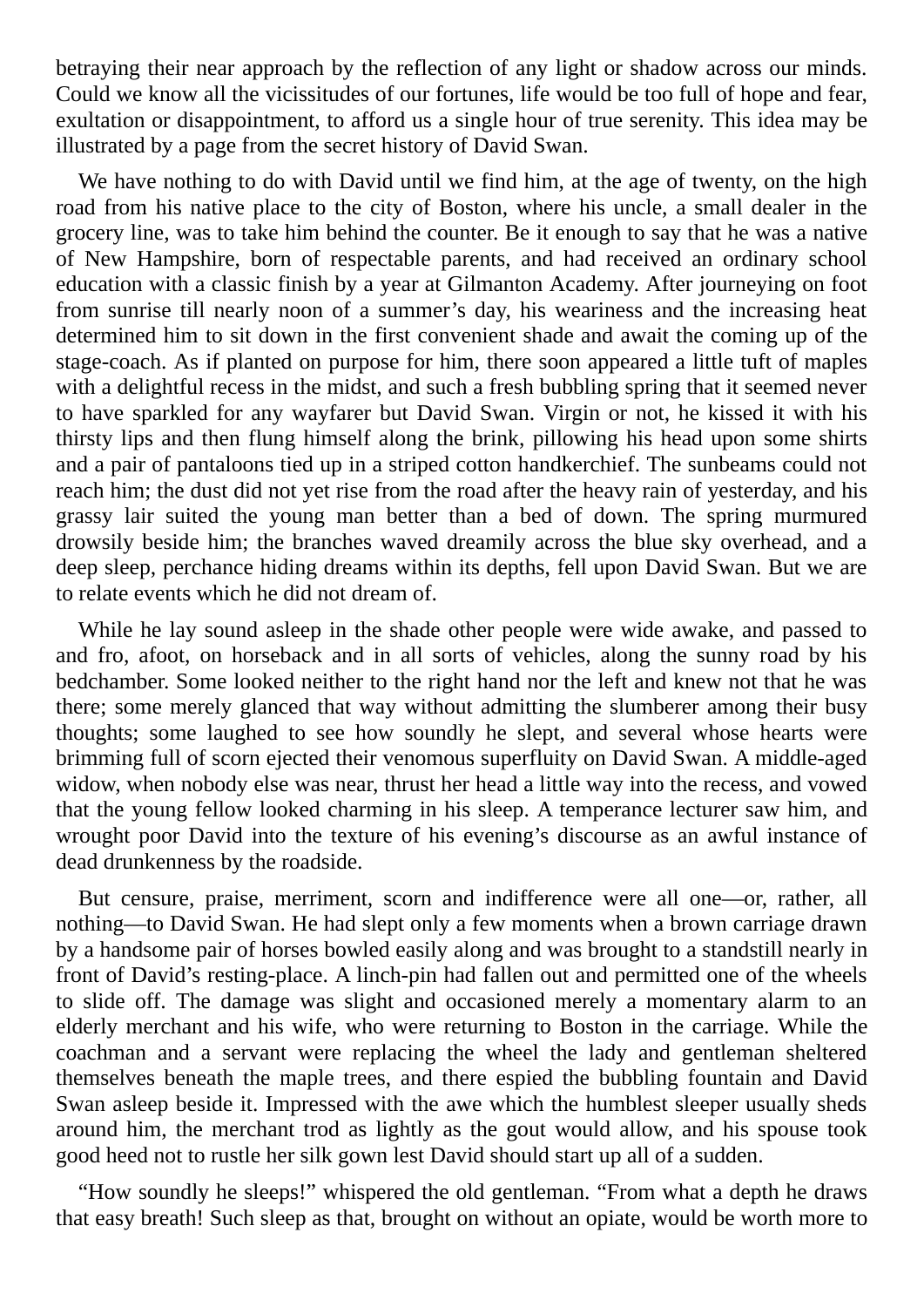me than half my income, for it would suppose health and an untroubled mind."

"And youth besides," said the lady. "Healthy and quiet age does not sleep thus. Our slumber is no more like his than our wakefulness."

The longer they looked, the more did this elderly couple feel interested in the unknown youth to whom the wayside and the maple shade were as a secret chamber with the rich gloom of damask curtains brooding over him. Perceiving that a stray sunbeam glimmered down upon his face, the lady contrived to twist a branch aside so as to intercept it, and, having done this little act of kindness, she began to feel like a mother to him.

"Providence seems to have laid him here," whispered she to her husband, "and to have brought us hither to find him, after our disappointment in our cousin's son. Methinks I can see a likeness to our departed Henry. Shall we waken him?"

"To what purpose?" said the merchant, hesitating. "We know nothing of the youth's character."

"That open countenance!" replied his wife, in the same hushed voice, yet earnestly. "This innocent sleep!"

While these whispers were passing, the sleeper's heart did not throb, nor his breath become agitated, nor his features betray the least token of interest. Yet Fortune was bending over him, just ready to let fall a burden of gold. The old merchant had lost his only son, and had no heir to his wealth except a distant relative with whose conduct he was dissatisfied. In such cases people sometimes do stranger things than to act the magician and awaken a young man to splendor who fell asleep in poverty.

"Shall we not waken him?" repeated the lady, persuasively.

"The coach is ready, sir," said the servant, behind.

The old couple started, reddened and hurried away, mutually wondering that they should ever have dreamed of doing anything so very ridiculous. The merchant threw himself back in the carriage and occupied his mind with the plan of a magnificent asylum for unfortunate men of business. Meanwhile, David Swan enjoyed his nap.

The carriage could not have gone above a mile or two when a pretty young girl came along with a tripping pace which showed precisely how her little heart was dancing in her bosom. Perhaps it was this merry kind of motion that caused—is there any harm in saying it?—her garter to slip its knot. Conscious that the silken girth—if silk it were—was relaxing its hold, she turned aside into the shelter of the maple trees, and there found a young man asleep by the spring. Blushing as red as any rose that she should have intruded into a gentleman's bedchamber, and for such a purpose too, she was about to make her escape on tiptoe. But there was peril near the sleeper. A monster of a bee had been wandering overhead—buzz, buzz, buzz—now among the leaves, now flashing through the strips of sunshine, and now lost in the dark shade, till finally he appeared to be settling on the eyelid of David Swan. The sting of a bee is sometimes deadly. As free-hearted as she was innocent, the girl attacked the intruder with her handkerchief, brushed him soundly and drove him from beneath the maple shade. How sweet a picture! This good deed accomplished, with quickened breath and a deeper blush she stole a glance at the youthful stranger for whom she had been battling with a dragon in the air.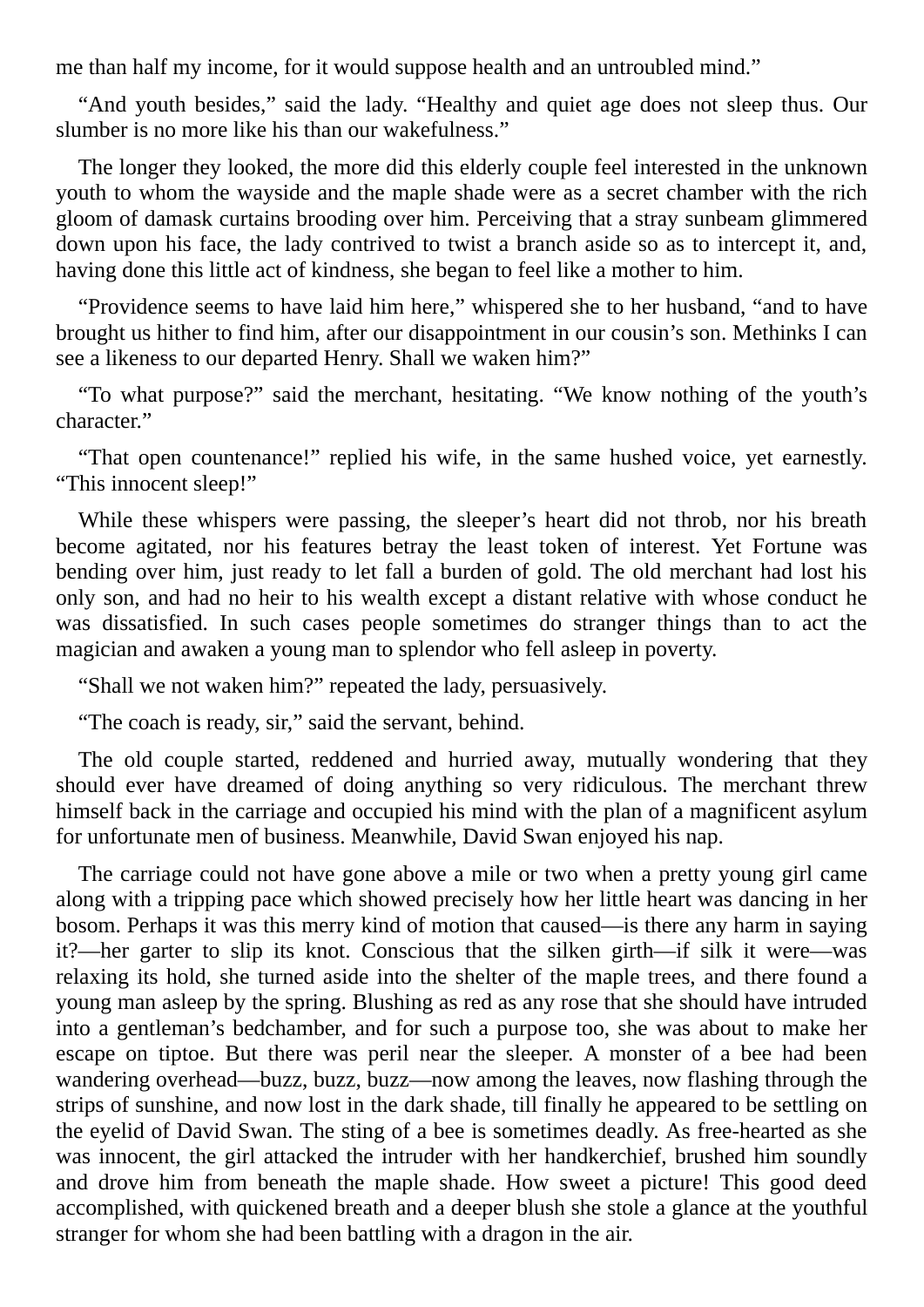"He is handsome!" thought she, and blushed redder yet.

How could it be that no dream of bliss grew so strong within him that, shattered by its very strength, it should part asunder and allow him to perceive the girl among its phantoms? Why, at least, did no smile of welcome brighten upon his face? She was come, the maid whose soul, according to the old and beautiful idea, had been severed from his own, and whom in all his vague but passionate desires he yearned to meet. Her only could he love with a perfect love, him only could she receive into the depths of her heart, and now her image was faintly blushing in the fountain by his side; should it pass away, its happy lustre would never gleam upon his life again.

"How sound he sleeps!" murmured the girl. She departed, but did not trip along the road so lightly as when she came.

Now, this girl's father was a thriving country merchant in the neighborhood, and happened at that identical time to be looking out for just such a young man as David Swan. Had David formed a wayside acquaintance with the daughter, he would have become the father's clerk, and all else in natural succession. So here, again, had good fortune—the best of fortunes—stolen so near that her garments brushed against him, and he knew nothing of the matter.

The girl was hardly out of sight when two men turned aside beneath the maple shade. Both had dark faces set off by cloth caps, which were drawn down aslant over their brows. Their dresses were shabby, yet had a certain smartness. These were a couple of rascals who got their living by whatever the devil sent them, and now, in the interim of other business, had staked the joint profits of their next piece of villainy on a game of cards which was to have been decided here under the trees. But, finding David asleep by the spring, one of the rogues whispered to his fellow:

"Hist! Do you see that bundle under his head?"

The other villain nodded, winked and leered.

"I'll bet you a horn of brandy," said the first, "that the chap has either a pocketbook or a snug little hoard of small change stowed away amongst his shirts. And if not there, we will find it in his pantaloons pocket."

"But how if he wakes?" said the other.

His companion thrust aside his waistcoat, pointed to the handle of a dirk and nodded.

"So be it!" muttered the second villain.

They approached the unconscious David, and, while one pointed the dagger toward his heart, the other began to search the bundle beneath his head. Their two faces, grim, wrinkled and ghastly with guilt and fear, bent over their victim, looking horrible enough to be mistaken for fiends should he suddenly awake. Nay, had the villains glanced aside into the spring, even they would hardly have known themselves as reflected there. But David Swan had never worn a more tranquil aspect, even when asleep on his mother's breast.

"I must take away the bundle," whispered one.

"If he stirs, I'll strike," muttered the other.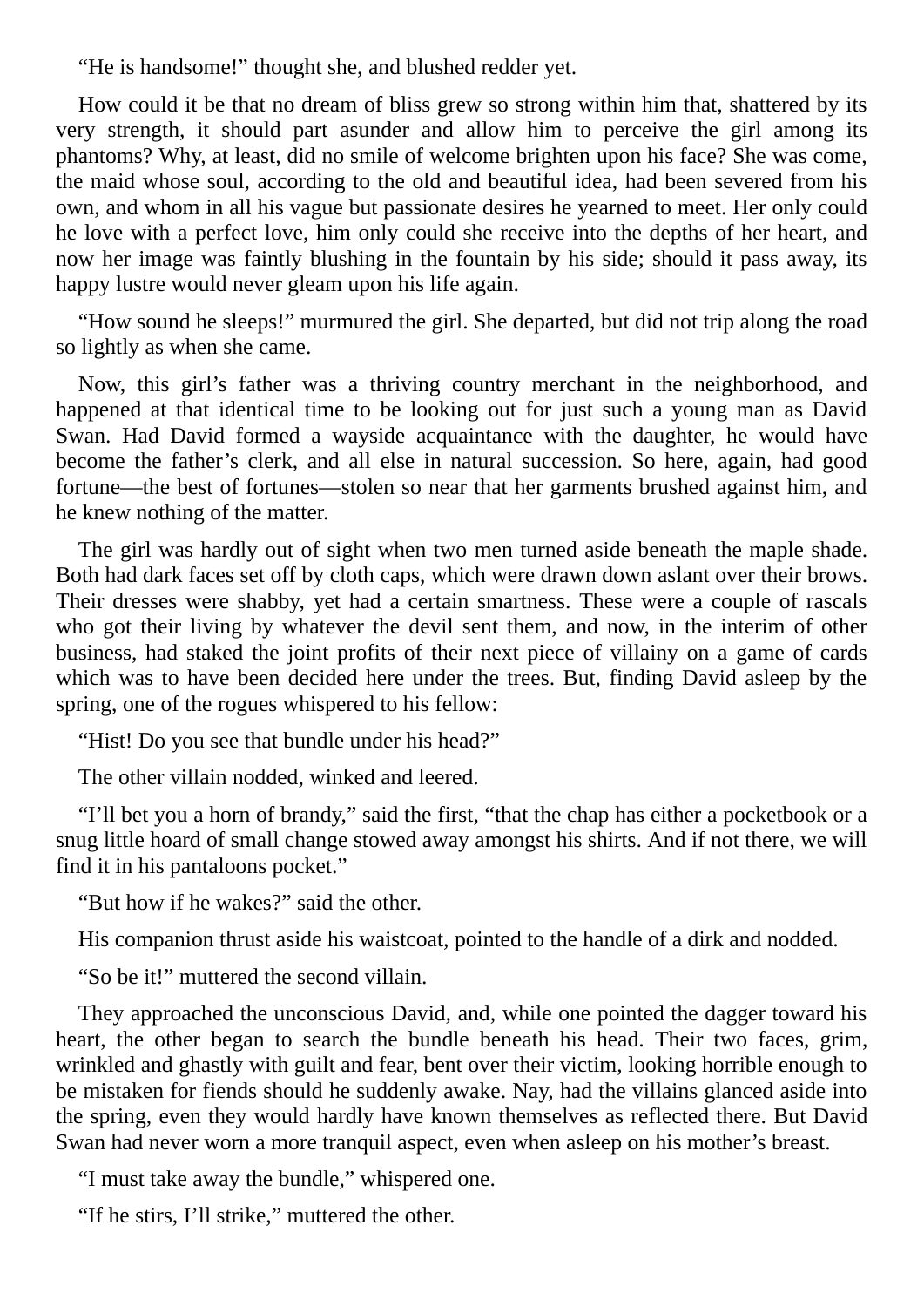But at this moment a dog scenting along the ground came in beneath the maple trees and gazed alternately at each of these wicked men and then at the quiet sleeper. He then lapped out of the fountain.

"Pshaw!" said one villain. "We can do nothing now. The dog's master must be close behind."

"Let's take a drink and be off," said the other.

The man with the dagger thrust back the weapon into his bosom and drew forth a pocket-pistol, but not of that kind which kills by a single discharge. It was a flask of liquor with a block-tin tumbler screwed upon the mouth. Each drank a comfortable dram, and left the spot with so many jests and such laughter at their unaccomplished wickedness that they might be said to have gone on their way rejoicing. In a few hours they had forgotten the whole affair, nor once imagined that the recording angel had written down the crime of murder against their souls in letters as durable as eternity. As for David Swan, he still slept quietly, neither conscious of the shadow of death when it hung over him nor of the glow of renewed life when that shadow was withdrawn. He slept, but no longer so quietly as at first. An hour's repose had snatched from his elastic frame the weariness with which many hours of toil had burdened it. Now he stirred, now moved his lips without a sound, now talked in an inward tone to the noonday spectres of his dream. But a noise of wheels came rattling louder and louder along the road, until it dashed through the dispersing mist of David's slumber; and there was the stagecoach. He started up with all his ideas about him.

"Halloo, driver! Take a passenger?" shouted he.

"Room on top!" answered the driver.

Up mounted David, and bowled away merrily toward Boston without so much as a parting glance at that fountain of dreamlike vicissitude. He knew not that a phantom of Wealth had thrown a golden hue upon its waters, nor that one of Love had sighed softly to their murmur, nor that one of Death had threatened to crimson them with his blood, all in the brief hour since he lay down to sleep. Sleeping or waking, we hear not the airy footsteps of the strange things that almost happen. Does it not argue a superintending Providence that, while viewless and unexpected events thrust themselves continually athwart our path, there should still be regularity enough in mortal life to render foresight even partially available?

### **SIGHTS FROM A STEEPLE.**

So! I have climbed high, and my reward is small. Here I stand with wearied knees earth, indeed, at a dizzy depth below, but heaven far, far beyond me still. Oh that I could soar up into the very zenith, where man never breathed nor eagle ever flew, and where the ethereal azure melts away from the eye and appears only a deepened shade of nothingness! And yet I shiver at that cold and solitary thought. What clouds are gathering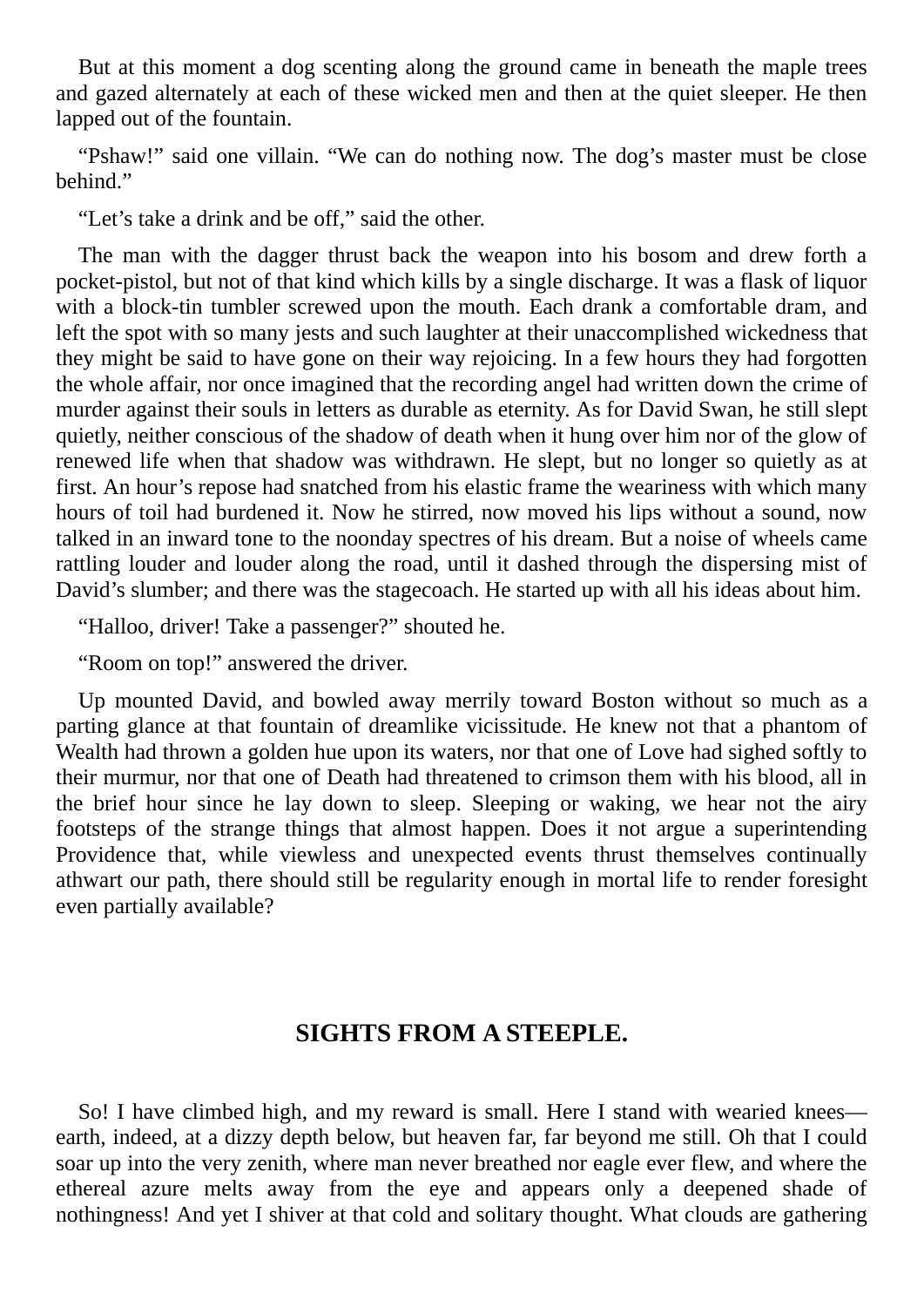in the golden west with direful intent against the brightness and the warmth of this summer afternoon? They are ponderous air-ships, black as death and freighted with the tempest, and at intervals their thunder—the signal-guns of that unearthly squadron—rolls distant along the deep of heaven. These nearer heaps of fleecy vapor—methinks I could roll and toss upon them the whole day long—seem scattered here and there for the repose of tired pilgrims through the sky. Perhaps—for who can tell?—beautiful spirits are disporting themselves there, and will bless my mortal eye with the brief appearance of their curly locks of golden light and laughing faces fair and faint as the people of a rosy dream. Or where the floating mass so imperfectly obstructs the color of the firmament a slender foot and fairy limb resting too heavily upon the frail support may be thrust through and suddenly withdrawn, while longing fancy follows them in vain. Yonder, again, is an airy archipelago where the sunbeams love to linger in their journeyings through space. Every one of those little clouds has been dipped and steeped in radiance which the slightest pressure might disengage in silvery profusion like water wrung from a sea-maid's hair. Bright they are as a young man's visions, and, like them, would be realized in dullness, obscurity and tears. I will look on them no more.

In three parts of the visible circle whose centre is this spire I discern cultivated fields, villages, white country-seats, the waving lines of rivulets, little placid lakes, and here and there a rising ground that would fain be termed a hill. On the fourth side is the sea, stretching away toward a viewless boundary, blue and calm except where the passing anger of a shadow flits across its surface and is gone. Hitherward a broad inlet penetrates far into the land; on the verge of the harbor formed by its extremity is a town, and over it am I, a watchman, all-heeding and unheeded. Oh that the multitude of chimneys could speak, like those of Madrid, and betray in smoky whispers the secrets of all who since their first foundation have assembled at the hearths within! Oh that the Limping Devil of Le Sage would perch beside me here, extend his wand over this contiguity of roofs, uncover every chamber and make me familiar with their inhabitants! The most desirable mode of existence might be that of a spiritualized Paul Pry hovering invisible round man and woman, witnessing their deeds, searching into their hearts, borrowing brightness from their felicity and shade from their sorrow, and retaining no emotion peculiar to himself. But none of these things are possible; and if I would know the interior of brick walls or the mystery of human bosoms, I can but guess.

Yonder is a fair street extending north and south. The stately mansions are placed each on its carpet of verdant grass, and a long flight of steps descends from every door to the pavement. Ornamental trees—the broadleafed horse-chestnut, the elm so lofty and bending, the graceful but infrequent willow, and others whereof I know not the names grow thrivingly among brick and stone. The oblique rays of the sun are intercepted by these green citizens and by the houses, so that one side of the street is a shaded and pleasant walk. On its whole extent there is now but a single passenger, advancing from the upper end, and he, unless distance and the medium of a pocket spyglass do him more than justice, is a fine young man of twenty. He saunters slowly forward, slapping his left hand with his folded gloves, bending his eyes upon the pavement, and sometimes raising them to throw a glance before him. Certainly he has a pensive air. Is he in doubt or in debt? Is he—if the question be allowable—in love? Does he strive to be melancholy and gentlemanlike, or is he merely overcome by the heat? But I bid him farewell for the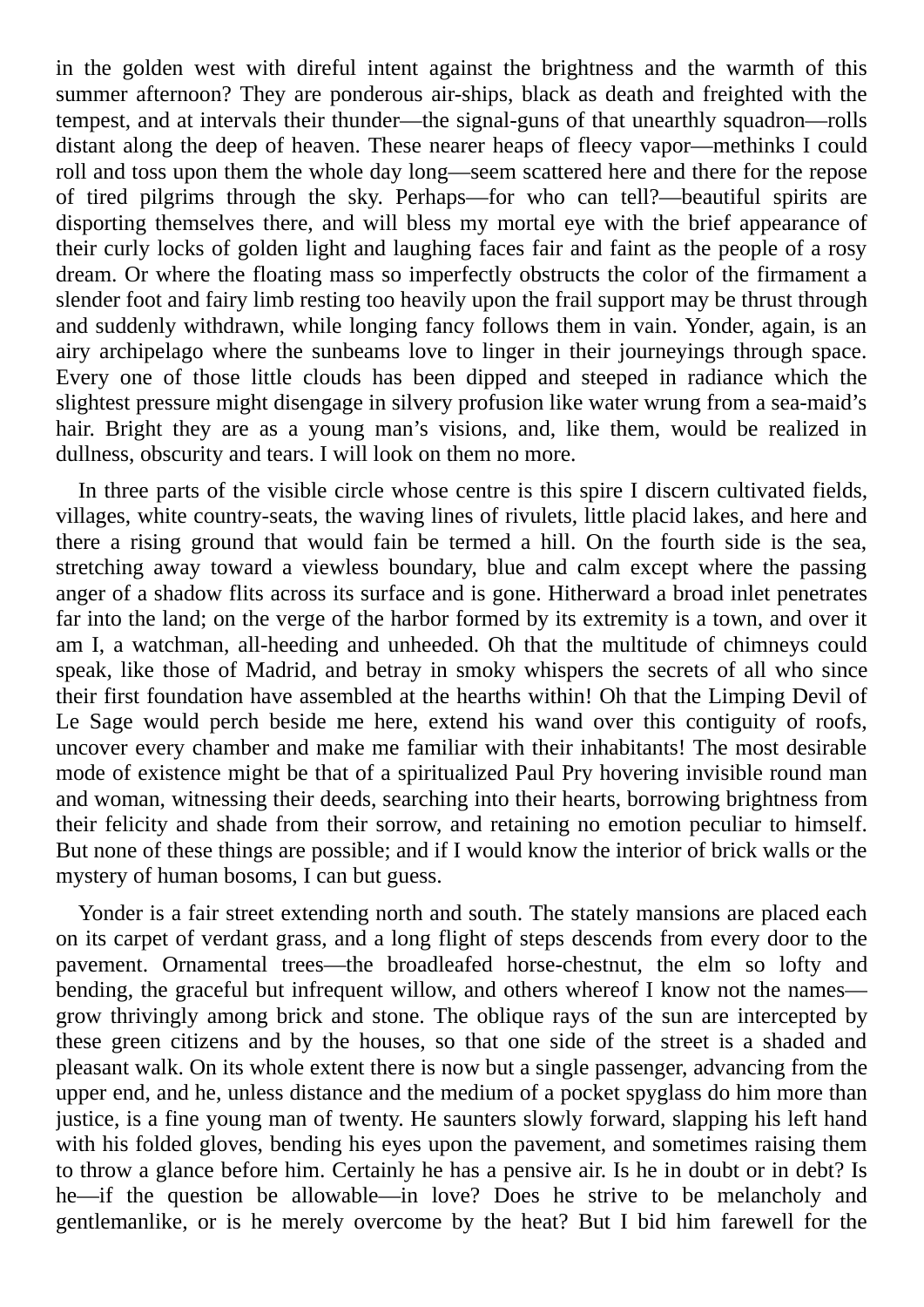present. The door of one of the houses—an aristocratic edifice with curtains of purple and gold waving from the windows—is now opened, and down the steps come two ladies swinging their parasols and lightly arrayed for a summer ramble. Both are young, both are pretty; but methinks the left-hand lass is the fairer of the twain, and, though she be so serious at this moment, I could swear that there is a treasure of gentle fun within her. They stand talking a little while upon the steps, and finally proceed up the street. Meantime, as their faces are now turned from me, I may look elsewhere.

Upon that wharf and down the corresponding street is a busy contrast to the quiet scene which I have just noticed. Business evidently has its centre there, and many a man is wasting the summer afternoon in labor and anxiety, in losing riches or in gaining them, when he would be wiser to flee away to some pleasant country village or shaded lake in the forest or wild and cool sea-beach. I see vessels unlading at the wharf and precious merchandise strown upon the ground abundantly as at the bottom of the sea—that market whence no goods return, and where there is no captain nor supercargo to render an account of sales. Here the clerks are diligent with their paper and pencils and sailors ply the block and tackle that hang over the hold, accompanying their toil with cries long-drawn and roughly melodious till the bales and puncheons ascend to upper air. At a little distance a group of gentlemen are assembled round the door of a warehouse. Grave seniors be they, and I would wager—if it were safe, in these times, to be responsible for any one—that the least eminent among them might vie with old Vincentio, that incomparable trafficker of Pisa. I can even select the wealthiest of the company. It is the elderly personage in somewhat rusty black, with powdered hair the superfluous whiteness of which is visible upon the cape of his coat. His twenty ships are wafted on some of their many courses by every breeze that blows, and his name, I will venture to say, though I know it not, is a familiar sound among the far-separated merchants of Europe and the Indies.

But I bestow too much of my attention in this quarter. On looking again to the long and shady walk I perceive that the two fair girls have encountered the young man. After a sort of shyness in the recognition, he turns back with them. Moreover, he has sanctioned my taste in regard to his companions by placing himself on the inner side of the pavement, nearest the Venus to whom I, enacting on a steeple-top the part of Paris on the top of Ida, adjudged the golden apple.

In two streets converging at right angles toward my watch-tower I distinguish three different processions. One is a proud array of voluntary soldiers in bright uniform, resembling, from the height whence I look down, the painted veterans that garrison the windows of a toy-shop. And yet it stirs my heart. Their regular advance, their nodding plumes, the sun-flash on their bayonets and musket-barrels, the roll of their drums ascending past me, and the fife ever and anon piercing through,—these things have wakened a warlike fire, peaceful though I be. Close to their rear marches a battalion of schoolboys ranged in crooked and irregular platoons, shouldering sticks, thumping a harsh and unripe clatter from an instrument of tin and ridiculously aping the intricate manoeuvres of the foremost band. Nevertheless, as slight differences are scarcely perceptible from a church-spire, one might be tempted to ask, "Which are the boys?" or, rather, "Which the men?" But, leaving these, let us turn to the third procession, which, though sadder in outward show, may excite identical reflections in the thoughtful mind. It is a funeral—a hearse drawn by a black and bony steed and covered by a dusty pall, two or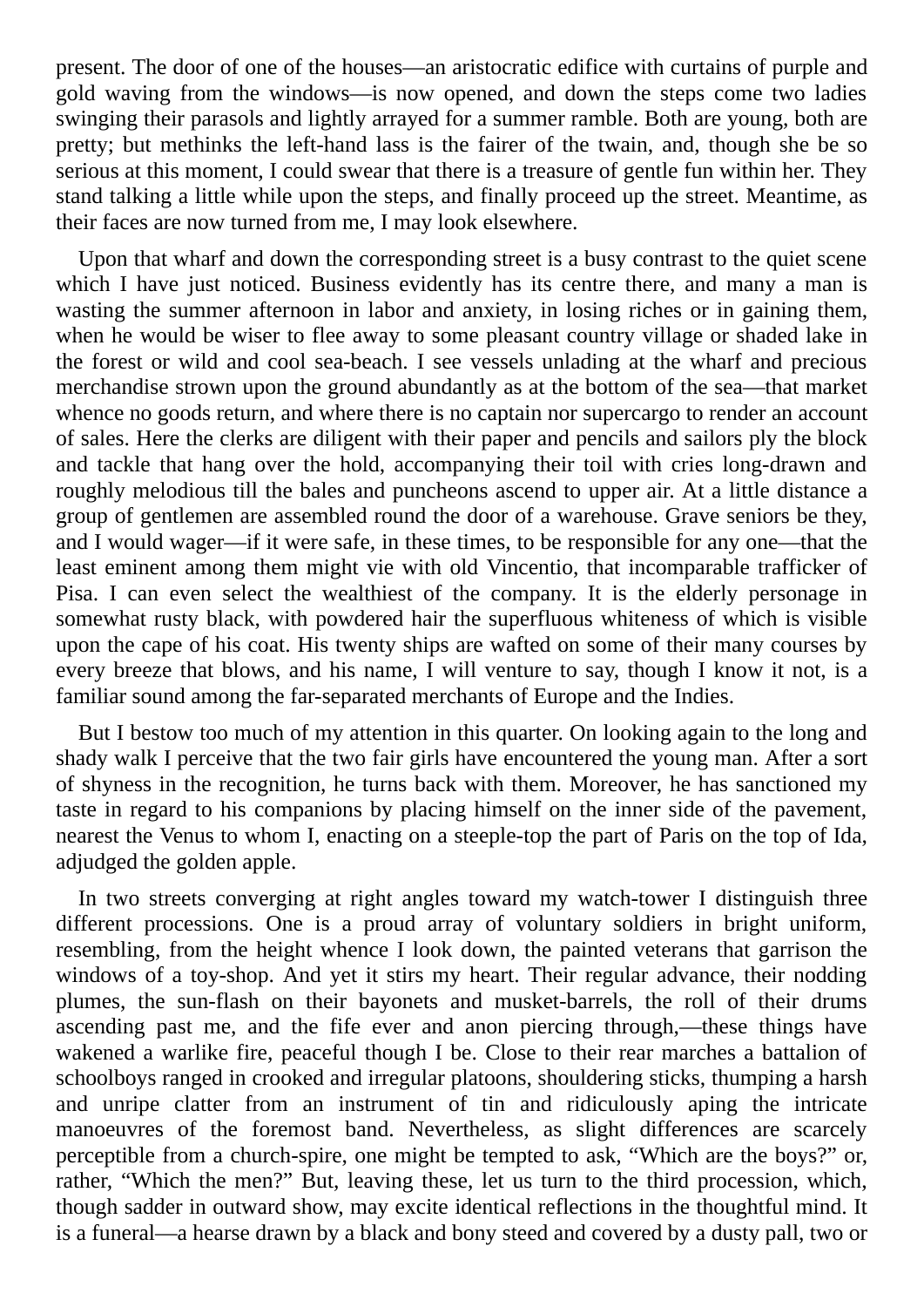three coaches rumbling over the stones, their drivers half asleep, a dozen couple of careless mourners in their every-day attire. Such was not the fashion of our fathers when they carried a friend to his grave. There is now no doleful clang of the bell to proclaim sorrow to the town. Was the King of Terrors more awful in those days than in our own, that wisdom and philosophy have been able to produce this change? Not so. Here is a proof that he retains his proper majesty. The military men and the military boys are wheeling round the corner, and meet the funeral full in the face. Immediately the drum is silent, all but the tap that regulates each simultaneous footfall. The soldiers yield the path to the dusty hearse and unpretending train, and the children quit their ranks and cluster on the sidewalks with timorous and instinctive curiosity. The mourners enter the churchyard at the base of the steeple and pause by an open grave among the burial-stones; the lightning glimmers on them as they lower down the coffin, and the thunder rattles heavily while they throw the earth upon its lid. Verily, the shower is near, and I tremble for the young man and the girls, who have now disappeared from the long and shady street.

How various are the situations of the people covered by the roofs beneath me, and how diversified are the events at this moment befalling them! The new-born, the aged, the dying, the strong in life and the recent dead are in the chambers of these many mansions. The full of hope, the happy, the miserable and the desperate dwell together within the circle of my glance. In some of the houses over which my eyes roam so coldly guilt is entering into hearts that are still tenanted by a debased and trodden virtue; guilt is on the very edge of commission, and the impending deed might be averted; guilt is done, and the criminal wonders if it be irrevocable. There are broad thoughts struggling in my mind, and, were I able to give them distinctness, they would make their way in eloquence. Lo! the raindrops are descending.

The clouds within a little time have gathered over all the sky, hanging heavily, as if about to drop in one unbroken mass upon the earth. At intervals the lightning flashes from their brooding hearts, quivers, disappears, and then comes the thunder, travelling slowly after its twin-born flame. A strong wind has sprung up, howls through the darkened streets, and raises the dust in dense bodies to rebel against the approaching storm. The disbanded soldiers fly, the funeral has already vanished like its dead, and all people hurry homeward—all that have a home—while a few lounge by the corners or trudge on desperately at their leisure. In a narrow lane which communicates with the shady street I discern the rich old merchant putting himself to the top of his speed lest the rain should convert his hair-powder to a paste. Unhappy gentleman! By the slow vehemence and painful moderation wherewith he journeys, it is but too evident that Podagra has left its thrilling tenderness in his great toe. But yonder, at a far more rapid pace, come three other of my acquaintance, the two pretty girls and the young man unseasonably interrupted in their walk. Their footsteps are supported by the risen dust, the wind lends them its velocity, they fly like three sea-birds driven landward by the tempestuous breeze. The ladies would not thus rival Atalanta if they but knew that any one were at leisure to observe them. Ah! as they hasten onward, laughing in the angry face of nature, a sudden catastrophe has chanced. At the corner where the narrow lane enters into the street they come plump against the old merchant, whose tortoise-motion has just brought him to that point. He likes not the sweet encounter; the darkness of the whole air gathers speedily upon his visage, and there is a pause on both sides. Finally he thrusts aside the youth with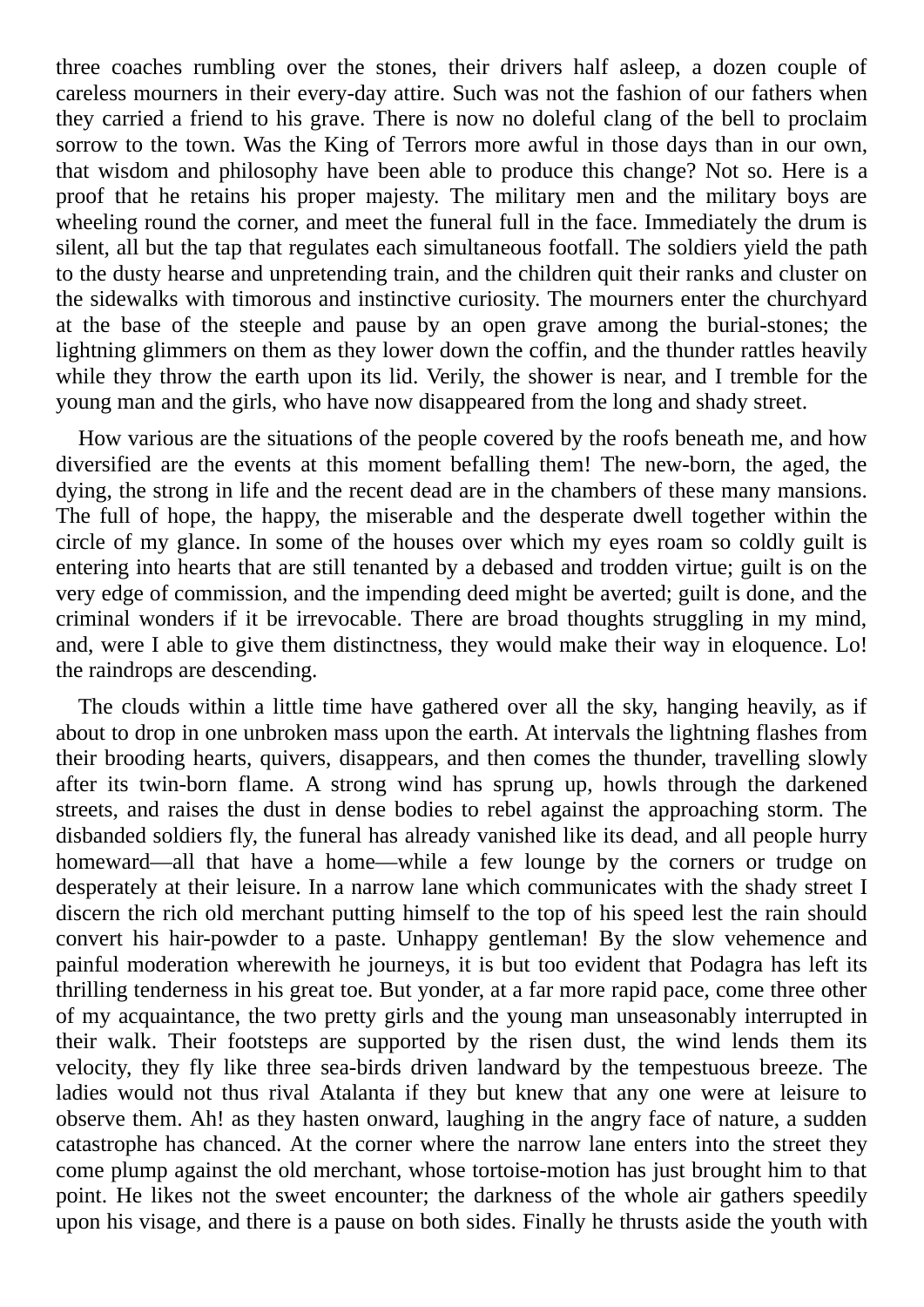little courtesy, seizes an arm of each of the two girls, and plods onward like a magician with a prize of captive fairies. All this is easy to be understood. How disconsolate the poor lover stands, regardless of the rain that threatens an exceeding damage to his wellfashioned habiliments, till he catches a backward glance of mirth from a bright eye, and turns away with whatever comfort it conveys!

The old man and his daughters are safely housed, and now the storm lets loose its fury. In every dwelling I perceive the faces of the chambermaids as they shut down the windows, excluding the impetuous shower and shrinking away from the quick fiery glare. The large drops descend with force upon the slated roofs and rise again in smoke. There is a rush and roar as of a river through the air, and muddy streams bubble majestically along the pavement, whirl their dusky foam into the kennel, and disappear beneath iron grates. Thus did Arethusa sink. I love not my station here aloft in the midst of the tumult which I am powerless to direct or quell, with the blue lightning wrinkling on my brow and the thunder muttering its first awful syllables in my ear. I will descend. Yet let me give another glance to the sea, where the foam breaks out in long white lines upon a broad expanse of blackness or boils up in far-distant points like snowy mountain-tops in the eddies of a flood; and let me look once more at the green plain and little hills of the country, over which the giant of the storm is striding in robes of mist, and at the town whose obscured and desolate streets might beseem a city of the dead; and, turning a single moment to the sky, now gloomy as an author's prospects, I prepare to resume my station on lower earth. But stay! A little speck of azure has widened in the western heavens; the sunbeams find a passage and go rejoicing through the tempest, and on yonder darkest cloud, born like hallowed hopes of the glory of another world and the trouble and tears of this, brightens forth the rainbow.

## **THE HOLLOW OF THE THREE HILLS.**

In those strange old times when fantastic dreams and madmen's reveries were realized among the actual circumstances of life, two persons met together at an appointed hour and place. One was a lady graceful in form and fair of feature, though pale and troubled and smitten with an untimely blight in what should have been the fullest bloom of her years; the other was an ancient and meanly-dressed woman of ill-favored aspect, and so withered, shrunken and decrepit that even the space since she began to decay must have exceeded the ordinary term of human existence. In the spot where they encountered no mortal could observe them. Three little hills stood near each other, and down in the midst of them sunk a hollow basin almost mathematically circular, two or three hundred feet in breadth and of such depth that a stately cedar might but just be visible above the sides. Dwarf pines were numerous upon the hills and partly fringed the outer verge of the intermediate hollow, within which there was nothing but the brown grass of October and here and there a tree-trunk that had fallen long ago and lay mouldering with no green successor from its roots. One of these masses of decaying wood, formerly a majestic oak, rested close beside a pool of green and sluggish water at the bottom of the basin. Such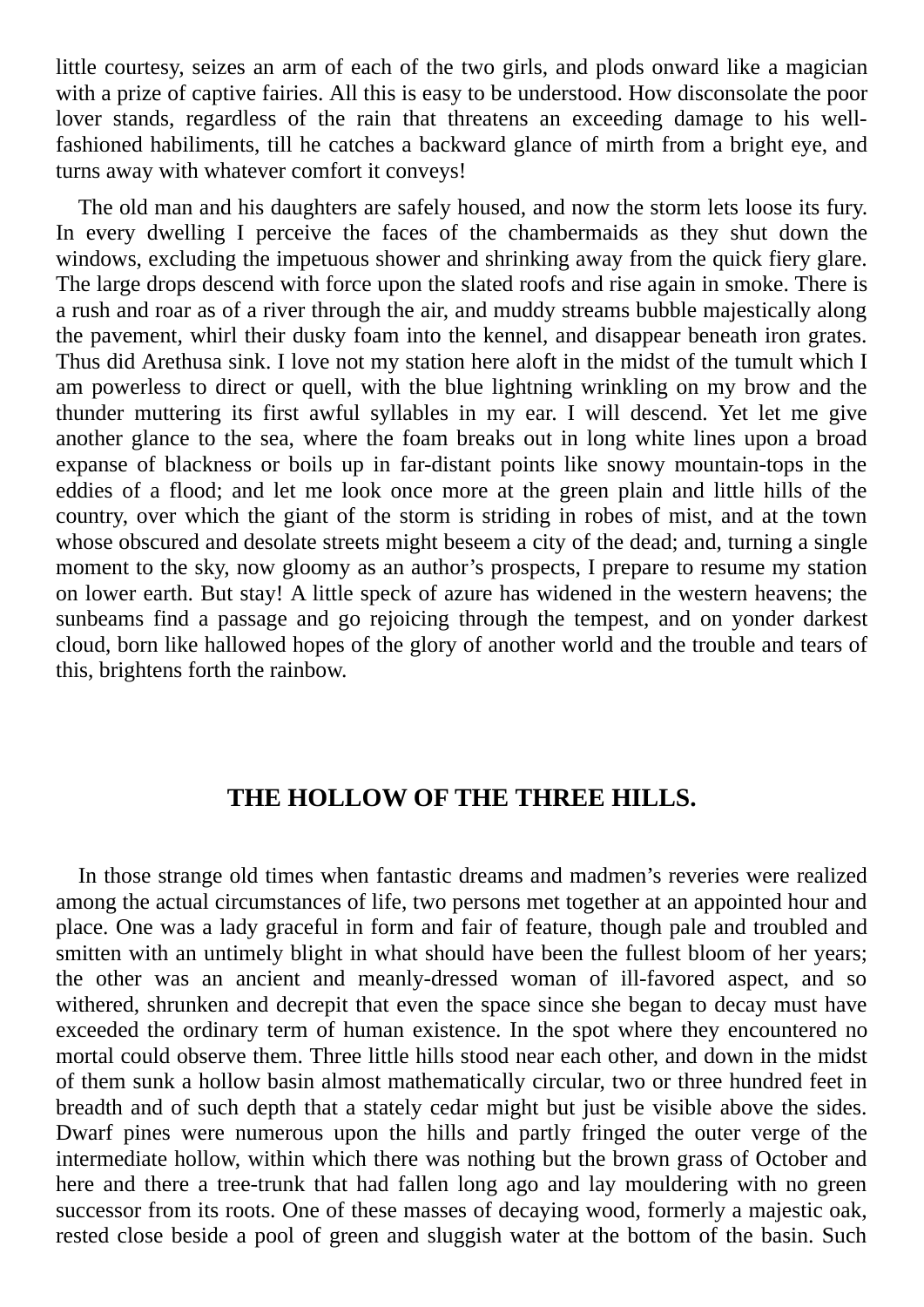scenes as this (so gray tradition tells) were once the resort of a power of evil and his plighted subjects, and here at midnight or on the dim verge of evening they were said to stand round the mantling pool disturbing its putrid waters in the performance of an impious baptismal rite. The chill beauty of an autumnal sunset was now gilding the three hill-tops, whence a paler tint stole down their sides into the hollow.

"Here is our pleasant meeting come to pass," said the aged crone, "according as thou hast desired. Say quickly what thou wouldst have of me, for there is but a short hour that we may tarry here."

As the old withered woman spoke a smile glimmered on her countenance like lamplight on the wall of a sepulchre. The lady trembled and cast her eyes upward to the verge of the basin, as if meditating to return with her purpose unaccomplished. But it was not so ordained.

"I am stranger in this land, as you know," said she, at length. "Whence I come it matters not, but I have left those behind me with whom my fate was intimately bound, and from whom I am cut off for ever. There is a weight in my bosom that I cannot away with, and I have come hither to inquire of their welfare."

"And who is there by this green pool that can bring thee news from the ends of the earth?" cried the old woman, peering into the lady's face. "Not from my lips mayst thou hear these tidings; yet be thou bold, and the daylight shall not pass away from yonder hilltop before thy wish be granted."

"I will do your bidding though I die," replied the lady, desperately.

The old woman seated herself on the trunk of the fallen tree, threw aside the hood that shrouded her gray locks and beckoned her companion to draw near.

"Kneel down," she said, "and lay your forehead on my knees."

She hesitated a moment, but the anxiety that had long been kindling burned fiercely up within her. As she knelt down the border of her garment was dipped into the pool; she laid her forehead on the old woman's knees, and the latter drew a cloak about the lady's face, so that she was in darkness. Then she heard the muttered words of prayer, in the midst of which she started and would have arisen.

"Let me flee! Let me flee and hide myself, that they may not look upon me!" she cried. But, with returning recollection, she hushed herself and was still as death, for it seemed as if other voices, familiar in infancy and unforgotten through many wanderings and in all the vicissitudes of her heart and fortune, were mingling with the accents of the prayer. At first the words were faint and indistinct—not rendered so by distance, but rather resembling the dim pages of a book which we strive to read by an imperfect and gradually brightening light. In such a manner, as the prayer proceeded, did those voices strengthen upon the ear, till at length the petition ended, and the conversation of an aged man and of a woman broken and decayed like himself became distinctly audible to the lady as she knelt. But those strangers appeared not to stand in the hollow depth between the three hills. Their voices were encompassed and re-echoed by the walls of a chamber the windows of which were rattling in the breeze; the regular vibration of a clock, the crackling of a fire and the tinkling of the embers as they fell among the ashes rendered the scene almost as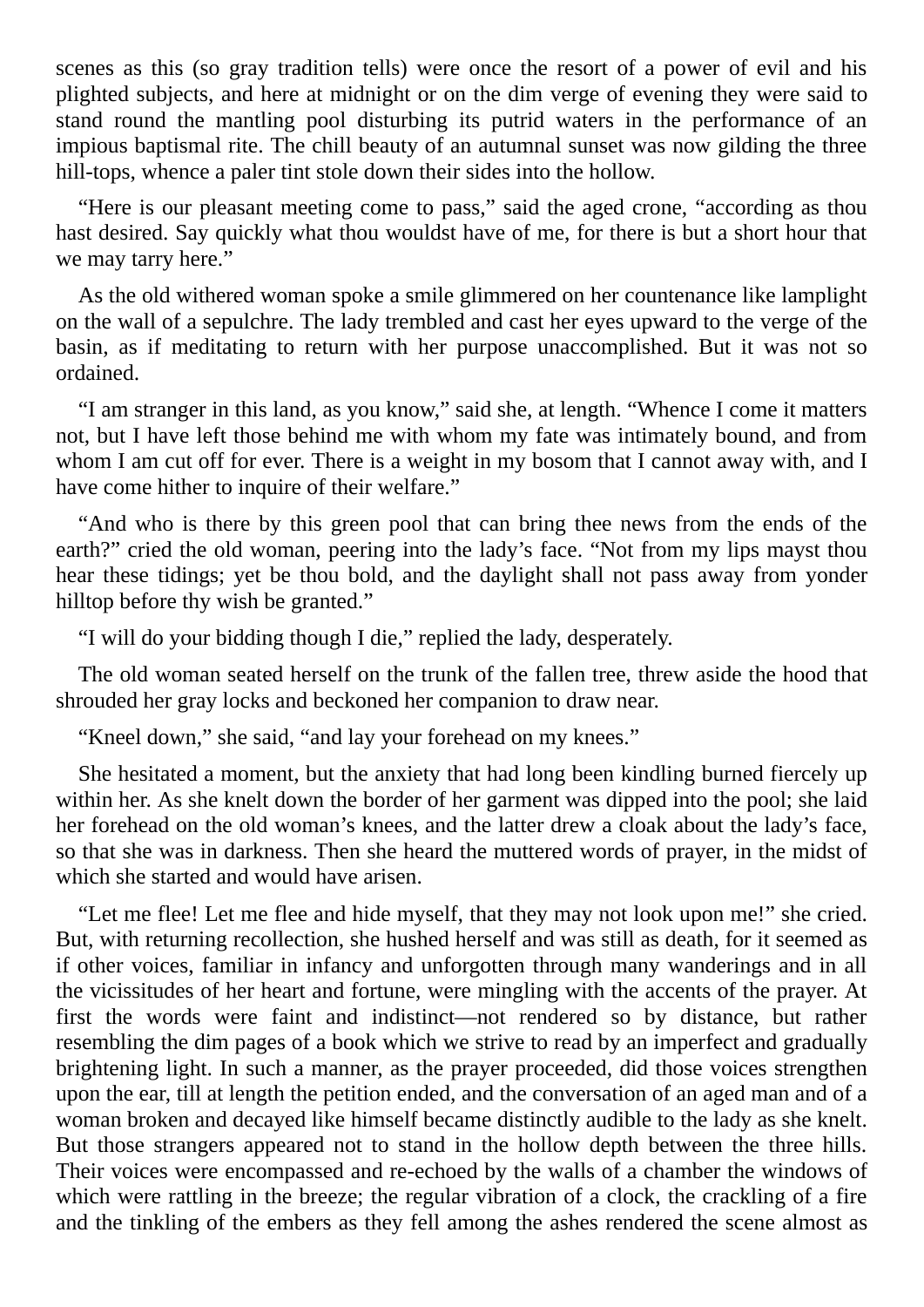vivid as if painted to the eye. By a melancholy hearth sat these two old people, the man calmly despondent, the woman querulous and tearful, and their words were all of sorrow. They spoke of a daughter, a wanderer they knew not where, bearing dishonor along with her and leaving shame and affliction to bring their gray heads to the grave. They alluded also to other and more recent woe, but in the midst of their talk their voices seemed to melt into the sound of the wind sweeping mournfully among the autumn leaves; and when the lady lifted her eyes, there was she kneeling in the hollow between three hills.

"A weary and lonesome time yonder old couple have of it," remarked the old woman, smiling in the lady's face.

"And did you also hear them?" exclaimed she, a sense of intolerable humiliation triumphing over her agony and fear.

"Yea, and we have yet more to hear," replied the old woman, "wherefore cover thy face quickly."

Again the withered hag poured forth the monotonous words of a prayer that was not meant to be acceptable in heaven, and soon in the pauses of her breath strange murmurings began to thicken, gradually increasing, so as to drown and overpower the charm by which they grew. Shrieks pierced through the obscurity of sound and were succeeded by the singing of sweet female voices, which in their turn gave way to a wild roar of laughter broken suddenly by groanings and sobs, forming altogether a ghastly confusion of terror and mourning and mirth. Chains were rattling, fierce and stern voices uttered threats and the scourge resounded at their command. All these noises deepened and became substantial to the listener's ear, till she could distinguish every soft and dreamy accent of the love-songs that died causelessly into funeral-hymns. She shuddered at the unprovoked wrath which blazed up like the spontaneous kindling of flume, and she grew faint at the fearful merriment raging miserably around her. In the midst of this wild scene, where unbound passions jostled each other in a drunken career, there was one solemn voice of a man, and a manly and melodious voice it might once have been. He went to and fro continually, and his feet sounded upon the floor. In each member of that frenzied company whose own burning thoughts had become their exclusive world he sought an auditor for the story of his individual wrong, and interpreted their laughter and tears as his reward of scorn or pity. He spoke of woman's perfidy, of a wife who had broken her holiest vows, of a home and heart made desolate. Even as he went on, the shout, the laugh, the shriek, the sob, rose up in unison, till they changed into the hollow, fitful and uneven sound of the wind as it fought among the pine trees on those three lonely hills.

The lady looked up, and there was the withered woman smiling in her face.

"Couldst thou have thought there were such merry times in a mad-house?" inquired the latter.

"True, true!" said the lady to herself; "there is mirth within its walls, but misery, misery without."

"Wouldst thou hear more?" demanded the old woman.

"There is one other voice I would fain listen to again," replied the lady, faintly.

"Then lay down thy head speedily upon my knees, that thou mayst get thee hence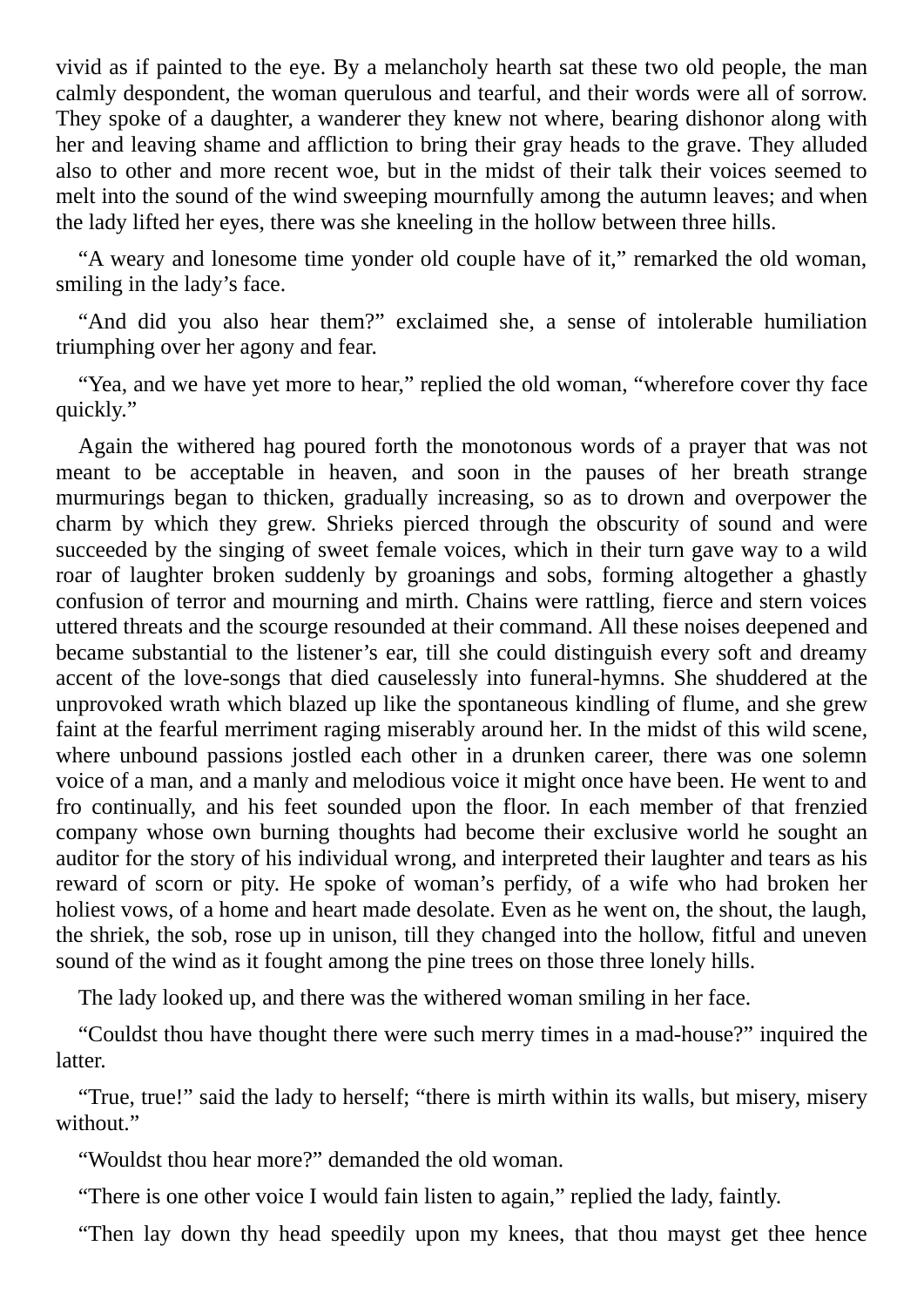before the hour be past."

The golden skirts of day were yet lingering upon the hills, but deep shades obscured the hollow and the pool, as if sombre night were rising thence to overspread the world. Again that evil woman began to weave her spell. Long did it proceed unanswered, till the knolling of a bell stole in among the intervals of her words like a clang that had travelled far over valley and rising ground and was just ready to die in the air. The lady shook upon her companion's knees as she heard that boding sound. Stronger it grew, and sadder, and deepened into the tone of a death-bell, knolling dolefully from some ivy-mantled tower and bearing tidings of mortality and woe to the cottage, to the hall and to the solitary wayfarer, that all might weep for the doom appointed in turn to them. Then came a measured tread, passing slowly, slowly on, as of mourners with a coffin, their garments trailing on the ground, so that the ear could measure the length of their melancholy array. Before them went the priest, reading the burial-service, while the leaves of his book were rustling in the breeze. And though no voice but his was heard to speak aloud, still there were revilings and anathemas, whispered but distinct, from women and from men, breathed against the daughter who had wrung the aged hearts of her parents, the wife who had betrayed the trusting fondness of her husband, the mother who had sinned against natural affection and left her child to die. The sweeping sound of the funeral train faded away like a thin vapor, and the wind, that just before had seemed to shake the coffin-pall, moaned sadly round the verge of the hollow between three hills. But when the old woman stirred the kneeling lady, she lifted not her head.

"Here has been a sweet hour's sport!" said the withered crone, chuckling to herself.

# **THE VISION OF THE FOUNTAIN.**

At fifteen I became a resident in a country village more than a hundred miles from home. The morning after my arrival—a September morning, but warm and bright as any in July—I rambled into a wood of oaks with a few walnut trees intermixed, forming the closest shade above my head. The ground was rocky, uneven, overgrown with bushes and clumps of young saplings and traversed only by cattle-paths. The track which I chanced to follow led me to a crystal spring with a border of grass as freshly green as on May morning, and overshadowed by the limb of a great oak. One solitary sunbeam found its way down and played like a goldfish in the water.

From my childhood I have loved to gaze into a spring. The water filled a circular basin, small but deep and set round with stones, some of which were covered with slimy moss, the others naked and of variegated hue—reddish, white and brown. The bottom was covered with coarse sand, which sparkled in the lonely sunbeam and seemed to illuminate the spring with an unborrowed light. In one spot the gush of the water violently agitated the sand, but without obscuring the fountain or breaking the glassiness of its surface. It appeared as if some living creature were about to emerge—the naiad of the spring, perhaps, in the shape of a beautiful young woman with a gown of filmy water-moss, a belt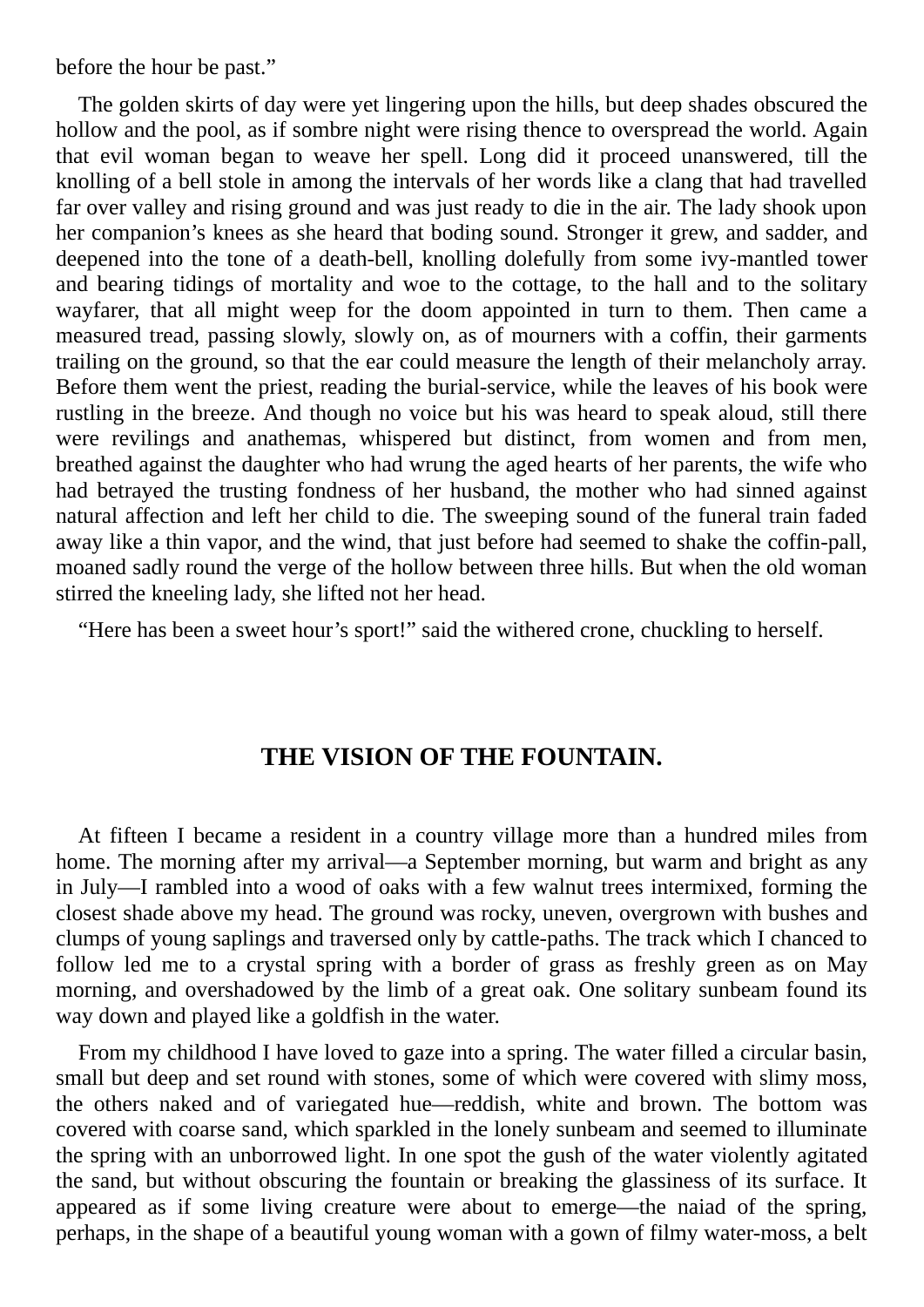of rainbow-drops and a cold, pure, passionless countenance. How would the beholder shiver, pleasantly yet fearfully, to see her sitting on one of the stones, paddling her white feet in the ripples and throwing up water to sparkle in the sun! Wherever she laid her hands on grass and flowers, they would immediately be moist, as with morning dew. Then would she set about her labors, like a careful housewife, to clear the fountain of withered leaves, and bits of slimy wood, and old acorns from the oaks above, and grains of corn left by cattle in drinking, till the bright sand in the bright water were like a treasury of diamonds. But, should the intruder approach too near, he would find only the drops of a summer shower glistening about the spot where he had seen her.

Reclining on the border of grass where the dewy goddess should have been, I bent forward, and a pair of eyes met mine within the watery mirror. They were the reflection of my own. I looked again, and, lo! another face, deeper in the fountain than my own image, more distinct in all the features, yet faint as thought. The vision had the aspect of a fair young girl with locks of paly gold. A mirthful expression laughed in the eyes and dimpled over the whole shadowy countenance, till it seemed just what a fountain would be if, while dancing merrily into the sunshine, it should assume the shape of woman. Through the dim rosiness of the cheeks I could see the brown leaves, the slimy twigs, the acorns and the sparkling sand. The solitary sunbeam was diffused among the golden hair, which melted into its faint brightness and became a glory round that head so beautiful.

My description can give no idea how suddenly the fountain was thus tenanted and how soon it was left desolate. I breathed, and there was the face; I held my breath, and it was gone. Had it passed away or faded into nothing? I doubted whether it had ever been.

My sweet readers, what a dreamy and delicious hour did I spend where that vision found and left me! For a long time I sat perfectly still, waiting till it should reappear, and fearful that the slightest motion, or even the flutter of my breath, might frighten it away. Thus have I often started from a pleasant dream, and then kept quiet in hopes to wile it back. Deep were my musings as to the race and attributes of that ethereal being. Had I created her? Was she the daughter of my fancy, akin to those strange shapes which peep under the lids of children's eyes? And did her beauty gladden me for that one moment and then die? Or was she a water-nymph within the fountain, or fairy or woodland goddess peeping over my shoulder, or the ghost of some forsaken maid who had drowned herself for love? Or, in good truth, had a lovely girl with a warm heart and lips that would bear pressure stolen softly behind me and thrown her image into the spring?

I watched and waited, but no vision came again. I departed, but with a spell upon me which drew me back that same afternoon to the haunted spring. There was the water gushing, the sand sparkling and the sunbeam glimmering. There the vision was not, but only a great frog, the hermit of that solitude, who immediately withdrew his speckled snout and made himself invisible—all except a pair of long legs—beneath a stone. Methought he had a devilish look. I could have slain him as an enchanter who kept the mysterious beauty imprisoned in the fountain.

Sad and heavy, I was returning to the village. Between me and the church-spire rose a little hill, and on its summit a group of trees insulated from all the rest of the wood, with their own share of radiance hovering on them from the west and their own solitary shadow falling to the east. The afternoon being far declined, the sunshine was almost pensive and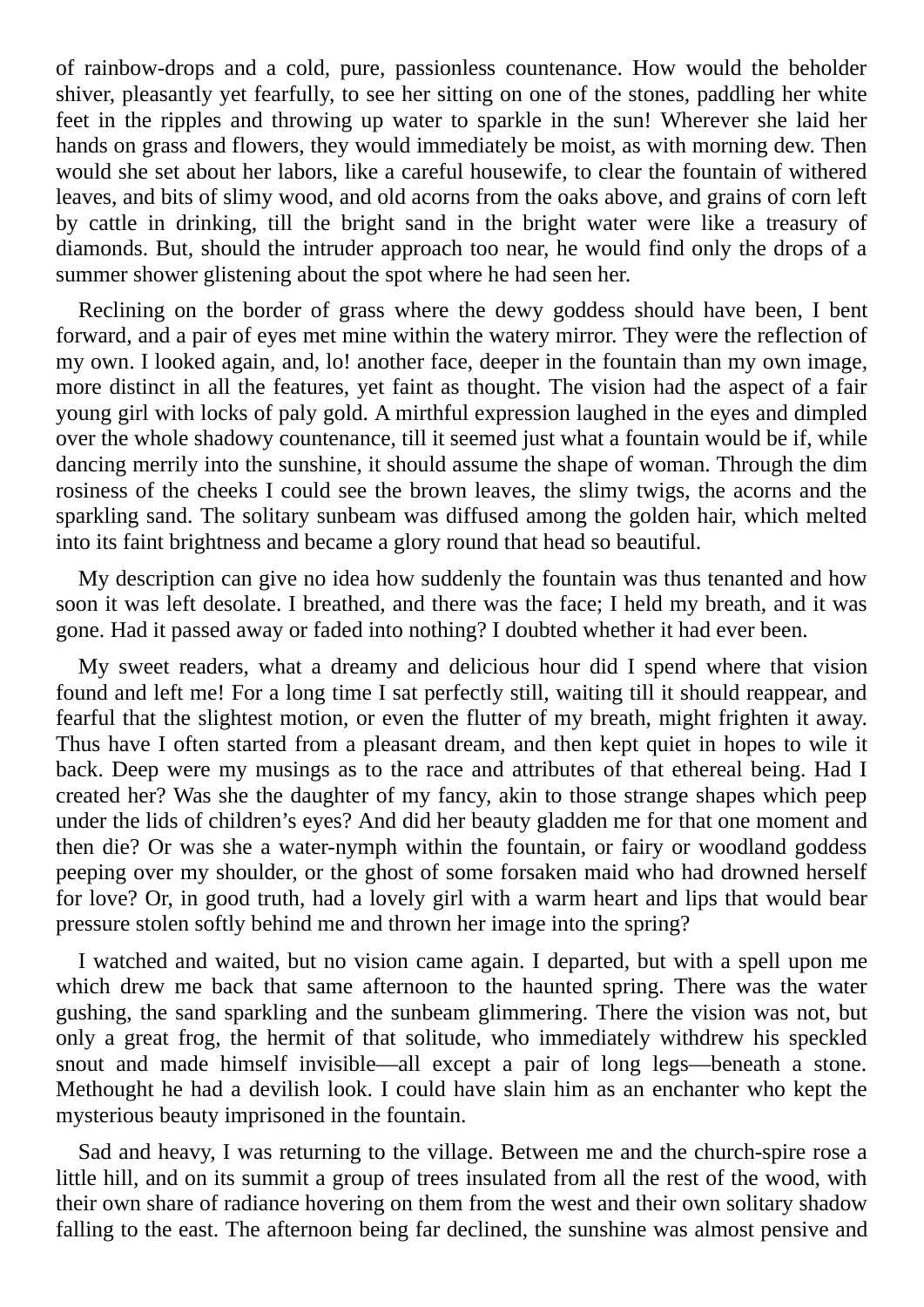the shade almost cheerful; glory and gloom were mingled in the placid light, as if the spirits of the Day and Evening had met in friendship under those trees and found themselves akin. I was admiring the picture when the shape of a young girl emerged from behind the clump of oaks. My heart knew her: it was the vision, but so distant and ethereal did she seem, so unmixed with earth, so imbued with the pensive glory of the spot where she was standing, that my spirit sunk within me, sadder than before. How could I ever reach her?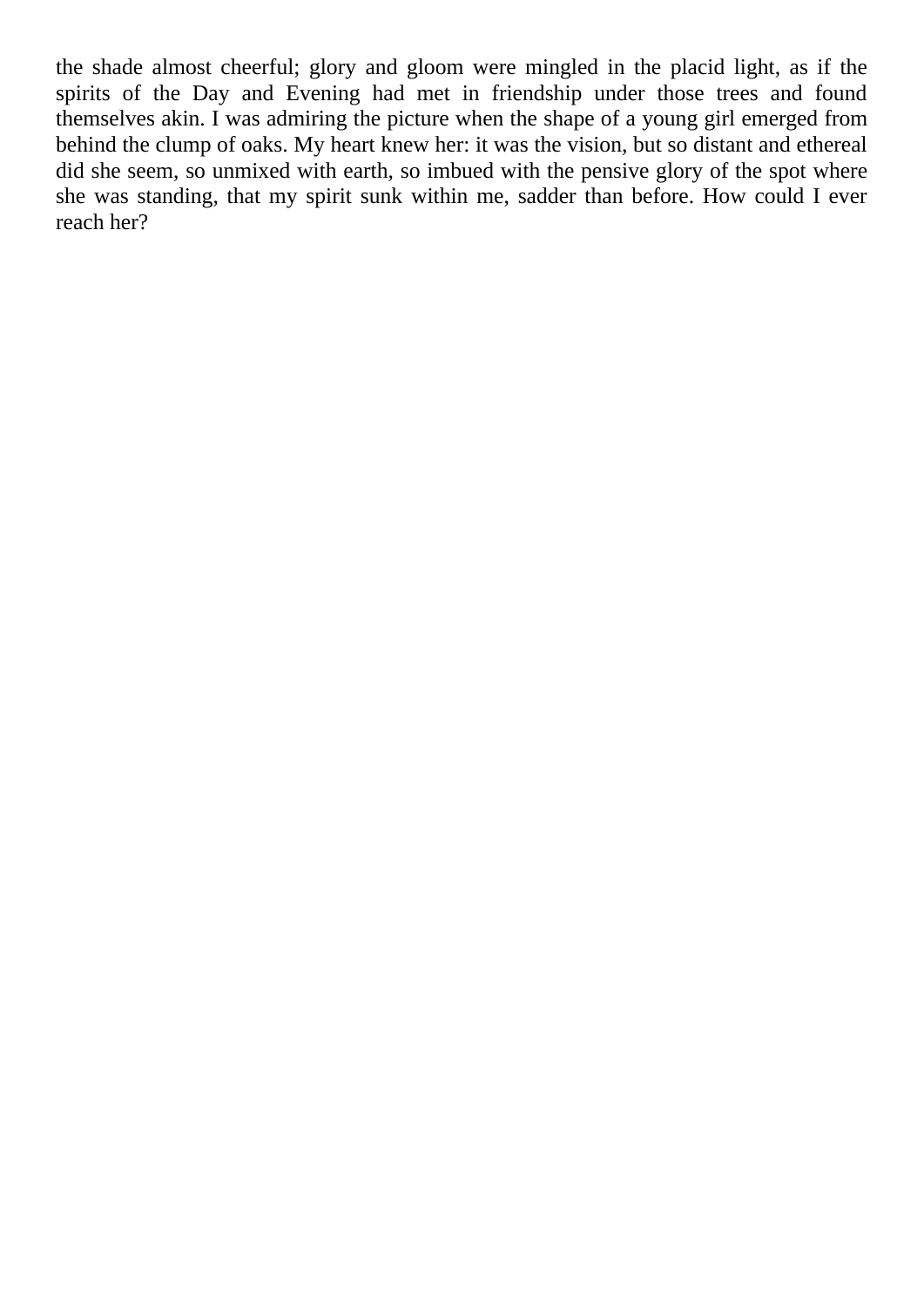While I gazed a sudden shower came pattering down upon the leaves. In a moment the air was full of brightness, each raindrop catching a portion of sunlight as it fell, and the whole gentle shower appearing like a mist, just substantial enough to bear the burden of radiance. A rainbow vivid as Niagara's was painted in the air. Its southern limb came down before the group of trees and enveloped the fair vision as if the hues of heaven were the only garment for her beauty. When the rainbow vanished, she who had seemed a part of it was no longer there. Was her existence absorbed in nature's loveliest phenomenon, and did her pure frame dissolve away in the varied light? Yet I would not despair of her return, for, robed in the rainbow, she was the emblem of Hope.

Thus did the vision leave me, and many a doleful day succeeded to the parting moment. By the spring and in the wood and on the hill and through the village, at dewy sunrise, burning noon, and at that magic hour of sunset, when she had vanished from my sight, I sought her, but in vain. Weeks came and went, months rolled away, and she appeared not in them. I imparted my mystery to none, but wandered to and fro or sat in solitude like one that had caught a glimpse of heaven and could take no more joy on earth. I withdrew into an inner world where my thoughts lived and breathed, and the vision in the midst of them. Without intending it, I became at once the author and hero of a romance, conjuring up rivals, imagining events, the actions of others and my own, and experiencing every change of passion, till jealousy and despair had their end in bliss. Oh, had I the burning fancy of my early youth with manhood's colder gift, the power of expression, your hearts, sweet ladies, should flutter at my tale.

In the middle of January I was summoned home. The day before my departure, visiting the spots which had been hallowed by the vision, I found that the spring had a frozen bosom, and nothing but the snow and a glare of winter sunshine on the hill of the rainbow. "Let me hope," thought I, "or my heart will be as icy as the fountain and the whole world as desolate as this snowy hill." Most of the day was spent in preparing for the journey, which was to commence at four o'clock the next morning. About an hour after supper, when all was in readiness, I descended from my chamber to the sitting-room to take leave of the old clergyman and his family with whom I had been an inmate. A gust of wind blew out my lamp as I passed through the entry.

According to their invariable custom—so pleasant a one when the fire blazes cheerfully —the family were sitting in the parlor with no other light than what came from the hearth. As the good clergyman's scanty stipend compelled him to use all sorts of economy, the foundation of his fires was always a large heap of tan, or ground bark, which would smoulder away from morning till night with a dull warmth and no flame. This evening the heap of tan was newly put on and surmounted with three sticks of red oak full of moisture, and a few pieces of dry pine that had not yet kindled. There was no light except the little that came sullenly from two half-burnt brands, without even glimmering on the andirons. But I knew the position of the old minister's arm-chair, and also where his wife sat with her knitting-work, and how to avoid his two daughters—one a stout country lass, and the other a consumptive girl. Groping through the gloom, I found my own place next to that of the son, a learned collegian who had come home to keep school in the village during the winter vacation. I noticed that there was less room than usual to-night between the collegian's chair and mine.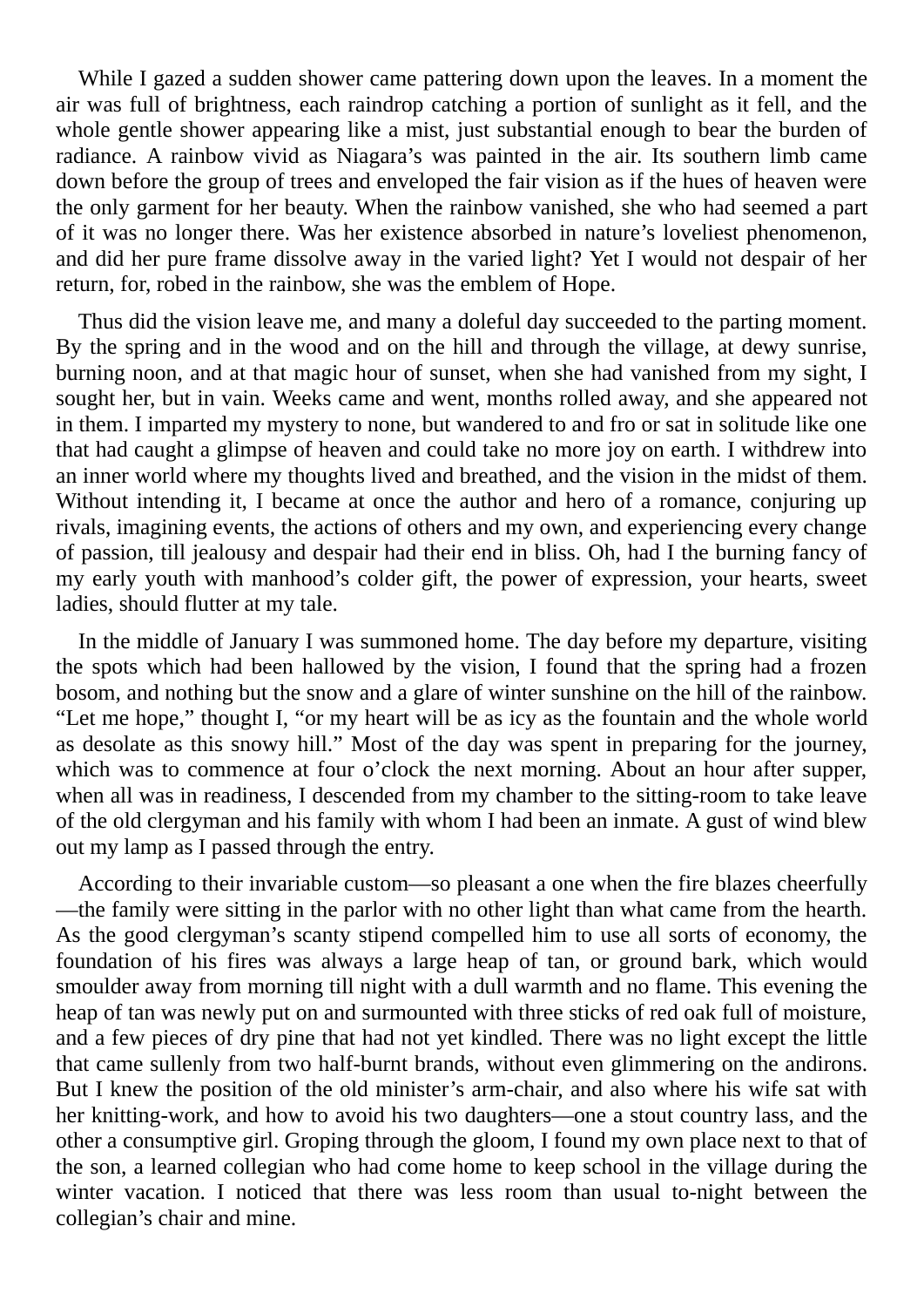As people are always taciturn in the dark, not a word was said for some time after my entrance. Nothing broke the stillness but the regular click of the matron's knitting-needles. At times the fire threw out a brief and dusky gleam which twinkled on the old man's glasses and hovered doubtfully round our circle, but was far too faint to portray the individuals who composed it. Were we not like ghosts? Dreamy as the scene was, might it not be a type of the mode in which departed people who had known and loved each other here would hold communion in eternity? We were aware of each other's presence, not by sight nor sound nor touch, but by an inward consciousness. Would it not be so among the dead?

The silence was interrupted by the consumptive daughter addressing a remark to some one in the circle whom she called Rachel. Her tremulous and decayed accents were answered by a single word, but in a voice that made me start and bend toward the spot whence it had proceeded. Had I ever heard that sweet, low tone? If not, why did it rouse up so many old recollections, or mockeries of such, the shadows of things familiar yet unknown, and fill my mind with confused images of her features who had spoken, though buried in the gloom of the parlor? Whom had my heart recognized, that it throbbed so? I listened to catch her gentle breathing, and strove by the intensity of my gaze to picture forth a shape where none was visible.

Suddenly the dry pine caught; the fire blazed up with a ruddy glow, and where the darkness had been, there was she—the vision of the fountain. A spirit of radiance only, she had vanished with the rainbow and appeared again in the firelight, perhaps to flicker with the blaze and be gone. Yet her cheek was rosy and lifelike, and her features, in the bright warmth of the room, were even sweeter and tenderer than my recollection of them. She knew me. The mirthful expression that had laughed in her eyes and dimpled over her countenance when I beheld her faint beauty in the fountain was laughing and dimpling there now. One moment our glance mingled; the next, down rolled the heap of tan upon the kindled wood, and darkness snatched away that daughter of the light, and gave her back to me no more!

Fair ladies, there is nothing more to tell. Must the simple mystery be revealed, then, that Rachel was the daughter of the village squire and had left home for a boarding-school the morning after I arrived and returned the day before my departure? If I transformed her to an angel, it is what every youthful lover does for his mistress. Therein consists the essence of my story. But slight the change, sweet maids, to make angels of yourselves.

### **FANCY'S SHOW-BOX.**

#### **A MORALITY.**

What is guilt? A stain upon the soul. And it is a point of vast interest whether the soul may contract such stains in all their depth and flagrancy from deeds which may have been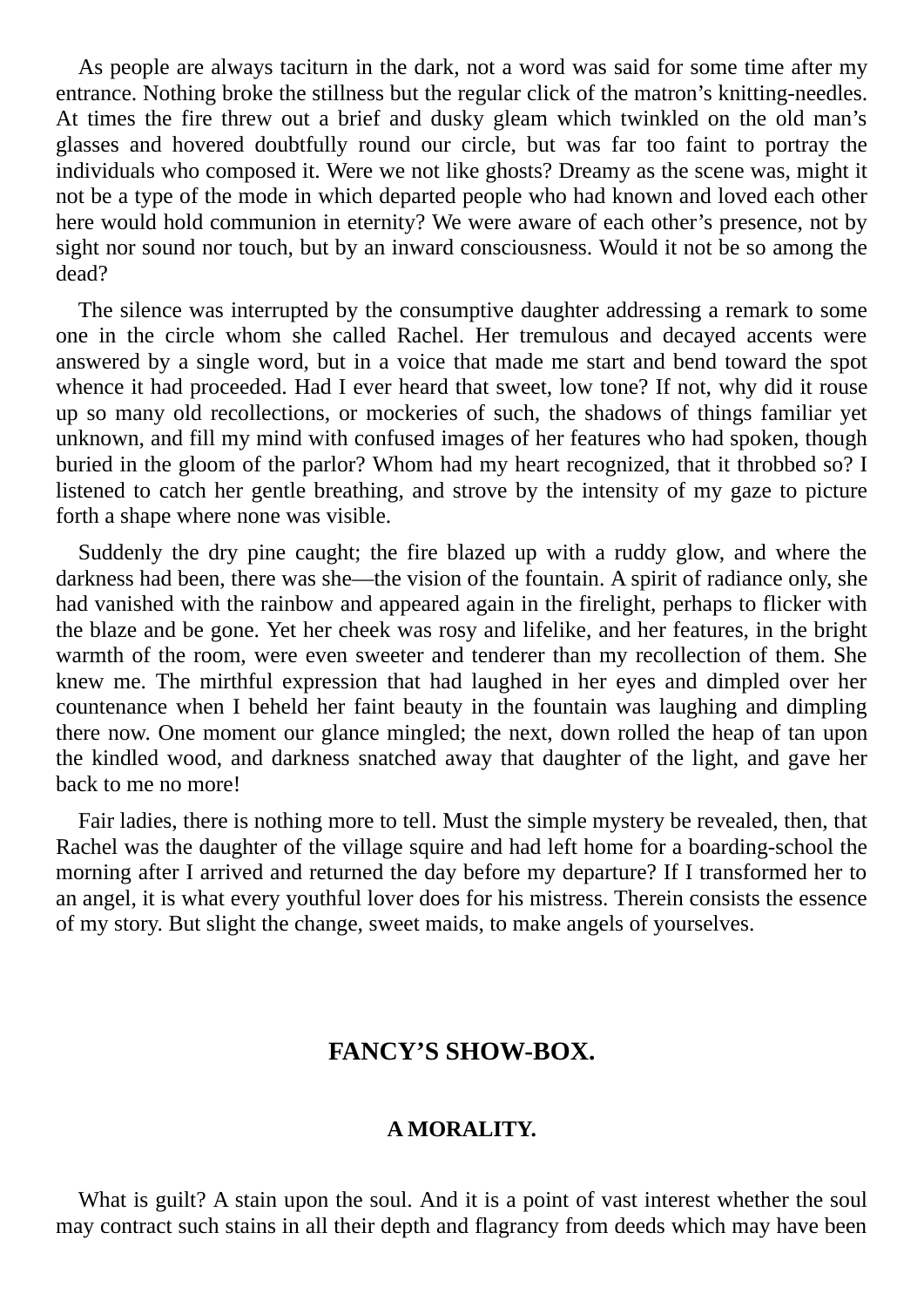plotted and resolved upon, but which physically have never had existence. Must the fleshly hand and visible frame of man set its seal to the evil designs of the soul, in order to give them their entire validity against the sinner? Or, while none but crimes perpetrated are cognizable before an earthly tribunal, will guilty thoughts—of which guilty deeds are no more than shadows,—will these draw down the full weight of a condemning sentence in the supreme court of eternity? In the solitude of a midnight chamber or in a desert afar from men or in a church while the body is kneeling the soul may pollute itself even with those crimes which we are accustomed to deem altogether carnal. If this be true, it is a fearful truth.

Let us illustrate the subject by an imaginary example. A venerable gentleman—one Mr. Smith—who had long been regarded as a pattern of moral excellence was warming his aged blood with a glass or two of generous wine. His children being gone forth about their worldly business and his grandchildren at school, he sat alone in a deep luxurious armchair with his feet beneath a richly-carved mahogany table. Some old people have a dread of solitude, and when better company may not be had rejoice even to hear the quiet breathing of a babe asleep upon the carpet. But Mr. Smith, whose silver hair was the bright symbol of a life unstained except by such spots as are inseparable from human nature—he had no need of a babe to protect him by its purity, nor of a grown person to stand between him and his own soul. Nevertheless, either manhood must converse with age, or womanhood must soothe him with gentle cares, or infancy must sport around his chair, or his thoughts will stray into the misty region of the past and the old man be chill and sad. Wine will not always cheer him.

Such might have been the case with Mr. Smith, when, through the brilliant medium of his glass of old Madeira, he beheld three figures entering the room. These were Fancy, who had assumed the garb and aspect of an itinerant showman, with a box of pictures on her back; and Memory, in the likeness of a clerk, with a pen behind her ear, an inkhorn at her buttonhole and a huge manuscript volume beneath her arm; and lastly, behind the other two, a person shrouded in a dusky mantle which concealed both face and form. But Mr. Smith had a shrewd idea that it was Conscience. How kind of Fancy, Memory and Conscience to visit the old gentleman just as he was beginning to imagine that the wine had neither so bright a sparkle nor so excellent a flavor as when himself and the liquor were less aged! Through the dim length of the apartment, where crimson curtains muffled the glare of sunshine and created a rich obscurity, the three guests drew near the silverhaired old man. Memory, with a finger between the leaves of her huge volume, placed herself at his right hand; Conscience, with her face still hidden in the dusky mantle, took her station on the left, so as to be next his heart; while Fancy set down her picture-box upon the table with the magnifying-glass convenient to his eye.

We can sketch merely the outlines of two or three out of the many pictures which at the pulling of a string successively peopled the box with the semblances of living scenes. One was a moonlight picture, in the background a lowly dwelling, and in front, partly shadowed by a tree, yet besprinkled with flakes of radiance, two youthful figures, male and female. The young man stood with folded arms, a haughty smile upon his lip and a gleam of triumph in his eye as he glanced downward at the kneeling girl. She was almost prostrate at his feet, evidently sinking under a weight of shame and anguish which hardly allowed her to lift her clasped hands in supplication. Her eyes she could not lift. But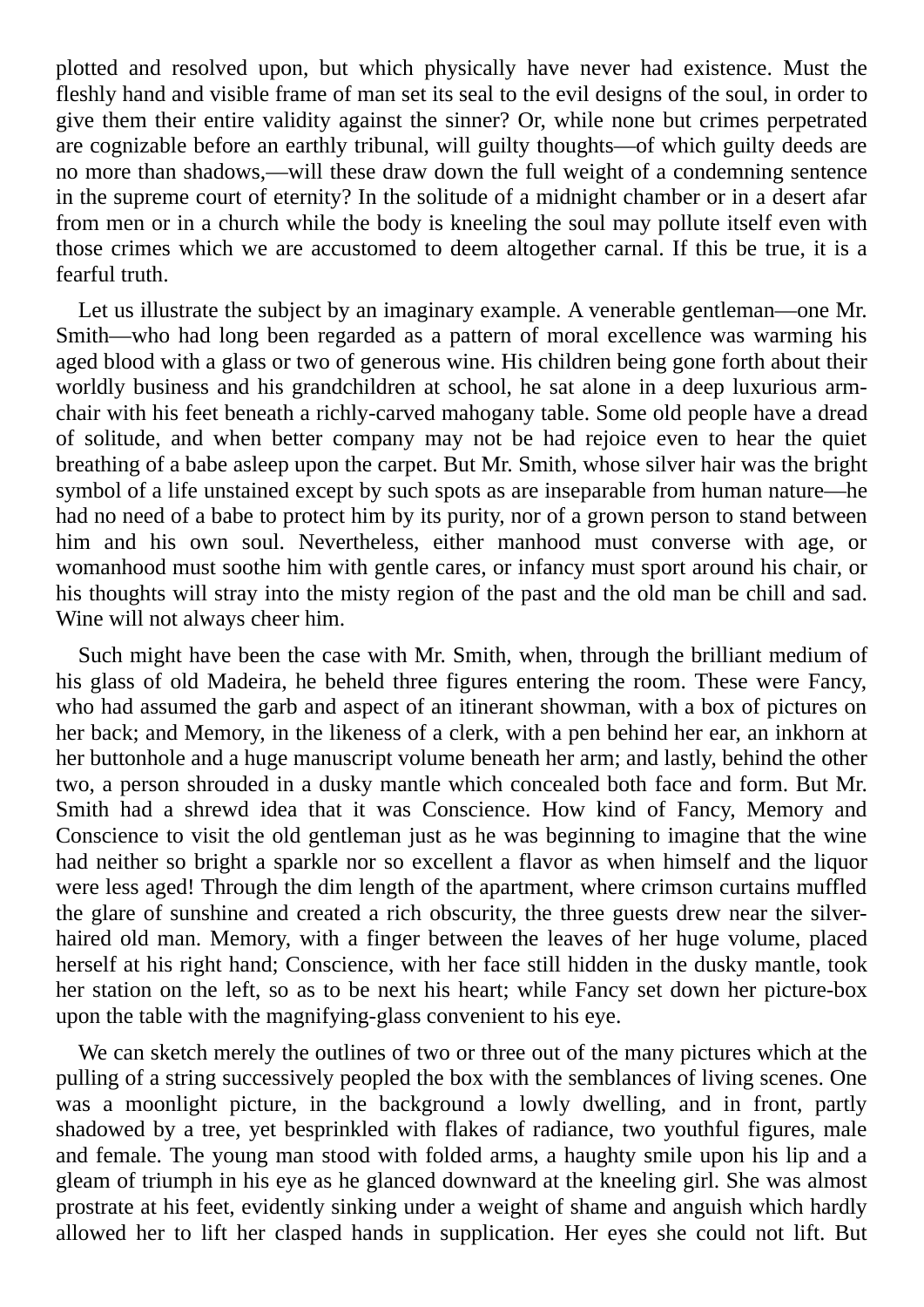neither her agony, nor the lovely features on which it was depicted, nor the slender grace of the form which it convulsed, appeared to soften the obduracy of the young man. He was the personification of triumphant scorn.

Now, strange to say, as old Mr. Smith peeped through the magnifying-glass, which made the objects start out from the canvas with magical deception, he began to recognize the farmhouse, the tree and both the figures of the picture. The young man in times long past had often met his gaze within the looking-glass; the girl was the very image of his first love—his cottage-love, his Martha Burroughs. Mr. Smith was scandalized. "Oh, vile and slanderous picture!" he exclaims. "When have I triumphed over ruined innocence? Was not Martha wedded in her teens to David Tomkins, who won her girlish love and long enjoyed her affection as a wife? And ever since his death she has lived a reputable widow!"

Meantime, Memory was turning over the leaves of her volume, rustling them to and fro with uncertain fingers, until among the earlier pages she found one which had reference to this picture. She reads it close to the old gentleman's ear: it is a record merely of sinful thought which never was embodied in an act, but, while Memory is reading, Conscience unveils her face and strikes a dagger to the heart of Mr. Smith. Though not a death-blow, the torture was extreme.

The exhibition proceeded. One after another Fancy displayed her pictures, all of which appeared to have been painted by some malicious artist on purpose to vex Mr. Smith. Not a shadow of proof could have been adduced in any earthly court that he was guilty of the slightest of those sins which were thus made to stare him in the face. In one scene there was a table set out, with several bottles and glasses half filled with wine, which threw back the dull ray of an expiring lamp. There had been mirth and revelry until the hand of the clock stood just at midnight, when Murder stepped between the boon-companions. A young man had fallen on the floor, and lay stone dead with a ghastly wound crushed into his temple, while over him, with a delirium of mingled rage and horror in his countenance, stood the youthful likeness of Mr. Smith. The murdered youth wore the features of Edward Spencer. "What does this rascal of a painter mean?" cries Mr. Smith, provoked beyond all patience. "Edward Spencer was my earliest and dearest friend, true to me as I to him through more than half a century. Neither I nor any other ever murdered him. Was he not alive within five years, and did he not, in token of our long friendship, bequeath me his gold-headed cane and a mourning-ring?"

Again had Memory been turning over her volume, and fixed at length upon so confused a page that she surely must have scribbled it when she was tipsy. The purport was, however, that while Mr. Smith and Edward Spencer were heating their young blood with wine a quarrel had flashed up between them, and Mr. Smith, in deadly wrath, had flung a bottle at Spencer's head. True, it missed its aim and merely smashed a looking-glass; and the next morning, when the incident was imperfectly remembered, they had shaken hands with a hearty laugh. Yet, again, while Memory was reading, Conscience unveiled her face, struck a dagger to the heart of Mr. Smith and quelled his remonstrance with her iron frown. The pain was quite excruciating.

Some of the pictures had been painted with so doubtful a touch, and in colors so faint and pale, that the subjects could barely be conjectured. A dull, semi-transparent mist had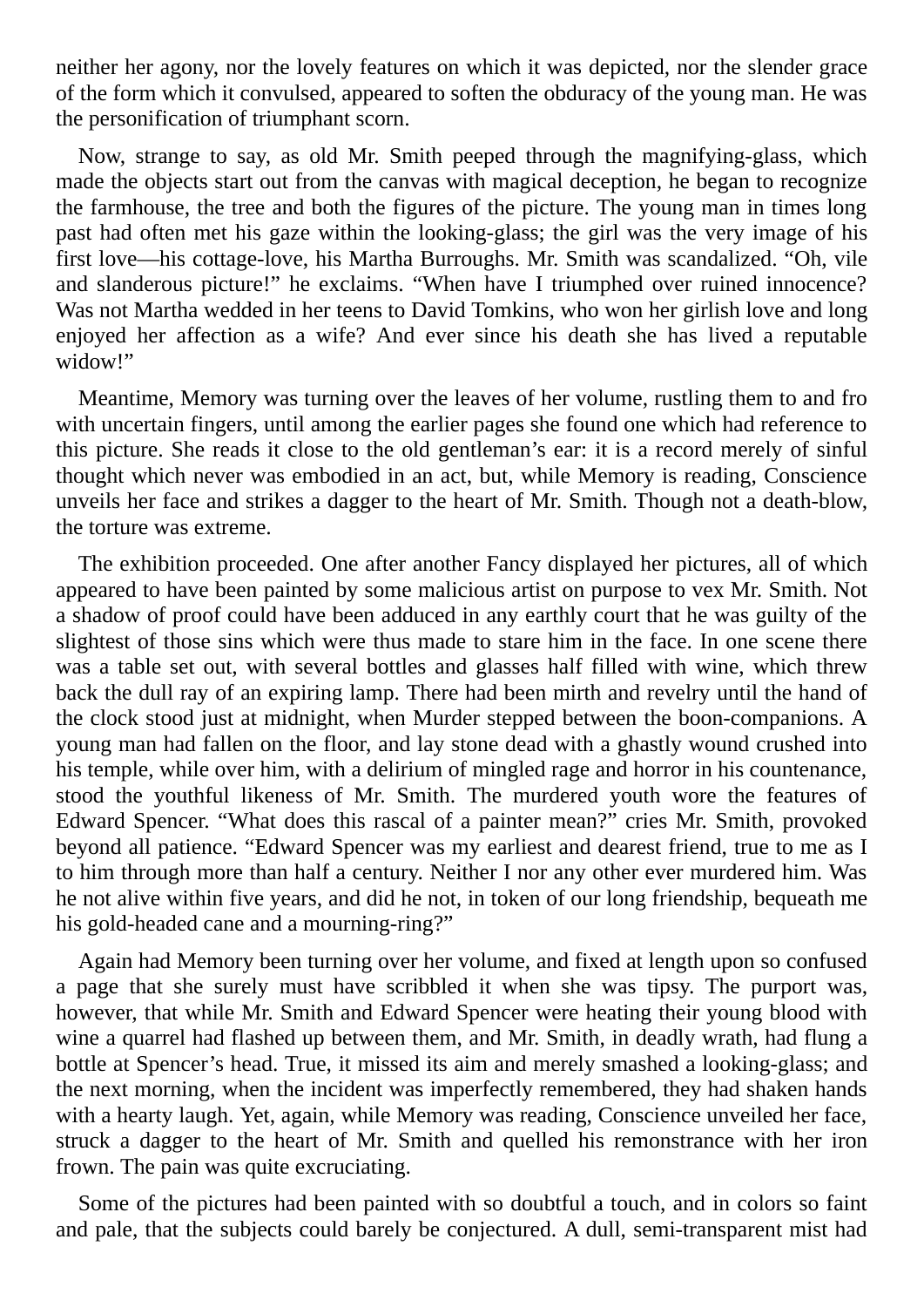been thrown over the surface of the canvas, into which the figures seemed to vanish while the eye sought most earnestly to fix them. But in every scene, however dubiously portrayed, Mr. Smith was invariably haunted by his own lineaments at various ages as in a dusty mirror. After poring several minutes over one of these blurred and almost indistinguishable pictures, he began to see that the painter had intended to represent him, now in the decline of life, as stripping the clothes from the backs of three half-starved children. "Really, this puzzles me!" quoth Mr. Smith, with the irony of conscious rectitude. "Asking pardon of the painter, I pronounce him a fool as well as a scandalous knave. A man of my standing in the world to be robbing little children of their clothes! Ridiculous!"

But while he spoke Memory had searched her fatal volume and found a page which with her sad calm voice she poured into his ear. It was not altogether inapplicable to the misty scene. It told how Mr. Smith had been grievously tempted by many devilish sophistries, on the ground of a legal quibble, to commence a lawsuit against three orphanchildren, joint-heirs to a considerable estate. Fortunately, before he was quite decided, his claims had turned out nearly as devoid of law as justice. As Memory ceased to read Conscience again thrust aside her mantle, and would have struck her victim with the envenomed dagger only that he struggled and clasped his hands before his heart. Even then, however, he sustained an ugly gash.

Why should we follow Fancy through the whole series of those awful pictures? Painted by an artist of wondrous power and terrible acquaintance with the secret soul, they embodied the ghosts of all the never-perpetrated sins that had glided through the lifetime of Mr. Smith. And could such beings of cloudy fantasy, so near akin to nothingness, give valid evidence against him at the day of judgment? Be that the case or not, there is reason to believe that one truly penitential tear would have washed away each hateful picture and left the canvas white as snow. But Mr. Smith, at a prick of Conscience too keen to be endured, bellowed aloud with impatient agony, and suddenly discovered that his three guests were gone. There he sat alone, a silver-haired and highly-venerated old man, in the rich gloom of the crimsoned-curtained room, with no box of pictures on the table, but only a decanter of most excellent Madeira. Yet his heart still seemed to fester with the venom of the dagger.

Nevertheless, the unfortunate old gentleman might have argued the matter with Conscience and alleged many reasons wherefore she should not smite him so pitilessly. Were we to take up his cause, it should be somewhat in the following fashion. A scheme of guilt, till it be put in execution, greatly resembles a train of incidents in a projected tale. The latter, in order to produce a sense of reality in the reader's mind, must be conceived with such proportionate strength by the author as to seem in the glow of fancy more like truth, past, present or to come, than purely fiction. The prospective sinner, on the other hand, weaves his plot of crime, but seldom or never feels a perfect certainty that it will be executed. There is a dreaminess diffused about his thoughts; in a dream, as it were, he strikes the death-blow into his victim's heart and starts to find an indelible blood-stain on his hand. Thus a novel-writer or a dramatist, in creating a villain of romance and fitting him with evil deeds, and the villain of actual life in projecting crimes that will be perpetrated, may almost meet each other halfway between reality and fancy. It is not until the crime is accomplished that Guilt clenches its gripe upon the guilty heart and claims it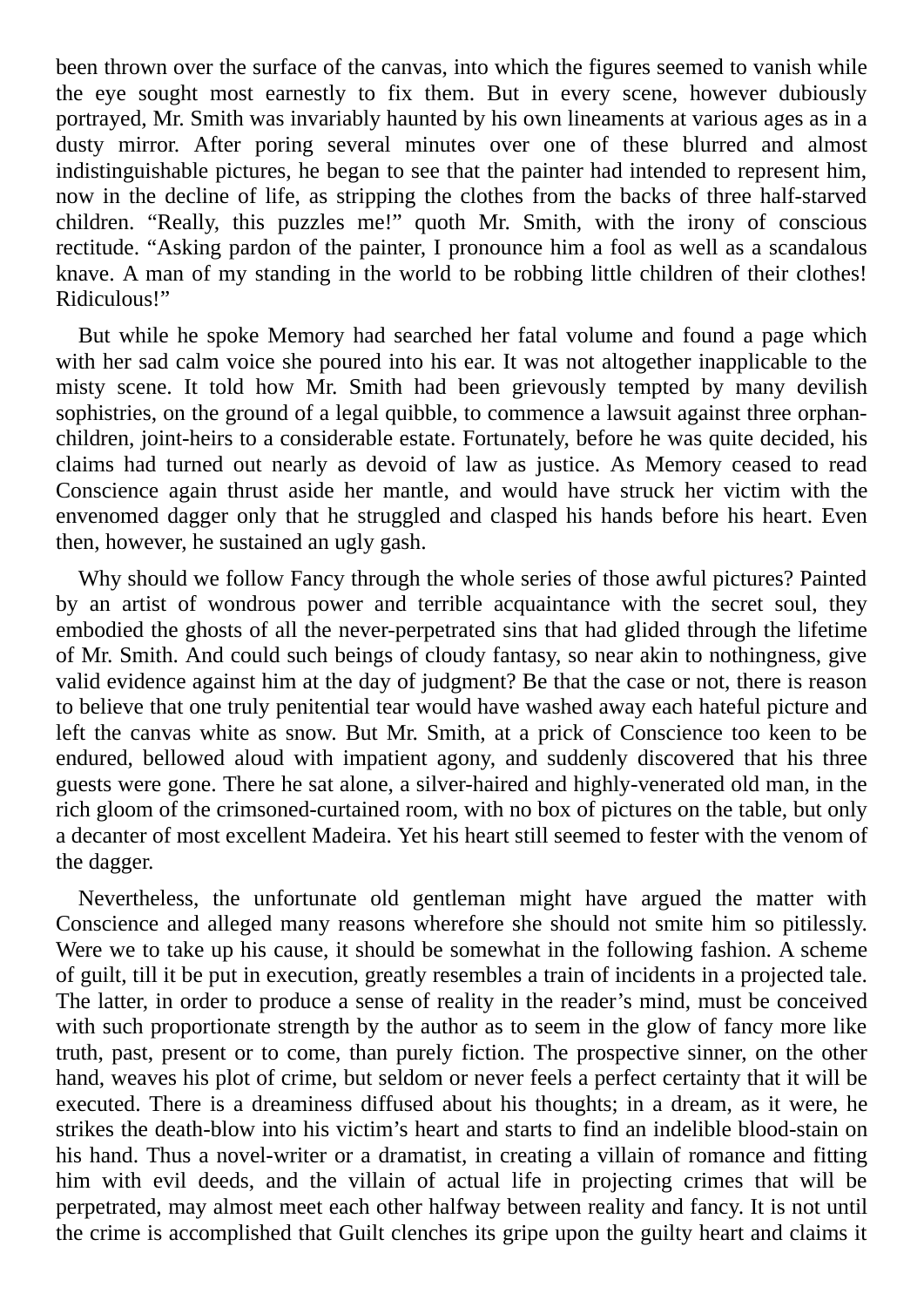for his own. Then, and not before, sin is actually felt and acknowledged, and, if unaccompanied by repentance, grows a thousandfold more virulent by its selfconsciousness. Be it considered, also, that men often overestimate their capacity for evil. At a distance, while its attendant circumstances do not press upon their notice and its results are dimly seen, they can bear to contemplate it. They may take the steps which lead to crime, impelled by the same sort of mental action as in working out a mathematical problem, yet be powerless with compunction at the final moment. They knew not what deed it was that they deemed themselves resolved to do. In truth, there is no such thing in man's nature as a settled and full resolve, either for good or evil, except at the very moment of execution. Let us hope, therefore, that all the dreadful consequences of sin will not be incurred unless the act have set its seal upon the thought.

Yet, with the slight fancy-work which we have framed, some sad and awful truths are interwoven. Man must not disclaim his brotherhood even with the guiltiest, since, though his hand be clean, his heart has surely been polluted by the flitting phantoms of iniquity. He must feel that when he shall knock at the gate of heaven no semblance of an unspotted life can entitle him to entrance there. Penitence must kneel and Mercy come from the footstool of the throne, or that golden gate will never open.

## **DR. HEIDEGGER'S EXPERIMENT.**

That very singular man old Dr. Heidegger once invited four venerable friends to meet him in his study. There were three white-bearded gentlemen—Mr. Medbourne, Colonel Killigrew and Mr. Gascoigne—and a withered gentlewoman whose name was the widow Wycherly. They were all melancholy old creatures who had been unfortunate in life, and whose greatest misfortune it was that they were not long ago in their graves. Mr. Medbourne, in the vigor of his age, had been a prosperous merchant, but had lost his all by a frantic speculation, and was now little better than a mendicant. Colonel Killigrew had wasted his best years and his health and substance in the pursuit of sinful pleasures which had given birth to a brood of pains, such as the gout and divers other torments of soul and body. Mr. Gascoigne was a ruined politician, a man of evil fame—or, at least, had been so till time had buried him from the knowledge of the present generation and made him obscure instead of infamous. As for the widow Wycherly, tradition tells us that she was a great beauty in her day, but for a long while past she had lived in deep seclusion on account of certain scandalous stories which had prejudiced the gentry of the town against her. It is a circumstance worth mentioning that each of these three old gentlemen—Mr. Medbourne, Colonel Killigrew and Mr. Gascoigne—were early lovers of the widow Wycherly, and had once been on the point of cutting each other's throats for her sake. And before proceeding farther I will merely hint that Dr. Heidegger and all his four guests were sometimes thought to be a little beside themselves, as is not infrequently the case with old people when worried either by present troubles or woeful recollections.

"My dear old friends," said Dr. Heidegger, motioning them to be seated, "I am desirous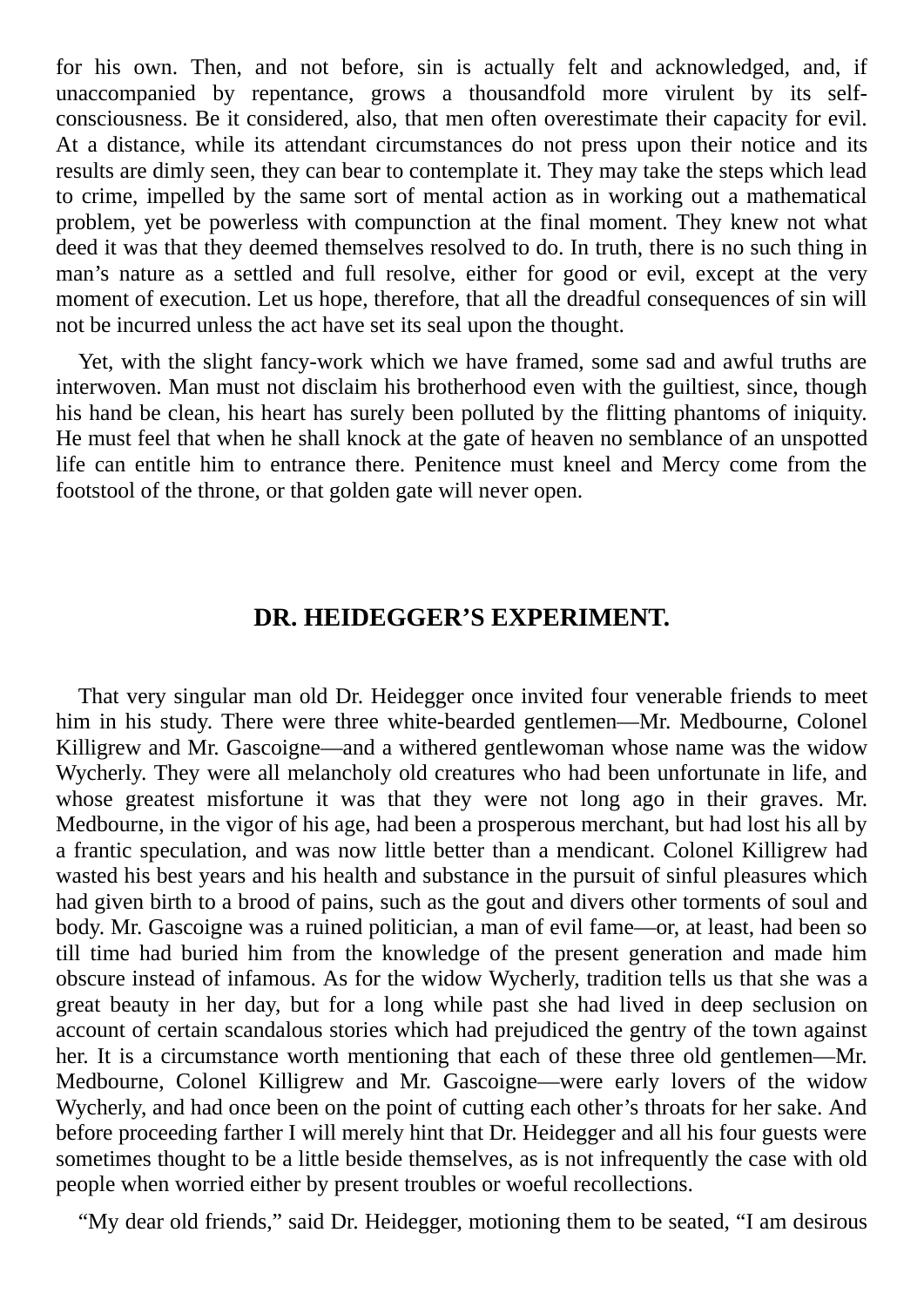of your assistance in one of those little experiments with which I amuse myself here in my study."

If all stories were true, Dr. Heidegger's study must have been a very curious place. It was a dim, old-fashioned chamber festooned with cobwebs and besprinkled with antique dust. Around the walls stood several oaken bookcases, the lower shelves of which were filled with rows of gigantic folios and black-letter quartos, and the upper with little parchment-covered duodecimos. Over the central bookcase was a bronze bust of Hippocrates, with which, according to some authorities, Dr. Heidegger was accustomed to hold consultations in all difficult cases of his practice. In the obscurest corner of the room stood a tall and narrow oaken closet with its door ajar, within which doubtfully appeared a skeleton. Between two of the bookcases hung a looking-glass, presenting its high and dusty plate within a tarnished gilt frame. Among many wonderful stories related of this mirror, it was fabled that the spirits of all the doctor's deceased patients dwelt within its verge and would stare him in the face whenever he looked thitherward. The opposite side of the chamber was ornamented with the full-length portrait of a young lady arrayed in the faded magnificence of silk, satin and brocade, and with a visage as faded as her dress. Above half a century ago Dr. Heidegger had been on the point of marriage with this young lady, but, being affected with some slight disorder, she had swallowed one of her lover's prescriptions and died on the bridal-evening. The greatest curiosity of the study remains to be mentioned: it was a ponderous folio volume bound in black leather, with massive silver clasps. There were no letters on the back, and nobody could tell the title of the book. But it was well known to be a book of magic, and once, when a chambermaid had lifted it merely to brush away the dust, the skeleton had rattled in its closet, the picture of the young lady had stepped one foot upon the floor and several ghastly faces had peeped forth from the mirror, while the brazen head of Hippocrates frowned and said, "Forbear!"

Such was Dr. Heidegger's study. On the summer afternoon of our tale a small round table as black as ebony stood in the centre of the room, sustaining a cut-glass vase of beautiful form and elaborate workmanship. The sunshine came through the window between the heavy festoons of two faded damask curtains and fell directly across this vase, so that a mild splendor was reflected from it on the ashen visages of the five old people who sat around. Four champagne-glasses were also on the table.

"My dear old friends," repeated Dr. Heidegger, "may I reckon on your aid in performing an exceedingly curious experiment?"

Now, Dr. Heidegger was a very strange old gentleman whose eccentricity had become the nucleus for a thousand fantastic stories. Some of these fables—to my shame be it spoken—might possibly be traced back to mine own veracious self; and if any passages of the present tale should startle the reader's faith, I must be content to bear the stigma of a fiction-monger.

When the doctor's four guests heard him talk of his proposed experiment, they anticipated nothing more wonderful than the murder of a mouse in an air-pump or the examination of a cobweb by the microscope, or some similar nonsense with which he was constantly in the habit of pestering his intimates. But without waiting for a reply Dr. Heidegger hobbled across the chamber and returned with the same ponderous folio bound in black leather which common report affirmed to be a book of magic. Undoing the silver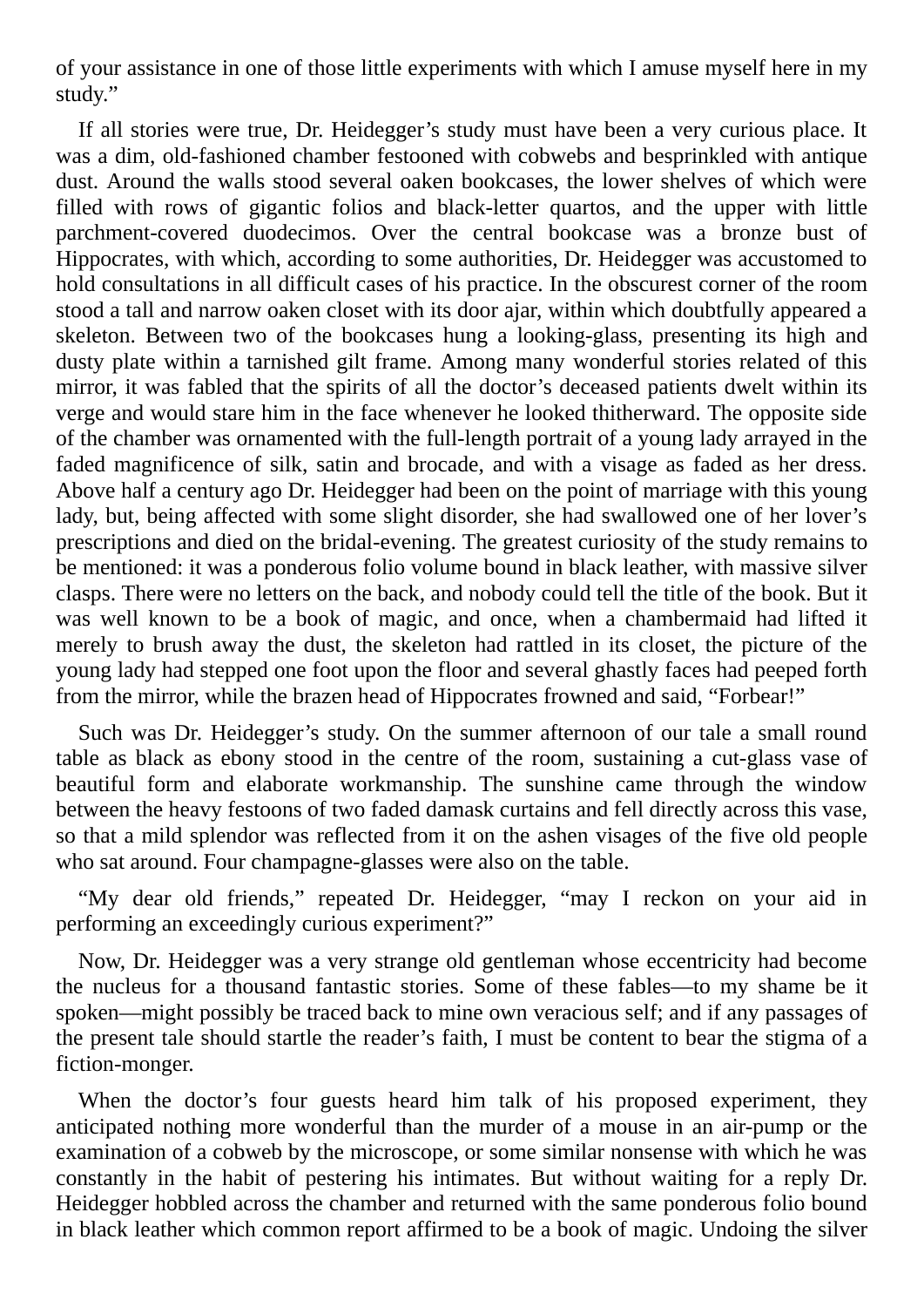clasps, he opened the volume and took from among its black-letter pages a rose, or what was once a rose, though now the green leaves and crimson petals had assumed one brownish hue and the ancient flower seemed ready to crumble to dust in the doctor's hands.

"This rose," said Dr. Heidegger, with a sigh—"this same withered and crumbling flower —blossomed five and fifty years ago. It was given me by Sylvia Ward, whose portrait hangs yonder, and I meant to wear it in my bosom at our wedding. Five and fifty years it has been treasured between the leaves of this old volume. Now, would you deem it possible that this rose of half a century could ever bloom again?"

"Nonsense!" said the widow Wycherly, with a peevish toss of her head. "You might as well ask whether an old woman's wrinkled face could ever bloom again."

"See!" answered Dr. Heidegger. He uncovered the vase and threw the faded rose into the water which it contained. At first it lay lightly on the surface of the fluid, appearing to imbibe none of its moisture. Soon, however, a singular change began to be visible. The crushed and dried petals stirred and assumed a deepening tinge of crimson, as if the flower were reviving from a deathlike slumber, the slender stalk and twigs of foliage became green, and there was the rose of half a century, looking as fresh as when Sylvia Ward had first given it to her lover. It was scarcely full-blown, for some of its delicate red leaves curled modestly around its moist bosom, within which two or three dewdrops were sparkling.

"That is certainly a very pretty deception," said the doctor's friends—carelessly, however, for they had witnessed greater miracles at a conjurer's show. "Pray, how was it effected?"

"Did you never hear of the Fountain of Youth?" asked Dr. Heidegger, "which Ponce de Leon, the Spanish adventurer, went in search of two or three centuries ago?"

"But did Ponce de Leon ever find it?" said the widow Wycherly.

"No," answered Dr. Heidegger, "for he never sought it in the right place. The famous Fountain of Youth, if I am rightly informed, is situated in the southern part of the Floridian peninsula, not far from Lake Macaco. Its source is overshadowed by several gigantic magnolias which, though numberless centuries old, have been kept as fresh as violets by the virtues of this wonderful water. An acquaintance of mine, knowing my curiosity in such matters, has sent me what you see in the vase."

"Ahem!" said Colonel Killigrew, who believed not a word of the doctor's story; "and what may be the effect of this fluid on the human frame?"

"You shall judge for yourself, my dear colonel," replied Dr. Heidegger.—"And all of you, my respected friends, are welcome to so much of this admirable fluid as may restore to you the bloom of youth. For my own part, having had much trouble in growing old, I am in no hurry to grow young again. With your permission, therefore, I will merely watch the progress of the experiment."

While he spoke Dr. Heidegger had been filling the four champagne-glasses with the water of the Fountain of Youth. It was apparently impregnated with an effervescent gas, for little bubbles were continually ascending from the depths of the glasses and bursting in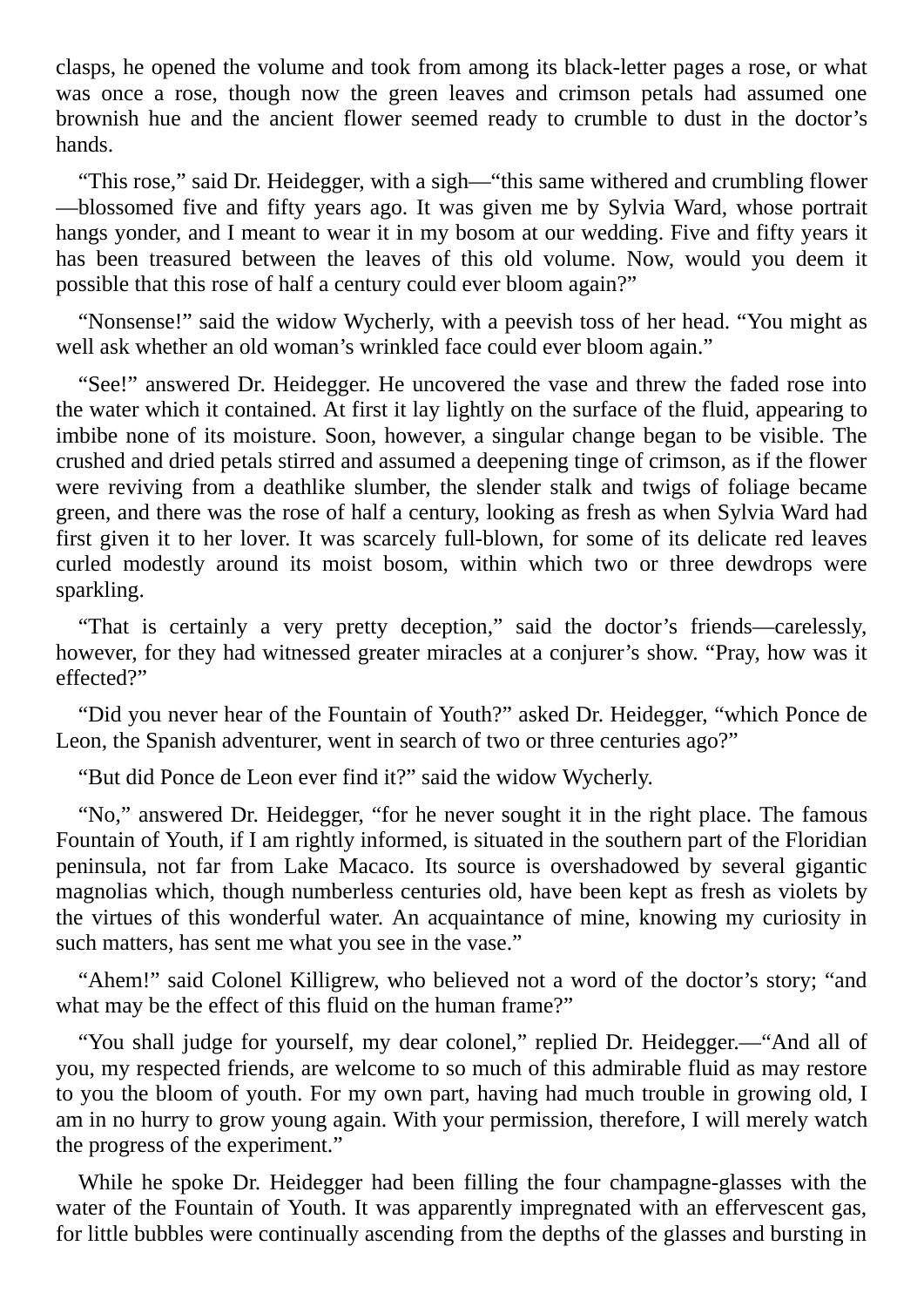silvery spray at the surface. As the liquor diffused a pleasant perfume, the old people doubted not that it possessed cordial and comfortable properties, and, though utter sceptics as to its rejuvenescent power, they were inclined to swallow it at once. But Dr. Heidegger besought them to stay a moment.

"Before you drink, my respectable old friends," said he, "it would be well that, with the experience of a lifetime to direct you, you should draw up a few general rules for your guidance in passing a second time through the perils of youth. Think what a sin and shame it would be if, with your peculiar advantages, you should not become patterns of virtue and wisdom to all the young people of the age!"

The doctor's four venerable friends made him no answer except by a feeble and tremulous laugh, so very ridiculous was the idea that, knowing how closely Repentance treads behind the steps of Error, they should ever go astray again.

"Drink, then," said the doctor, bowing; "I rejoice that I have so well selected the subjects of my experiment."

With palsied hands they raised the glasses to their lips. The liquor, if it really possessed such virtues as Dr. Heidegger imputed to it, could not have been bestowed on four human beings who needed it more woefully. They looked as if they had never known what youth or pleasure was, but had been the offspring of Nature's dotage, and always the gray, decrepit, sapless, miserable creatures who now sat stooping round the doctor's table without life enough in their souls or bodies to be animated even by the prospect of growing young again. They drank off the water and replaced their glasses on the table.

Assuredly, there was an almost immediate improvement in the aspect of the party—not unlike what might have been produced by a glass of generous wine—together with a sudden glow of cheerful sunshine, brightening over all their visages at once. There was a healthful suffusion on their cheeks instead of the ashen hue that had made them look so corpse-like. They gazed at one another, and fancied that some magic power had really begun to smooth away the deep and sad inscriptions which Father Time had been so long engraving on their brows. The widow Wycherly adjusted her cap, for she felt almost like a woman again.

"Give us more of this wondrous water," cried they, eagerly. "We are younger, but we are still too old. Quick! give us more!"

"Patience, patience!" quoth Dr. Heidegger, who sat, watching the experiment with philosophic coolness. "You have been a long time growing old; surely you might be content to grow young in half an hour. But the water is at your service." Again he filled their glasses with the liquor of youth, enough of which still remained in the vase to turn half the old people in the city to the age of their own grandchildren.

While the bubbles were yet sparkling on the brim the doctor's four guests snatched their glasses from the table and swallowed the contents at a single gulp. Was it delusion? Even while the draught was passing down their throats it seemed to have wrought a change on their whole systems. Their eyes grew clear and bright; a dark shade deepened among their silvery locks: they sat around the table three gentlemen of middle age and a woman hardly beyond her buxom prime.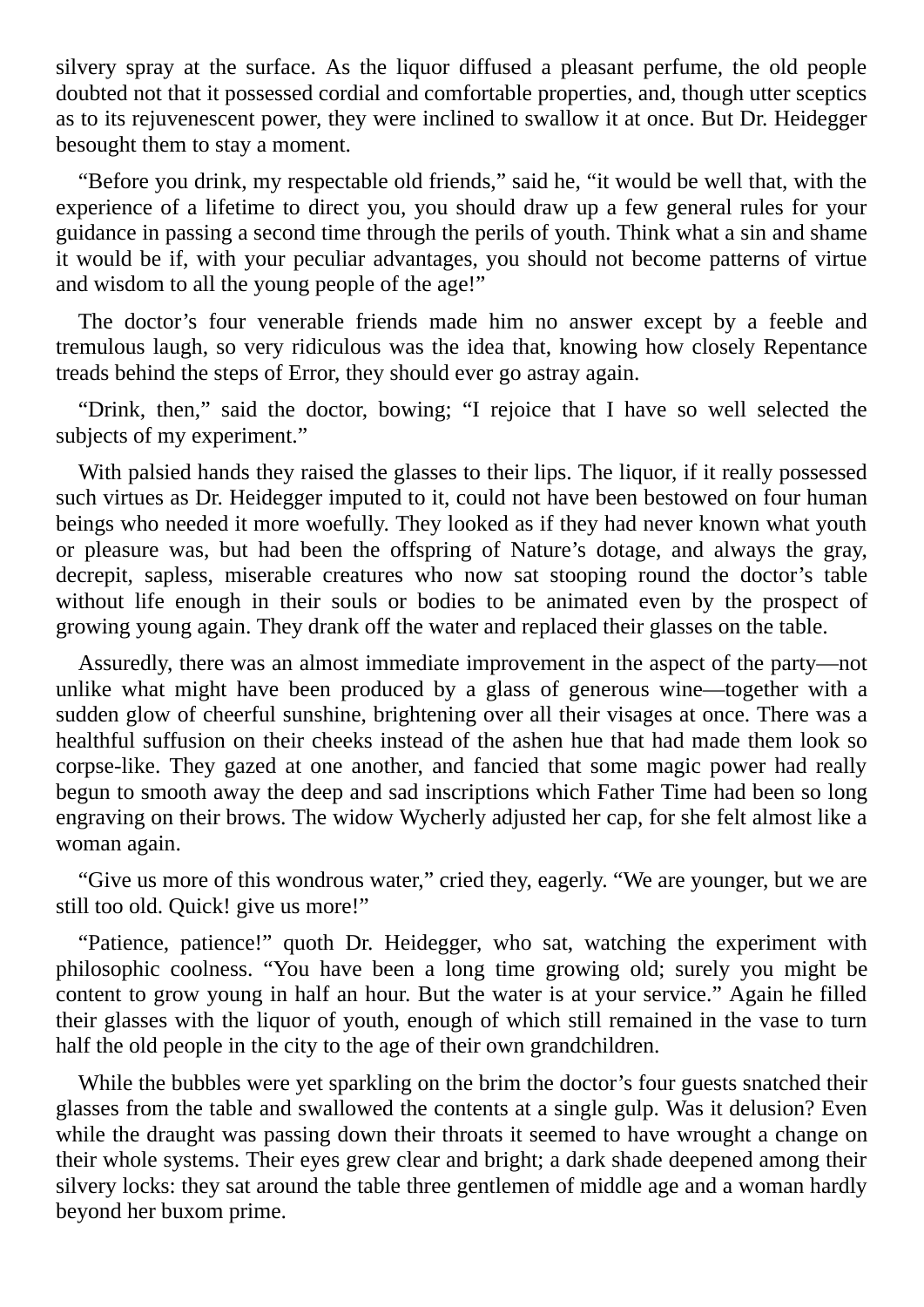"My dear widow, you are charming!" cried Colonel Killigrew, whose eyes had been fixed upon her face while the shadows of age were flitting from it like darkness from the crimson daybreak.

The fair widow knew of old that Colonel Killigrew's compliments were not always measured by sober truth; so she started up and ran to the mirror, still dreading that the ugly visage of an old woman would meet her gaze.

Meanwhile, the three gentlemen behaved in such a manner as proved that the water of the Fountain of Youth possessed some intoxicating qualities—unless, indeed, their exhilaration of spirits were merely a lightsome dizziness caused by the sudden removal of the weight of years. Mr. Gascoigne's mind seemed to run on political topics, but whether relating to the past, present or future could not easily be determined, since the same ideas and phrases have been in vogue these fifty years. Now he rattled forth full-throated sentences about patriotism, national glory and the people's right; now he muttered some perilous stuff or other in a sly and doubtful whisper, so cautiously that even his own conscience could scarcely catch the secret; and now, again, he spoke in measured accents and a deeply-deferential tone, as if a royal ear were listening to his well-turned periods. Colonel Killigrew all this time had been trolling forth a jolly bottle-song and ringing his glass in symphony with the chorus, while his eyes wandered toward the buxom figure of the widow Wycherly. On the other side of the table, Mr. Medbourne was involved in a calculation of dollars and cents with which was strangely intermingled a project for supplying the East Indies with ice by harnessing a team of whales to the polar icebergs. As for the widow Wycherly, she stood before the mirror courtesying and simpering to her own image and greeting it as the friend whom she loved better than all the world besides. She thrust her face close to the glass to see whether some long-remembered wrinkle or crow's-foot had indeed vanished; she examined whether the snow had so entirely melted from her hair that the venerable cap could be safely thrown aside. At last, turning briskly away, she came with a sort of dancing step to the table.

"My dear old doctor," cried she, "pray favor me with another glass."

"Certainly, my dear madam—certainly," replied the complaisant doctor. "See! I have already filled the glasses."

There, in fact, stood the four glasses brimful of this wonderful water, the delicate spray of which, as it effervesced from the surface, resembled the tremulous glitter of diamonds.

It was now so nearly sunset that the chamber had grown duskier than ever, but a mild and moonlike splendor gleamed from within the vase and rested alike on the four guests and on the doctor's venerable figure. He sat in a high-backed, elaborately-carved oaken arm-chair with a gray dignity of aspect that might have well befitted that very Father Time whose power had never been disputed save by this fortunate company. Even while quaffing the third draught of the Fountain of Youth, they were almost awed by the expression of his mysterious visage. But the next moment the exhilarating gush of young life shot through their veins. They were now in the happy prime of youth. Age, with its miserable train of cares and sorrows and diseases, was remembered only as the trouble of a dream from which they had joyously awoke. The fresh gloss of the soul, so early lost and without which the world's successive scenes had been but a gallery of faded pictures,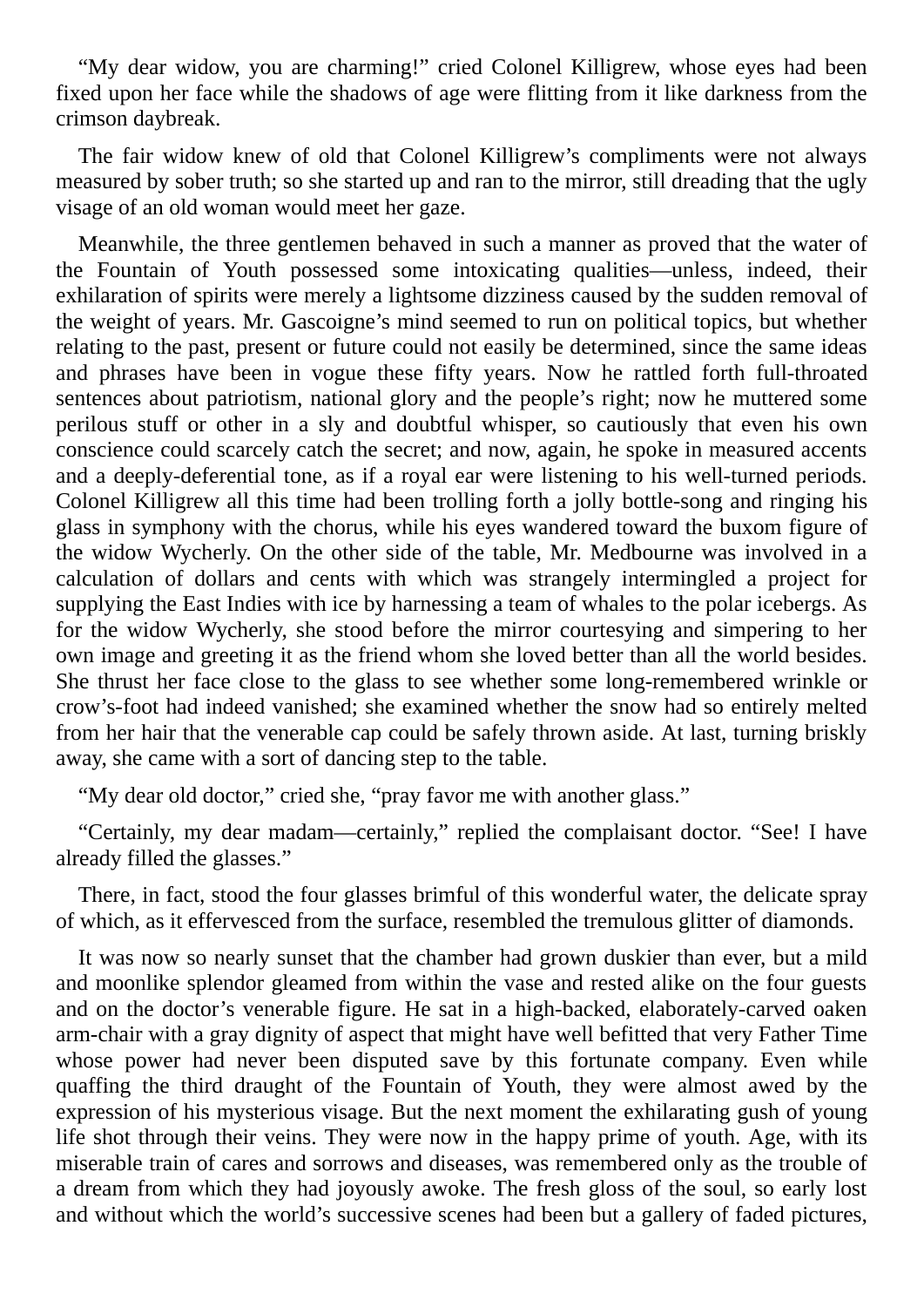again threw its enchantment over all their prospects. They felt like new-created beings in a new-created universe.

"We are young! We are young!" they cried, exultingly.

Youth, like the extremity of age, had effaced the strongly-marked characteristics of middle life and mutually assimilated them all. They were a group of merry youngsters almost maddened with the exuberant frolicsomeness of their years. The most singular effect of their gayety was an impulse to mock the infirmity and decrepitude of which they had so lately been the victims. They laughed loudly at their old-fashioned attire—the wide-skirted coats and flapped waistcoats of the young men and the ancient cap and gown of the blooming girl. One limped across the floor like a gouty grandfather; one set a pair of spectacles astride of his nose and pretended to pore over the black-letter pages of the book of magic; a third seated himself in an arm-chair and strove to imitate the venerable dignity of Dr. Heidegger. Then all shouted mirthfully and leaped about the room.

The widow Wycherly—if so fresh a damsel could be called a widow—tripped up to the doctor's chair with a mischievous merriment in her rosy face.

"Doctor, you dear old soul," cried she, "get up and dance with me;" and then the four young people laughed louder than ever to think what a queer figure the poor old doctor would cut.

"Pray excuse me," answered the doctor, quietly. "I am old and rheumatic, and my dancing-days were over long ago. But either of these gay young gentlemen will be glad of so pretty a partner."

"Dance with me, Clara," cried Colonel Killigrew.

"No, no! I will be her partner," shouted Mr. Gascoigne.

"She promised me her hand fifty years ago," exclaimed Mr. Medbourne.

They all gathered round her. One caught both her hands in his passionate grasp, another threw his arm about her waist, the third buried his hand among the glossy curls that clustered beneath the widow's cap. Blushing, panting, struggling, chiding, laughing, her warm breath fanning each of their faces by turns, she strove to disengage herself, yet still remained in their triple embrace. Never was there a livelier picture of youthful rivalship, with bewitching beauty for the prize. Yet, by a strange deception, owing to the duskiness of the chamber and the antique dresses which they still wore, the tall mirror is said to have reflected the figures of the three old, gray, withered grand-sires ridiculously contending for the skinny ugliness of a shrivelled grandam. But they were young: their burning passions proved them so.

Inflamed to madness by the coquetry of the girl-widow, who neither granted nor quite withheld her favors, the three rivals began to interchange threatening glances. Still keeping hold of the fair prize, they grappled fiercely at one another's throats. As they struggled to and fro the table was overturned and the vase dashed into a thousand fragments. The precious Water of Youth flowed in a bright stream across the floor, moistening the wings of a butterfly which, grown old in the decline of summer, had alighted there to die. The insect fluttered lightly through the chamber and settled on the snowy head of Dr. Heidegger.